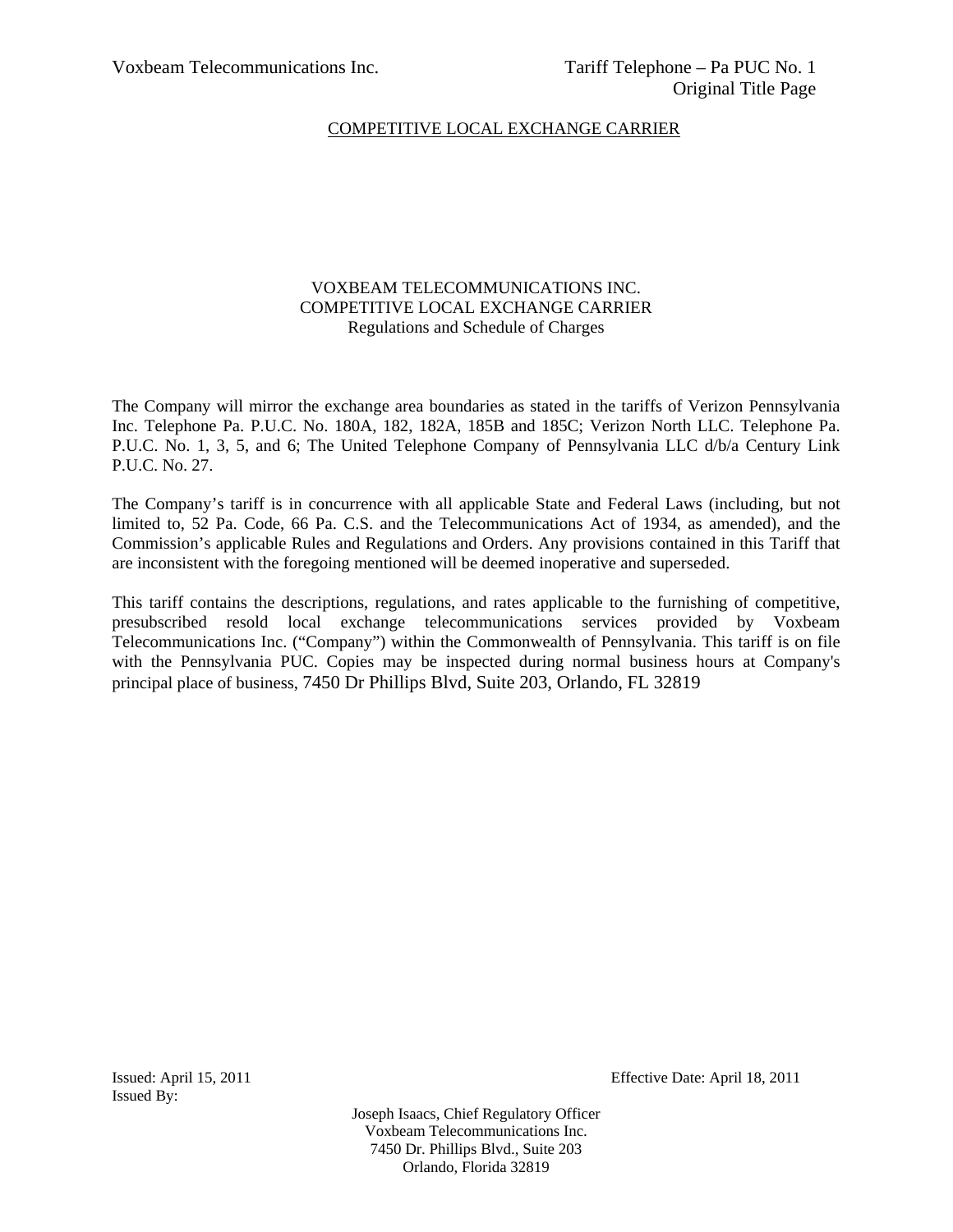# **LIST OF MODIFICATIONS**

Issued By:

Issued: April 15, 2011 Effective Date: April 18, 2011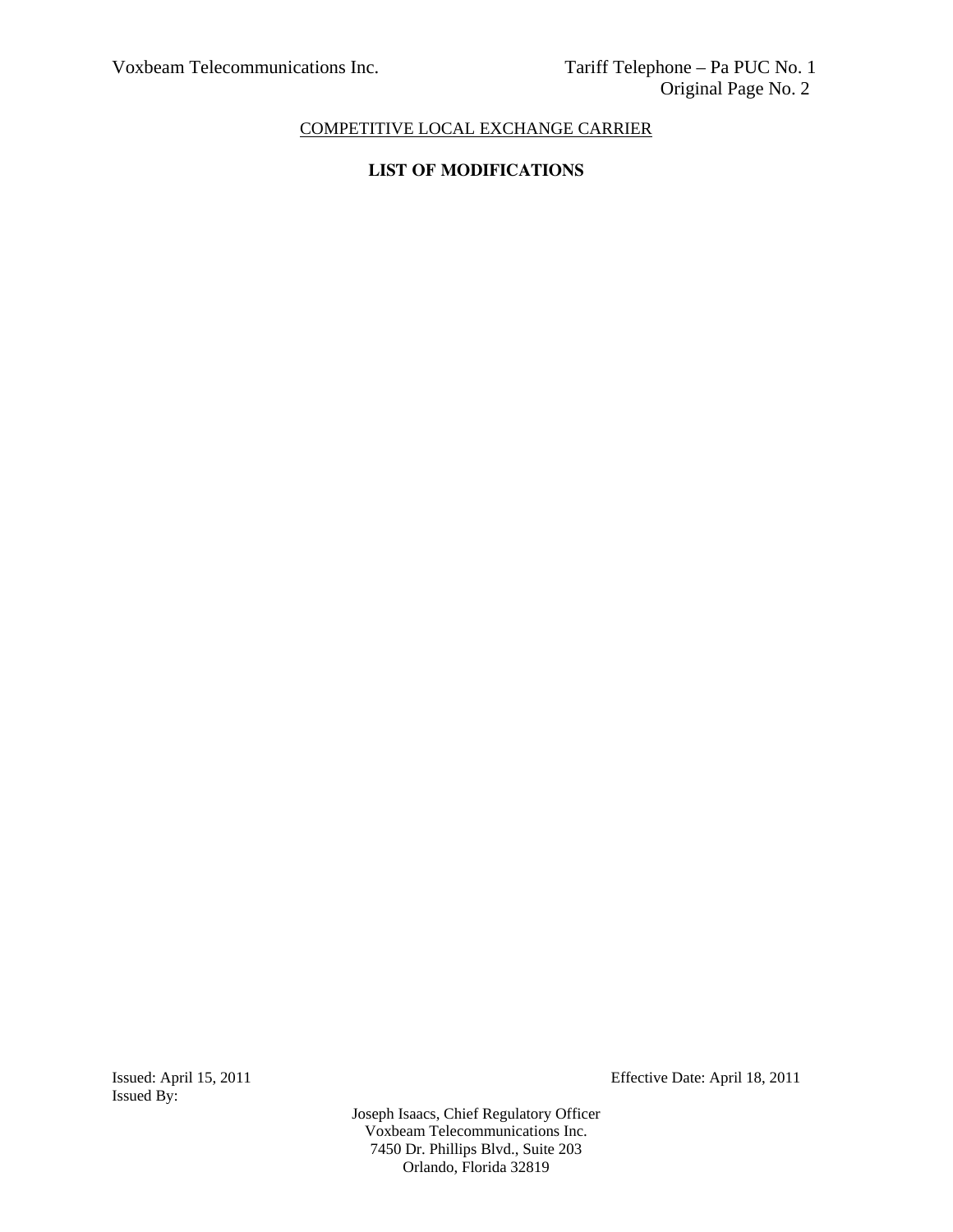### **CHECK SHEET**

The Title Page and remaining Pages of this Tariff are effective as of the date shown at the bottom of the respective page(s). Revised pages as named below contain all changes from the original filing that are in effect on the date listed.

| <b>PAGE</b>              | <b>REVISION</b> | PAGE | <b>REVISION</b> |
|--------------------------|-----------------|------|-----------------|
| Title                    | Original        | 31   | Original        |
| $\mathbf{1}$             | Original        | 32   | Original        |
| $\overline{c}$           | Original        | 33   | Original        |
| 3                        | Original        | 34   | Original        |
| $\overline{\mathcal{L}}$ | Original        | 35   | Original        |
| 5                        | Original        | 36   | Original        |
| 6                        | Original        | 37   | Original        |
| $\overline{7}$           | Original        | 38   | Original        |
| 8                        | Original        | 39   | Original        |
| 9                        | Original        | 40   | Original        |
| 10                       | Original        | 41   | Original        |
| 11                       | Original        | 42   | Original        |
| 12                       | Original        | 43   | Original        |
| 13                       | Original        | 44   | Original        |
| 14                       | Original        | 45   | Original        |
| 15                       | Original        | 46   | Original        |
| 16                       | Original        | 47   | Original        |
| 17                       | Original        | 48   | Original        |
| 18                       | Original        | 49   | Original        |
| 19                       | Original        | 50   | Original        |
| 20                       | Original        | 51   | Original        |
| 21                       | Original        | 52   | Original        |
| 22                       | Original        | 53   | Original        |
| 23                       | Original        | 54   | Original        |
| 24                       | Original        | 55   | Original        |
| 25                       | Original        | 56   | Original        |
| 26                       | Original        | 57   | Original        |
| 27                       | Original        | 58   | Original        |
| 28                       | Original        | 59   | Original        |
| 29                       | Original        | 60   | Original        |
| 30                       | Original        | 61   | Original        |

Issued: April 15, 2011 Effective Date: April 18, 2011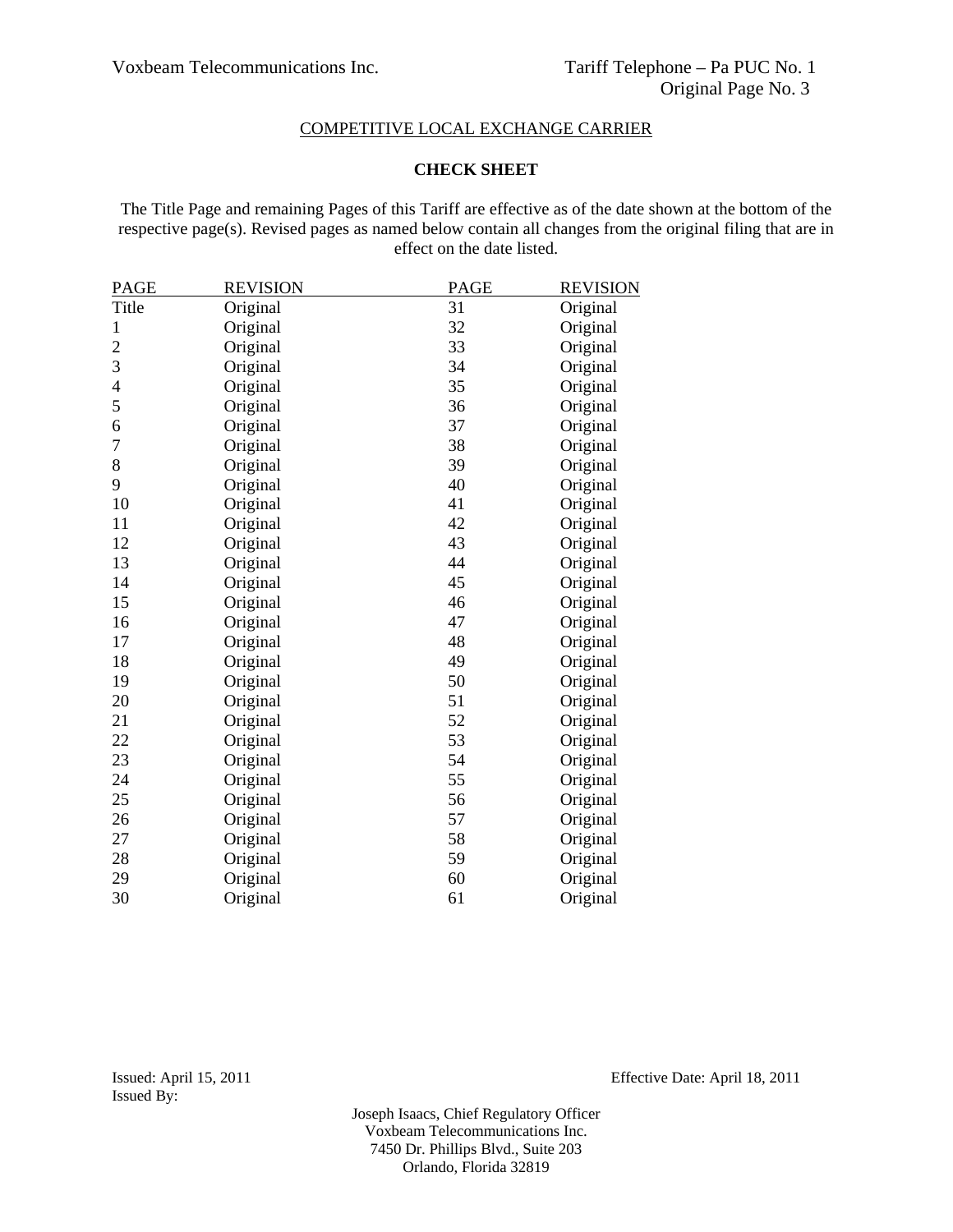| <b>PAGE</b> | <b>REVISION</b> | <b>PAGE</b> | <b>REVISION</b> |
|-------------|-----------------|-------------|-----------------|
| 62          | Original        | 96          | Original        |
| 63          | Original        | 97          | Original        |
| 64          | Original        | 98          | Original        |
| 65          | Original        | 99          | Original        |
| 66          | Original        | 100         | Original        |
| 67          | Original        | 101         | Original        |
| 68          | Original        | 102         | Original        |
| 69          | Original        | 103         | Original        |
| 70          | Original        | 104         | Original        |
| 71          | Original        | 105         | Original        |
| 72          | Original        | 106         | Original        |
| 73          | Original        | 107         | Original        |
| 74          | Original        | 108         | Original        |
| 75          | Original        | 109         | Original        |
| 76          | Original        | 110         | Original        |
| 77          | Original        | 111         | Original        |
| 78          | Original        | 112         | Original        |
| 79          | Original        | 113         | Original        |
| 80          | Original        | 114         | Original        |
| 81          | Original        | 115         | Original        |
| 82          | Original        | 116         | Original        |
| 83          | Original        | 117         | Original        |
| 84          | Original        | 118         | Original        |
| 85          | Original        | 119         | Original        |
| 86          | Original        | 120         | Original        |
| 87          | Original        | 121         | Original        |
| 88          | Original        | 122         | Original        |
| 89          | Original        | 123         | Original        |
| 90          | Original        | 124         | Original        |
| 91          | Original        | 125         | Original        |
| 92          | Original        | 126         | Original        |
| 93          | Original        | 127         | Original        |
| 94          | Original        | 128         | Original        |
| 95          | Original        | 129         | Original        |
|             |                 | 130         | Original        |

### **CHECK SHEET**, Continued

Issued By:

Issued: April 15, 2011 Effective Date: April 18, 2011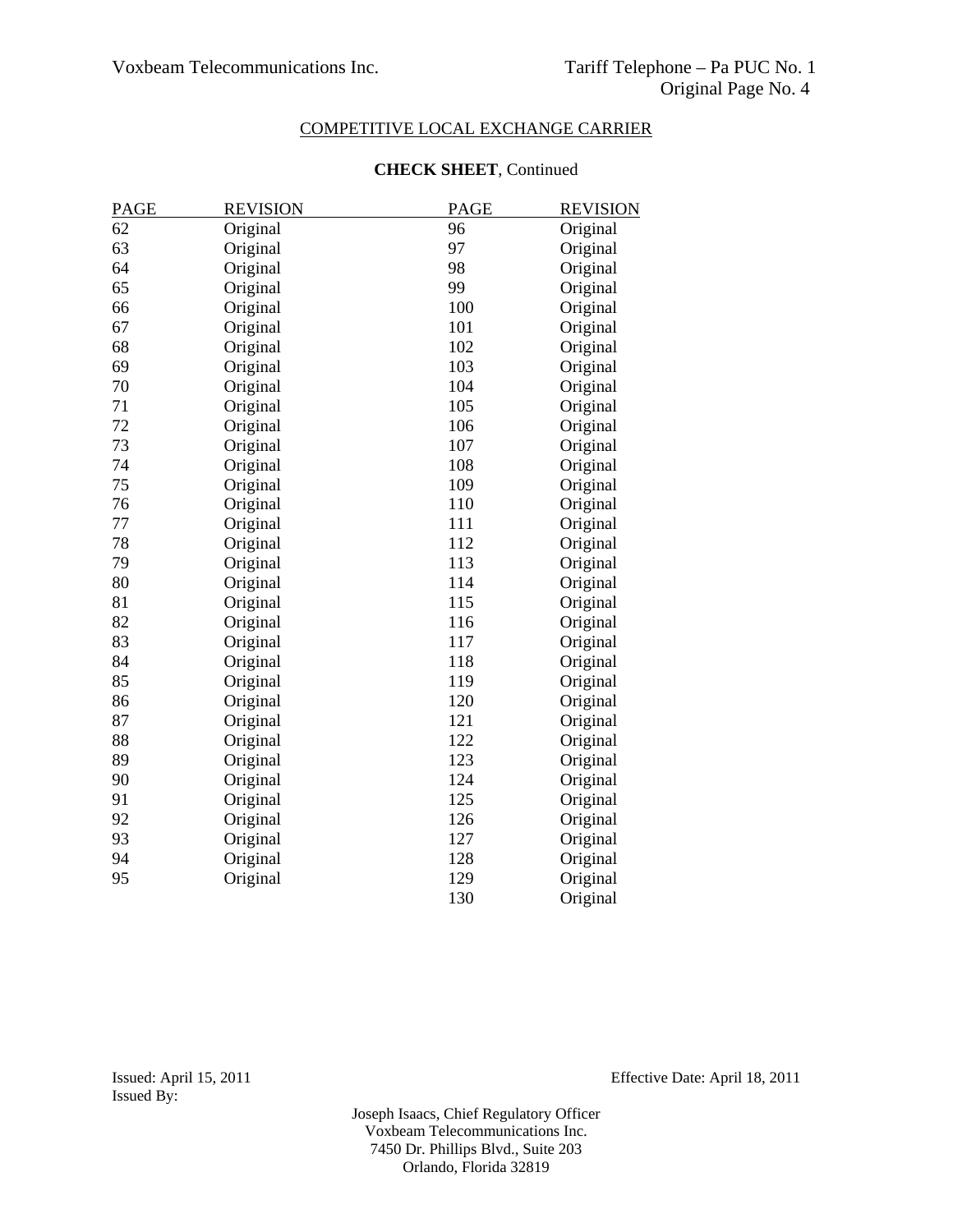## **TABLE OF CONTENTS**

| <b>DESCRIPTION</b> | <b>PAGE NUMBER</b> |
|--------------------|--------------------|
|                    |                    |
|                    |                    |
|                    |                    |
|                    |                    |
|                    |                    |
|                    |                    |
|                    |                    |
|                    |                    |
|                    |                    |
|                    | 13                 |
|                    | 13                 |
|                    |                    |
|                    |                    |
|                    |                    |
|                    |                    |
|                    |                    |
|                    |                    |
|                    |                    |
|                    |                    |
|                    |                    |
|                    |                    |
|                    |                    |
|                    |                    |
|                    |                    |
|                    |                    |
|                    |                    |
|                    |                    |
|                    |                    |
|                    |                    |
|                    |                    |
|                    |                    |

Issued: April 15, 2011 Issued By:

Effective Date: April 18, 2011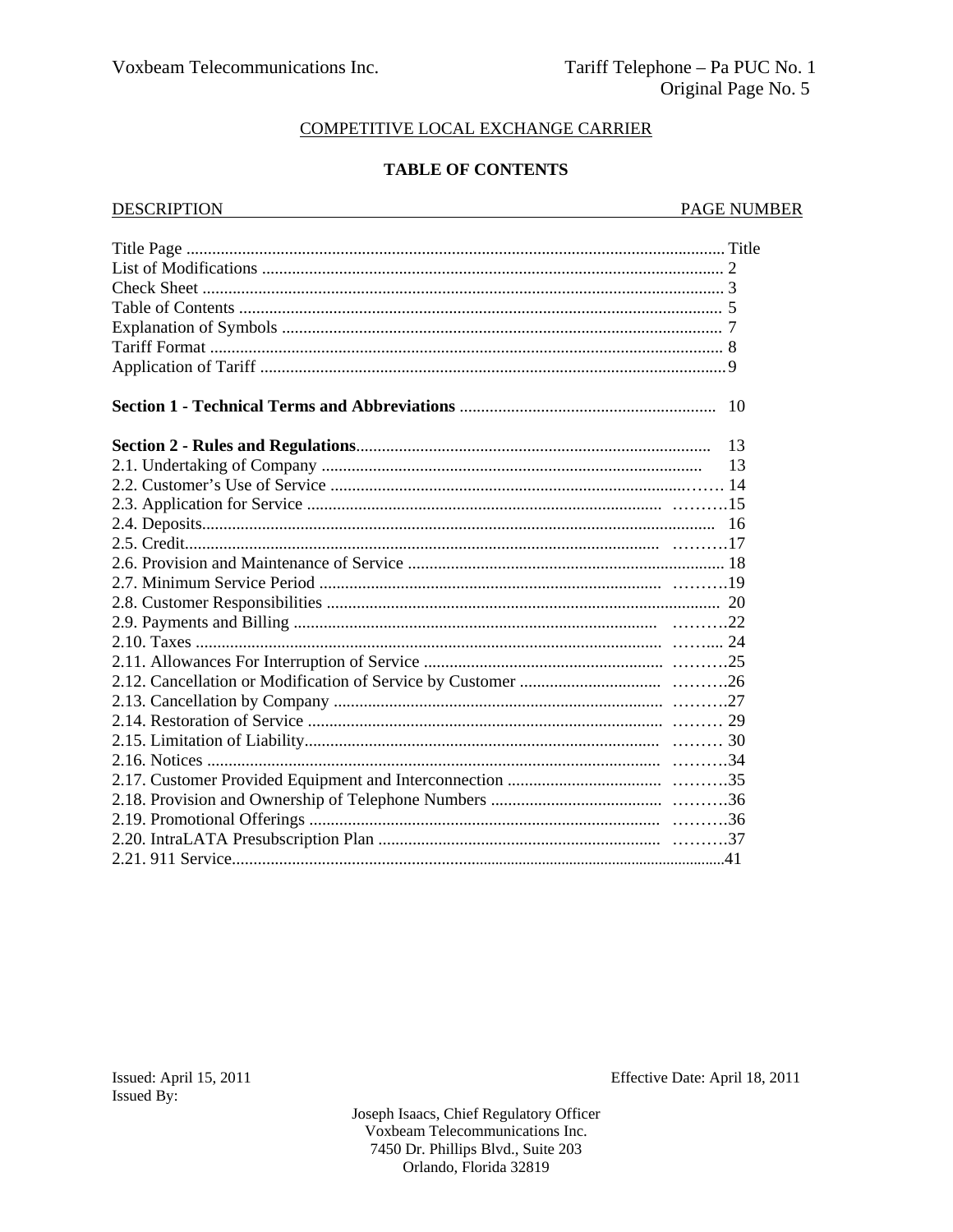## **TABLE OF CONTENTS**, Continued

| <b>DESCRIPTION</b> | PAGE NUMBER |
|--------------------|-------------|
|                    |             |
|                    | 45          |
|                    | 45          |
|                    | 46          |
|                    |             |
|                    |             |
|                    |             |
|                    | 63          |
|                    | 63          |
|                    | 64          |
|                    | 64          |
|                    | 64          |
|                    | 65          |
|                    | 66          |
|                    | 66          |
|                    | 66          |
|                    | 68          |
|                    | 71          |
|                    | 72          |
|                    | 75          |

Issued By:

Issued: April 15, 2011 Effective Date: April 18, 2011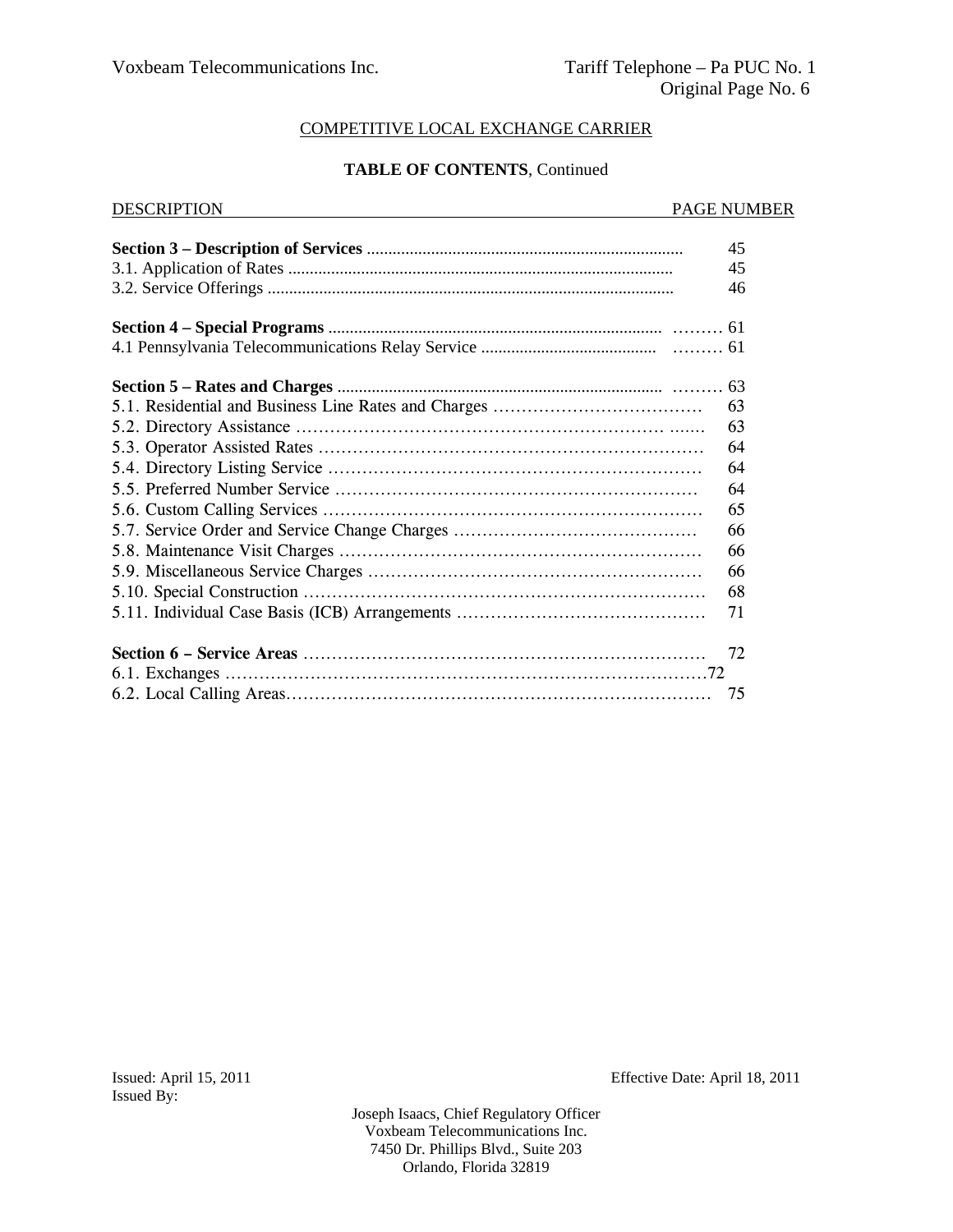# **EXPLANATION OF SYMBOLS**

- (I) To signify a **increase** in rates.
- (D) To signify a **decrease** in rates.
- (C) To signify any other changes.

Issued By:

Issued: April 15, 2011 Effective Date: April 18, 2011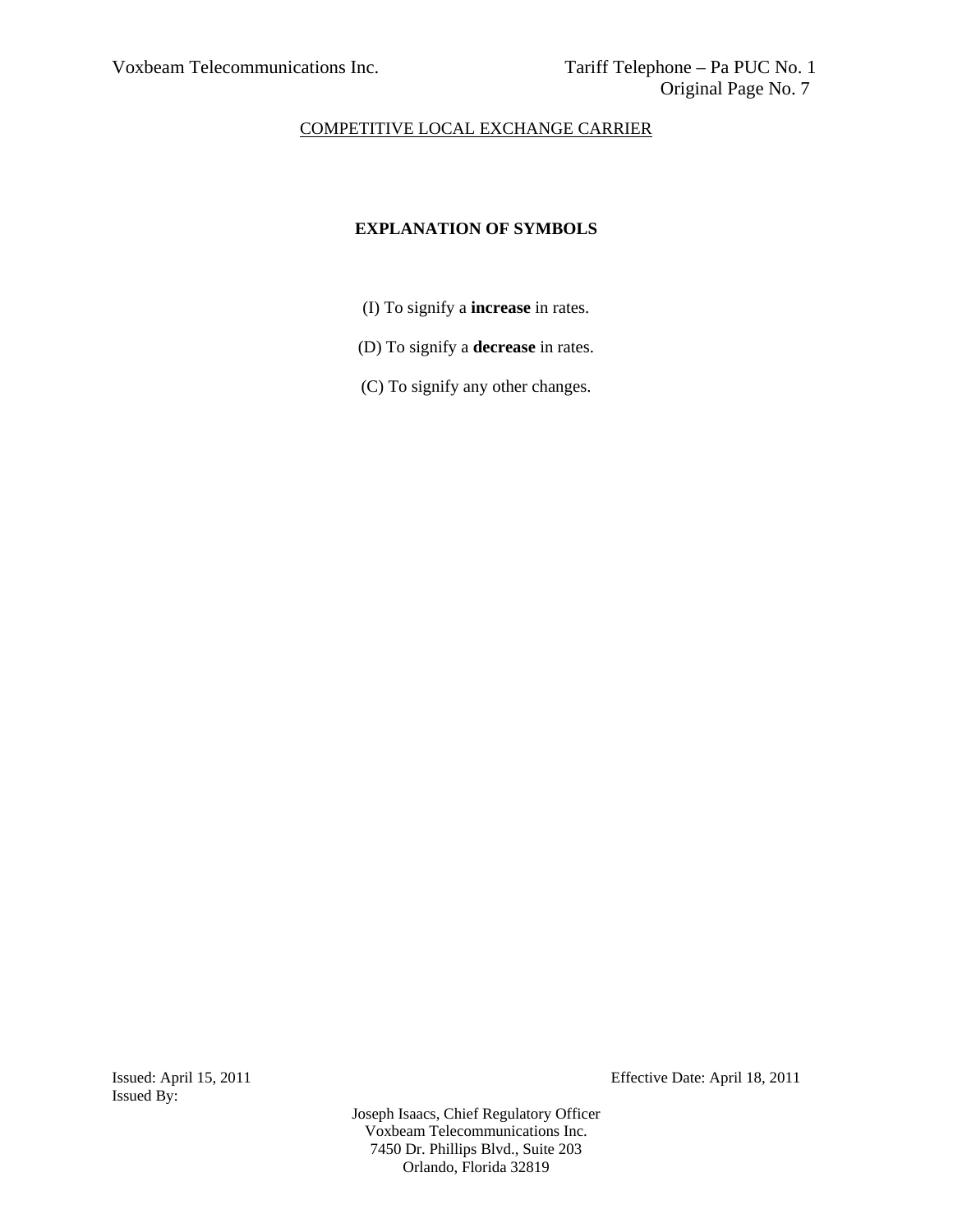## **TARIFF FORMAT**

A. **Page Numbering** - Page numbers appear in the upper right corner of the Page. Pages are numbered sequentially. However, occasionally, when a new Page is added between Pages already in effect, a decimal is added. For example, a new Page added between Pages 14 and 15 would be 14.1.

B. **Page Revision Numbers** - Revision numbers also appear in the upper right corner of each Page. These numbers are used to determine the most current Page version on file with the Commission. For example, the 4th revised Page 14 cancels the 3rd Revised Page 14. Because of various suspension periods, deferrals, etc. the Commission follows in its tariff approval process, the most current Page number on file with the Commission is not always the Page in effect. Consult the Check Sheet for the Page currently in effect.

C. **Paragraph Numbering Sequence** – There are nine levels of paragraph coding. Each level of code is subservient to its next higher level:

2. 2.1. 2.1.1 2.1.1.A. 2.1.1.A.1. 2.1.1.A.1.(a). 2.1.1.A.1.(a).I.  $2.1.1.A.1.(a).I.(i).$  $2.1.1.A.1.(a).I.(i).(1).$ 

D. **Check Sheet** - When a tariff filing is made with the Commission, an updated Check Sheet accompanies the tariff filing. The Check Sheet lists the Pages contained in the tariff with a cross-reference to the current revision number. When new Pages are added, the Check Sheet is changed to reflect the revision. All revisions made in a given filing are designated by and asterisk (\*). There will be no other symbols used on this Page if these are the only changes made to it (i.e., the format, etc., remains the same, just revised revision levels on some Pages). The tariff user should refer to the latest Check Sheet to find if a particular Page is the most current on file with the Commission.

Issued By:

Issued: April 15, 2011 Effective Date: April 18, 2011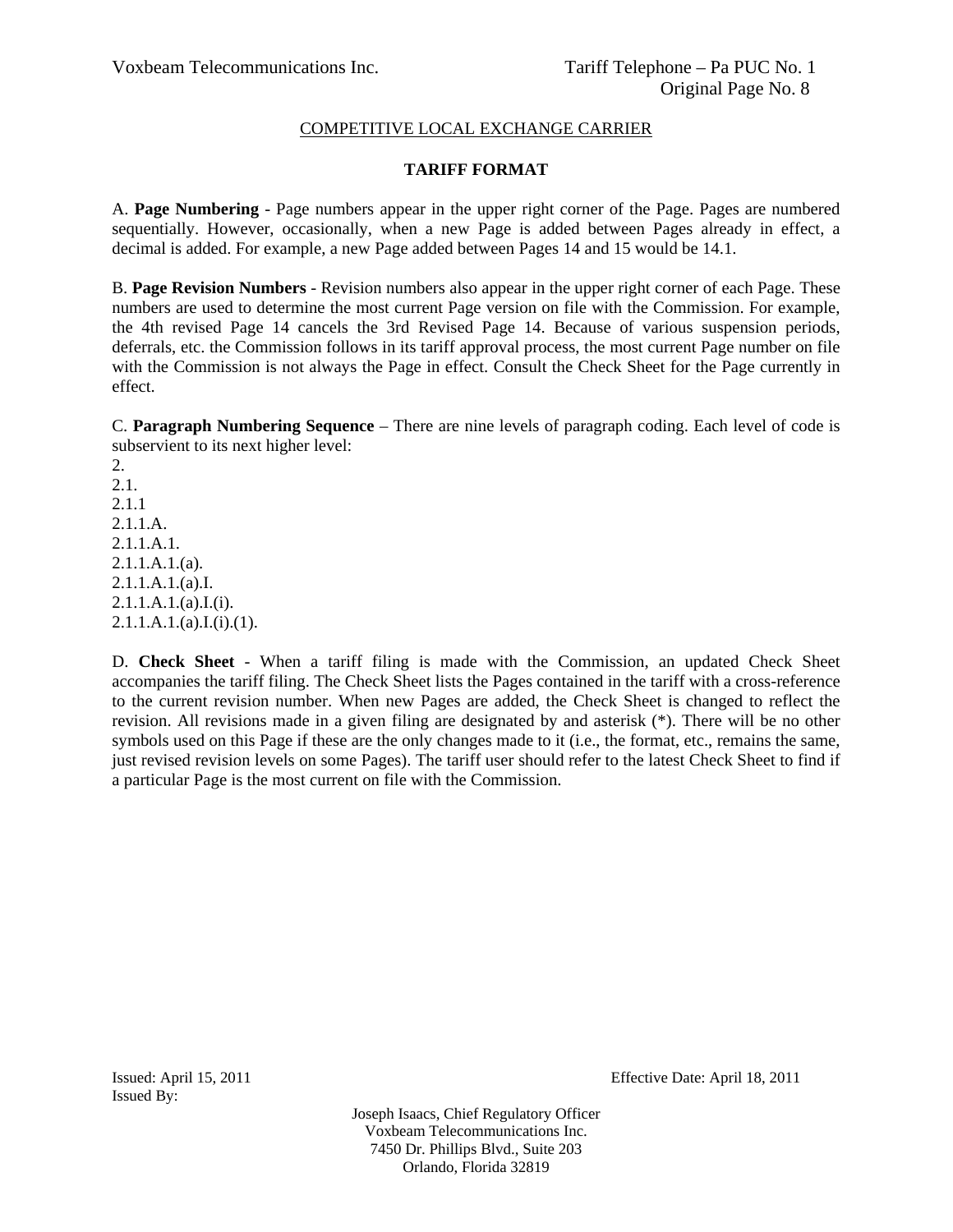## **APPLICATION OF TARIFF**

A. This tariff sets forth the Service offerings, rates, terms and conditions applicable to the furnishing of Resold and Facilities-Based Competitive Local Exchange Services offered by Voxbeam Telecommunications Inc. ("Company") to Customers located in the service territories of Verizon Pennsylvania Inc., Verizon North LLC and The United Telephone Company of Pennsylvania LLC.

B. This tariff is in concurrence with all applicable State and Federal Laws (including, but not limited to, 52 Pa. Code, 66 Pa. C.S., the Telecommunications Act of 1996) and with the Commission's applicable rules, regulations and orders. Any provisions contained in this tariff that are inconsistent with the foregoing mentioned will be deemed inoperative and superceded. The rates, rules, terms and conditions contained herein are subject to change pursuant to the rules and regulations of the Commission.

C. The rates and regulations contained in this Tariff apply to Resold and Facilities-Based Competitive Local Exchange Services to customers located in the service territories of Verizon Pennsylvania, Inc., Verizon North LLC and United Telephone Company of Pennsylvania LLC d/b/a Century Link. The rates and regulations and do not apply, unless otherwise specified, to the lines, facilities, or the services provided by an Incumbent Local Exchange Carrier or other common carrier for use in accessing the Services of Company. This Tariff does not cover any information service or other unregulated service offered by Company. Company will offer any information or other unregulated service in accordance with Company's current price list or contract, whichever applies to the particular customer.

D. Company may not be deemed to have waived or impaired any right, power, requirement or option reserved by this Tariff (including, but not limited to, the right to demand exact compliance with every term and condition herein), by virtue of any custom or practice of Company at variance with the terms hereof, or any failure, refusal or neglect of Company to exercise any right under this Tariff or to insist upon exact compliance with its terms, or any waiver, forbearance, delay, failure or omission by Company to exercise any right, power or option hereunder.

E. This tariff will be maintained and made available for inspection by any Customer at Company's principal business office at Voxbeam Telecommunications Inc., 7450 Dr. Phillips Dr., Suite 203, Orlando, Florida 32819. This tariff is also on file with the Pennsylvania Public Utility Commission and is available on its website.

Issued By:

Issued: April 15, 2011 Effective Date: April 18, 2011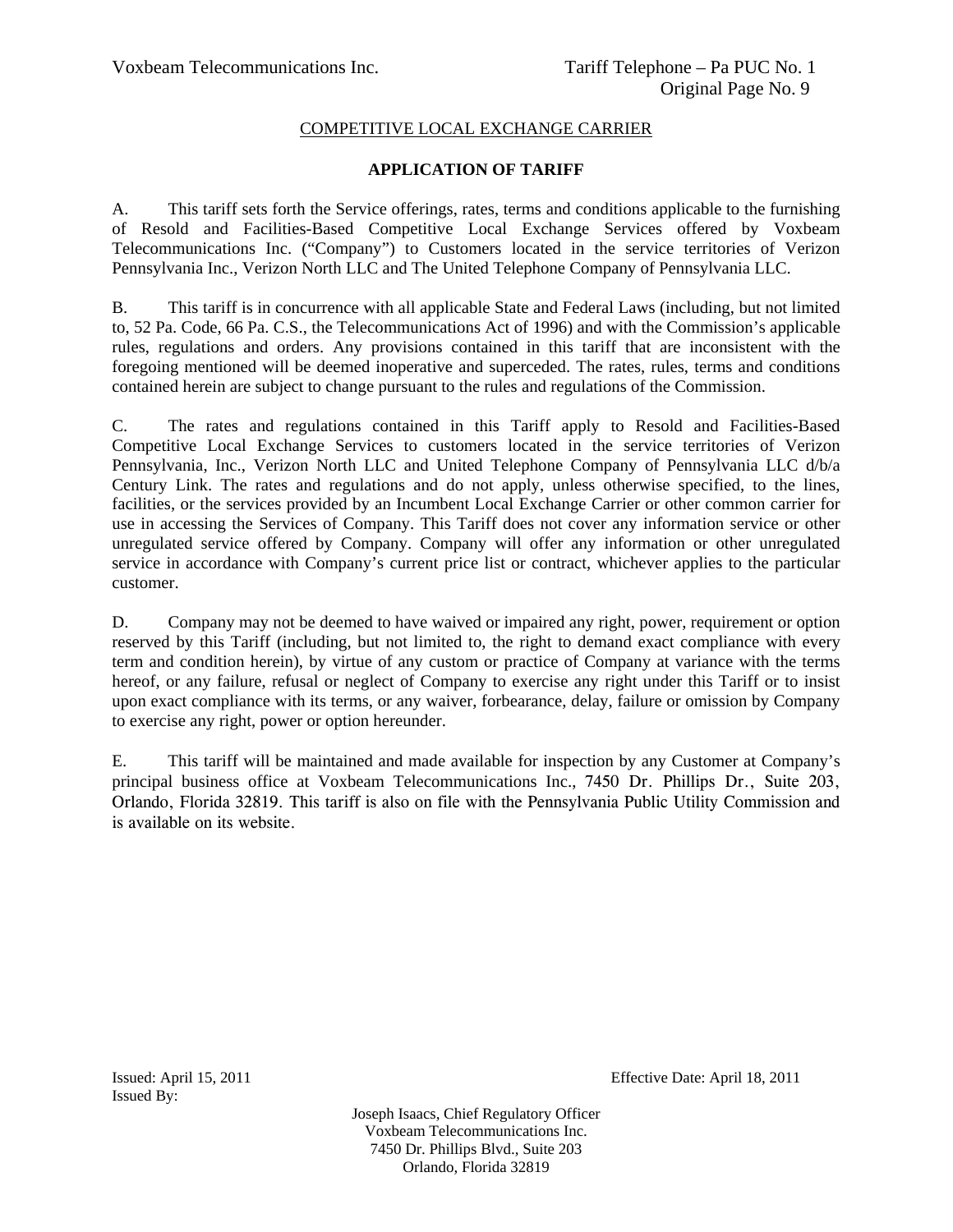## **SECTION 1 - TECHNICAL TERMS AND ABBREVIATIONS**

Certain terms used generally throughout this Tariff for Services of Company are defined below.

Authorized User:

A person, firm, corporation or other entity that either is authorized by the Customer to use Service or is placed in a position by the Customer, either through acts or omissions, to use Service.

Business Service:

A Service that conforms to one or more of the following criteria:

- 1. the Service is primarily for paid commercial, professional or institutional activity; or
- 2. the Service is situated in a commercial, professional or institutional location, or other location serving primarily or substantially as a site of an activity for pay; or
- 3. the Service number is listed as the principal or only number for a business in any telecommunications directory; or
- 4. the Service is used to conduct promotions, solicitations, or market research for which compensation or reimbursement is paid or provided. However, such use of Service, without compensation or reimbursement, for a charitable or civic purpose will not constitute business use of Service unless other criteria apply.

Called Station: The terminating point of a call (i.e., the called number).

Carrier:

A company authorized by the Pennsylvania Public Utility Commission to provide telecommunications services.

Channel: A communications path between two or more points of termination.

Collect Call: A billing arrangement where a call is billed to the called station.

Commission: The Pennsylvania Public Utility Commission

Company:

Voxbeam Telecommunications Inc. ("Voxbeam")

## Customer:

The person, firm, corporation or other entity which orders or uses Service and is responsible for payment of charges and compliance with tariff regulation.

Issued By:

Issued: April 15, 2011 Effective Date: April 18, 2011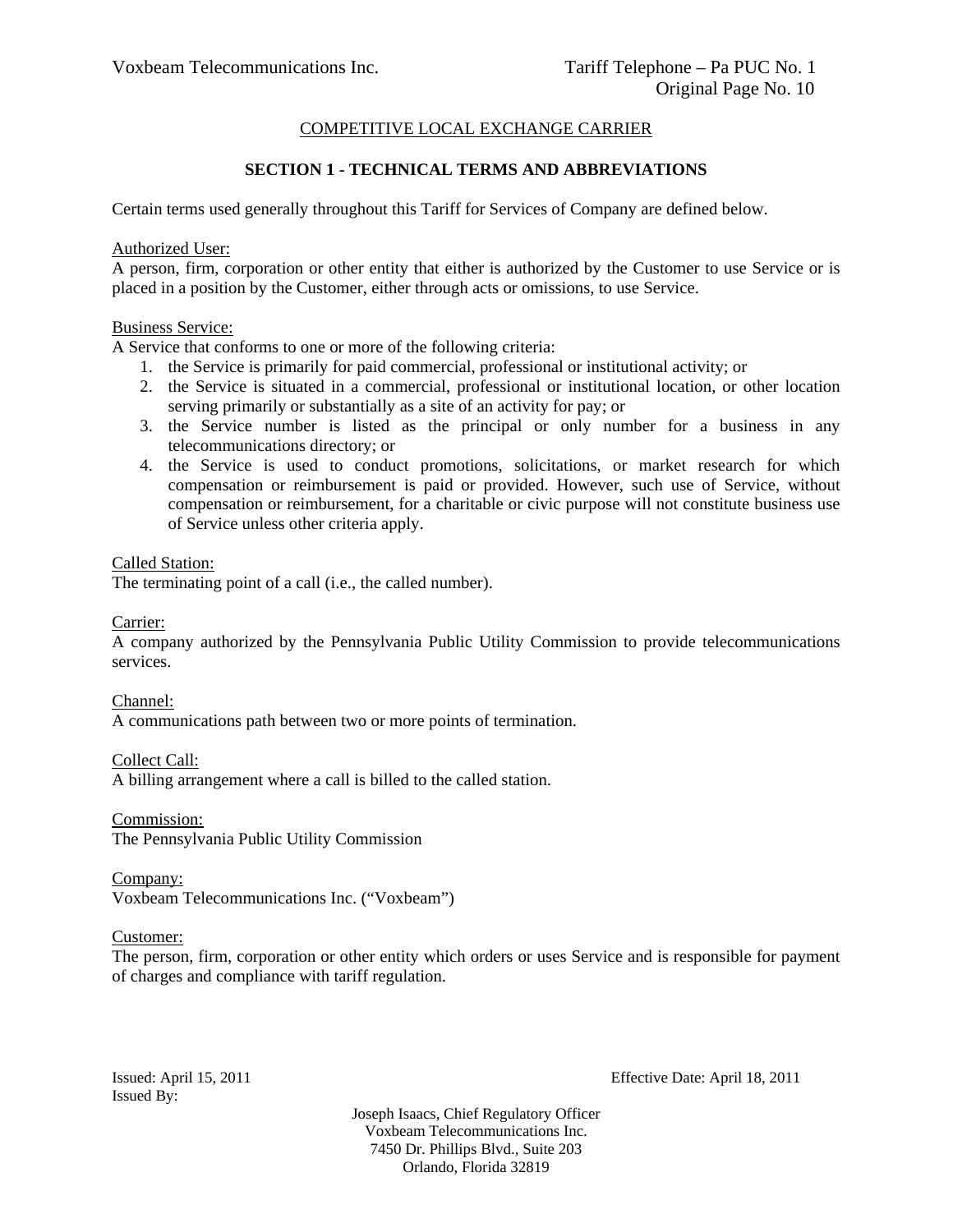## **SECTION 1 - TECHNICAL TERMS AND ABBREVIATIONS**, Continued

#### Customer Premises:

A location(s) designated by the Customer for the purposes of connecting to Company's Services.

#### Customer Premises Equipment (CPE):

Equipment located at the Customer's Premises for use with Company's Services.

#### Disconnect or Disconnection:

The termination of a circuit connection between the Originating Station and the Called Station or Company's operator.

#### Facility:

Includes, in the aggregate or otherwise, but is not limited to, the following:

| channels             | lines       |
|----------------------|-------------|
| apparatus            | devices     |
| equipment            | accessories |
| communications paths | systems     |

## Force Majeure:

Causes beyond Company's control, including but not limited to: acts of God, fire, flood explosion or other catastrophes; any law, order, regulation, direction, action or request of the United Commonwealths Government, or of any other government, including state and local governments having or claiming jurisdiction over Company, or of any department, agency, commission, bureau, corporation, or other instrumentality of any one or more of these federal, state, or local governments, or of any civil or military authority; national emergencies; insurrection, riots, wars, unavailability of rights-of-way or materials; or strikes, lock-outs, work stoppages, fraudulent acts of a third party, or other labor difficulties.

## Holidays:

New Year's Day, Memorial Day, Independence Day, Labor Day, Thanksgiving Day, Christmas Day, or any day which is a legally observed federal government holiday.

## LATA:

Local Access and Transport Area ("LATA"). A geographic area established for the provision and administration of communications service. A LATA encompasses designated exchanges, which are grouped to serve common social, economic and other purposes.

#### Local Exchange Carrier:

A company which furnishes local exchange telecommunications service.

Issued By:

Issued: April 15, 2011 Effective Date: April 18, 2011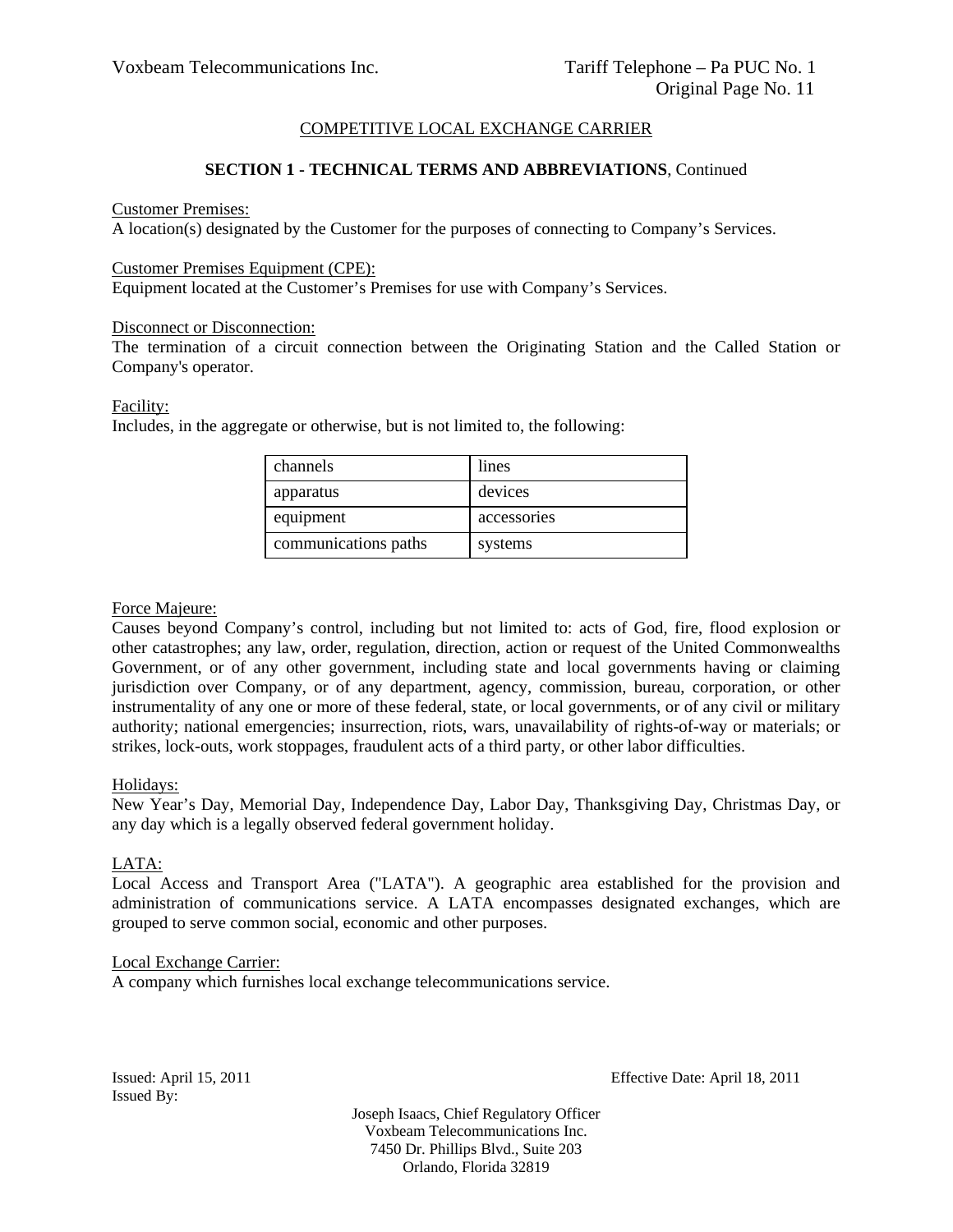## **SECTION 1 - TECHNICAL TERMS AND ABBREVIATIONS**, Continued

#### Local Service:

Telephone exchange service within a local calling area.

#### Person-to-Person:

A call for which the person originating the call specifies to the operator a particular person, department or extension to be reached.

#### Premises:

A building or buildings or contiguous property, not separated by a public highway or right-of-way.

#### Residential Service:

A service which does not meet the definition of a business service and conforms to the following criteria: the use of the Service is primarily and substantially of a social or domestic nature; and the Service is located in a residence, or in the case of a combined business and residential Premises, the service is located in the residential section of the Premises.

#### Service(s):

The furnishing of Resold or Facilities-Based Competitive Local Exchange Services to customers located in the service territories of Verizon Pennsylvania, Inc., Verizon North LLC and United Telephone Company of Pennsylvania LLC d/b/a Century Link.

#### Station:

Each telephone on a line where no telephone number associated with the line is provided on the same premises and in the same building; the first termination in station key equipment or a jack for use with a portable telephone.

#### Telecommunications Relay Service (TRS):

Enables deaf, hard-of-hearing or speech-impaired persons who use a text telephone or similar devices, to communicate freely with the hearing population not using text telephone and visa versa.

#### White Pages Directory Listing:

A directory listing found in the local White Pages telephone directory.

## Working Day:

Any day on which Company's business office is open and the U.S. Mail is delivered.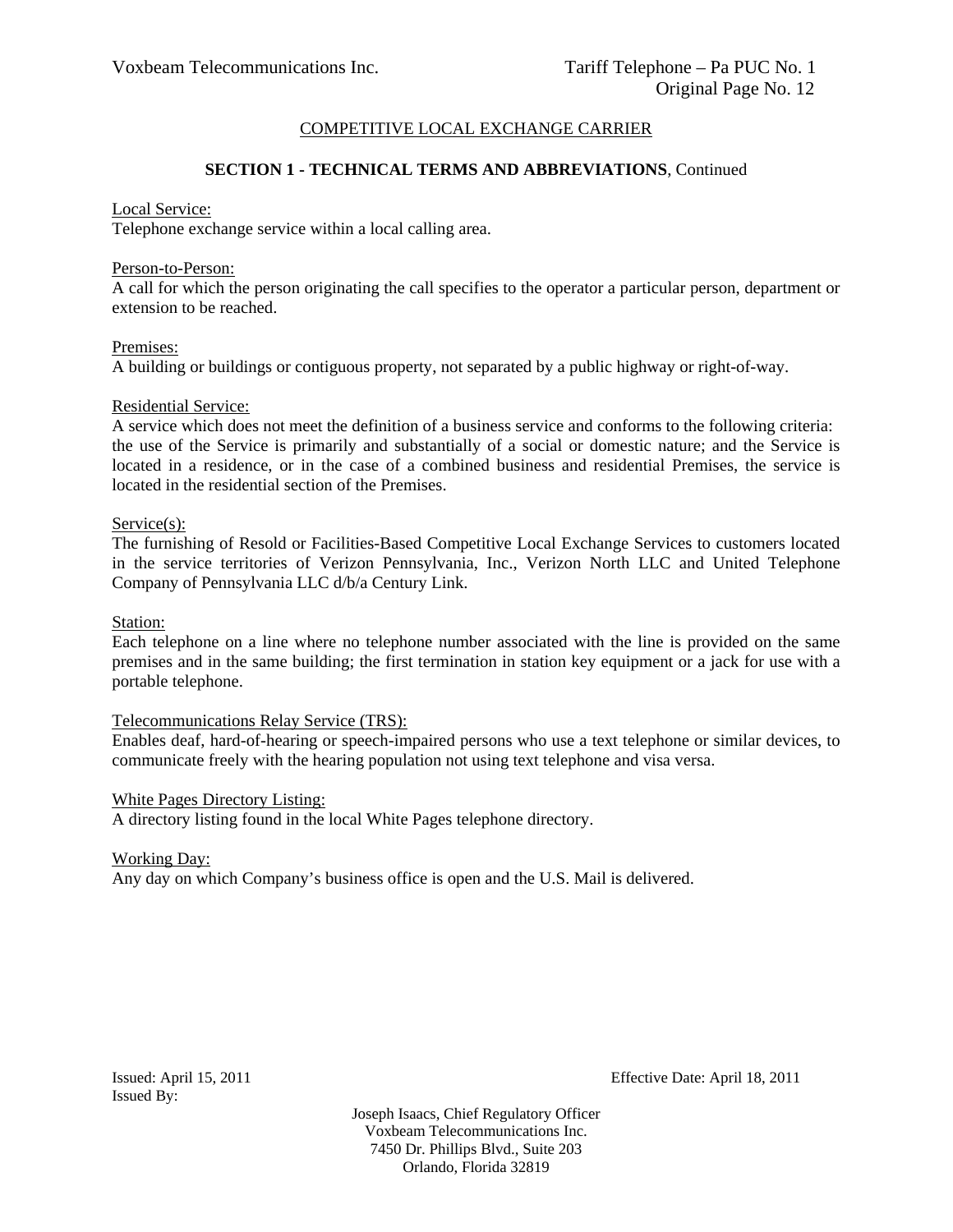## **SECTION 2 - RULES AND REGULATIONS**

## **2.1. UNDERTAKING OF COMPANY**

2.1.1. Company undertakes to provide Services subject to the terms and conditions of this Tariff.

2.1.2. Company's Services are furnished for telecommunications originating and/or terminating in any area within the Commonwealth of Pennsylvania.

2.1.3. Company offers Services to Customers for the transmission and reception of voice, data, and other types of communications.

2.1.4. Company does not transmit messages pursuant to this Tariff, but its Services may be used for that purpose.

2.1.5. Company's Services are provided on a monthly basis unless otherwise provided, and are available twenty-four (24) hours per day, seven (7) days per week.

Issued By:

Issued: April 15, 2011 Effective Date: April 18, 2011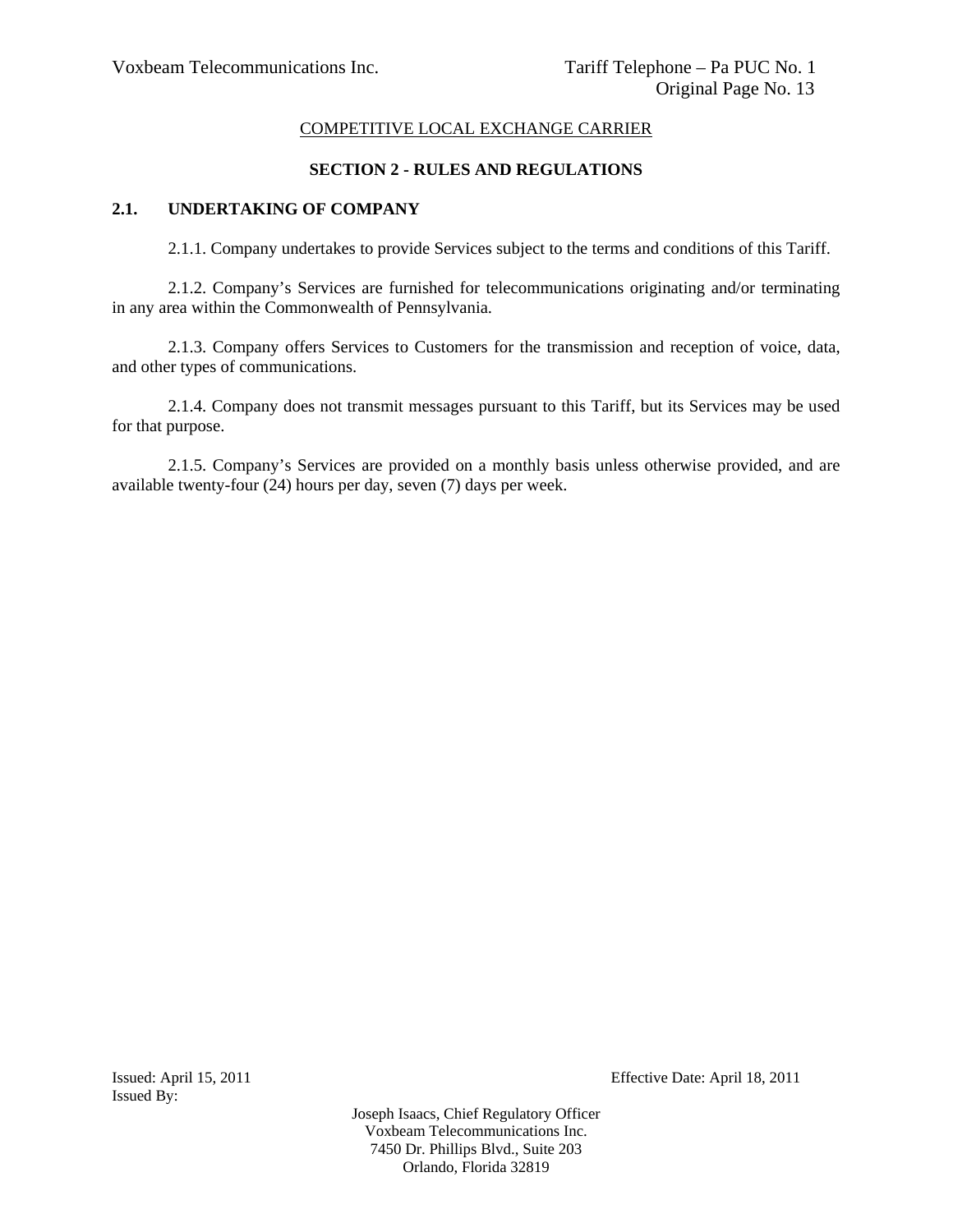#### **SECTION 2 - RULES AND REGULATIONS,** Continued

## **2.2. CUSTOMER'S USE OF SERVICE**

2.2.1. Service may be used for any lawful purpose consistent with this Tariff and with the transmission and switching parameters of the telecommunications facilities utilized in the provision of Services.

2.2.2. Equipment Company provides or installs at the Customer's premises for use in connection with the Services Company offers may not be used for any other purpose other than for which Company provided it. Customer may not, and may not permit others to, rearrange, disconnect, remove, attempt to repair, or otherwise interfere with any of the Services or equipment installed by Company or Company's agent, except upon the consent of Company.

2.2.3. The Services Company offers may not be used for any unlawful purpose or for any use as to which the Customer has not obtained all governmental approvals, authorizations, licenses, consents and permits required to be obtained by Customer with respect thereto.

2.2.4. Service may not be used for any purpose for which the Customer receives any payment or other compensation, except when the Customer is a duly authorized and regulated common carrier, receives any payment or other compensation. This provision does not prohibit an arrangement between the Customer or Authorized User to share the cost of Service.

2.2.5. Service may not be used in any manner, which interferes with other persons in the use of their Service, prevents other persons from using their Service, otherwise impairs the quality of Service to other Customers, or impairs the privacy of any communications over any Service provided by Company. Company may require a Customer to shut down its transmission of signals if said transmission is causing interference to others.

2.2.6. Service may not be used in any manner so as to annoy, abuse, threaten, or harass other persons.

2.2.7. The use of Company's Services either without payment for Service or attempting to avoid payment for Service by fraudulent means or devices, schemes, false or invalid numbers, or false calling or credit cards is prohibited.

2.2.8. The Customer obtains no property right or interest in the use of any specific type of facility, Service, equipment, telephone number, process or code. All rights, titles and interests remain, at all times, solely with Company.

Issued By:

Issued: April 15, 2011 Effective Date: April 18, 2011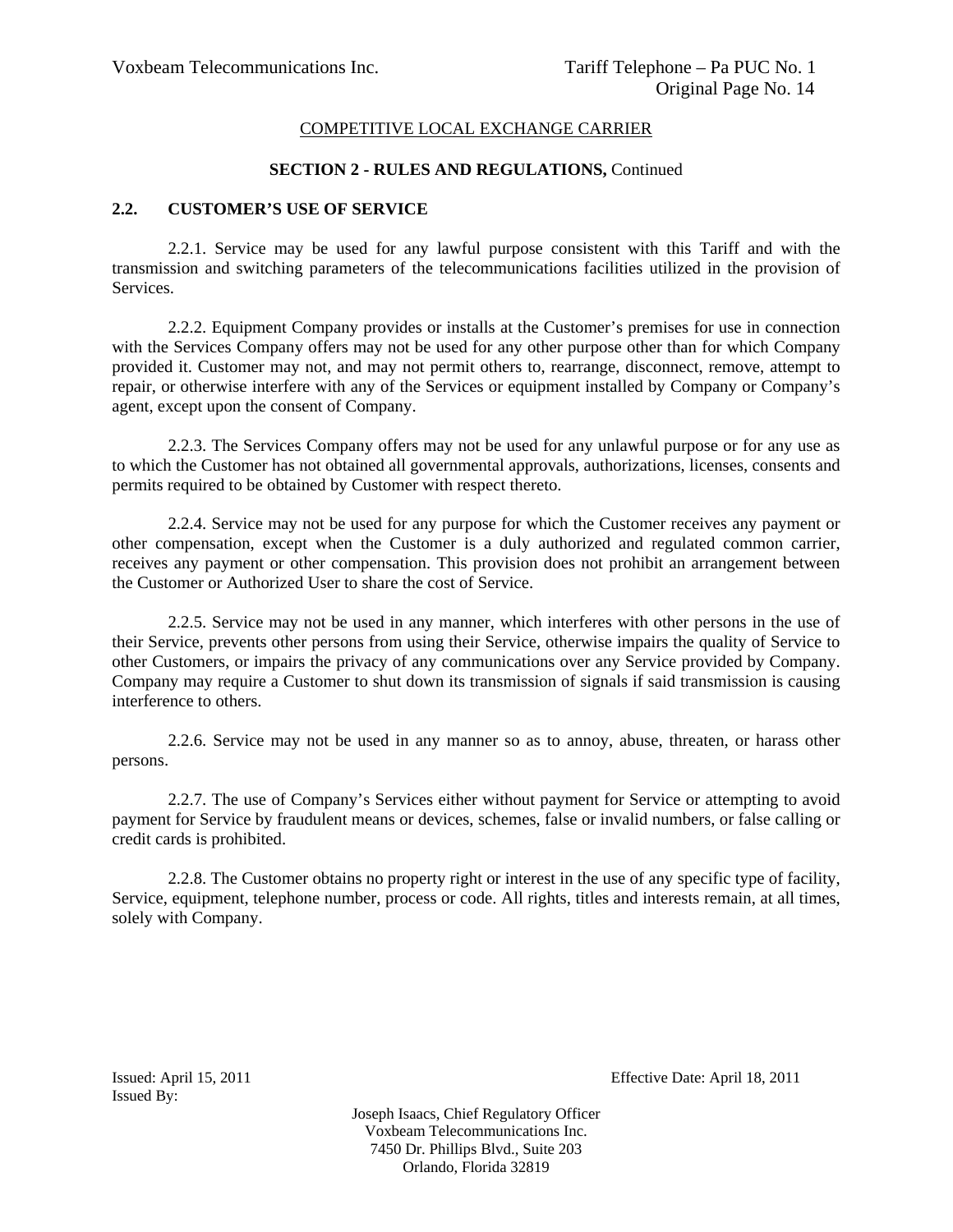#### **SECTION 2 - RULES AND REGULATIONS,** Continued

## **2.3. APPLICATION FOR SERVICE**

2.3.1. A Customer desiring to obtain Service must complete the appropriate service order form and submit the service order in compliance with Company subscription requirements as may be established from time to time.

2.3.2. The name(s) of the Customer(s) desiring to use the Service must be set forth in the application for Service.

2.3.3. Company reserves the right to refuse an application for Service made by a present or former Customer who is indebted to Company for Service previously rendered pursuant to this Tariff until the indebtedness is satisfied.

2.3.4. Request for Service under this Tariff will authorize Company to conduct a credit search on the Customer. Company reserves the right to refuse Service on the basis of credit history and to refuse further Service due to late payment or nonpayment by the Customer.

2.3.5. Where the Customer cancels an application for Service, a cancellation charge will apply as specified in the Cancellation or Modification of Service by Customer Section of this Tariff.

2.3.6. Company may require an applicant for Service, who intends to use Company's offerings for resale and/or for shared use, to file a letter with Company confirming that the applicant's use of Company's offerings complies with relevant laws and Commission regulations, policies, orders, and decisions.

Issued By:

Issued: April 15, 2011 Effective Date: April 18, 2011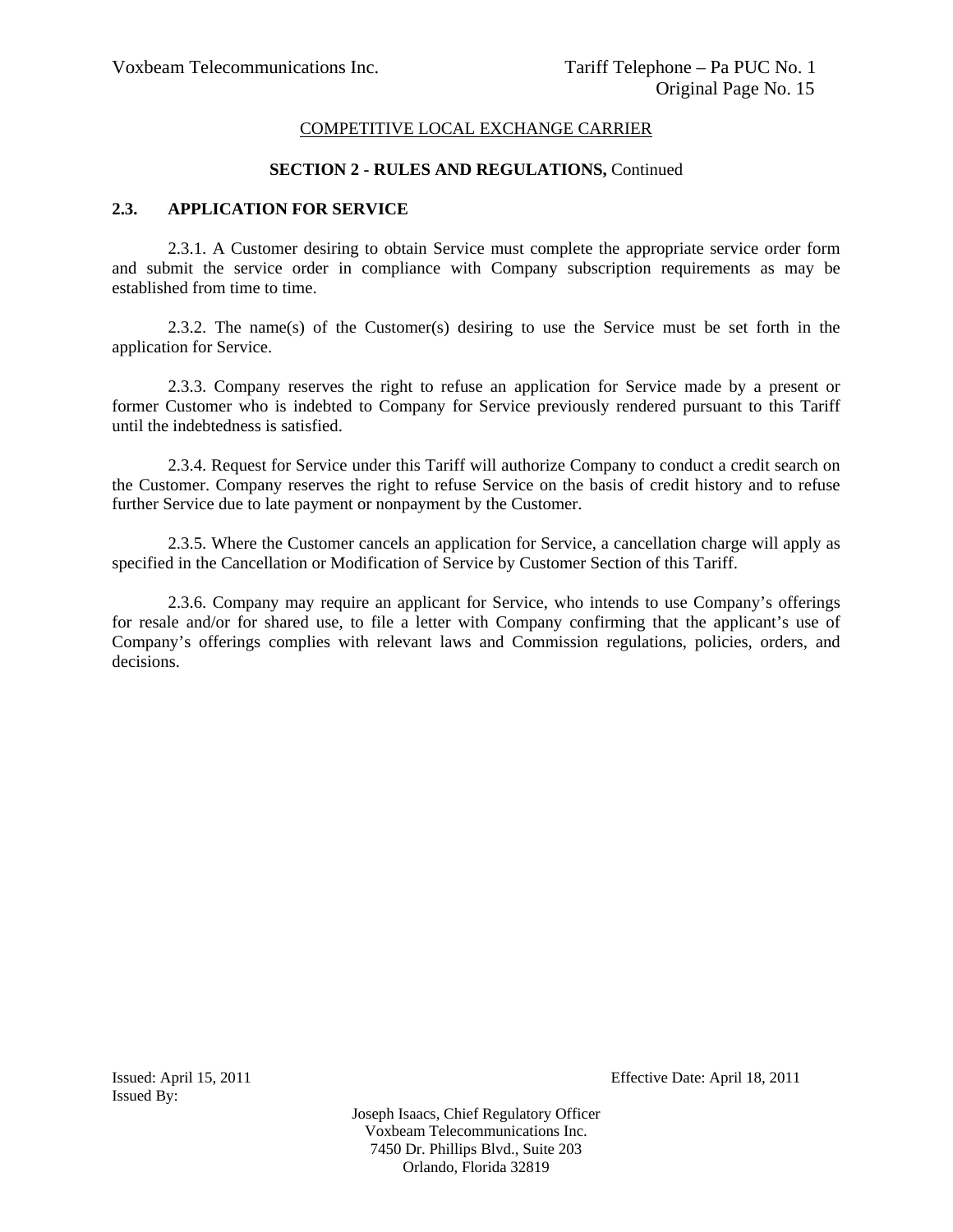#### **SECTION 2 - RULES AND REGULATIONS,** Continued

### **2.4. DEPOSITS**

2.4.1. Company may require a deposit from an applicant for new Service. A deposit may be waived if, according to Company's assessment, the applicant is a satisfactory credit risk.

2.4.2. Company may require a deposit from an existing business Customer as a condition to the further provision of Service if, according to Company's assessment, the Customer has become a credit risk.

2.4.3. Company will calculate the maximum deposit required from an applicant for Service or an existing customer by estimating the expected charges for Service for a two (2) month period. Company may adjust the amount of deposit to be held in order to maintain a two (2) month estimated amount when, according to Company's assessment, such adjustment is deemed necessary to adequately secure the account.

- 2.4.4. Customers may satisfy deposit requirements as follows:
	- A. In cash,
	- B. By an acceptable bank letter of credit,
	- C. Through an acceptable third-party guarantee (Residential Service Customers only),
	- D. Other forms of security acceptable to Company

2.4.5. Deposits will be refunded to Residential Service Customers, along with accrued interest, when one  $(1)$  of the following is met:

A. Service has been terminated or discontinued; or

B. The Customer has established acceptable credit as outlined in the as specified elsewhere in this Tariff; or

C. A Customer is not currently delinquent and has made timely payment of bills for a period of twelve (12) consecutive months. Timely payment means that no more than two (2) bills during the previous twelve (12) months were paid beyond the due date. A refund shall not be made if Service has been suspended for non-payment within the previous twelve (12) months.

2.4.6. When Service has been terminated or disconnected, Company will deduct any and all unpaid amounts from the deposit, and the difference will be refunded, if applicable.

2.4.7. Interest rates applied to Residential or Business Customers' deposits held by Company shall be in calculated pursuant to 52 Pa. Code, Section 53.82.

Issued By:

Issued: April 15, 2011 Effective Date: April 18, 2011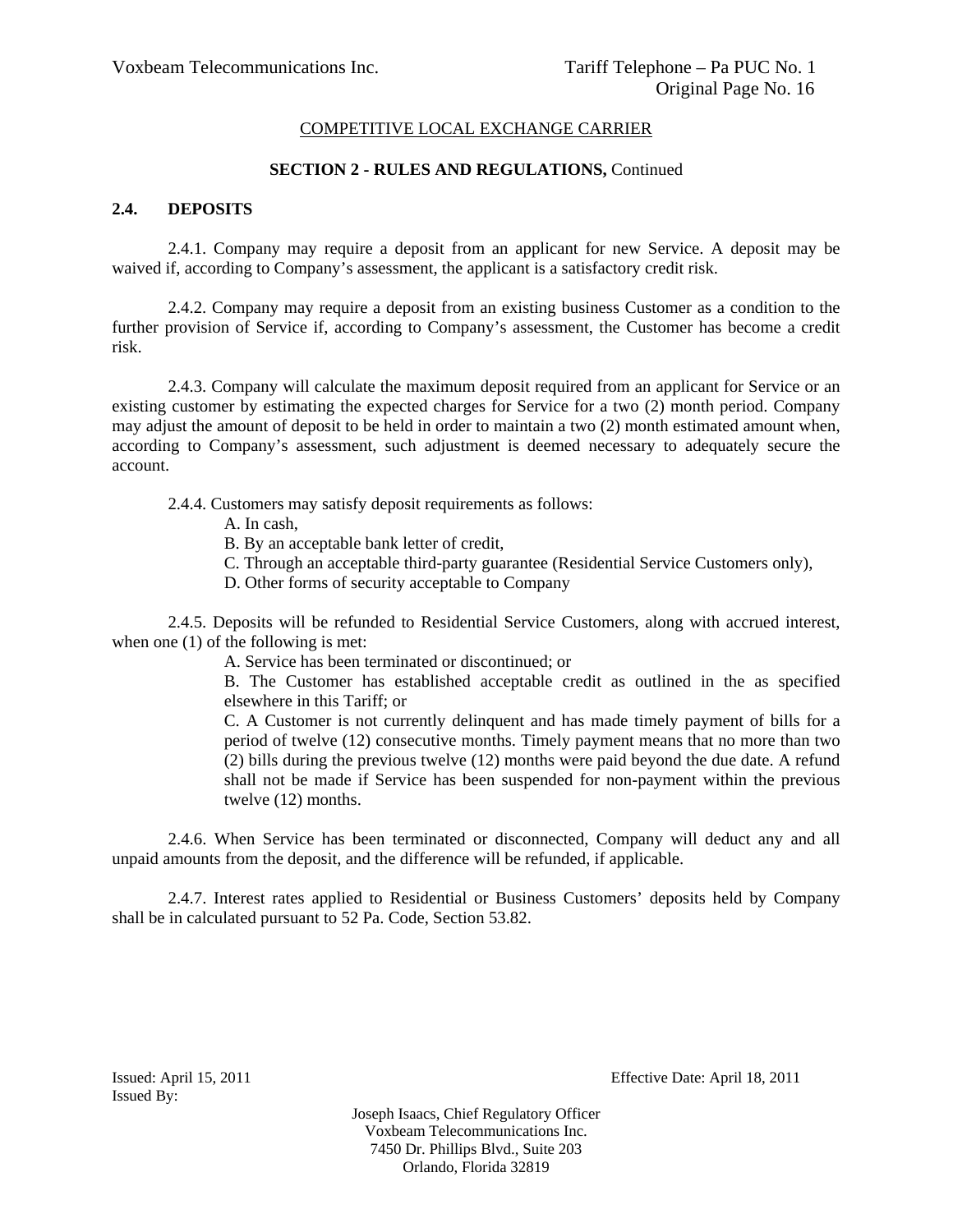#### **SECTION 2 - RULES AND REGULATIONS,** Continued

## **2.5. CREDIT**

2.5.1. Company, in order to ensure payment of its charges for Service or for loss of or damage to Company property, will require Applicants and Customers to establish and maintain credit pursuant to 52 Pa. § 64.32. The establishment or re-establishment of credit as provided in this Section does not relieve an applicant or Customer from compliance with other provisions of this Tariff as to the payment of bills and in no way modifies the Sections regarding disconnection and termination of Service for failure to pay bills due for Service furnished.

2.5.2. Company may require any applicant or Customer to establish and maintain credit in one of the following ways:

- A. Demonstrating credit satisfactory to Company by providing information pertinent to the applicant's or Customer's credit standing;
- B. Providing a suitable guarantee in writing, in a form presubscribed by Company; or
- C. Paying a cash deposit pursuant to Section 2.4.

Company may determine, in its sole discretion, whether or not a particular reference or guarantee in writing would be acceptable as a substitute for demonstrating satisfactory credit.

2.5.3. Company will extend credit to an applicant for new Service without a deposit if the applicant has verifiable previous or existing telephone service with any telephone company in the United States for at least twelve (12) months, and the payment record is made available and the account history is satisfactory. The payment record of an account will be deemed satisfactory if all the following are met:

> A. The previous or existing service was not discontinued for nonpayment, and was not abandoned, within the past twelve (12) months; and

> B. The applicant has not been sent denial notices for previous or existing service within the past twelve (12) months; and

> C. The applicant has paid for all previous and existing service without referral to a collection agency and without a declaration of uncollectibility; and

D. The applicant provides accurate credit information as appropriate.

2.5.4. To safeguard its interests, Company may require a Customer to make an advance payment before Services are furnished pursuant to 52 Pa. §64.15. The advance payment will not exceed an amount equal to the nonrecurring charge(s) and one (1) month's recurring charges for the Service. In addition, where special construction is involved, the advance payment may also include an amount equal to the estimated nonrecurring charges for the special construction and recurring charges for a period to be set between Company and the Customer (if any). The advance payment will be credited to the Customer's initial bill. An advance payment will be required in addition to a deposit. Payments may be required in advance of furnishing any of the following services: 1) Seasonal Service, 2) The construction of facilities and furnishing of special equipment and 3) Temporary service for short-term use.

Issued By:

Issued: April 15, 2011 Effective Date: April 18, 2011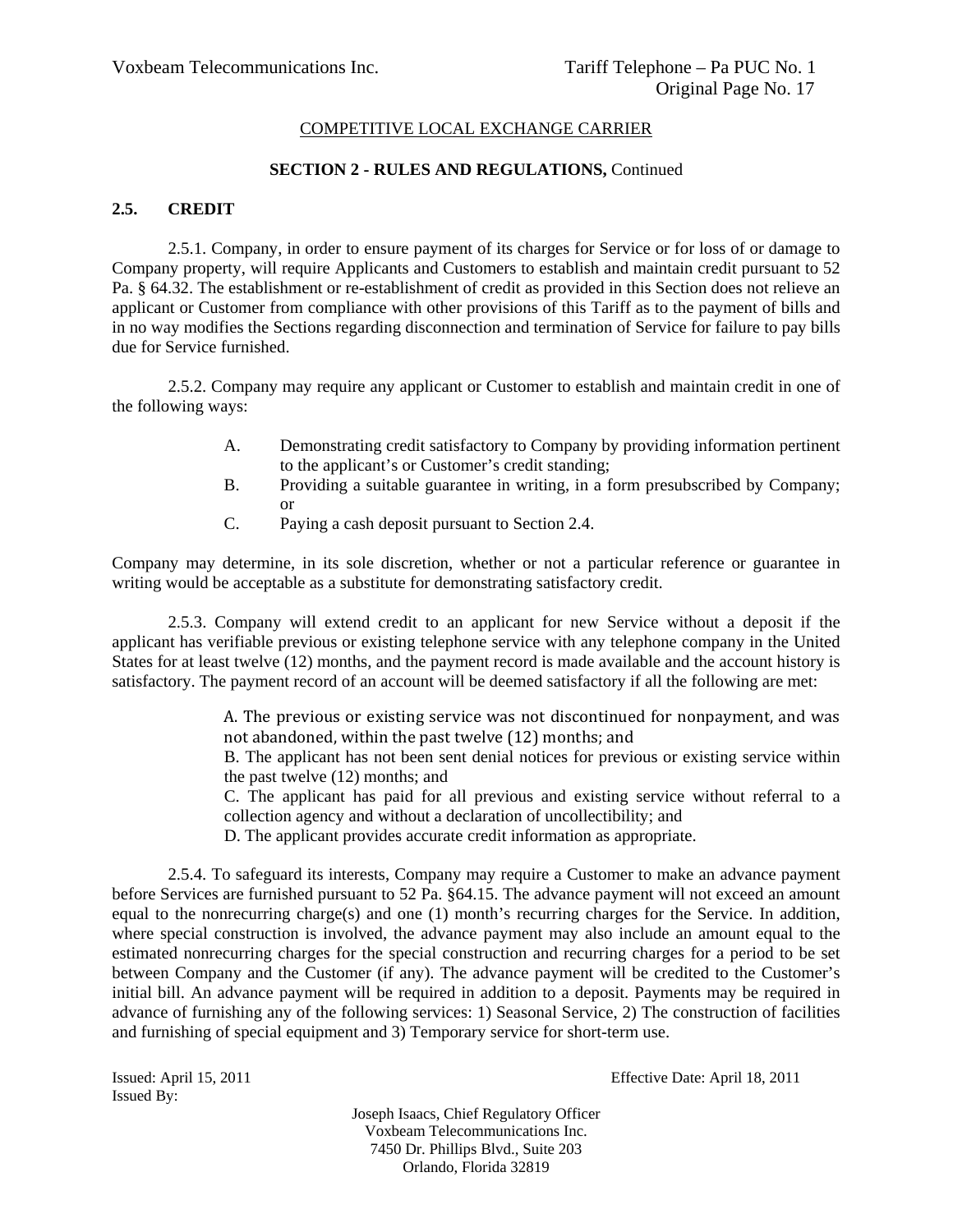#### **SECTION 2 - RULES AND REGULATIONS,** Continued

## 2.5. **CREDIT**, Continued

2.5.5. Customer credit information may be exchanged between telecommunications companies and other utilities. Customer credit information will be retained for two (2) years, unless otherwise required by the Commission.

2.5.6. If an applicant for Service is unable to provide satisfactory credit information, Company may refuse to provide Service unless the applicant furnishes a deposit pursuant to Section 2.4.

#### **2.6. PROVISION AND MAINTENANCE OF SERVICE**

2.6.1. Company will use reasonable efforts to make Service available to Customers on or before a particular date, subject to the provisions and compliance by the Customer within the provisions of this Tariff. The lack of facilities or other operational impediments, including regulatory approvals, may preclude or delay provision of Service (a) in a particular location or to a particular Customer and/or (b) at any promised performance level. Actual transmission speeds and service characteristics of a Service may vary from those expected by the Customer due to such factors as the length and gauge of the line and other operational characteristics of the equipment and facilities used.

2.6.2. At the request of the Customer, installation or maintenance may be performed outside of Company's regular business hours or in hazardous locations. In such cases, charges based on cost of the actual labor, material or other costs incurred by or charged by Company will apply. If installation or maintenance is started during regular business hours, but, at the Customer's request, extends beyond regular business hours into time periods including, but not limited to, weekends, holidays, and/or night hours, additional charges of \$100/hr. may apply.

2.6.3. Company will have control over the installation, rearrangement, repair, maintenance, and disconnection of all network elements owned or otherwise obtained to ensure the required level of Service. Company may substitute, change or rearrange any equipment or facility at any time and from time to time, but will not thereby alter the technical parameters of the Service provided to the Customer.

2.6.4. Company will use reasonable efforts to maintain the Service that it furnishes to the Customer. Company may make such tests, adjustments and inspections as may be necessary to maintain Company's Services and equipment in satisfactory operating condition. When possible, Company may, in its sole discretion, provide the Customer with reasonable notice of Service-affecting activities that may occur in the normal operation of Company business.

Issued By:

Issued: April 15, 2011 Effective Date: April 18, 2011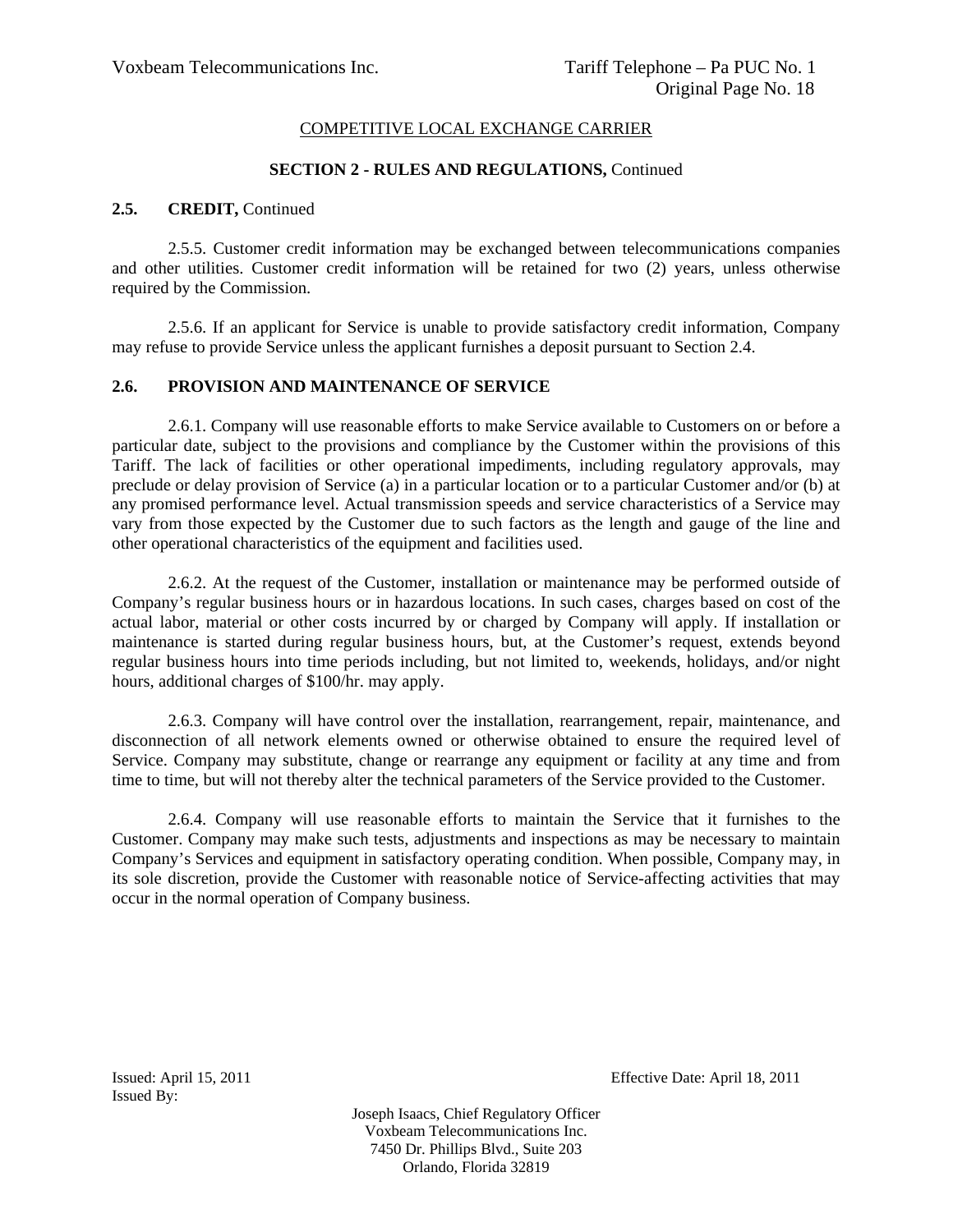### **SECTION 2 - RULES AND REGULATIONS,** Continued

#### **2.6. PROVISION AND MAINTENANCE OF SERVICE,** continued

2.6.5. Company may, upon reasonable notice, make such tests and inspections as may be necessary to determine whether the terms and conditions of this Tariff are being complied with in the installation, operation or maintenance of the Customer's or Company's facilities or equipment. If the protective requirements of Customer-provided equipment are not being complied with, Company may take such action as it deems necessary to protect its Services, equipment and personnel. Company will notify the Customer promptly if there is any need for further corrective action. With in ten (10) days of receiving this notice, the Customer must take such action. If the Customer fails to do this, Company may take whatever additional action is deemed necessary, including the suspension of Service to protect its Services, equipment and personnel from harm.

## **2.7. MINIMUM SERVICE PERIOD**

2.7.1. The minimum Service period is one month (30 days). The Customer must pay the regular tariff rate for Service for the minimum period of Service. If a Customer disconnects Service before the end of the minimum Service period, that Customer must pay the regular rates for the remainder of the minimum Service period, unless a thirty day notice is provided by the customer.

2.7.2. If Service is terminated before the end of the minimum period of Service as a result of condemnation of property, damage to property requiring the Premises to be abandoned, or by the death of the Customer, the Customer is not obligated to pay for Service for the remainder of the minimum period.

2.7.3. If Service is transferred to a new Customer at the same Premises during the first month of Service, the new Customer assumes responsibility to meet the remainder of the minimum Service period requirements. For Services not taken over by the new Customer, the original Customer is responsible for the remaining payment for the minimum Service period obligation in accordance with the terms under which the Service was originally furnished.

Issued By:

Issued: April 15, 2011 Effective Date: April 18, 2011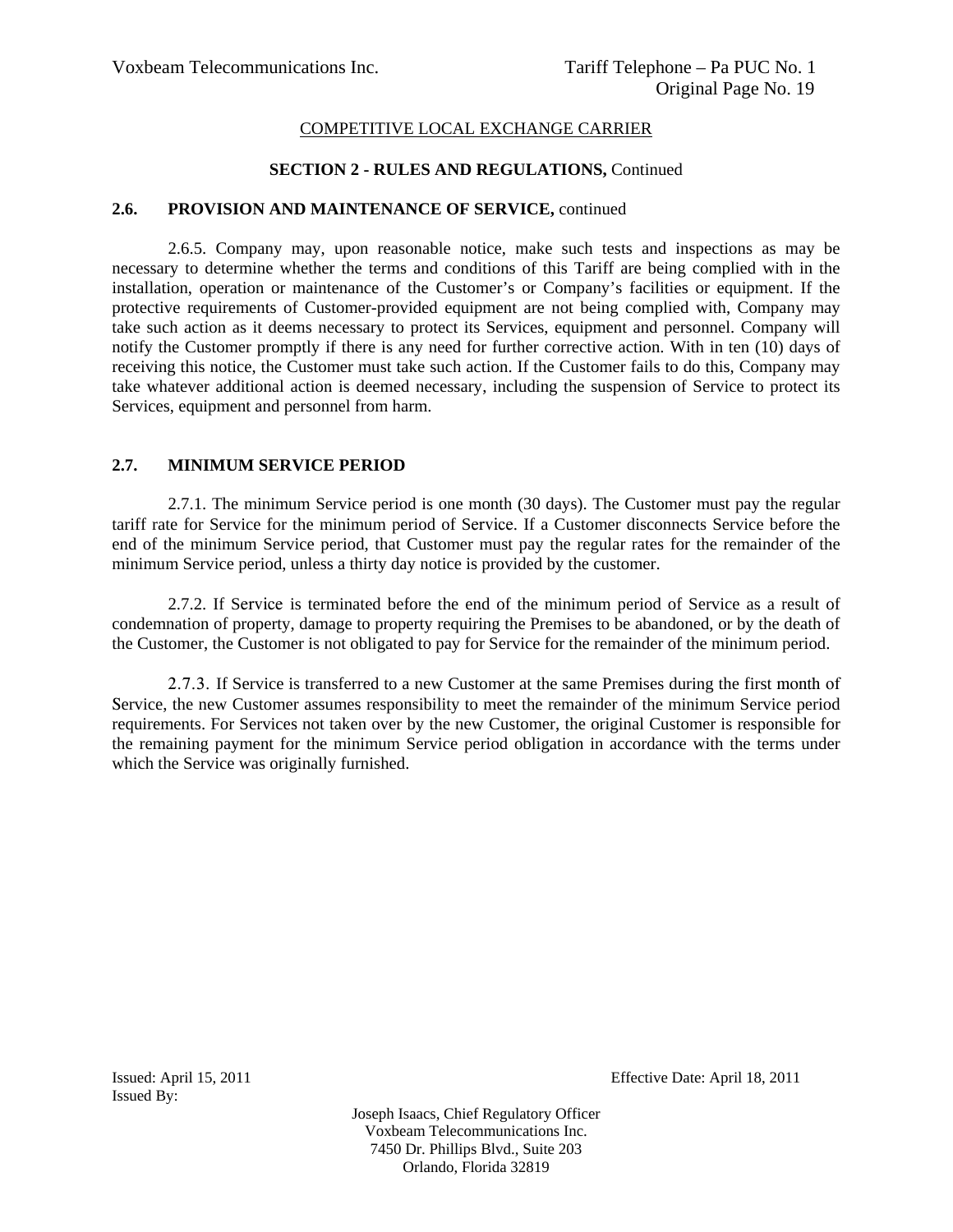#### **SECTION 2 - RULES AND REGULATIONS,** Continued

#### **2.8. CUSTOMER RESPONSIBILITIES**

2.8.1. The Customer is responsible for the payment of all charges for Service furnished to the Customer and for all additional charges for calls the Customer elects to continue making.

2.8.2. The Customer is responsible for compliance with applicable regulations set forth in this Tariff.

2.8.3. Upon Company request, the Customer must verify the name(s) of Authorized Users allowed to request and use the Customer's Service.

2.8.4. Customer will return to Company within five (5) days of termination of Service all Company-provided equipment. All returned equipment must be in the same condition as when delivered to the Customer by Company. Upon demand, Customer will reimburse Company for any costs incurred by Company due to Customer's failure to comply with this Section.

2.8.5. Customer is responsible for the payment of any bills for Services and for the resolution of any disputes or discrepancies with Company. Company has no responsibility with respect to billings, charges or disputes related to services used by Customer which are not included in Services herein including, without limitation, any local, regional and long distance services not provided by Company.

2.8.6. The Customer is responsible for establishing identity as often as is necessary during the course of the call or when seeking credits from Company.

2.8.7. The Customer must make arrangements or obtain permission for safe, reasonable and continuous access and right-of-way for Company employees or agents of Company to enter the Premises of the Customer or any Authorized User of the Customer at any reasonable hour for the purpose of performing Company's obligations under this Tariff.

2.8.8. The Customer is responsible for the payment of (a) Service charges as set forth herein and (b) charges for visits by Company's agents or employees to the Premises of the Customer or Authorized User when the Service difficulty or trouble report results from the use of Services and equipment by the Customer or Authorized User.

2.8.9. Customer will, at Customer's expense, provide reasonable space, power, and level of heating and air conditioning, and otherwise maintain the proper environment to operate Company's Service at Customer's or Authorized User's premises.

Issued By:

Issued: April 15, 2011 Effective Date: April 18, 2011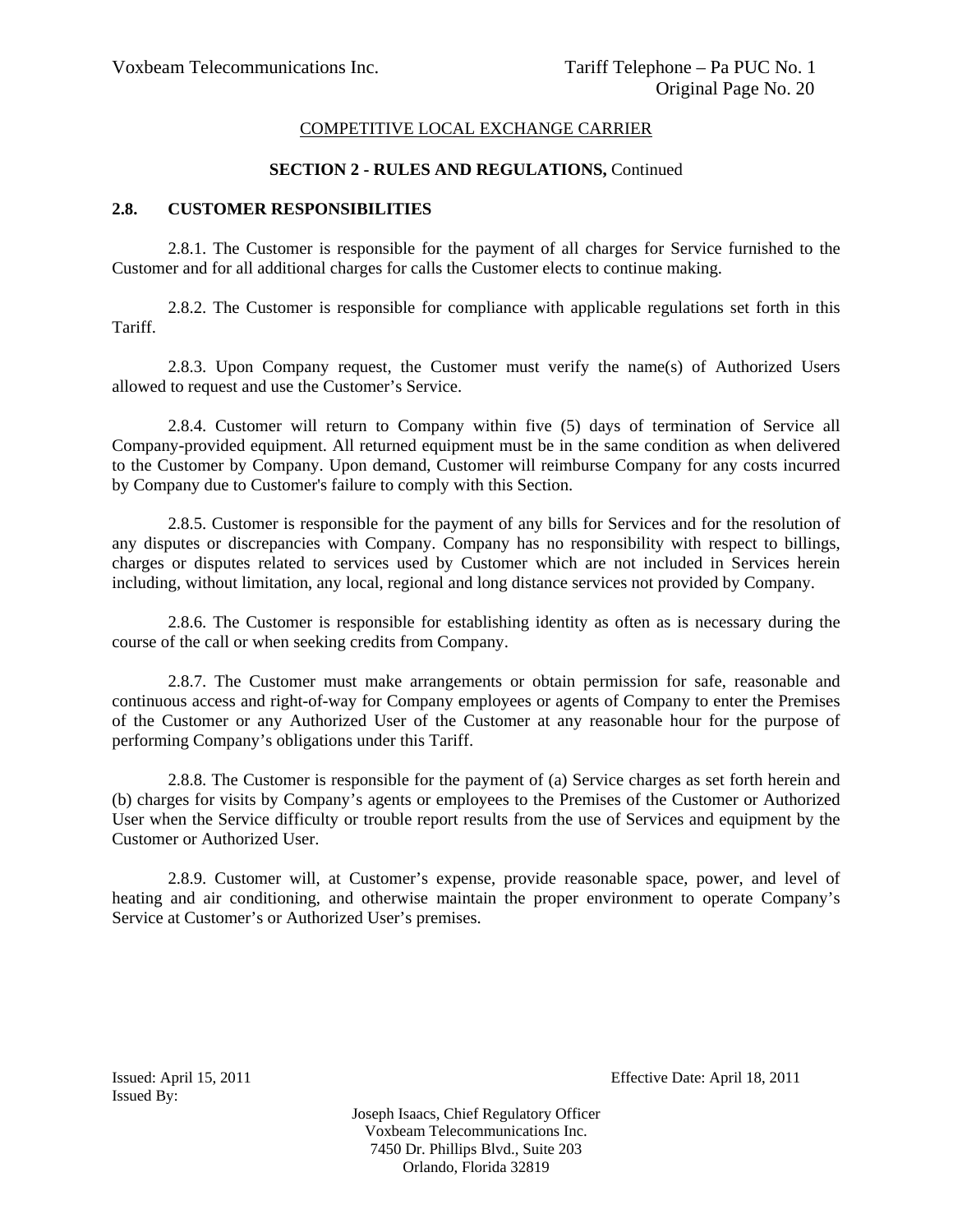#### **SECTION 2 - RULES AND REGULATIONS,** Continued

#### **2.8. CUSTOMER RESPONSIBILITIES**, Continued

2.8.10. The Customer may not, without prior written consent of Company, which consent shall not be unreasonably withheld, assign, transfer, or in any other manner dispose of, any of its rights, privileges, or obligations under this Tariff, and any attempt to make such an assignment, transfer, disposition without consent will be null and void.

2.8.11. A Customer or Authorized User may not represent in any way that the relationship between Customer or Authorized User and Company is anything other than one of customer and supplier, respectively. Nothing in this Tariff gives Customer or Authorized Users any authority to bind or otherwise incur liability on behalf of Company. Nothing in this Tariff constitutes an endorsement by Company of any activity, service or product of Customer or Authorized Users.

2.8.12. The Customer is responsible for any damages, including usage charges that the Customer may incur as a result of the unauthorized use of its communications equipment. The unauthorized use of the Customer's communications equipment includes, but is not limited to, the placement of calls from the Customer's Premises and the placement of calls through Customer-controlled or Customer-provisioned equipment that are transmitted or carried over Company's network without the authorization of the Customer.

Issued By:

Issued: April 15, 2011 Effective Date: April 18, 2011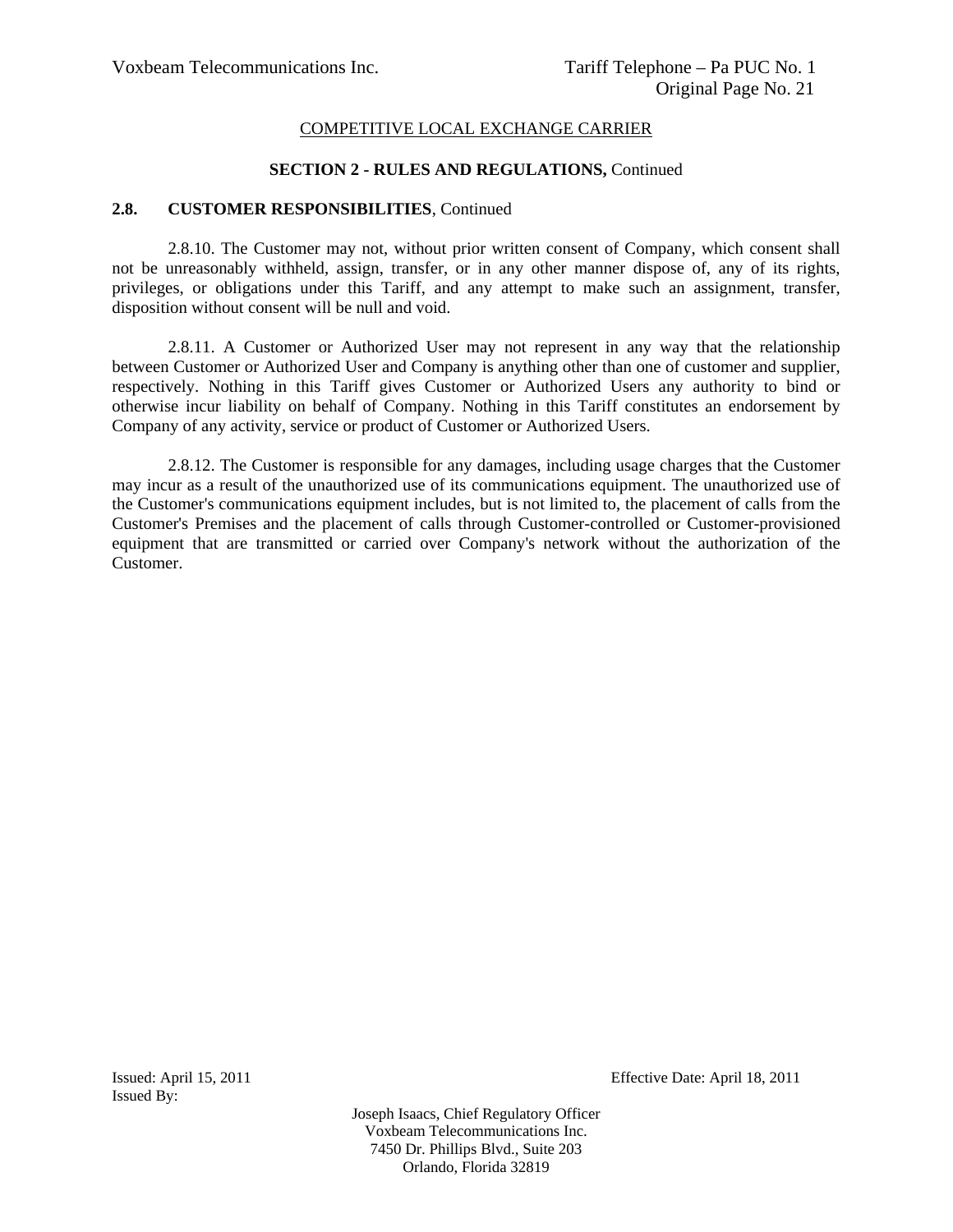#### **SECTION 2 - RULES AND REGULATIONS,** Continued

## **2.9. PAYMENTS AND BILLING**

2.9.1. Service is provided and recurring Service charges billed on a monthly (30 day) basis. The billing date is dependent on the billing cycle assigned to the Customer. Company will prorate service as per 52 Pa Code, Section 64.53, if necessary

2.9.2. Non-recurring charges and charges based on actual usage are billed monthly in arrears, except as provided in Section 2.9.3.

2.9.3. Usage charges may be billed without being detailed as to the duration, time of day, or destination of individual calls. If a Customer accumulates, within any consecutive five (5) day period, usage charges exceeding twice the average monthly usage charges for the previous two (2) monthly billing periods, and the Customer's credit record indicates that satisfactory payment may not be made on this amount, Company may issue a special usage bill. The special bill shall be due ten (10) days from the mailing date of the bill, seven (7) days if delivered.

2.9.3. Billing is payable upon receipt and past due thirty (30) days after issuance and posting of invoice. Residential Customers' Bills not paid within thirty-one (31) days after the date of posting are subject to a 1.25 percent late payment charge for the unpaid balance. Business Customers' Bills not paid within thirty-one days after the date of posting are subject to a 1.5 percent late payment charge for the unpaid balance. A Customer will not be liable for any late payment charge applicable to a disputed portion of that Customer's bill, so long as the Customer pays the undisputed portion of the bill and enters into bona fide negotiations to resolve the dispute on a timely basis. All bills paid by mail , the date of the postmark will be considered the effective date of payment.

2.9.4. Checks presented in payment for Services and subsequently returned to Company by the Customer's financial institution for "Non-Sufficient Funds" or other reasons will incur a nonrecurring charge per Customer per check. A Customer will be placed on a "cash only" basis upon receipt of two (2) returned checks within a twelve (12)-month period of time. "Cash only" is herein defined as cashier's checks, U.S. currency, or money orders.

2.9.5. Receipt of a subsequently dishonored negotiable instrument in response to a notice of discontinuance will not constitute payment of a Customer's account, and Company will not be required to issue additional notice prior to discontinuance. However, three (3) banking days must be allowed for redemption of such instrument.

2.9.6. Billing disputes should be addressed to Company's Customer service organization via a toll-free telephone number, 877.638.2002. Customer service representatives are available from 8:00 a.m. to 4:59 p.m. Eastern Time. Messages may be left for Customer services from 5:00 p.m. to 7:59 a.m. Eastern Time, which will be answered on the next business day, unless in the event of an emergency which threatens Customer service.

Issued By:

Issued: April 15, 2011 Effective Date: April 18, 2011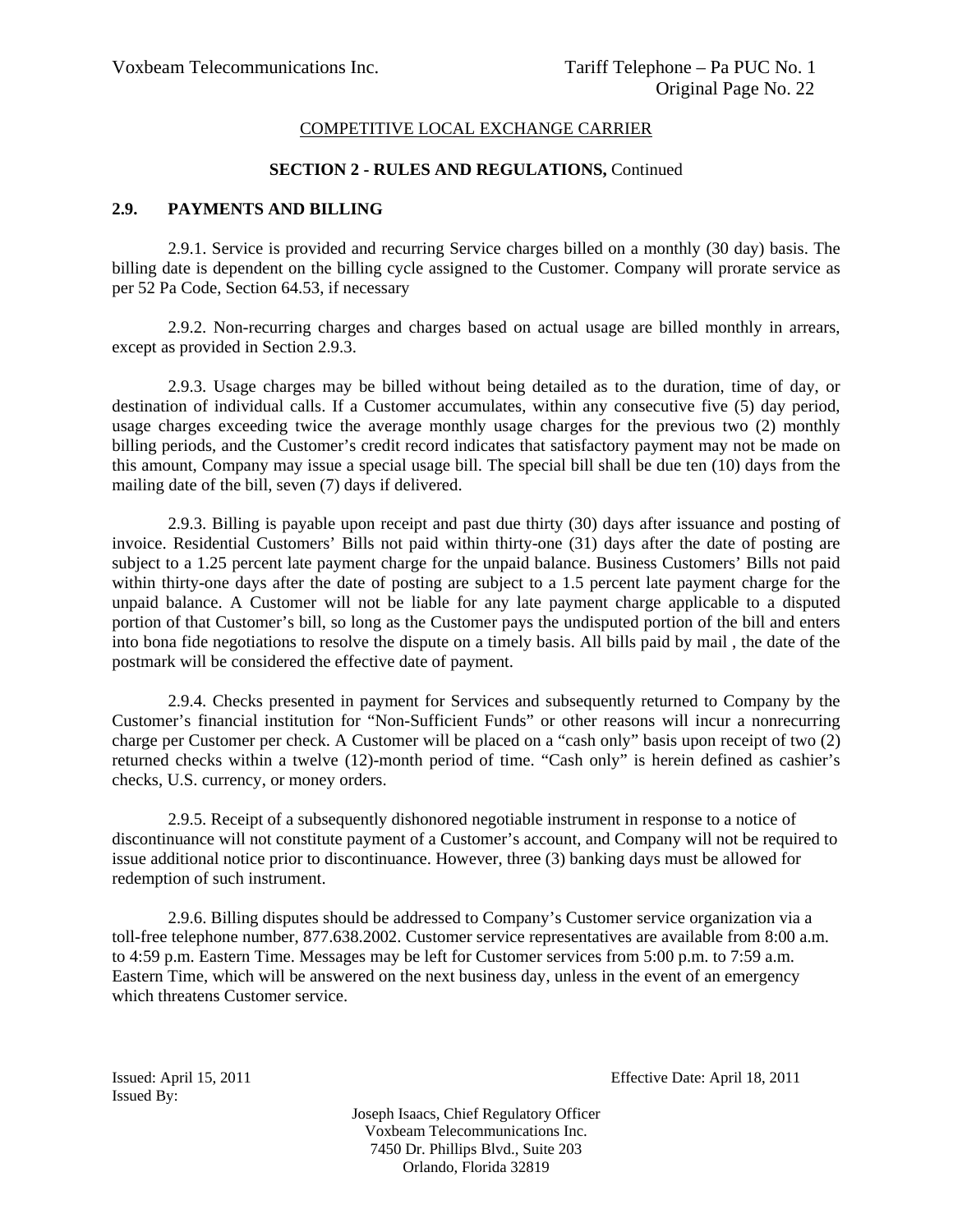### **SECTION 2 - RULES AND REGULATIONS,** Continued

#### 2.9. PAYMENTS AND BILLING, Continued

2.9.7. In case of a billing dispute between Customer and Company as to the correct amount of a bill, which cannot be adjusted with mutual satisfaction, Customer may enter the following arrangement:

A. First, Customer requests, and Company will comply with the request, an investigation and review of the disputed amount.

B. The Customer pays the undisputed portion of the bill by the Due Date shown on the bill or the Service will be subject to disconnection if Company has notified Customer by written notice of such delinquency and impending termination.

C. The Customer should notify the Company of any disputed items on an invoice within thirty (30) days of receipt of the invoice. Service may not be suspended while charges are being disputed. If the Customer and the Company are unable to resolve the dispute to their mutual satisfaction, the Customer may file an informal complaint with the Bureau of Consumer Services at the Pennsylvania Public Utility Commission, P.O. Box 3265, Harrisburg, Pennsylvania 17105-3265, Phone: 1-800-692- 7380, Fax: 717-787-6641, in accordance with the Commission's rules of procedure. The Bureau of Consumer Services shall have primary jurisdiction over all complaints arising under 52 Pa. Code §64. The address, phone and fax of the Company are as follows:

Voxbeam Telecommunications, Inc. 7450 Dr. Phillips Drive, Suite 203 Orlando, Florida 32819

D. Company will respond to the Commission's requests for information within ten (10) business days.

Issued By:

Issued: April 15, 2011 Effective Date: April 18, 2011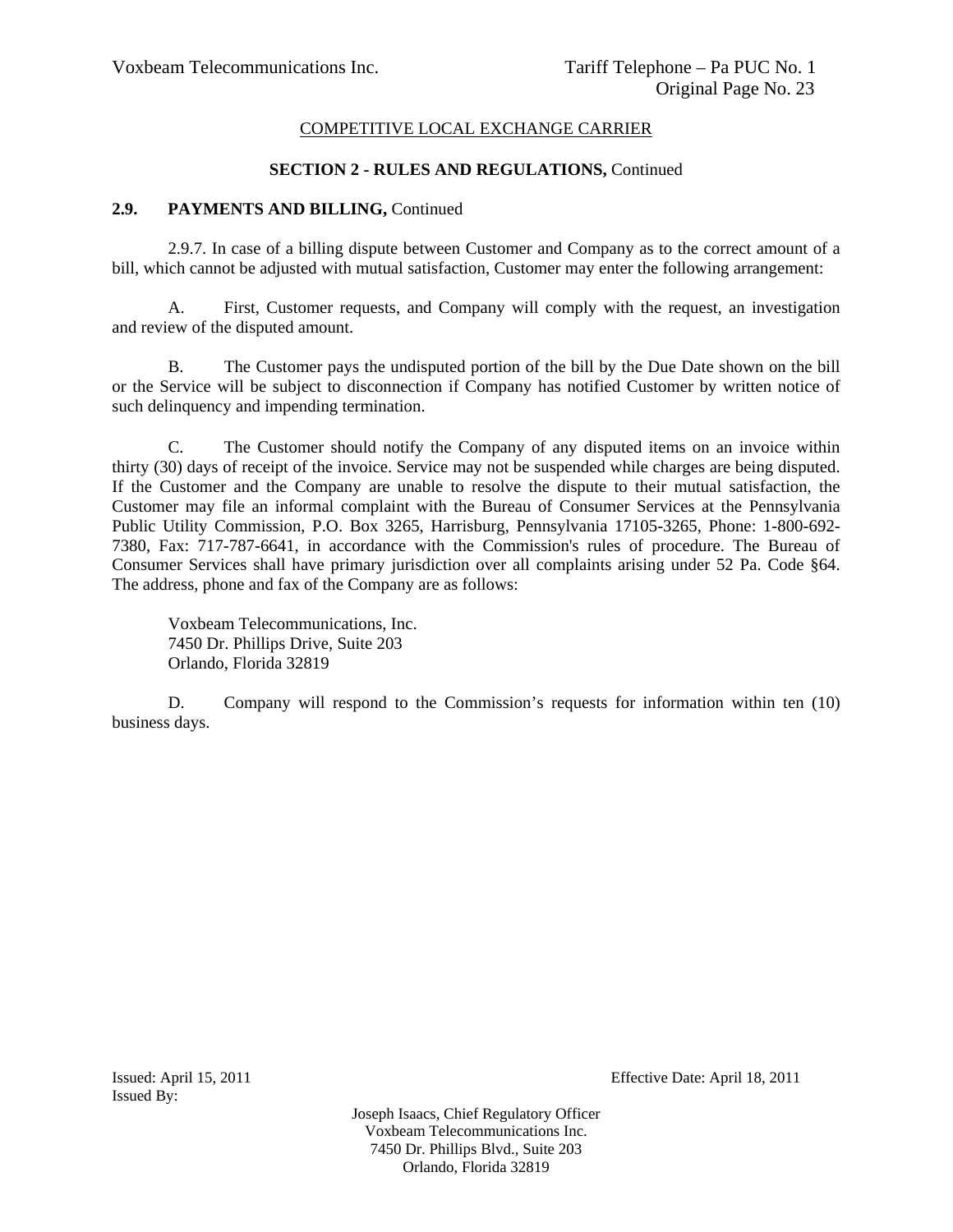#### **SECTION 2 - RULES AND REGULATIONS,** Continued

### 2.9. PAYMENTS AND BILLING, Continued

- E. The address and telephone number of the Commission are:
	- Pennsylvania Public Utility Commission Bureau of Consumer Services North Office Building Commonwealth and North Streets Harrisburg, Pennsylvania 17105 Telephone: 717.783.5187 Telephone: 800.692.7380

2.9.8. The Company complies with the requirements of Chapter 64 in 52 Pa. Code regarding billing standards and practices for residential customers. In instances where sections of this tariff may conflict with Chapter 64, the regulations in Chapter 64 will prevail.

## **2.10. TAXES**

Customer must pay, without limitation, all sales, use, gross receipts, excise, access, bypass, and other local, state and federal taxes, charges, fees, and surcharges, however designated, imposed on or based upon the provision, sale or use of the Services (excluding taxes on Company's net income). Such taxes may be separately stated on the applicable invoice.

Issued: April 15, 2011 Effective Date: April 18, 2011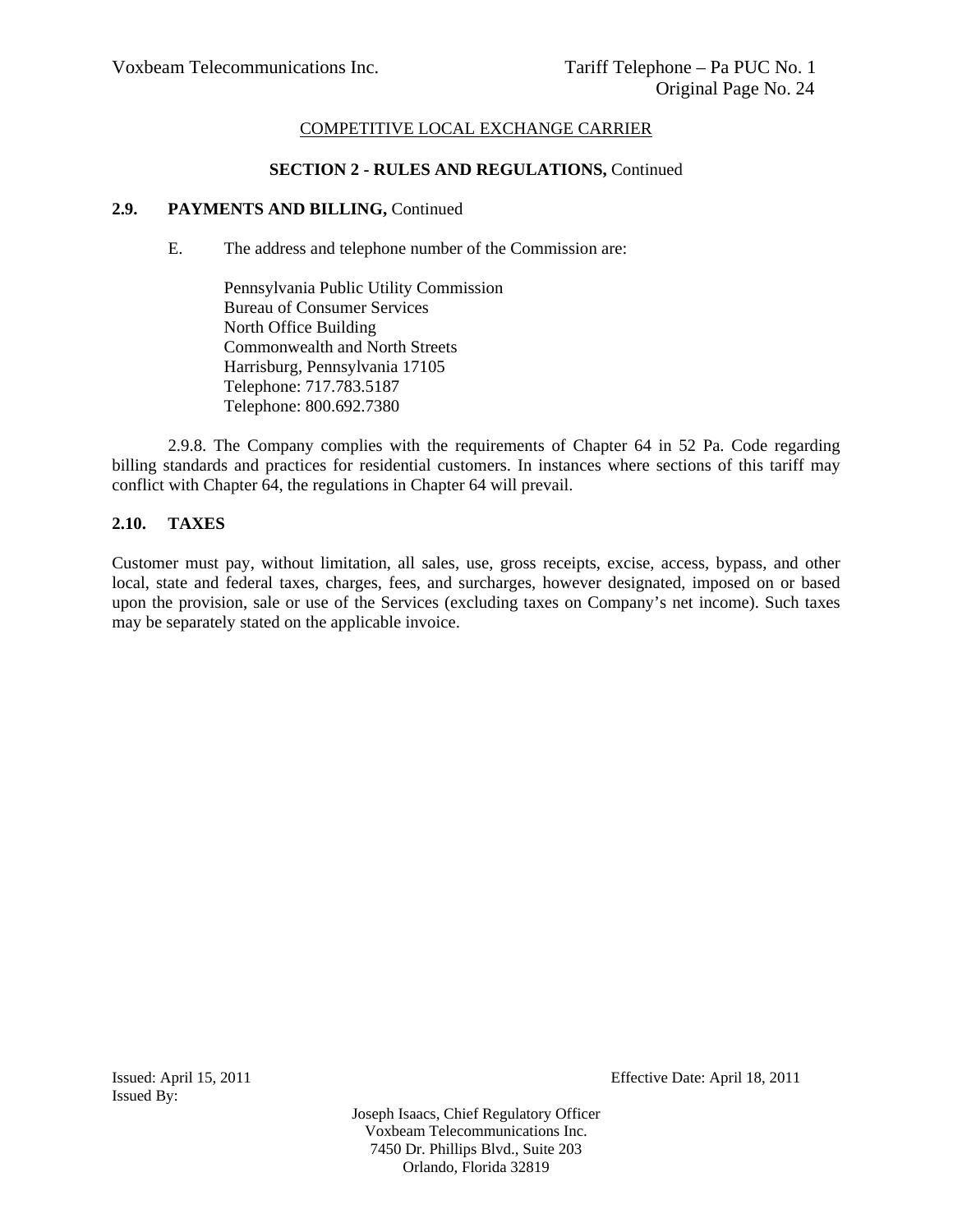### **SECTION 2 - RULES AND REGULATIONS,** Continued

### **2.11. ALLOWANCES FOR INTERRUPTION OF SERVICE**

2.11.1. For the purpose of applying this provision, the word "interruption" means the inability to access Service due to equipment malfunction or human errors. "Interruption" does not include, and no allowance will be given for, Service difficulties such as slow access, circuits busy or other network and/or switching capacity shortages.

2.11.2. Credit allowances will be given in accordance to this Section 2.11. for interruptions of Service which are not due to Company's testing or adjusting, to the negligence of the Customer, or to the failure of channels, equipment and/or communications equipment provided by the Customer or another Carrier, and are subject to the general limitation of liability provisions set forth in Section 2.15. herein. Customer must notify Company of any interruptions of Service. Before giving such notice, the Customer must ascertain that the trouble is not caused by any action or omission of the Customer, and not otherwise within the Customer's control.

2.11.3. For purposes of computing a credit under Section 2.11. every month is considered to have 30 days. No credit will be allowed for an interruption of a continuous duration of less than twenty-four (24) hours. Company will credit the Customer for an interruption of twenty-four (24) hours or more at the following rates:

a. One-thirtieth of monthly rate of each of the first three full 24-hour periods; and

b. Two-thirtieths of monthly rate for each full 24-hour period beyond the first three 24 hour periods.

Issued By:

Issued: April 15, 2011 Effective Date: April 18, 2011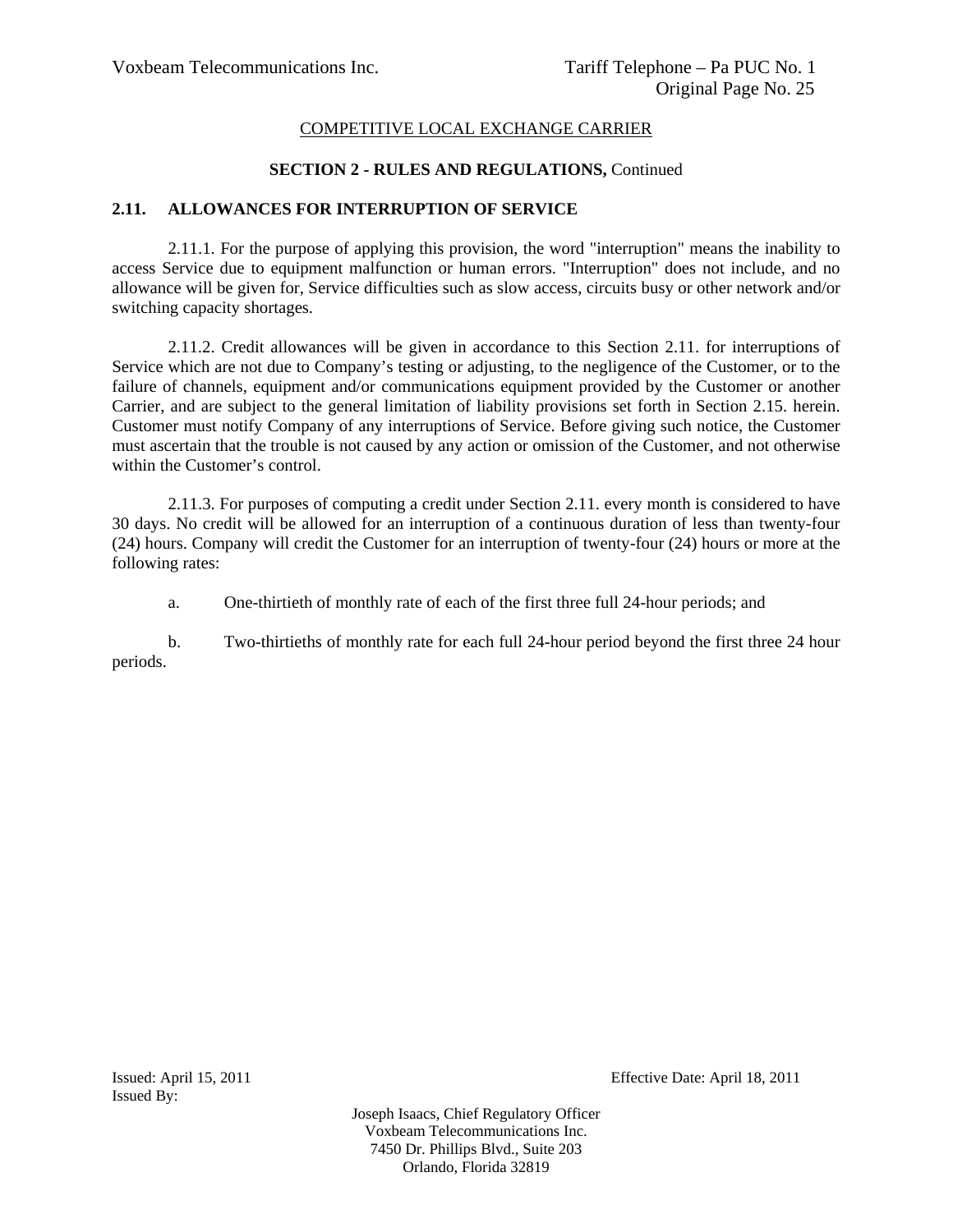#### **SECTION 2 - RULES AND REGULATIONS,** Continued

#### **2.12. CANCELLATION OR MODIFICATION OF SERVICE BY CUSTOMER**

2.12.1. Residential Customers may cancel Service by providing written or oral notice to Company at least five (5) days prior to cancellation. The notice must specify the date on which Service is to be discontinued.

2.12.2. Business Customers may cancel Service by providing written notice to Company at least thirty (30) days prior to cancellation. The notice must specify the date on which Service is to the discontinued.

2.12.3. The Customer remains responsible for all Service charges until the day and time on which Service is actually disconnected, pursuant to Pa Code, Section 64.53

2.12.4. If Customer cancels Service before Company completes installation of the Service and at the time of cancellation Company has incurred any expense in installing Services or preparing to install Service that it would not otherwise have incurred, a charge equal to the cost Company incurred will apply. In no case will this charge exceed the charge for the minimum period of Services ordered, including installation charges and Non-Recurring charges and all amounts others may charge Company that would have been chargeable to the Customer had Service been initiated.

2.12.5. If the Customer cancels Service after Company has completed installation, the charge set forth in Section 2.12.4. will apply to the extent Company has not yet recovered the costs described in Section 2.12.4. In addition, the minimum service period obligations described in Section 2.7. will apply regardless of whether Service has been initiated and the charges due under Section 5 will apply.

2.12.6. In the case of a Customer-initiated modification of Service, charges for the subsequent order are in addition to the costs incurred before the Customer changed the original order.

Issued By:

Issued: April 15, 2011 Effective Date: April 18, 2011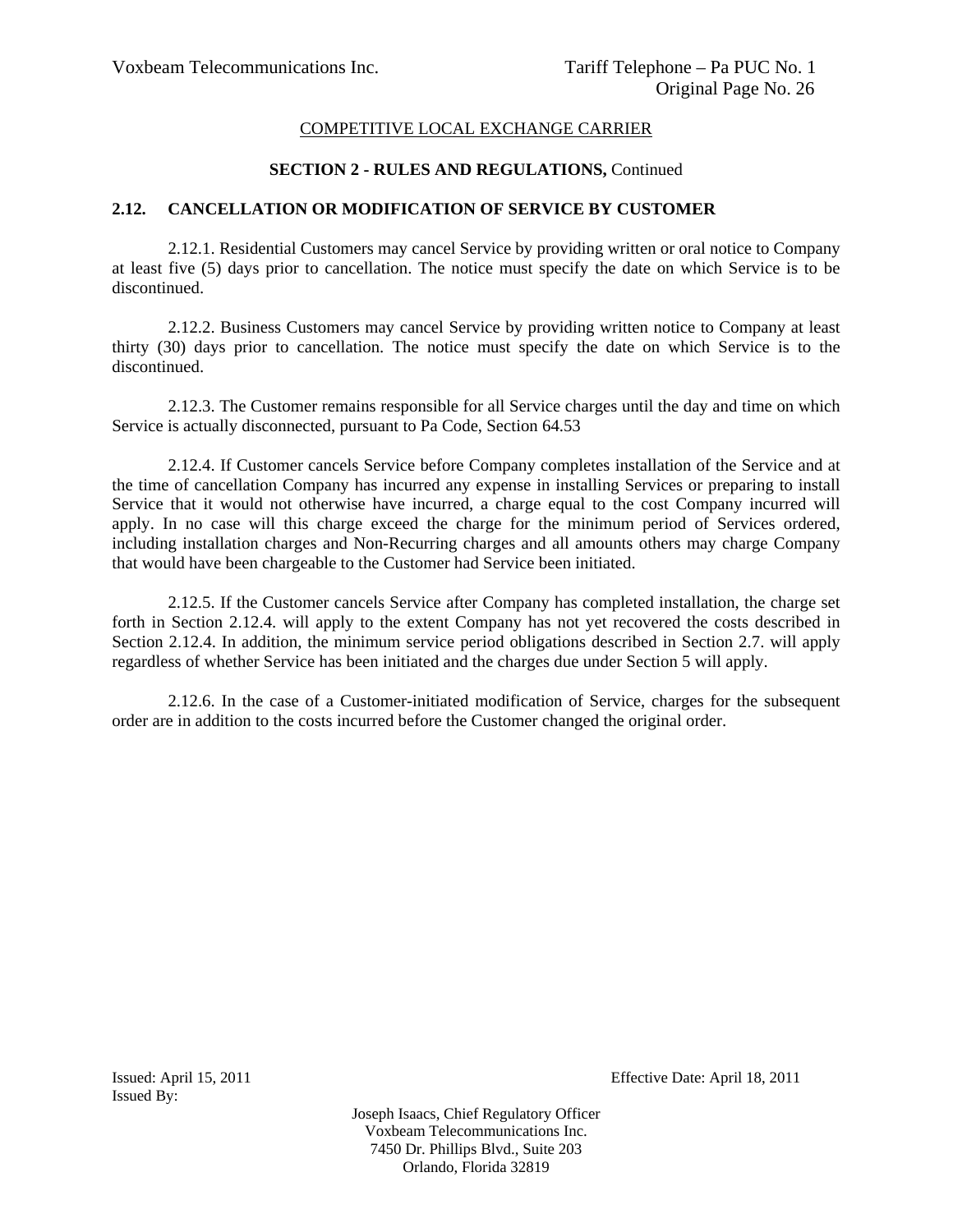### **SECTION 2 - RULES AND REGULATIONS,** Continued

## **2.13. CANCELLATION BY COMPANY**

2.13.1. Company may immediately discontinue furnishing the Service to Business Customers without incurring liability:

- A. If there is a condition determined in Company's sole discretion to be hazardous to the Customer, to other Customers of Company, to Company's equipment, to the public or to employees or agents of Company; or
- B. If Company deems refusal or disconnection necessary to protect itself or third parties against fraud or to otherwise protect its personnel, agents, facilities or Services; or
- C. For non-compliance with and/or violation of any Commonwealth or municipal law, ordinance or regulation pertaining to Service; or
- D. For use of Company's Services for any purpose other than that described in the application; or
- E. In the event of Customer use of equipment in such a manner as to adversely affect Company's equipment or the Service to others; or
- F. In the event of tampering with the equipment furnished and owned by Company; or
- G. In the event of unauthorized or fraudulent use of Service.

2.13.2. Company may immediately discontinue furnishing the Service to Residential Customers without incurring liability if there is a condition determined in Company's sole discretion to be hazardous to the Customer, to other Customers of Company, to Company's equipment, to the public or to employees or agents of Company. At the time service is discontinued, the Company will mail a notice to the Customer's billing address.

Issued By:

Issued: April 15, 2011 Effective Date: April 18, 2011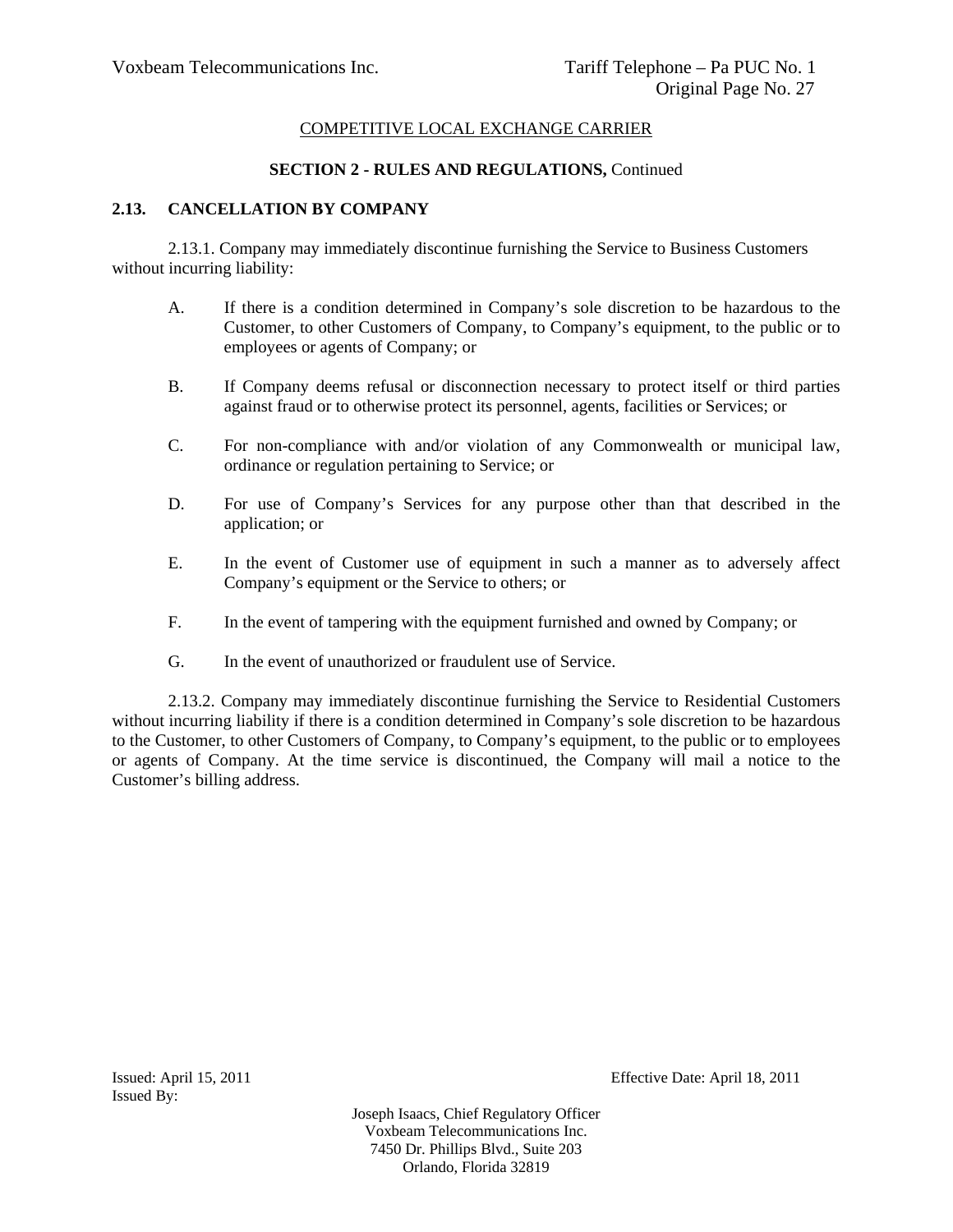### **SECTION 2 - RULES AND REGULATIONS,** Continued

### **2.13. CANCELLATION BY COMPANY**, Continued

2.13.3. Company may suspend Residential Service without liability upon seven (7) days written notice to the Customer via first-class mail prior to suspension of service:

- A. For violation of this Tariff, except as provided in Section 2.13.2., including without limitation, non-payment of bills for Service, refusal to provide Company with either a deposit or advance payment, or failure to meet Company's credit requirements; or
- B. For failure of the Customer to make proper application for Service including, without limitation, the provision of false information; or
- C. When necessary for Company to comply with any order or request of any governmental authority having jurisdiction.

2.13.4. Company may discontinue Residential Service without liability when at least ten (10) days have passed since suspension of service and the Residential Customer has failed to pay a reconnection fee and to remedy the original grounds for suspension.

2.13.5. Company may discontinue Business Service without liability upon five (5) days written notice to the Customer via first-class mail prior to discontinuance of Service:

- A. For violation of this Tariff, except as provided in Section 2.13.1. including without limitation, non-payment of bills for Service, refusal to provide Company with either a deposit or advance payment, or failure to meet Company's credit requirements; or
- B. For failure of the Customer to make proper application for Service including, without limitation, the provision of false information; or
- C. When necessary for Company to comply with any order or request of any governmental authority having jurisdiction

Issued By:

Issued: April 15, 2011 Effective Date: April 18, 2011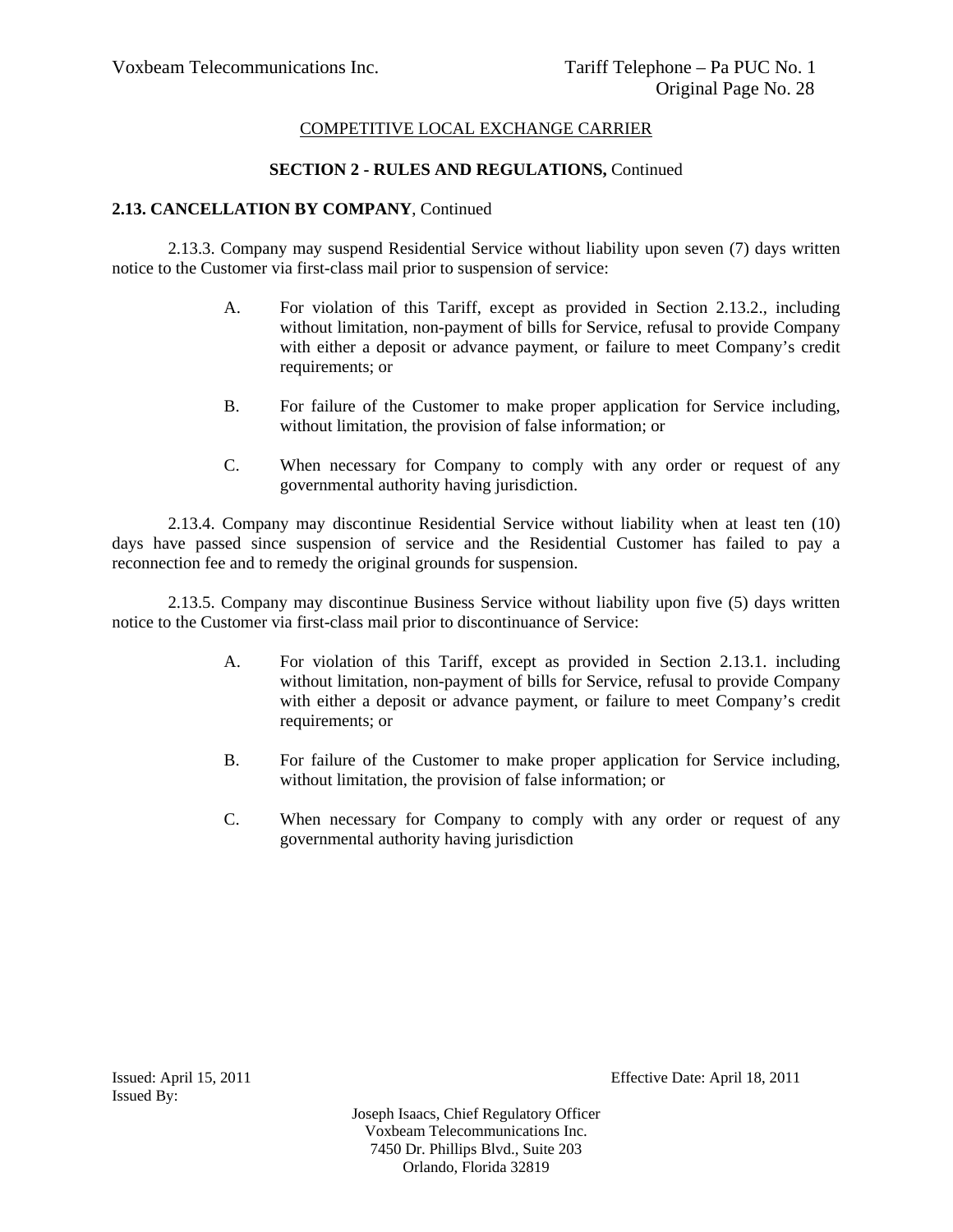## **SECTION 2 - RULES AND REGULATIONS,** Continued

## **2.13. CANCELLATION BY COMPANY**, Continued

2.13.6. The discontinuance of Service(s) by Company pursuant to this section does not relieve the Customer of any obligations to pay Company for charges due and owing for Service(s) furnished up to the time of discontinuance. The remedies set forth herein are not exclusive, and Company is at all times be entitled to all the rights available to it under law or equity.

2.13.7. Company may refuse to permit collect calling, calling card, third number billing which it determines to be fraudulent and/or may limit the use of these billing options or Services.

## **2.14. RESTORATION OF SERVICE**

2.14.1. The use and restoration of Service in emergencies may be in accordance with part 64, Subpart D of the Federal Communications Commission's Rules and Regulations which specifies the priority system for such activities.

2.14.2. When a Customer's Service has been disconnected in accordance with this Tariff and the Service has been terminated through the completion of a Company service order, Service will be restored only upon the basis of application for new Service.

2.14.3. A Customer whose Service has been discontinued for failure to establish credit or for nonpayment of bills will be required to pay the unpaid balance due Company before Service is restored.

2.14.4. Whenever Service has been discontinued for fraudulent or other unlawful use, Company may, before restoring Service, require the Customer to make, at its own expense, all changes in facilities or equipment necessary to eliminate such fraudulent or otherwise unlawful uses and to pay an amount reasonably estimated as the loss in revenues resulting from such fraudulent use.

2.14.5. Any Customer whose Service has been disconnected may be required to pay Service reconnection charges equal to the initial Service Connection Charge before Service is restored.

Issued By:

Issued: April 15, 2011 Effective Date: April 18, 2011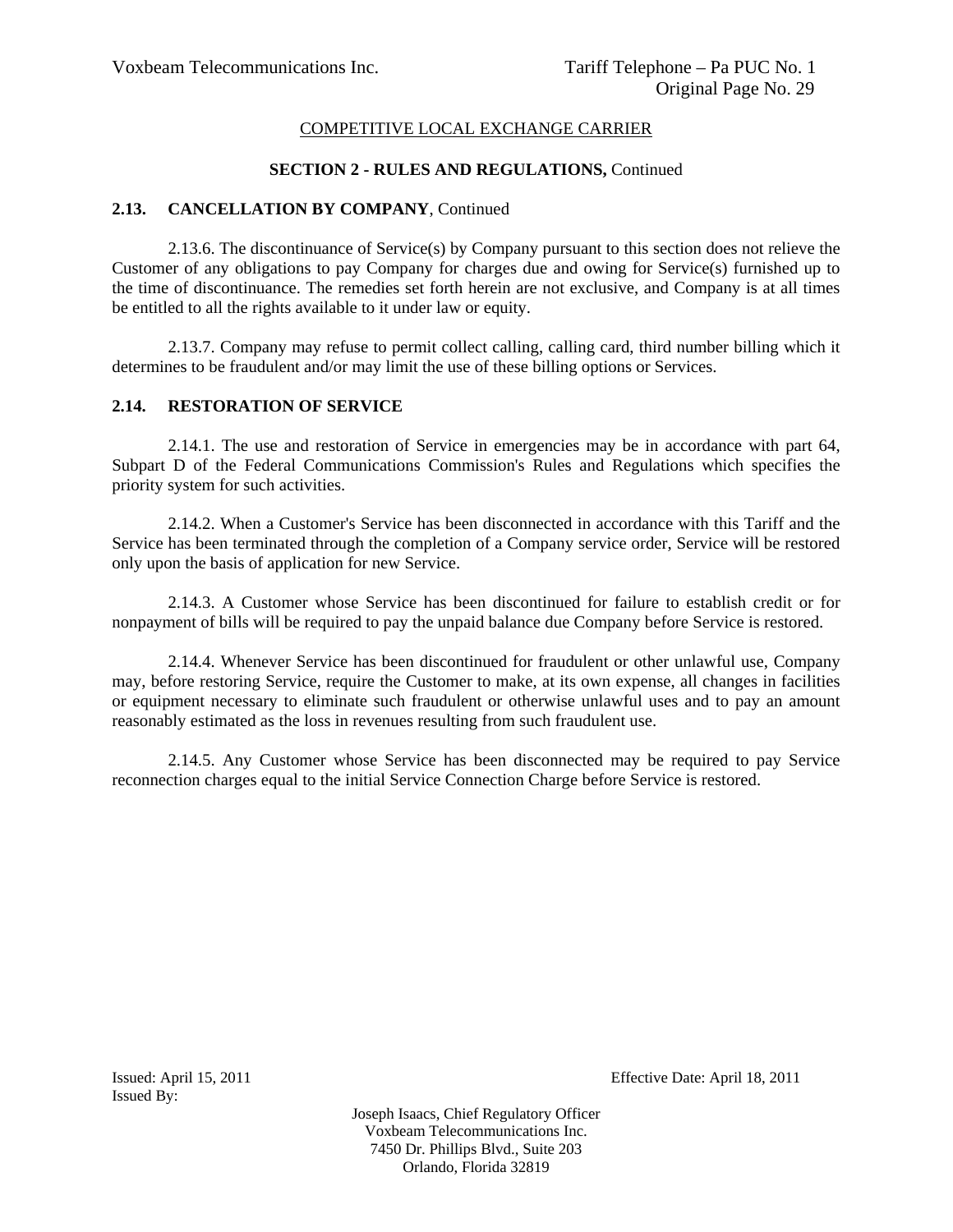#### **SECTION 2 - RULES AND REGULATIONS,** Continued

### **2.15. LIMITATION OF LIABILITY**

2.15.1. Company will not be liable to the Customer or Authorized User for, and the Customer and any Authorized User, jointly and severally, will indemnify, defend and hold harmless Company from any allegation, claim, loss, damage, liability, defect, cost or expense resulting from or involving:

Libel, slander, or invasion of privacy from material, data, information or other content transmitted over Company's facilities; or

Patent or trademark infringement or other infringement of intellectual property rights including, but not limited to, copyrights, trademarks, and trade secrets, arising from (1) combining (or using in connection with) Company-provided Services and equipment with any facilities, services functions, or products provided by the Customer or Authorized User or (2) use of Services, functions, or products which Company furnished in a manner Company did not contemplate and over which Company exercises no control. In the event that any such infringing use is enjoined, the Customer or Authorized User at its expense, will obtain immediately a dismissal or stay of such injunction, obtain a license or other agreement so as to extinguish the claim in infringement, terminate the claimed infringing use, or modify such combination so as to avoid any such infringement; or

A breach in the privacy or security of communications transmitted over Company's facilities; or

Acts, mistakes, omission, interruptions delays, errors or defects in transmission over Company's facilities or equipment; or

Injuries to persons or property from voltages or currents transmitted over Company-provided facilities caused by Customer-provided equipment or Premises wire; or

The disconnection of Service for failure to pay the charges billed to Customer, including but not limited to, any direct, indirect, incidental, special consequential, exemplary or punitive damages, so long as such disconnection of Service complied with the applicable rules and regulations; or

Issued By:

Issued: April 15, 2011 Effective Date: April 18, 2011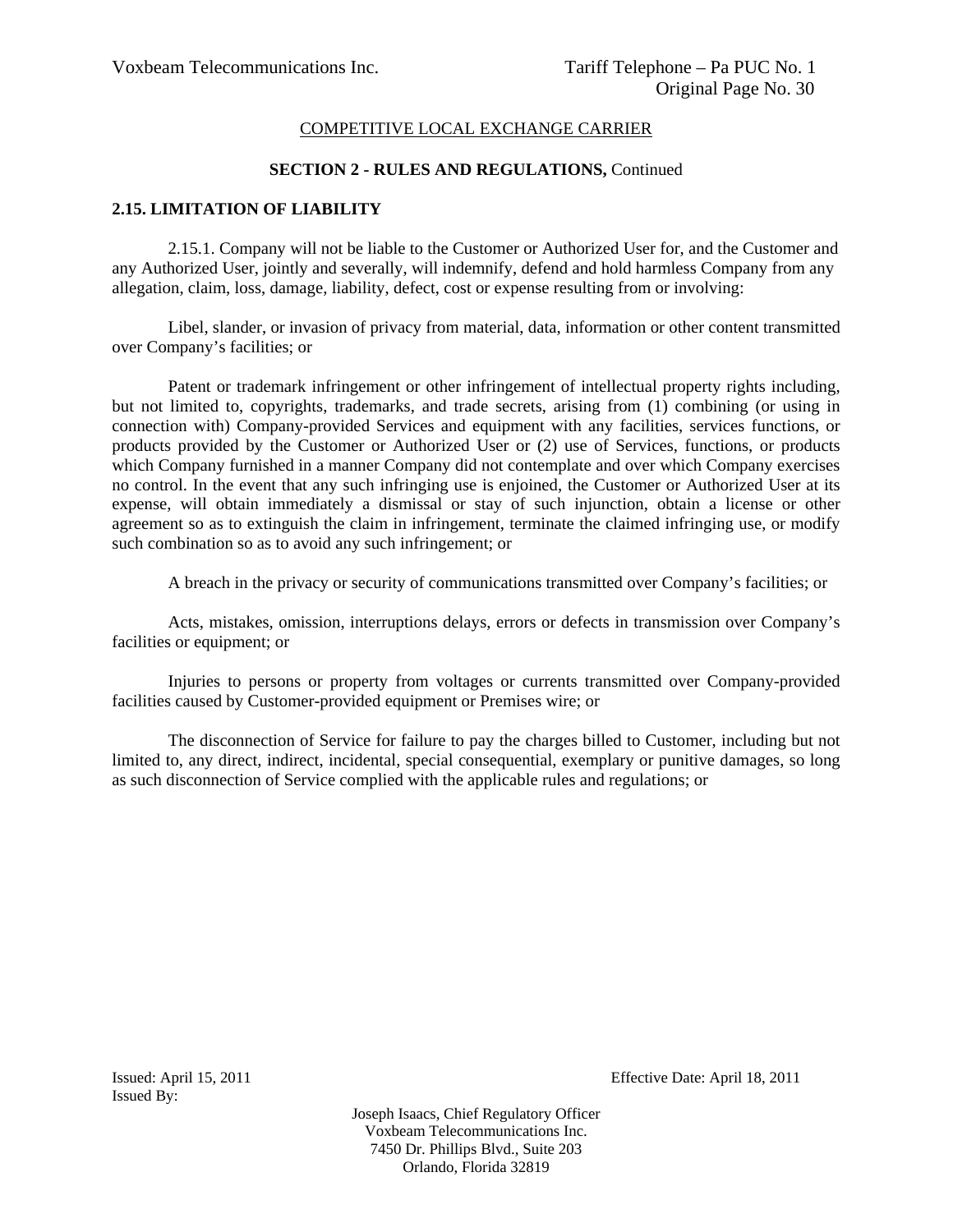#### **SECTION 2 - RULES AND REGULATIONS,** Continued

### 2.15. LIMITATION OF LIABILITY, Continued

2.15.1. Continued

Violations of the obligations of the Customer under this Tariff; or in accordance with the scope of 52 Pa. Code, Section 69.87 and the Commission Order M-00981209

2.15.2. THE SERVICES ARE PROVIDED ON AN "AS IS" AND "AS AVAILABLE" BASIS. COMPANY EXPRESSLY DISCLAIMS ALL WARRANTIES OF ANY KIND, WHETHER EXPRESS OR IMPLIED, INCLUDING BUT NOT LIMITED TO THE IMPLIED WARRANTIES OF MERCHANTABILITY, ACCURACY, FITNESS FOR A PARTICULAR PURPOSE AND NONINFRINGEMENT. COMPANY MAKES NO WARRANTY THAT SERVICE WILL BE UNINTERRUPTED, TIMELY, SECURE OR ERROR FREE OR MEET ANY PARTICULAR PERFORMANCE LEVEL; NOR DOES COMPANY MAKE ANY WARRANTY AS TO THE RESULTS THAT MAY BE OBTAINED THROUGH THE SERVICES OR THAT ANY DEFECT IN THE SERVICE WILL BE CORRECTED.

2.15.3. The liability of Company for errors in billing that result in overpayment by the Customer will be limited to a credit equal to the dollar amount erroneously billed or, in the event that payment has been made and Service has been discontinued, to a refund of the amount erroneously billed.

Issued By:

Issued: April 15, 2011 Effective Date: April 18, 2011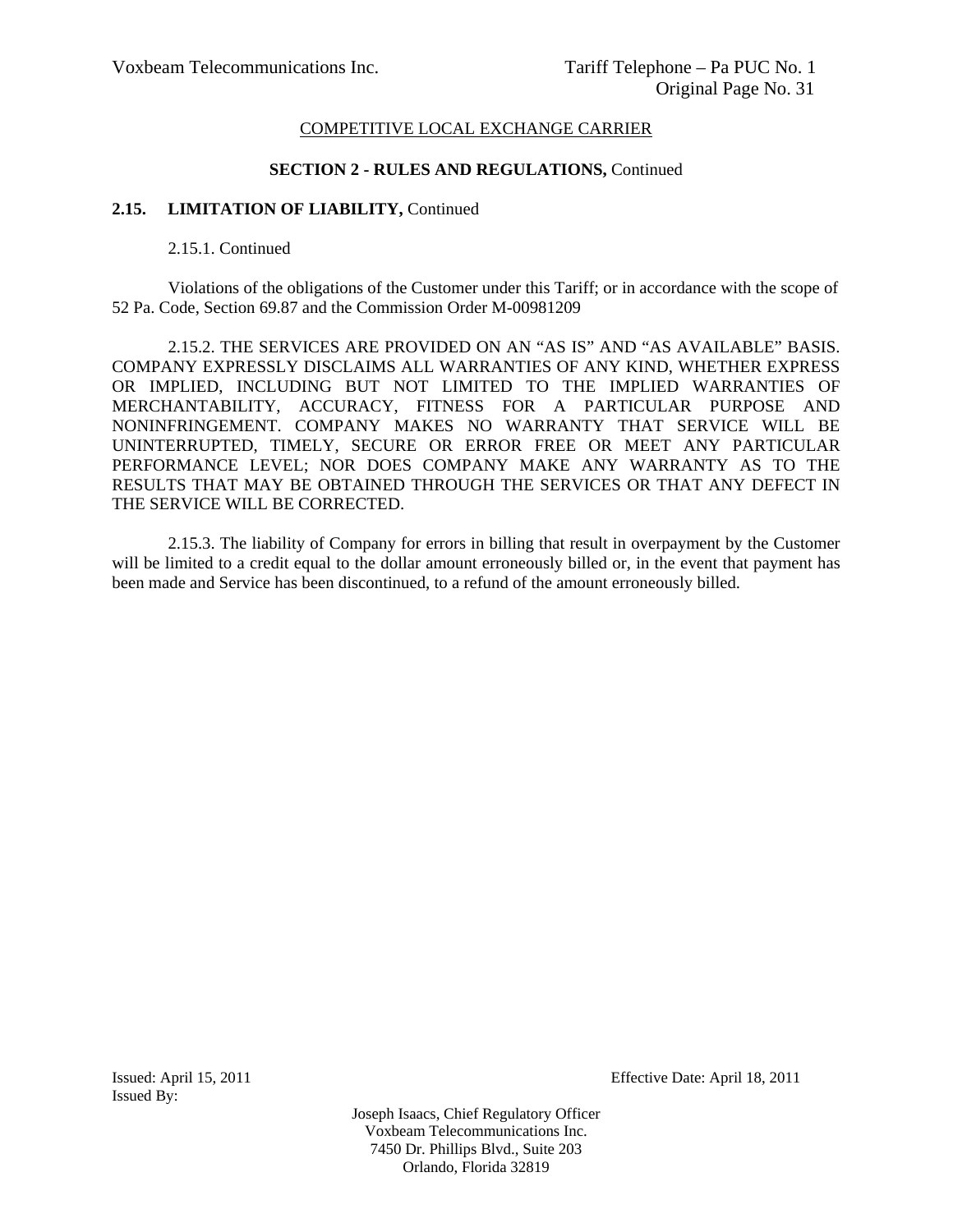#### **SECTION 2 - RULES AND REGULATIONS,** Continued

## **2.15. LIMITATION OF LIABILITY,** Continued

2.15.4. With respect to Emergency Number 911 Service:

- A. This Service is offered solely as an aid in handling assistance calls in connection with fire, police and other emergencies. Company is not responsible for any losses, claims, demands, suits or any liability whatsoever, whether suffered, made, instituted or asserted by the Customer, or by any other party or person, for any personal injury to or death of any person or persons, or for any loss, damage or destruction of any property, whether owned by the Customer or others, caused or claimed to have been caused by: (1) mistakes, omissions, interruptions, delays, errors or other defects in the provision of this Service; or (2) installation, operation, failure to operate, maintenance, removal, presence, condition, location or use of any equipment and facilities furnishing this Service.
- B. Neither is Company responsible for any infringement or invasion of the right of privacy of any person or persons, caused or claimed to have been caused, directly or indirectly, by the installation, operation, failure to operate, maintenance, removal, presence, condition, occasion or use of Emergency 911 Service features and the equipment associated therewith, or by any Services furnished by Company, including, but not limited to, the identification of the telephone number, address or name associated with the telephone used by the party or parties accessing Emergency 911 Service, and which arises out of the negligence or other wrongful act of Company, the Customer, its users, agencies or municipalities, or the employees or agents of any one of them.

Issued By:

Issued: April 15, 2011 Effective Date: April 18, 2011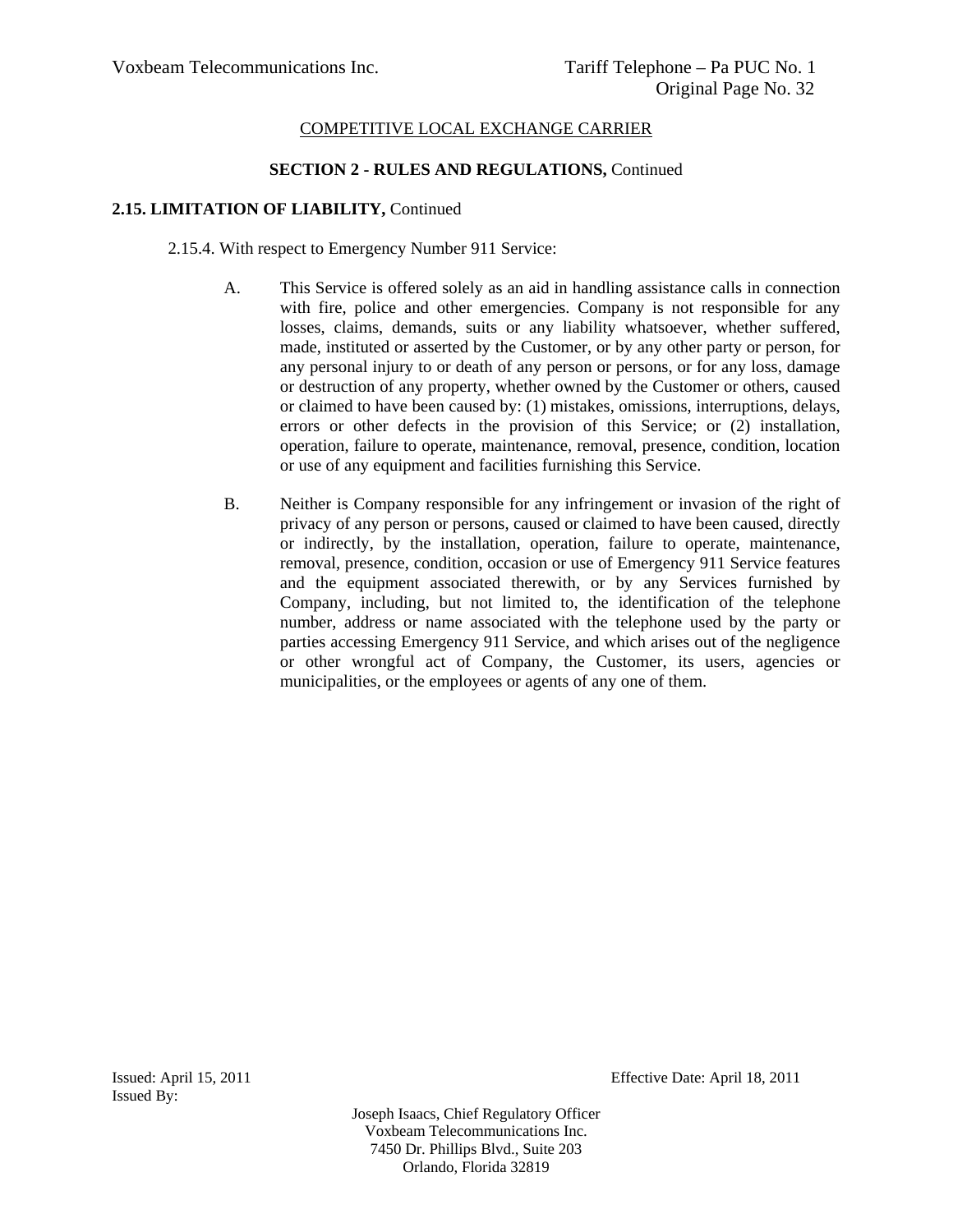## **SECTION 2 - RULES AND REGULATIONS,** Continued

## 2.15. LIMITATION OF LIABILITY, Continued

- 2.15.5 With respect to Directory Listing Service:
	- A. In the absence of gross negligence or willful misconduct, Company has no liability for damages arising from errors, mistakes in or omissions of directory listings, or errors, mistakes or omissions of listings obtainable from the directory assistance operator, including errors in the reporting thereof.
	- B. Company's liability arising from errors or omissions in directory listings will be limited to the amount of actual impairment to the Customer's Service and in no event will exceed one-half (1/2) the amount of the fixed monthly charges applicable to Service affected during the period covered by the directory in which the error or omission occurs.
	- C. As part of providing any private listing or semi-private listing Services, Company will not be liable for failure or refusal to complete any call to such telephone when the call is not placed by dialing a number which includes the number of the party called. Company will try to prevent the disclosure of unpublished listings, but will not be liable in any manner should such a number be divulged.
	- D. When a Customer with a non-published telephone number places a call to the Emergency 911 Service, Company will release the name and address of the calling party, where such information can be determined, to the appropriate local governmental authority responsible for the Emergency 911 Service. By subscribing to Service under this Tariff, the Customer agrees to the release of such information under the above provision.

Issued By:

Issued: April 15, 2011 Effective Date: April 18, 2011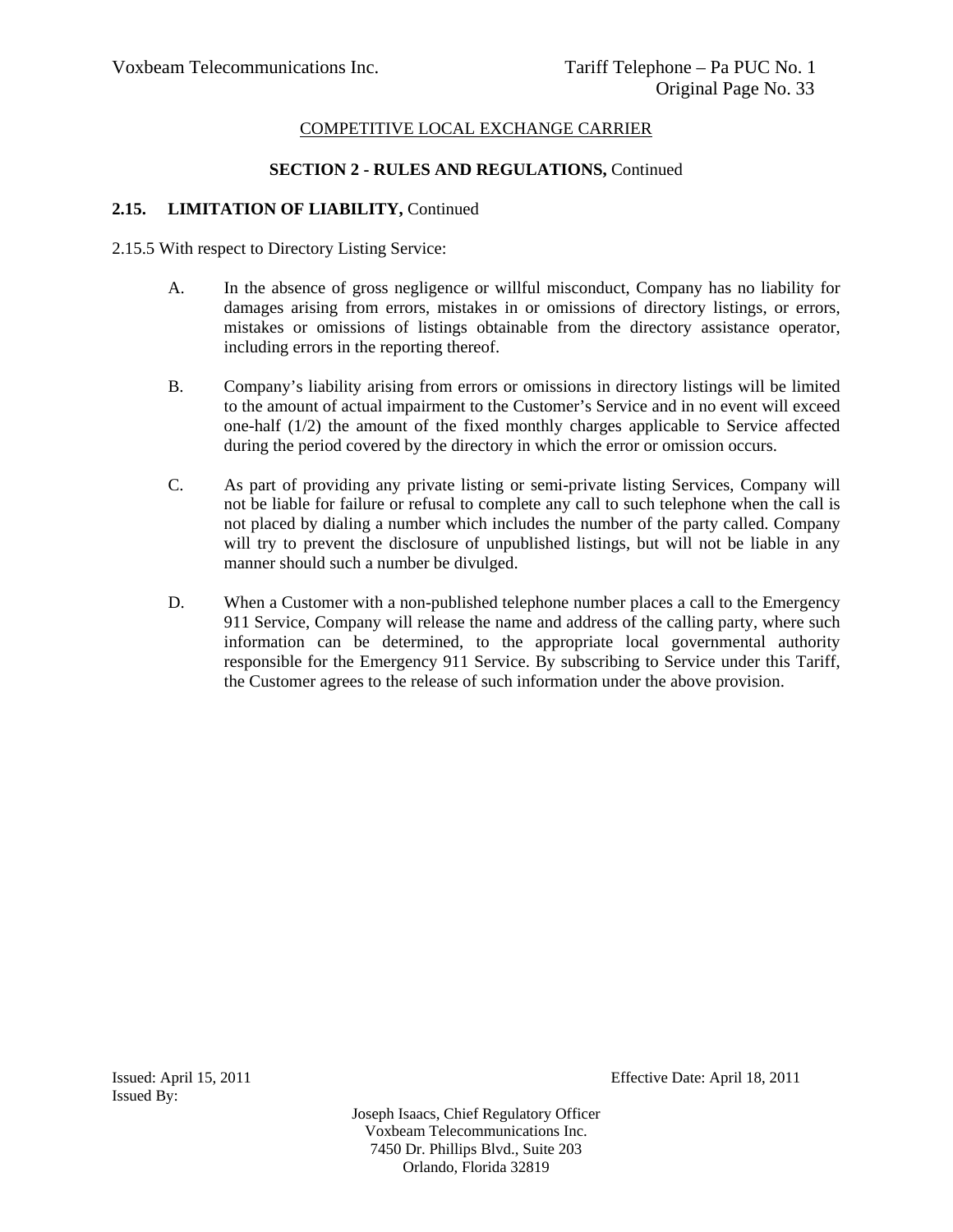#### **SECTION 2 - RULES AND REGULATIONS,** Continued

#### 2.15. LIMITATION OF LIABILITY, Continued

2.15.6. Company will not be liable for any refusals or failures to provide or delays in commencing Service to any Customer pursuant to Section 2.6.1 or for any failure to provide or maintain Service at any particular performance level.

2.15.7. Company makes no warranty or representation of any kind whatsoever with respect to installations it provides for use in an explosive atmosphere. The Customer indemnifies and holds Company harmless from any and all loss, claims, demands, suits, or other action, or any liability whatsoever, whether suffered, made, instituted, or asserted by any entity or person(s), and for any loss, damage, or destruction of any property, whether owned by the Customer or others, caused or claimed to have been caused directly or indirectly by the installation, operation, failure to operate, maintenance, removal, presence, condition, location, or use of any installation so provided. Company reserves the right to require each Customer to sign an agreement acknowledging acceptance of the provisions of this Section as a condition precedent to such installations.

#### **2.16. NOTICES**

Any notice(s) Company may give to a Customer will be deemed properly given when delivered, if delivered in person, or when deposited with the U.S. Postal Service, postage prepaid, addressed to the Customer's billing address. Any notice the Customer may give Company will be deemed properly given when delivered, if delivered in person, or when deposited with the U.S. Postal Service, postage prepaid, addressed to Company at the address provided in the most recently revised tariff pages.

Issued By:

Issued: April 15, 2011 Effective Date: April 18, 2011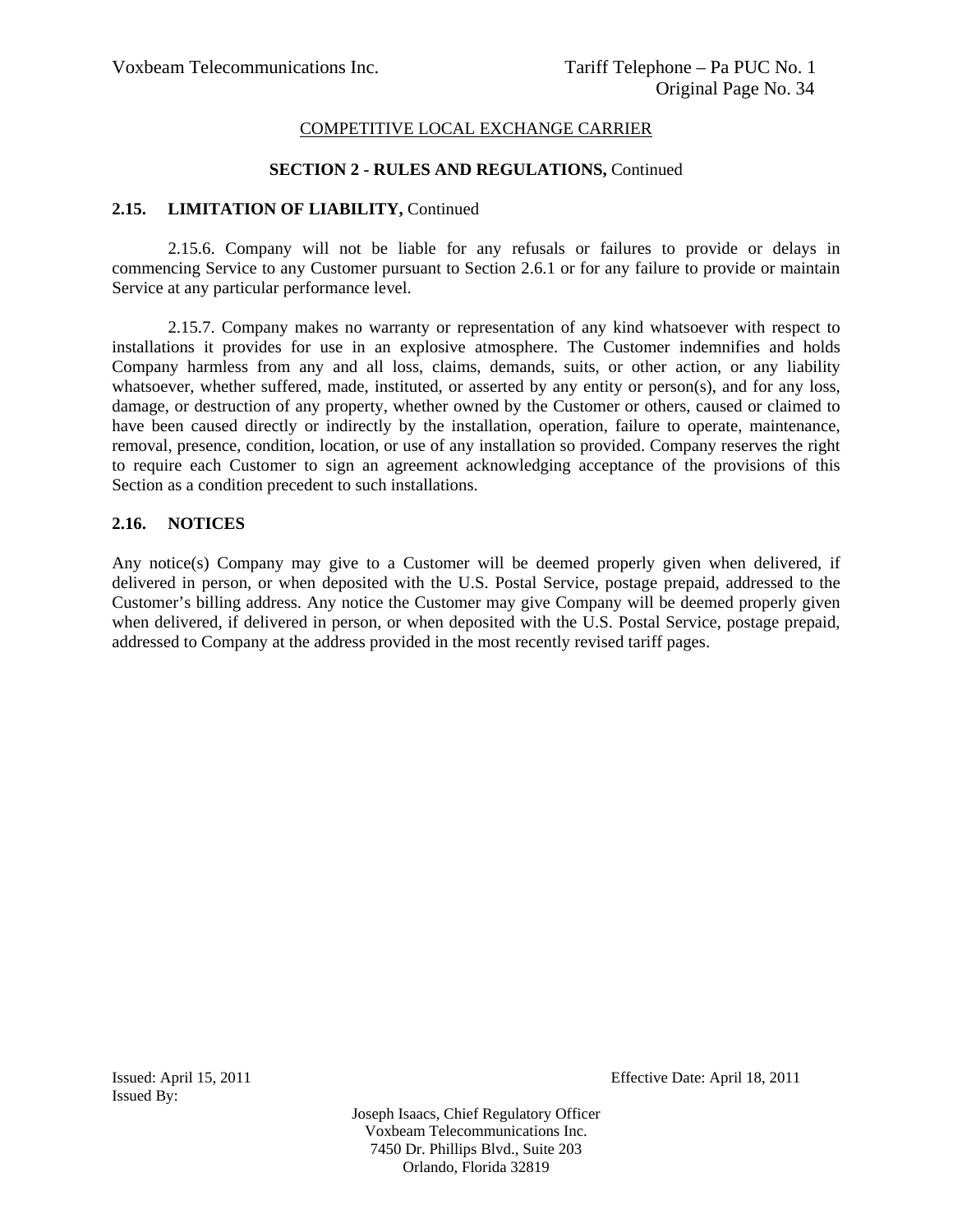## **SECTION 2 - RULES AND REGULATIONS,** Continued

## **2.17. CUSTOMER PROVIDED EQUIPMENT AND INTERCONNECTION**

2.17.1. Customer-provided equipment on the Premises of Customer or Authorized User, the operating personnel there, and the electric power consumed by such equipment must be provided by and maintained at the expense of the Customer or Authorized User. Conformance of Customer-provided equipment with Part 68 of the FCC Rules is the responsibility of Customer.

2.17.2. Customer or Authorized User must ensure that Customer-provided equipment connected to Company equipment and facilities is compatible with such equipment and facilities. The magnitude and character of the voltages and currents impressed on Company-provided equipment and wiring by the connection, operation, or maintenance of such equipment and wiring must be such as not to cause damage to Company-provided equipment and wiring or injury to Company's employees or to other persons. Any additional protective equipment required to prevent such damage or injury may be provided by Company at Customer's expense.

2.17.3. Company will not be responsible for the installation, operation or maintenance of any Customer-provided communications equipment. Where Customer-provided equipment is connected to the facilities and equipment furnished under this Tariff, the responsibility of Company will be limited to the furnishing of Service, facilities and equipment offered pursuant to this Tariff. Beyond this responsibility, Company will not be responsible for:

- A. the transmission of signals by Customer-provided equipment or for the quality of, or defects in, such transmission; or
- B. the reception of signals by Customer-provided equipment; or
- C. network control signaling when performed by Customer-provided network control signaling equipment.

Issued By:

Issued: April 15, 2011 Effective Date: April 18, 2011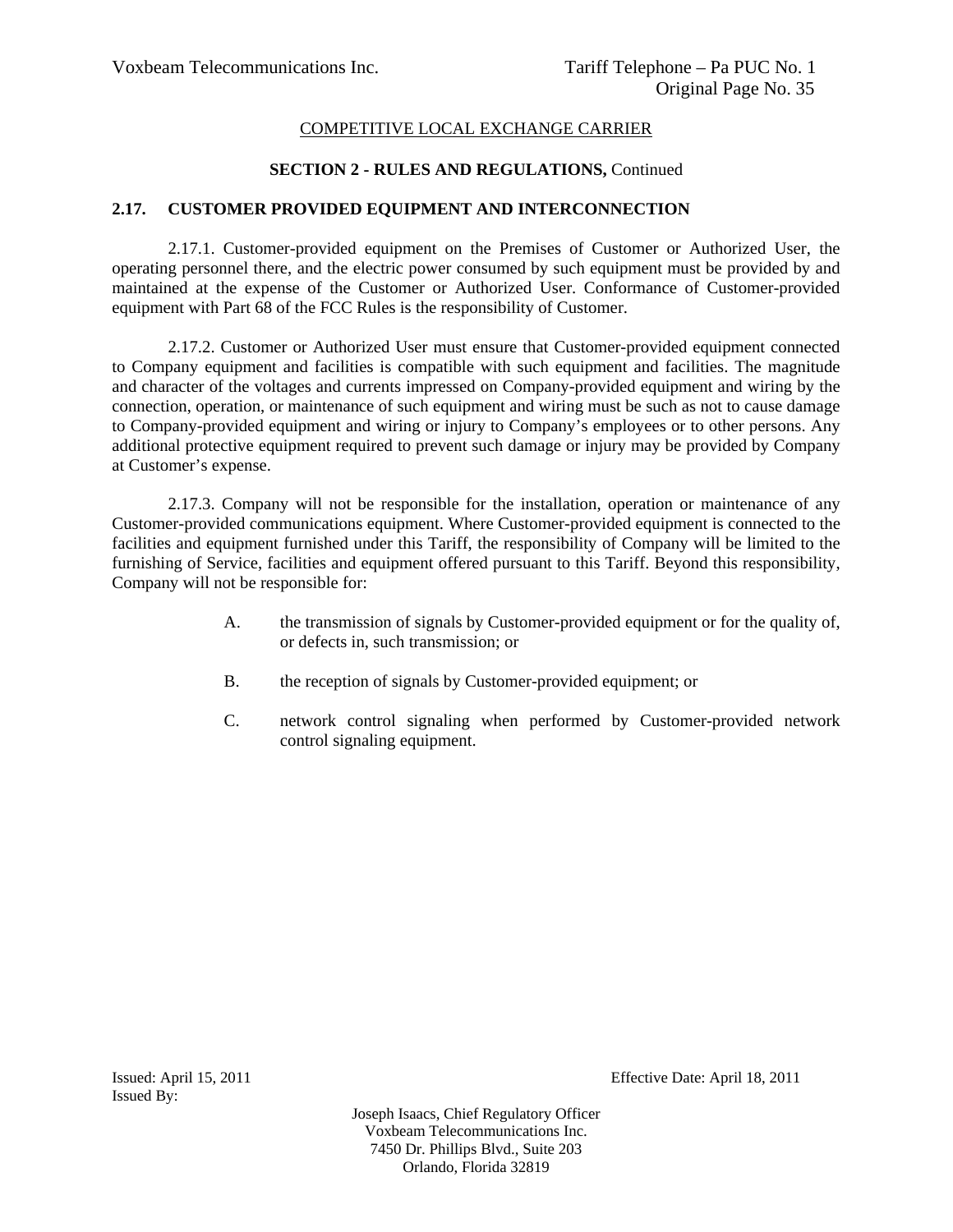## **SECTION 2 - RULES AND REGULATIONS,** Continued

## **2.17. CUSTOMER PROVIDED EQUIPMENT AND INTERCONNECTION,** Continued

2.17.4. The Customer must secure all licenses, permits, rights-of-way and other arrangements necessary for interconnection with Company. In addition, the Customer must ensure that its equipment and/or system or that of its Authorized User or agent(s) is properly interfaced with Company's Service and the signals emitted into Company s network are of the proper mode, band-width, power, data speed and signal level for the intended use of the Customer. If the Customer or its Authorized User or agent(s) fails to properly maintain and operate its equipment and/or system, Company may, upon written request, require the use of protective equipment at the Customer s expense.

2.17.5. Service furnished by Company may be interconnected with services or facilities of other authorized carriers and with private systems, subject to the technical limitations established by Company. Any special interface of equipment or facilities necessary to achieve compatibility between the facilities of Company and other participating carriers must be provided at the Customer's expense.

## **2.18. PROVISION AND OWNERSHIP OF TELEPHONE NUMBERS**

2.18.1. The Customer has no property right in any telephone number or any right to continuance of Service through any particular serving office. Company may change a telephone number or a serving office designation, or both, of a Customer if required for engineering or technical reasons or whenever Company deems it desirable in the conduct of its business to do so.

2.18.2. Telephone numbers will not be changed as a penalty or to enforce payment for directory advertising charges.

## **2.19. PROMOTIONAL OFFERINGS**

Company may, from time to time, make promotional offerings of its Services, which may include waiving or reducing the applicable charges for the promoted Service. The promotional offerings may be limited as to the duration, the date and times of the offerings and the locations where the offerings are made. All promotional offerings shall be filed as tariff supplements with the Commission prior to their effective date.

Issued By:

Issued: April 15, 2011 Effective Date: April 18, 2011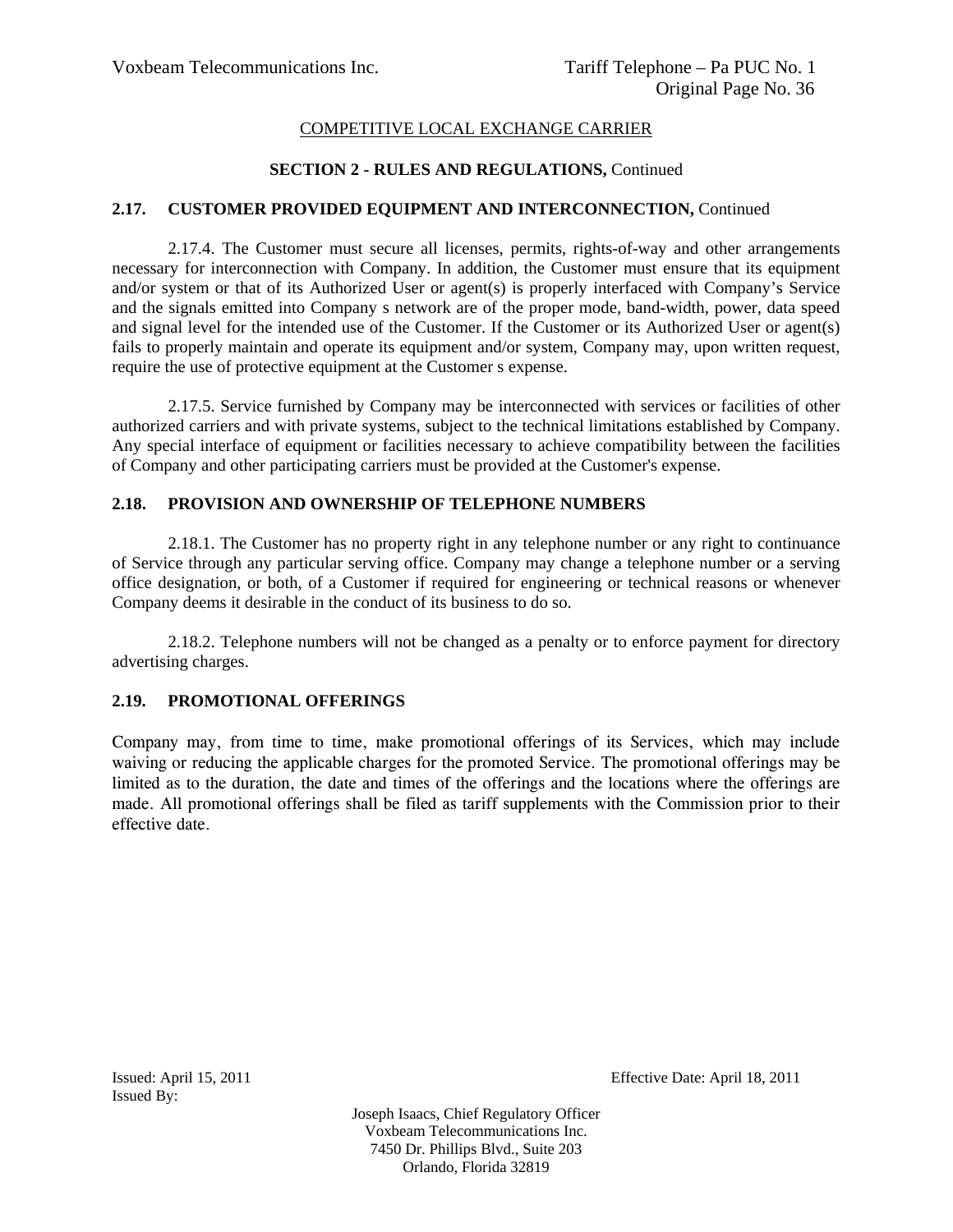### **SECTION 2 - RULES AND REGULATIONS,** Continued

## **2.20 INTRALATA PRESUBSCRIPTION PLAN**

### 2.20.1 Toll Presubscription

 A. Toll Presubscription is a procedure whereby a customer designates to the Telephone Company the IntraLATA and InterLATA Toll Providers, i.e., Interexchange Carriers (IXCs) which the customer wishes to be the carriers of choice for toll calls. Such calls are automatically directed to the designated carrier(s) without the need to use carrier access codes or additional dialing to direct the calls to the designated carrier. Toll presubscription does not prevent a customer, who has presubscribed to a toll carrier, from using carrier access codes or additional dialing to direct calls to an alternative toll carrier on a per call basis**.** 

Each carrier will have one or more access codes assigned to it for various types of service. When an end user selects a carrier as its preferred IXC, only one access code of that carrier may be incorporated into the switching system of the Telephone Company permitting access to that carrier by the end user without dialing an access code. Should the same end user wish to use other services of the same carrier, it will be necessary for the end user to dial the necessary access  $code(s)$  to reach that carrier's other service(s).

An IXC must use Feature Group D (FGD) Switched Access Service to qualify as a presubscription toll provider unless prior arrangements have been made with or by the Telephone Company. IXCs must submit an Access Service Request (ASR) to the Telephone Company.

Selection of toll presubscription provider by an end user is subject to the terms and conditions following.

 B. At the option of the IXCs, the nonrecurring charge for a change in toll presubscription, as provided herein, may be billed to the IXCs, instead of the end user. This may involve charges resulting from end-user initial free choice Preferred Interexchange Carrier (PIC), as specified in C.1 following.

Issued By:

Issued: April 15, 2011 Effective Date: April 18, 2011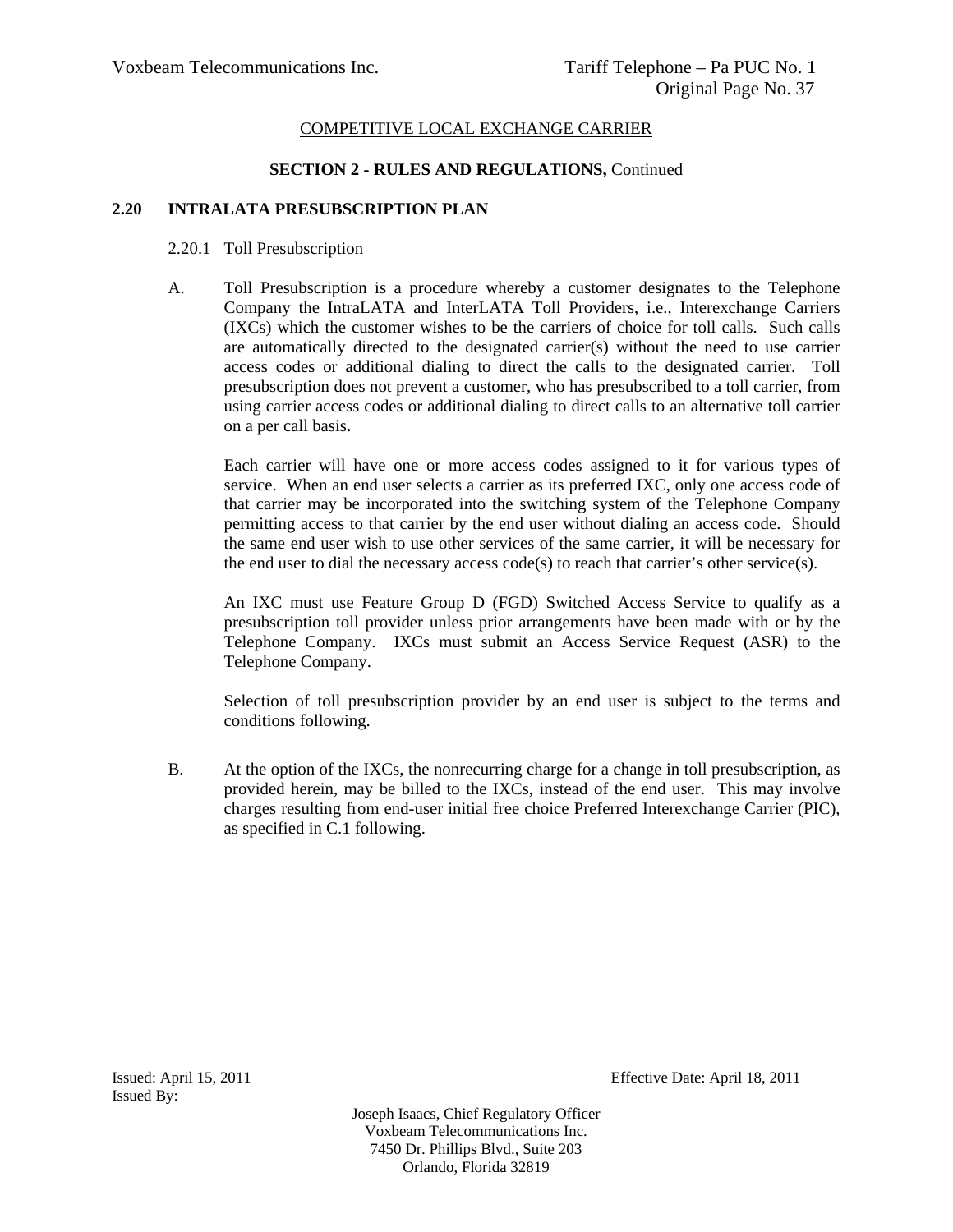## **SECTION 2 - RULES AND REGULATIONS,** Continued

### **2.20 INTRALATA PRESUBSCRIPTION PLAN,** Continued

#### 2.20.1 Toll Presubscription, Continued

#### C. Presubscription Charge Application

1. End user choices for toll presubscription:

 Designating an intraLATA and interLATA IXC(s) as primary carrier(s) thereby requiring no access code to access those IXCs' service. End users are not required to choose the same IXC for intraLATA and interLATA toll presubscription. Other nonpresubscribed IXCs are accessed by dialing 10XXX, 101XXXX, or other required codes.

 Choosing no carrier as a primary carrier thus requiring 10XXX or 101XXXX code dialing to access all IXCs.

- 2. If a new customer cannot decide upon presubscription IXCs, the Telephone Company may extend a 30-day period following completion of the initial service request to make a choice without charge. In the interim, the customer will be assigned as a 'No-PIC' and must dial an access code to make toll calls.
- 3. If an IXC elects to discontinue Feature Group, the IXC is obligated to contact, in writing, all end users who have selected the canceling IXC as their preferred toll provider. The IXC must inform the end users that it is canceling its Feature Group D Service, request that the end user select a new IXC, and state that the canceling IXC will pay the PIC change charge as provided herein. The IXC must provide written notification to the Telephone Company that this activity has taken place.

Following the IXC's discontinuance of service, the Telephone Company will bill the canceling IXC the change charge for each end user that is currently designated to the IXC at the time of discontinuance.

Issued By:

Issued: April 15, 2011 Effective Date: April 18, 2011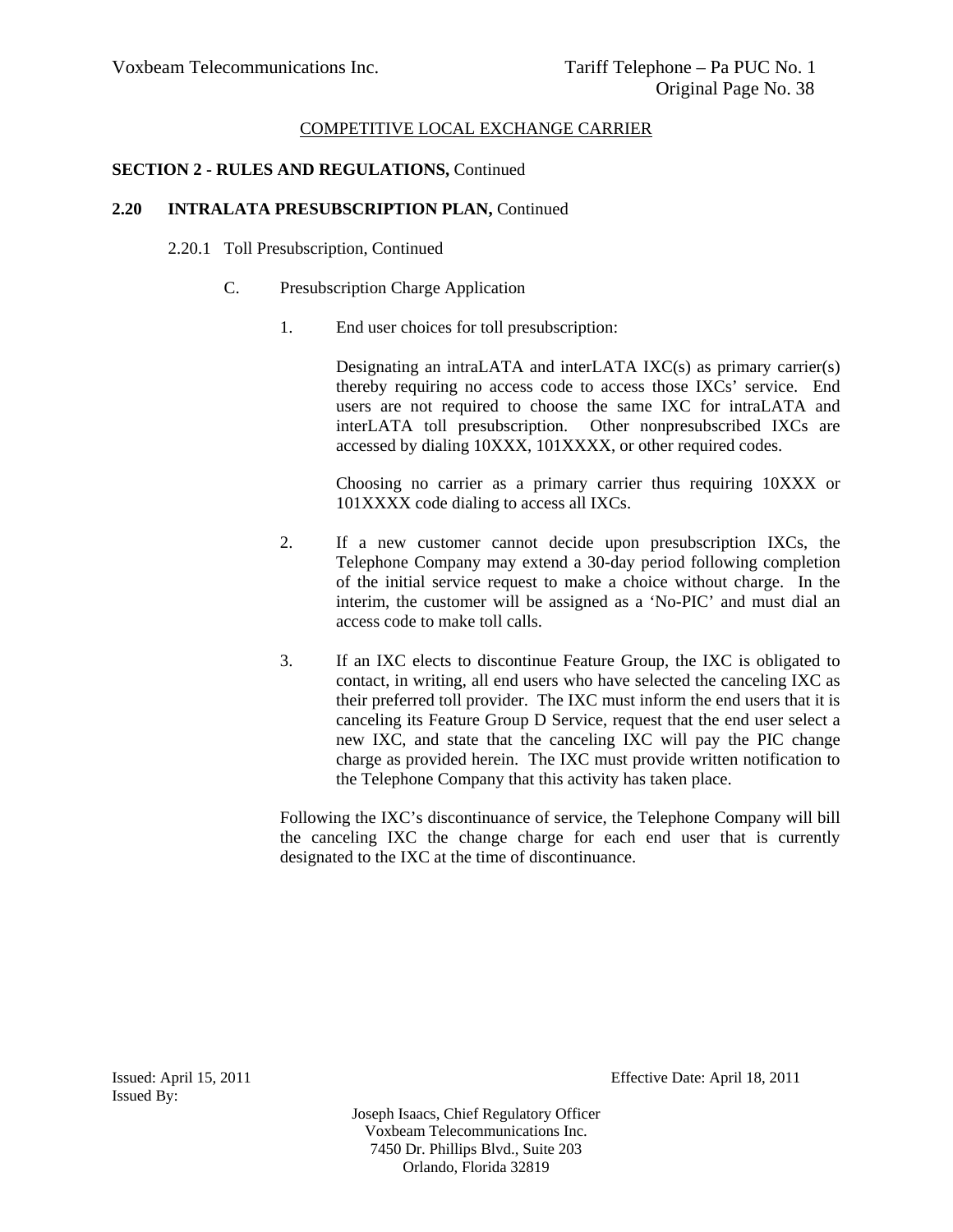## **SECTION 2 - RULES AND REGULATIONS,** Continued

## **2.20 INTRALATA PRESUBSCRIPTION PLAN,** Continued

## 2.20.1 Toll Presubscription, Continued

4. An unauthorized PIC change is a change in the presubscribed IXC that the end user denies authorizing. PIC disputes for end users are resolved through an investigative process.

If an unauthorized change in toll presubscription occurs, the IXC making the unauthorized change will be assessed a charge for unauthorized change in presubscription as provided at the end of this section. In addition, the IXC will be assessed the applicable charge for returning the end user to the preferred IXC.

D. End User Charge Discrepancy

1. When a discrepancy is determined regarding an end user's designation of a presubscription IXC, the following applies depending upon the situation described:

A signed letter of authorization takes precedence over any order other than subsequent, direct customer contact with the Telephone Company.

When two or more orders are received for an end user line generated by telemarketing, the date field on the mechanized record used to transmit PIC change information will be used as the PIC authorization date. The order with the latest application date/time determines customer choice.

- If an end user denies requesting a change in toll presubscription as submitted by an IXC, and the IXC is unable to produce a letter of authorization, signed by the end user, the IXC will be assessed all applicable change charges. The nonrecurring change charges are provided herein. The IXC will also be assessed the presubscription change charge of \$7.00, which was previously billed to the end user.

Issued By:

Issued: April 15, 2011 Effective Date: April 18, 2011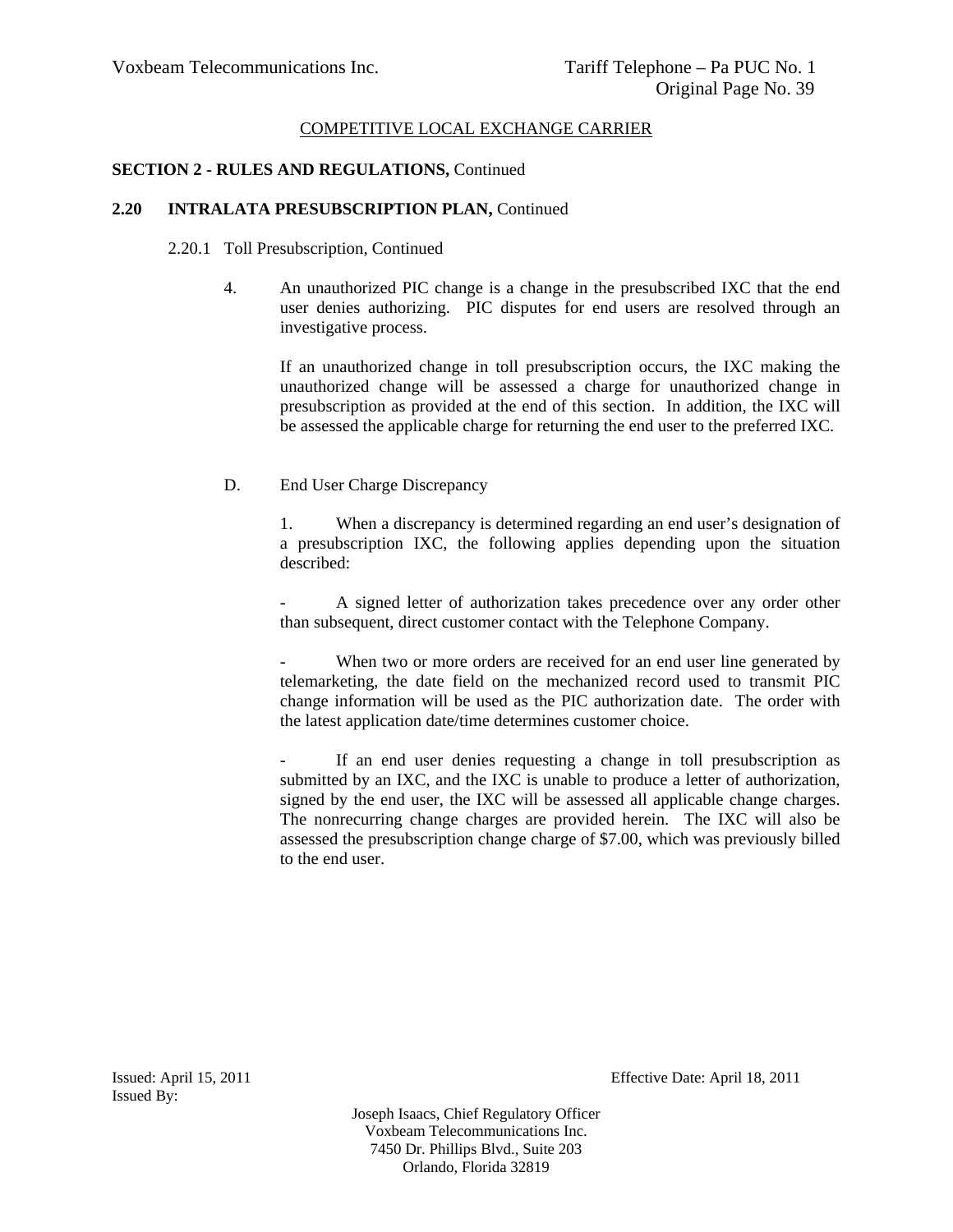## **SECTION 2 - RULES AND REGULATIONS,** Continued

#### **2.20 INTRALATA PRESUBSCRIPTION PLAN,** Continued

2.20.1 Toll Presubscription, Continued

#### D. Continued

2. Verification of Orders for Telemarketing

Neither the IXC or the Telephone Company shall submit a PIC change order generated by outbound telemarketing unless and until the order has first been confirmed in accordance with the F.C.C.'s current antislamming practices and procedures.

E. PIC Switchback Option-Business/Residence

PIC Switchback is an option under which no investigation activities are performed by the Telephone Company when an end user denies requesting a change in primary toll carrier submitted by the IXCs. The IXC participating in PIC Switchback will be billed the PIC Switchback Charge, and the presubscription change charge, as specified herein, to switch the end user to the end user's previous carrier.

When the Telephone Company is contacted by an end user who denies requesting a change in primary toll carrier, the end user will be credited the charge assessed for the disputed change in carrier, and will be switched back to the previous IXC at no charge. If this service is made available by the Telephone Company, IXCs may subscribe to or cancel PIC Switchback Service on 30 days notice to the Telephone Company by submitting a written request. A letter of authorization from the IXC will not be requested or accepted at a later date in the event of dispute of the charges assessed under the PIC Switchback option.

This option in no way relieves an IXC of the F.C.C. requirements for verifying all PIC orders obtained by outbound telemarketing prior to submitting those orders, or instituting steps to obtain verification of orders submitted to the Telephone Company. In addition, the end user has the option of initiating a complaint to the F.C.C. or the Pennsylvania Public Utility Commission's Bureau of Consumer Services concerning unauthorized changes in toll presubscription.

Issued By:

Issued: April 15, 2011 Effective Date: April 18, 2011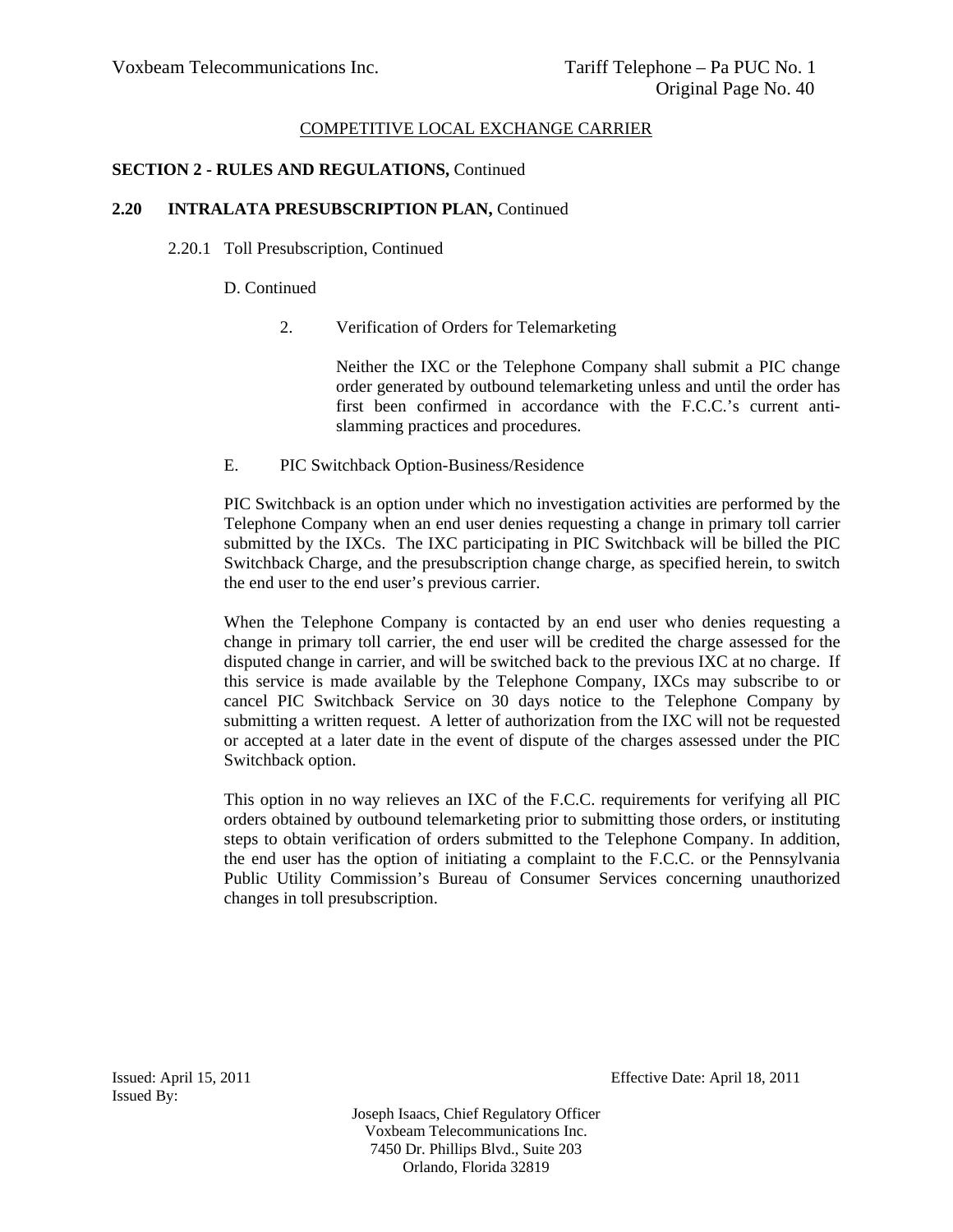## **SECTION 2 - RULES AND REGULATIONS,** Continued

# **2.21. 911 SERVICE**

# 2.21.1. GLOSSARY OF TERMS

Host Telephone Company: The service provider, which is also the telecommunications public utility that provides 9-1-1 service to the county/municipality, and that houses the Automatic Location Identification (ALI)/MSAG data used for providing 9-1-1 service.

MSAG Content: The data elements of the MSAG (Master Street Address Guide) including (but not necessarily limited to) the data elements that are entered into the following fields A-I of a standard MSAG record:

- A. Tax area record
- B. Locality
- C. Street
- D. Thoroughfare
- E. Directional [where required]
- F. Even (E), odd (O), or all (A) [applied to house numbers]
- G. Low-high range of house numbers
- H. PSAP (Public Safety Answering Point)
- I. LAT/LONG (Latitude/Longitude) [where required]

MSAG Formatting, Format: Shall include changes to the identity of fields, order of fields, and number and arrangement of data elements in each field, and a telephone company's rearrangement or regrouping of such data, without changing the MSAG content, for purposes of validating against MSAG records.

Telephone Company: A telecommunications public utility regulated by the Pennsylvania Public Utility Commission and which has or requests access to the county/municipality 9-1-1 system or connection to the serving selective router, including, but not limited to, local exchange carriers and competitive local exchange carriers. This term is synonymous with 'service provider'.

Telephone Company system: Reference to a service provider's own facilities-based network or, if operating as a nonfacilities-based competitive local exchange carrier, the facilities contracted by the Telephone Company for provision of service.

Issued By:

Issued: April 15, 2011 Effective Date: April 18, 2011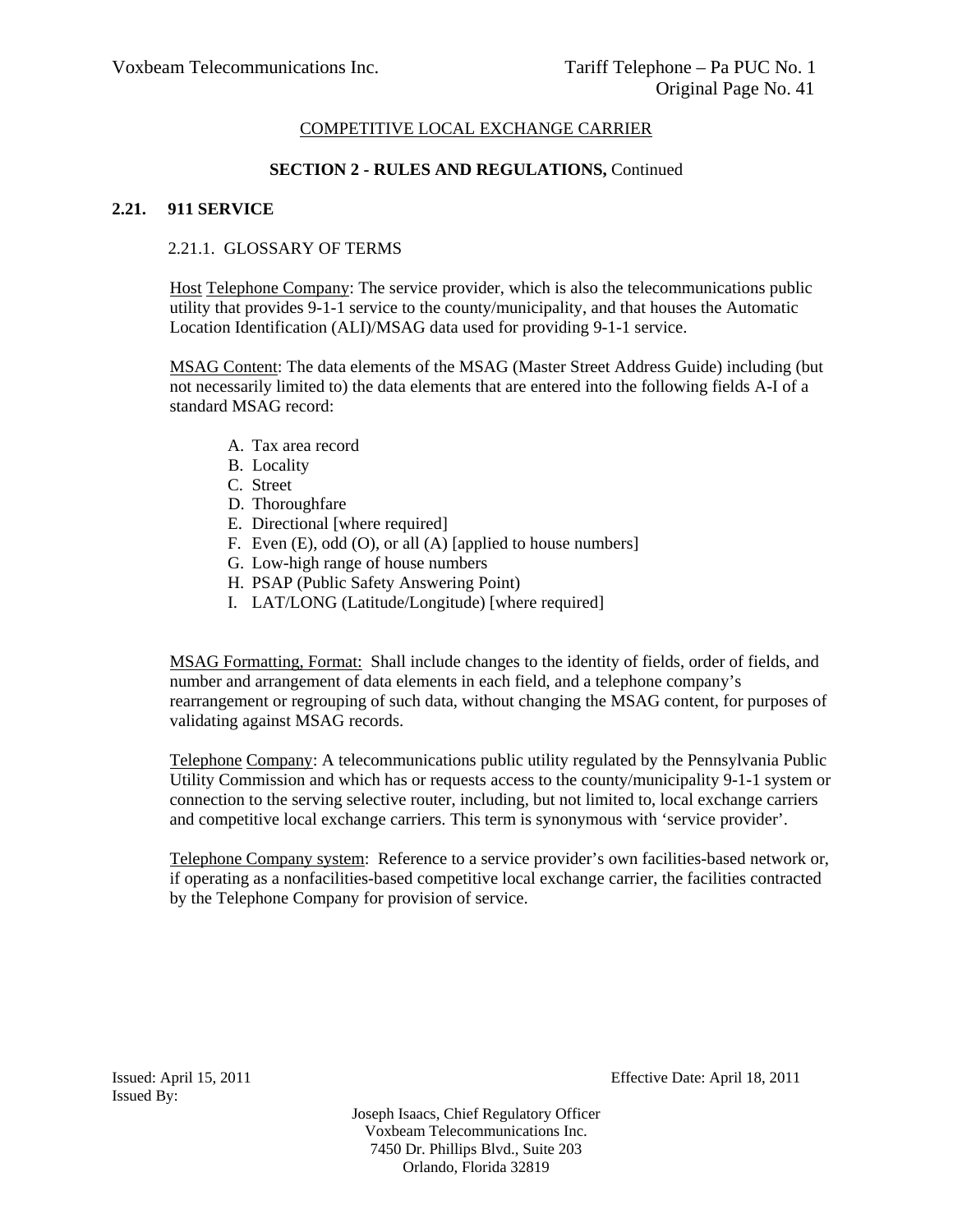#### **SECTION 2 - RULES AND REGULATIONS,** Continued

## **2.21. 911 SERVICE**

## 2.21.2. GENERAL

 The Service Access Code 9-1-1 allows the customer to reach the appropriate emergency services including police, fire and medical services. Enhanced 9-1-1 has the ability to selectively route an emergency call to the primary 9-1-1 provider so that it reaches the correct emergency service located closest to the caller. In addition, the Customer's address and telephone information will be displayed to the primary 9-1-1 provider for display at the Public Answering Point (PSAP).

 Pursuant to the Public Safety Emergency Telephone Act (Act 78 of 1990), as amended), the Telephone Company collects a fee from its customers on behalf of the counties in its operating area to support the 9-1-1 system. Counties of the first through second class may impose a monthly contribution rate in an amount not to exceed \$1 per line on each local exchange access line. Counties of the third through fifth class may impose a monthly contribution rate in an amount not to exceed \$1.25 per line on each local exchange access line. Counties of the sixth through the eighth class may impose a monthly contribution rate not to exceed \$1.50 per line on each local exchange access line. The contribution rate may be used by counties for the expenses of implementing, expanding or upgrading a 911 system.

 Parties dialing 9-1-1 waive the privacy afforded by non-listed and non-published service to the extent that the telephone number, names, and address associated with the originating station location are furnished to the Public Safety Answering Point.

## 2.21.3. REGULATIONS

- A. The Telephone Company, whether supplying service through its own facilities or the use of an underlying carrier, will comply with the Protocols as set forth in, and in the form of Service Provider E-9-1-l Protocols, Service Provider E-9-1-l Questionnaire and Testing Procedures in accordance with the Petition of Bell Atlantic-Pennsylvania, Inc. for a Declaratory Order Relating to the Provision of Master Street Address Guides; Docket No. P-0097 1203; Settlement Agreement of all Parties and Joint Petition entered August 7, 1998 *MSAG Order.*
- B. The Telephone Company is indemnified under the Public Safety Emergency Telephone Act, Act 78 of 1990.
- C. The Telephone Company's liability and insurance provisions are fully stated in its tariff's General Regulations.

Issued By:

Issued: April 15, 2011 Effective Date: April 18, 2011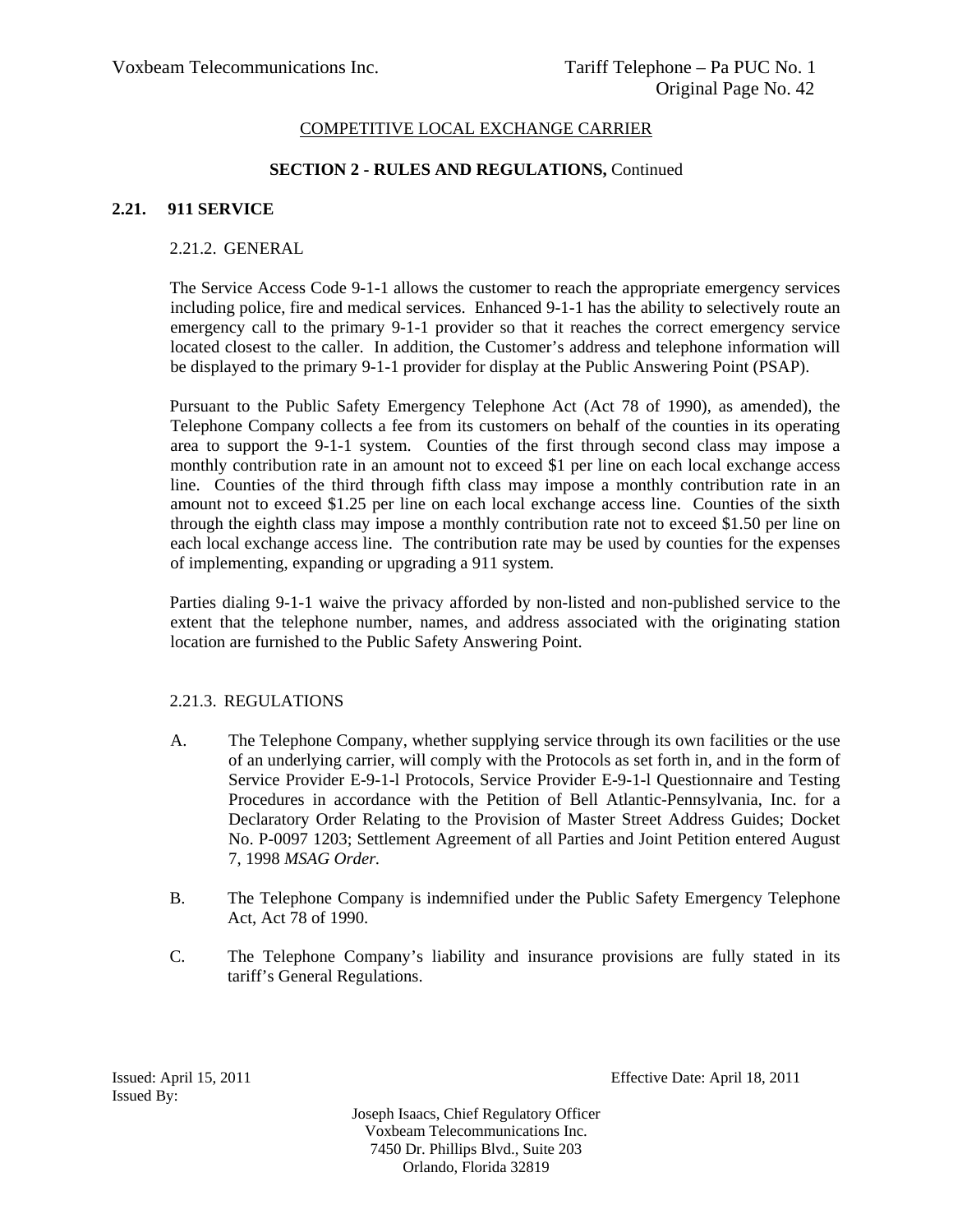### **SECTION 2 - RULES AND REGULATIONS,** Continued

## **2.21. 911 SERVICE**

### 2.21.3. REGULATIONS (Cont'd)

- D. Cases of Service interruptions affecting public health and safety shall receive priority attention under any and all conditions, particularly in time of disaster. Every appropriate resource will be utilized. The service provider will make reasonable best efforts to have its system fully functional as soon as possible, unless conditions beyond the service provider's control prevent service restoration.
- E. The Telephone Company will not use the county's/municipality's MSAG for any purpose that is not directly related to and required for the provision of 9-1-1 service.
- F. The Host Telephone Company will install the county's/municipality's MSAG in 'read/write' format and will not modify the content of the MSAG unless requested or permitted to do so by the county/municipality. A request to modify content by the Host Telephone Company shall be responded to by the county/municipality within (10) business days or the request is deemed to be approved. The request shall be in writing and shall set forth in reasonable detail the proposed modification and all reasons in support. The request shall be granted provided the modification is necessary for the Host Telephone Company's provision, maintenance, or upgrading of the 9-1-1 service.
- G. The Telephone Company shall not otherwise modify the content of the MSAG, but may make formatting changes approved by the county/municipality necessary to enable the MSAG to conform to the telephone company's information system(s). The request shall be in writing and shall set forth in reasonable detail the formatting changes and all reasons in support. The county/municipality shall respond to the request in ten (10) business days or the request is deemed to be approved. The request shall be granted provided the formatting change does not impair the integrity and accuracy of the MSAG database. For the purposes of this regulation, a content or formatting change does not include the use of the MSAG content in telephone companies' operational support systems to validate customer information for input to the ALl database.
- H. The Telephone Company will not sell, lease, rent, loan or provide, or transfer the county's/municipality's MSAG to any other person(s) or entity(ies) without the express written authorization of the county's/municipality's 9-1-1 coordinator, or his or her designee.

Issued By:

Issued: April 15, 2011 Effective Date: April 18, 2011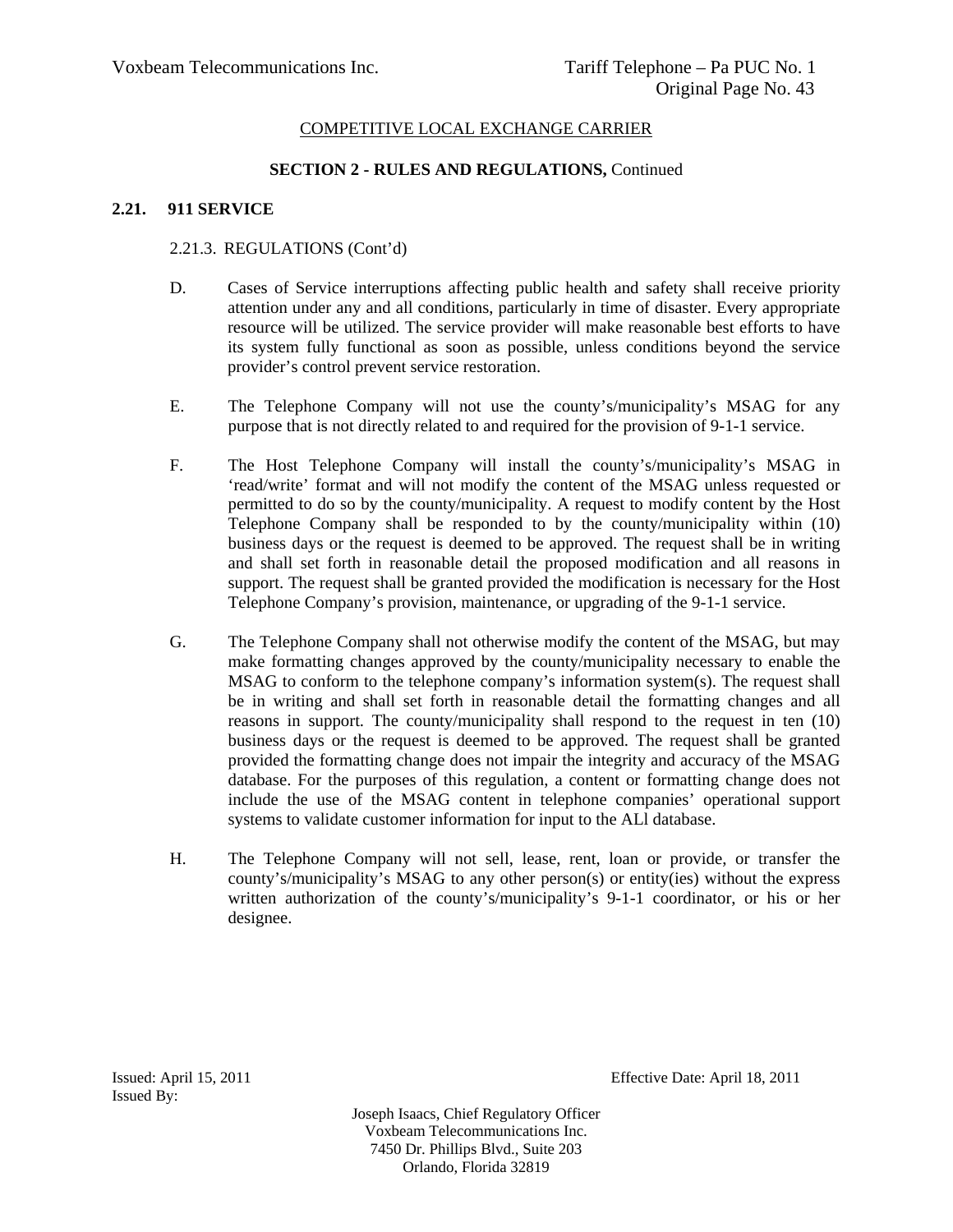#### **SECTION 2 - RULES AND REGULATIONS,** Continued

## **2.21. 911 SERVICE**

### 2.21.3. REGULATIONS (Cont'd)

I. The Telephone Company will not, without the written consent of the county or municipality, modify or create any derivative of the county's/municipality's MSAG, except as follows: one (1) mirror image copy of the MSAG may be made in electronic form for archival purposes (the copy may be made in read/write format by the host telephone company, but shall be made solely in read-only format by all other telephone companies), and the telephone company may make a mirror image copy, solely in readonly format and only for database reconciliation, address verification for new connections of service, and other functions that are necessary to ensure that the name and address information provided by the service provider to the county/municipality is accurate and conforms to the county's/municipality's MSAG format.

Issued By:

Issued: April 15, 2011 Effective Date: April 18, 2011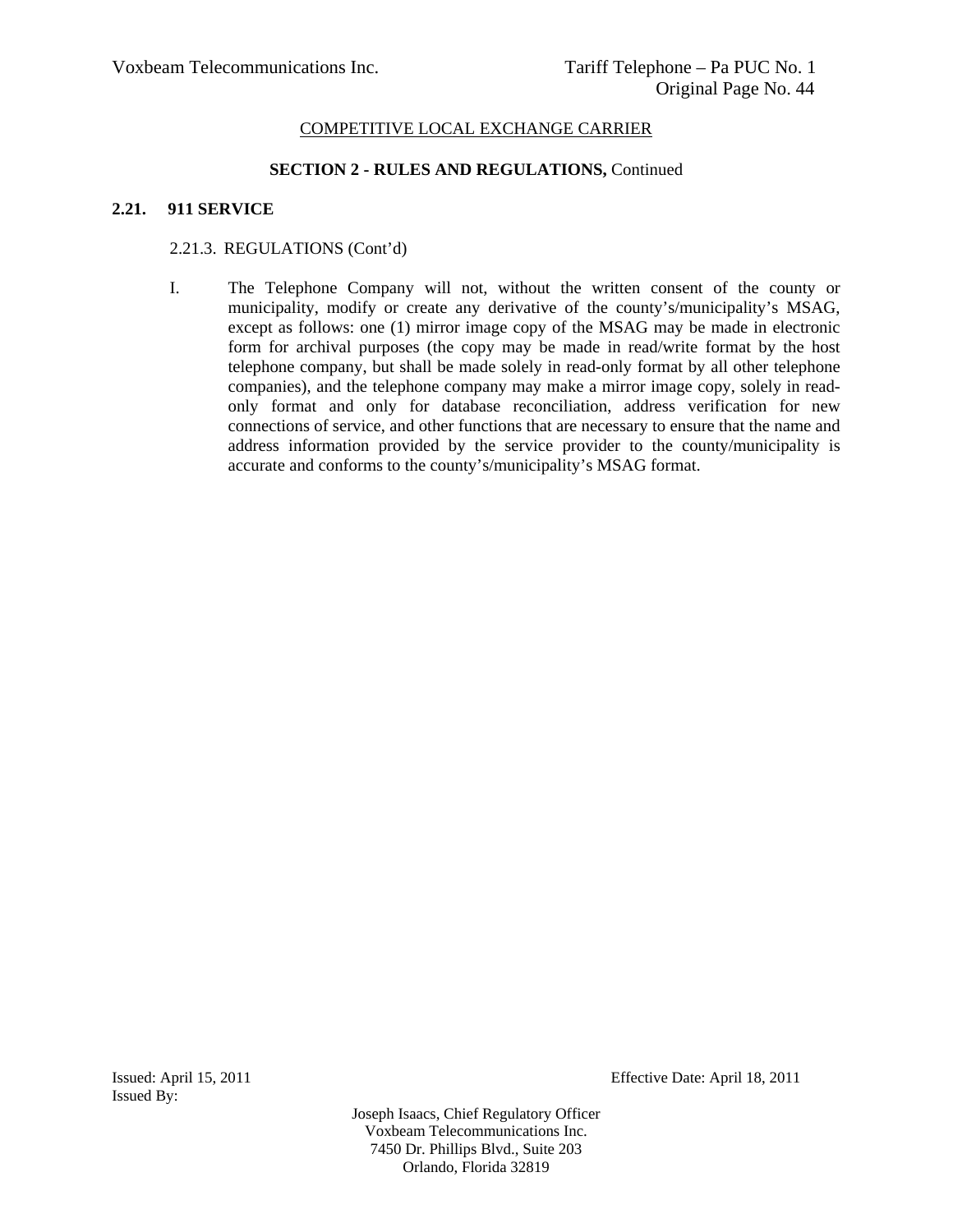### **SECTION 3 - DESCRIPTION OF SERVICE**

## **3.1. APPLICATION OF RATES**

## 3.1.1. Service Areas

The local exchange boundaries and rate centers are the same as those served by Verizon Pennsylvania, Verizon North, and United Telephone Company of Pennsylvania. Company's description of service area in no way compels Company to provide any Service in an area where facilities or other extenuating factors limit Company's ability to provide Service.

#### 3.1.2. Service Connection Charges

Service Connection Charges are nonrecurring charges for establishing or modifying Services. Service Connection Charges are incurred by Customer-initiated requests only. Unless specifically exempted in this or other Sections of this Tariff, Service Connection Charges apply to all Customerinitiated requests, and are in addition to all other scheduled rates and charges. The charges specified herein reflect Service provided during regularly scheduled work hours, at current installation intervals and without work interruptions by the Customer. Customer requests for expedited Services that require installations on a date that is less than the normal offered interval may result in an increase in applicable Service Connection Charges.

Customer requests performed on an out-of-hours basis shall also incur an add-on to applicable Service Connection Charges (excluding the Service Ordering Charge), along with any additional costs that may be involved. Service Connection Charges for the initial establishment of Service are payable with the first bill rendered for Service.

Issued By:

Issued: April 15, 2011 Effective Date: April 18, 2011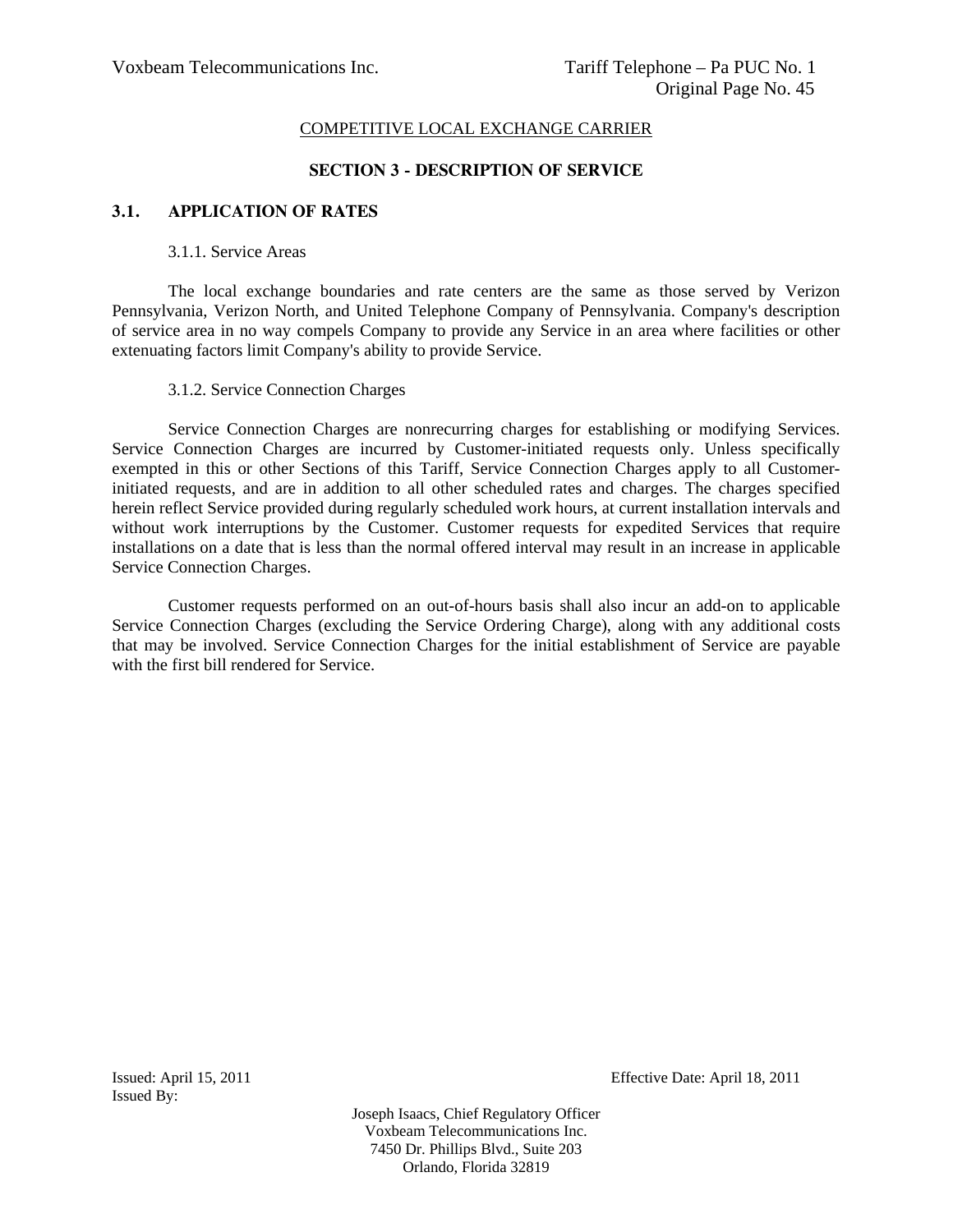## **SECTION 3 - DESCRIPTION OF SERVICE**, Continued

#### **3.2. SERVICE OFFERINGS**

#### 3.2.1. General

The following Company Services for residence/business Customers and for carriers certificated by the Commission are offered in this tariff:

Standard Residence Line Standard Business Line Integrated Services Digital Network (ISDN) Primary Rate Interface (PRI) Directory Assistance Operator Service Local Calling Service Non Published Service 700/900 Blocking Options Preferred Telephone Number Service Order and Service Change Charges Maintenance Visit Charges Directory Listings DID (Direct Inward Dial) DS<sub>1</sub> Custom Calling Service

All services offered in this tariff are subject to service order and service change charges where the Customer requests new services or changes in existing services, as well as indicated Non-Recurring and Monthly Recurring Charges. Charges for Local Calling Service are assessed on a monthly flat rate basis and are additional to the charges shown for Standard Residence/Business Line, Key System Line, Digital Voice Grade/DS-1, as are other service charges, unless otherwise specified.

Issued By:

Issued: April 15, 2011 Effective Date: April 18, 2011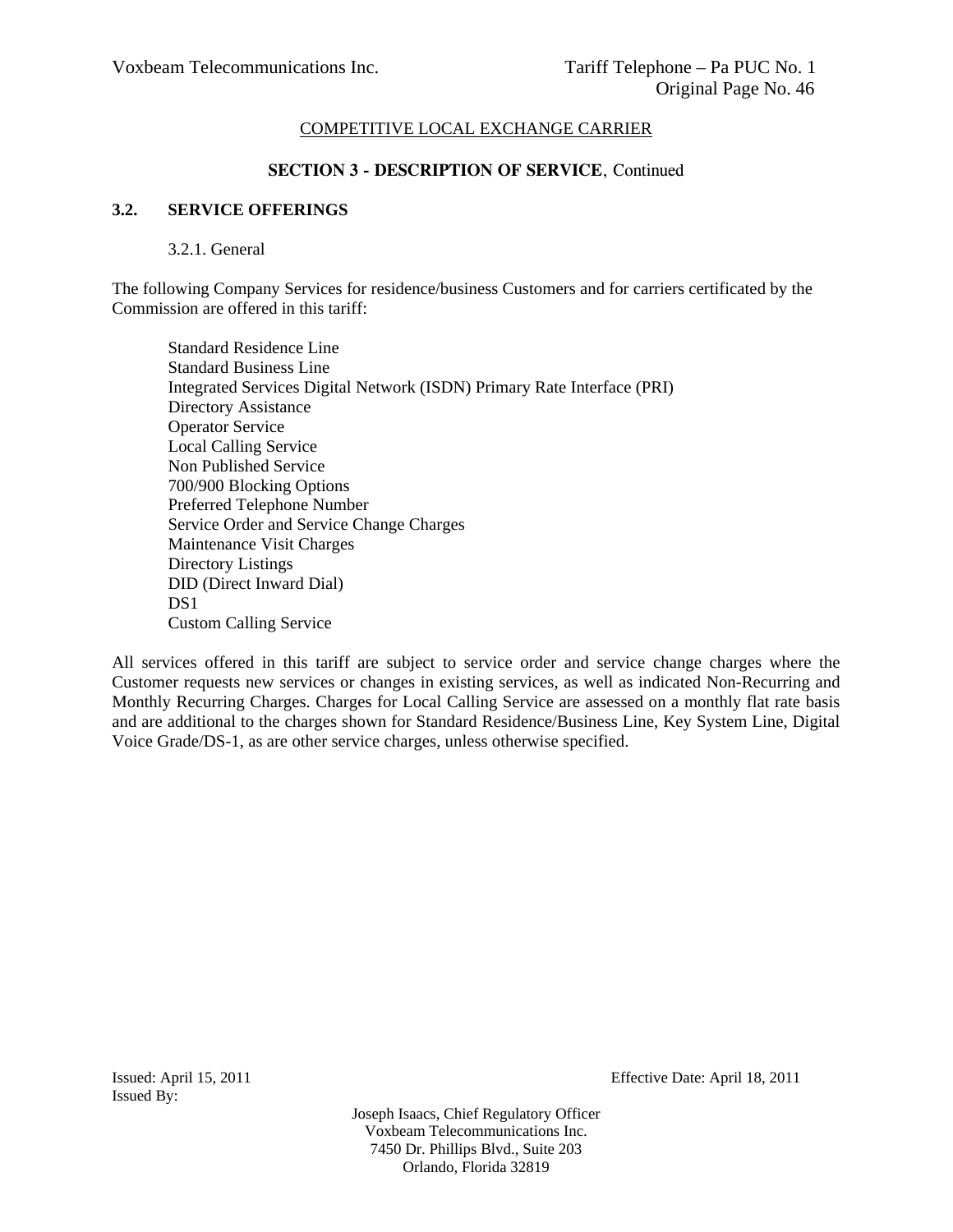## **SECTION 3 - DESCRIPTION OF SERVICE**, Continued

## **3.2. SERVICE OFFERINGS**, Continued

#### 3.2.2. Standard Residence Line

The Standard Residence Line provides a Customer with a single, analog, voice-grade telephonic communications channel which can be used to place or receive one call at a time. Standard Residence Lines are provided for the connection of Customer-provided wiring and single station sets or facsimile machines.

#### 3.2.3. Standard Business Line

The Standard Business Line provides a Customer with a single, analog, voice-grade telephonic communications channel which can be used to place or receive one call at a time. Standard Business Lines are provided for the connection of Customer-provided wiring and single station sets or facsimile machines.

#### 3.2.4. Integrated Services Digital Network (ISDN) Primary Rate Interface (PRI)

Integrated Services Digital Network (ISDN) is a set of transmission protocols that provides end-to-end digital connectivity and integration of voice, data and image, on a single Customer loop to support a wide variety of services via the public switched network. The Primary Rate Interface (PRI) consists of a 23 B+D configuration with 23 64Kbps Bearer (B) digital channels and 1 64Kbps Data (D) digital channel. The B channels are designed for voice, data, image and sound transmissions. B channels can support synchronous, asynchronous or isochronous services at rates up to 64Kbps. B channels can be aggregated for higher bandwidth applications. The D channel provides the out of band signaling, call control and messaging.

Customers will be billed an installation charge and flat monthly rate in accordance to the term and options selected. ISDN PRI service is offered on a month-to-month basis or long term contract Term of 2, 3, and 5 years.

Issued By:

Issued: April 15, 2011 Effective Date: April 18, 2011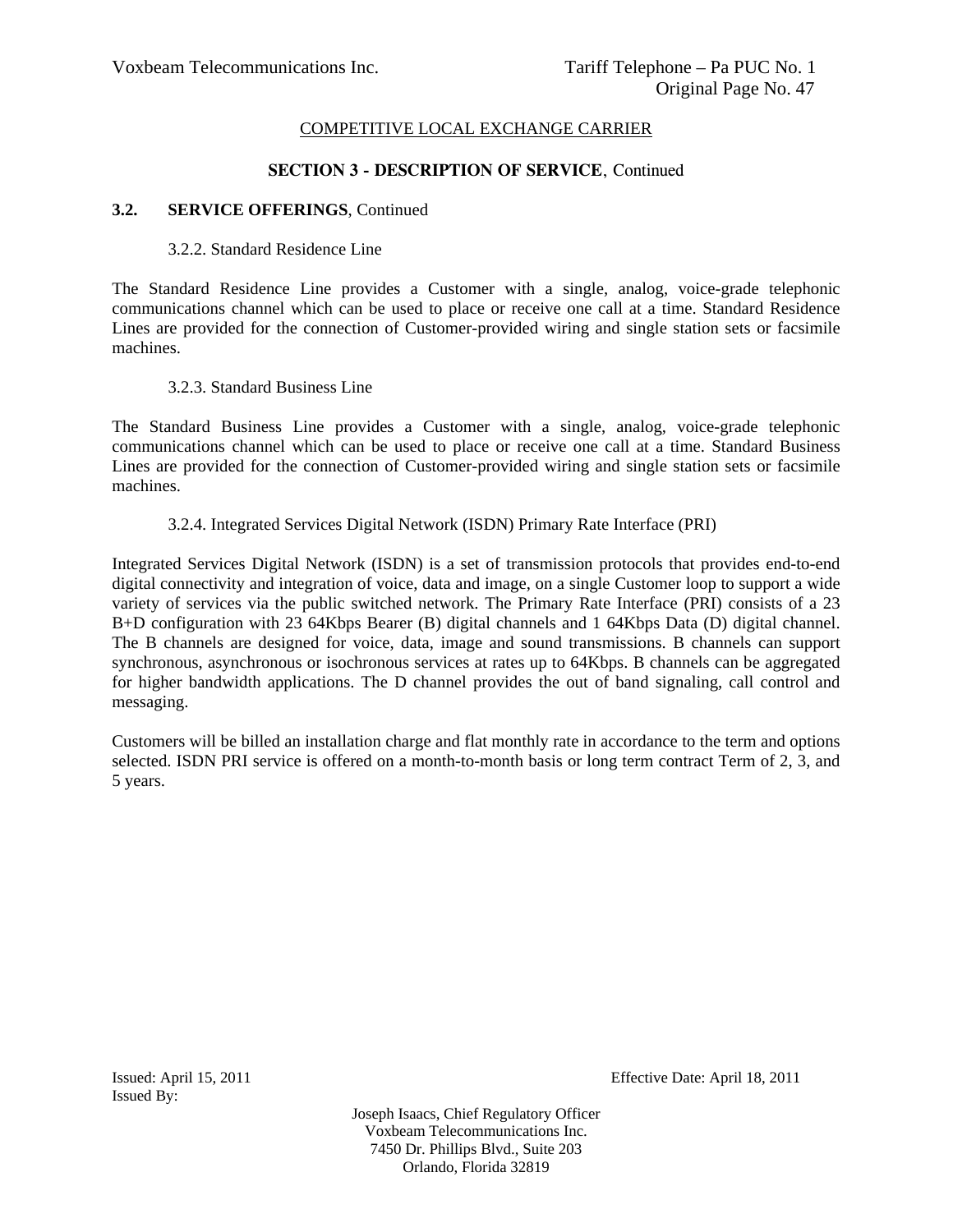# **SECTION 3 - DESCRIPTION OF SERVICE**, Continued

## **3.2. SERVICE OFFERINGS**, Continued

## 3.2.5. Directory Assistance

Company provides Directory Assistance as an ancillary service exclusively to its customers. Directory Assistance is accessible by dialing "1", the area code of the desired number and "555-1212". No charge applies to calls from payphones, exchange lines of the Commonwealth of Pennsylvania and its political subdivisions, and a single registered line of a handicapped user. Directory Assistance Provides for identification of telephone directory numbers, via an operator or automated platform. Customers are allowed three direct dialed directory assistance calls per dial tone line per month or fraction thereof, at no charge. A Customer may request up to two numbers per call. A separate per call operator dialed charge is applicable when Customer requests that 411 operator service be dialed by an operator. Directory Assistance will be offered on a home NPA (area code) basis.

## 3.2.6. Directory Listing

- A. Directory Listings are provided in connection with each customer service as specified herein Company does not publish a directory or other similar listing of its Customers. However, Company will arrange for Customers, other than Customers requesting non-published and non-listed service, to be listed in the directories and directory assistance records of the applicable incumbent local exchange carrier in accordance with the incumbent's listing service tariff schedule, subject to availability of such listing service to Company's Customers.
- B. Listing must conform to the Company's specifications with respect to directories. The Company reserves the right to limit the length of any listing in the directory by the use of abbreviations when, in its judgment, the clearness of the listing or identification of the customer is not impaired thereby. When more than one line is required to properly list the customer, no additional charge is made.

Issued By:

Issued: April 15, 2011 Effective Date: April 18, 2011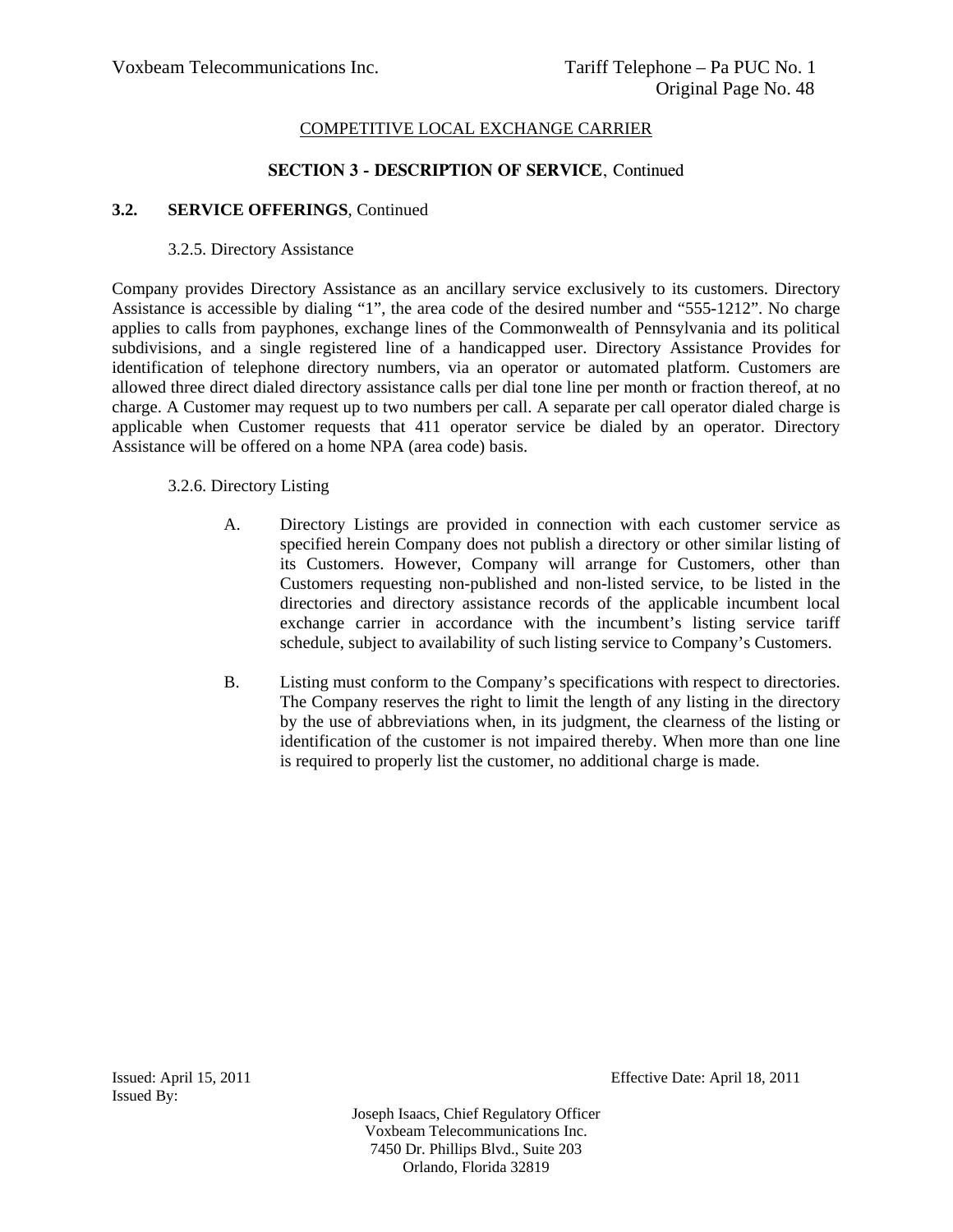# **SECTION 3 - DESCRIPTION OF SERVICE**, Continued

## **3.2. SERVICE OFFERINGS**, Continued

#### 3.2.6. Directory Listing, Continued

- C. The Company may refuse a listing which is known not to constitute a legally authorized or adopted name, or any listing which, in the caution of the Company, is likely to mislead or deceive calling persons as to the identity of the listed party, or is a contrived name used for advertising purposes or to secure a preferential position in the directory or is more elaborate than is reasonably necessary to identify the listed party. The Company, upon notification to the customer, will withdraw any listing which is found to be in violation of its rules with respect thereto.
- D. One listing, termed the primary listing, is provided without additional charge in connection with each Customer's service. When the service is contracted for by one party for the use of a second party, the primary listing may be the name of the second party.
- E. The primary listing for business service is ordinarily the name of the Customer or the name under which a business is regularly conducted.
- F. A residential dual name primary listing is comprised of a surname, two first names, address and telephone number. A residence dual name primary listing may be provided for two persons who share the same surname and reside at the same address, or for a person known by two first names.
- G. In connection with business and residence service, regular additional listings are available only in the names of authorized users of the Customer's service.
- H. Business additional listings are not permitted in connection with residence service.
- I. Residence additional listings are also permitted in connection with business service which is located in a residence and for permanent or season guests residing in a hotel or club.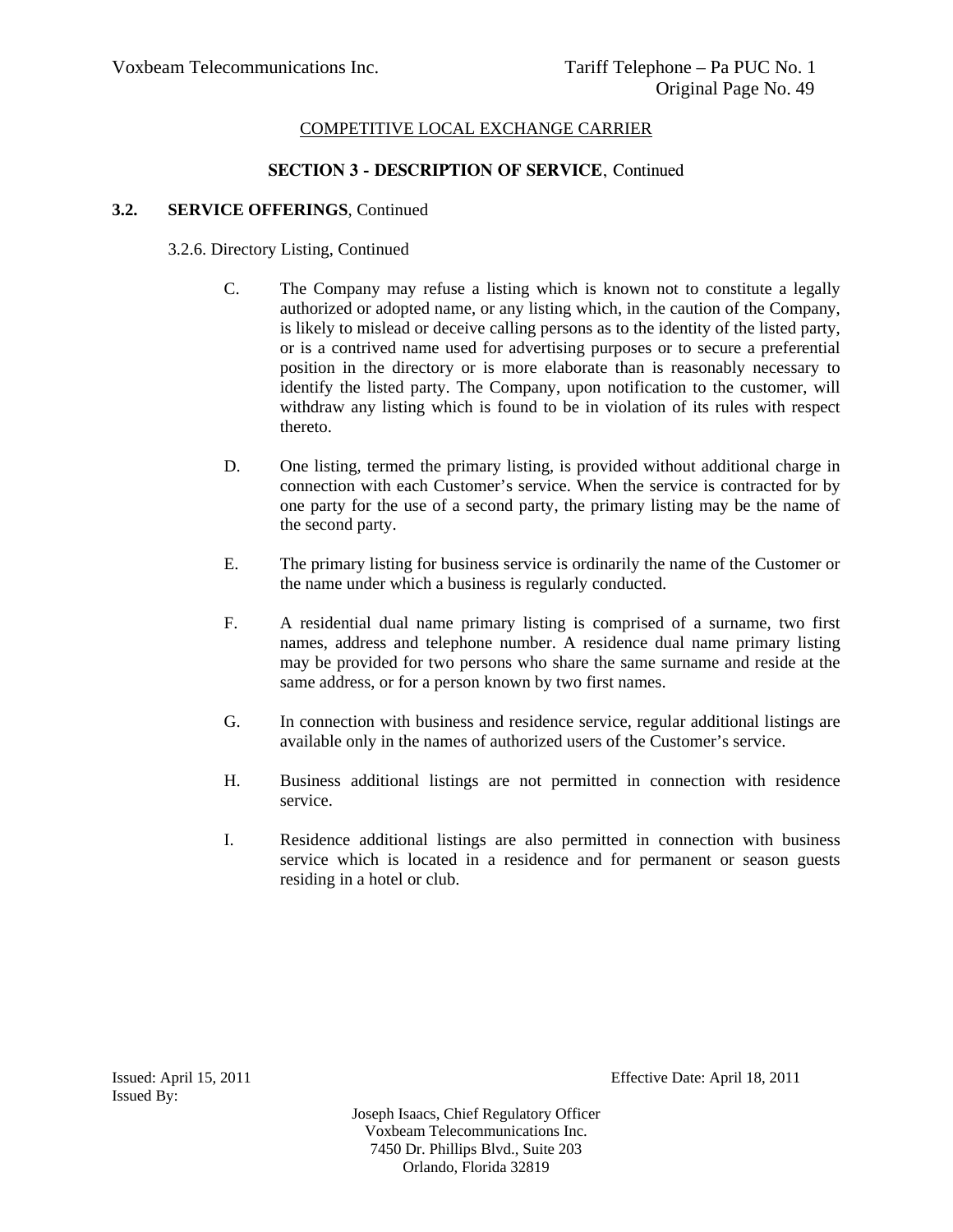# **SECTION 3 - DESCRIPTION OF SERVICE**, Continued

## **3.2. SERVICE OFFERINGS**, Continued

## 3.2.6. Directory Listing, Continued

- J. Where identical listings of the same name involve telephone numbers for different areas of the metropolitan area, such duplicate listings may appear in each alphabetical list in which any one of the listings would normally be listed, at no additional charge.
- K. A non listed telephone service will be furnished at the Customer's request, providing for the omission or deletion of the Customer's telephone listing from the telephone directory. Such listings will be carried in the Company's directory assistance and other records will be given to any calling party.
- L. A non-published telephone service will be furnished, at the Customer's request, providing for the omission or deletion of the Customer's telephone listing from the telephone directory and, in addition, the Customer's listing will be omitted or deleted from the directory assistance records. The Company will not be liable for failure or refusal to complete any call to such telephone when the call is not placed by number. The Company will endeavor to prevent disclosure of the number of such telephone, but will not be liable should such number be divulged inadvertently. The number will be released when a call is placed to the universal Emergency 911 Service and the source of the call or location is associated with a non-published number.

Issued By:

Issued: April 15, 2011 Effective Date: April 18, 2011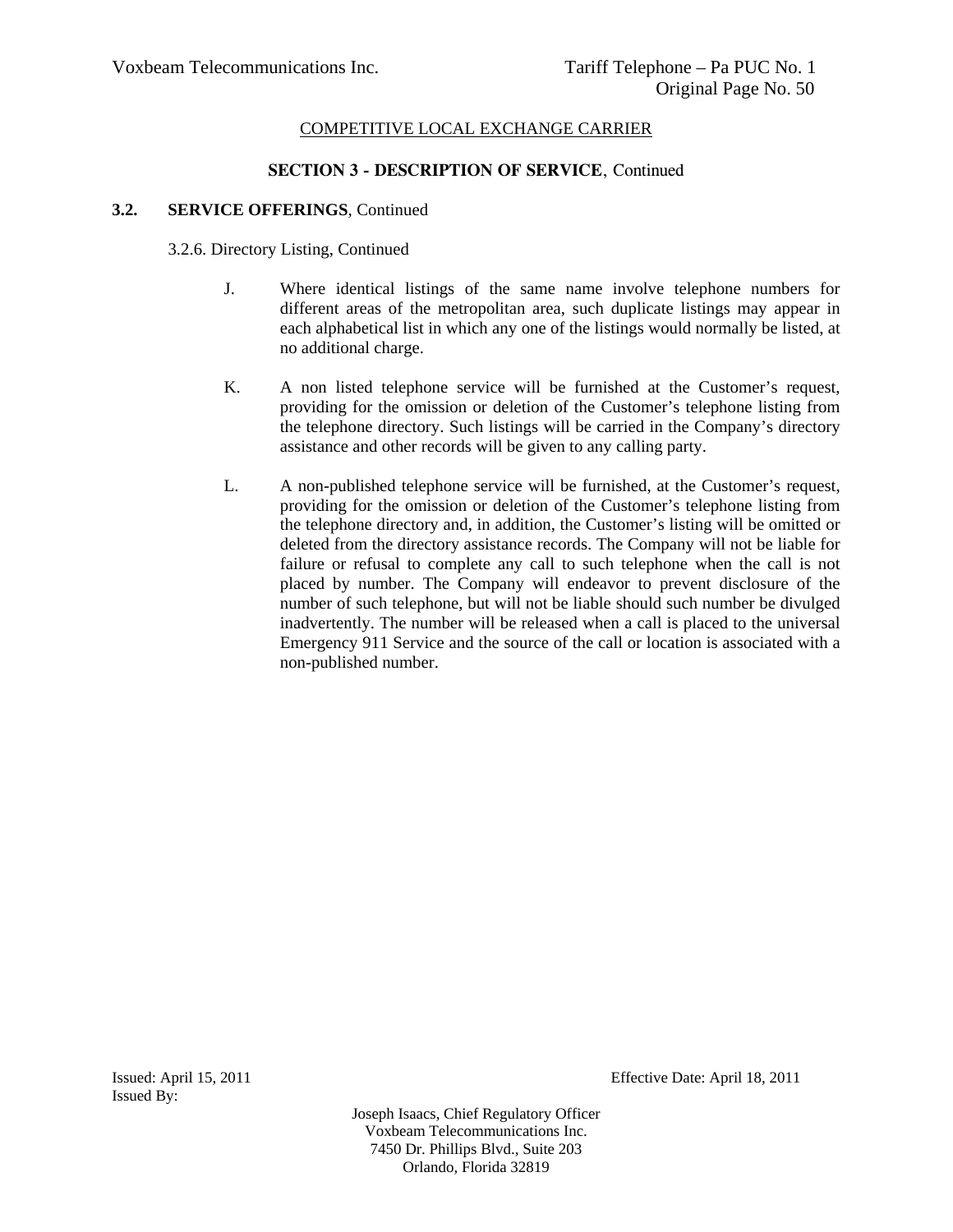# **SECTION 3 - DESCRIPTION OF SERVICE**, Continued

## **3.2. SERVICE OFFERINGS**, Continued

## 3.2.7. Operator Service

- A. Provides for live or automated operator treatment when Customer dials "0". Services include, but are not limited to, bill to originating telephone number, calling card, collect or to a third party.
	- 1. Customer may obtain the assistance of an operator to complete operator assisted calls in the following manner. Surcharges set forth at section 5.3., will be applied on a per call basis.
		- (a) Third Number Billing provides the Customer with the capability to charge a call to a third number which is different from the called or calling party. The party answering at the third number has the option to refuse acceptance of the charges in advance or when queried by the operator.
		- (b) Collect Calls provides the Customer with the capability to charge a call to the called party. On the operator announcement of a collect call, the called party has the option to refuse acceptance of charges in advance or when queried by the operator.
		- (c) Person to Person provides the Customer with the capability to place calls completed with the assistance of an operator to a particular station and person specified by the caller. The call may be billed to the called party.
		- (d) General Assistance provides the Customer with the option to request general information from the operator, such as dialing instructions, county or city codes, area code information and Company Customer Service 877 telephone numbers, but does not request the operator to complete the call.

Issued By:

Issued: April 15, 2011 Effective Date: April 18, 2011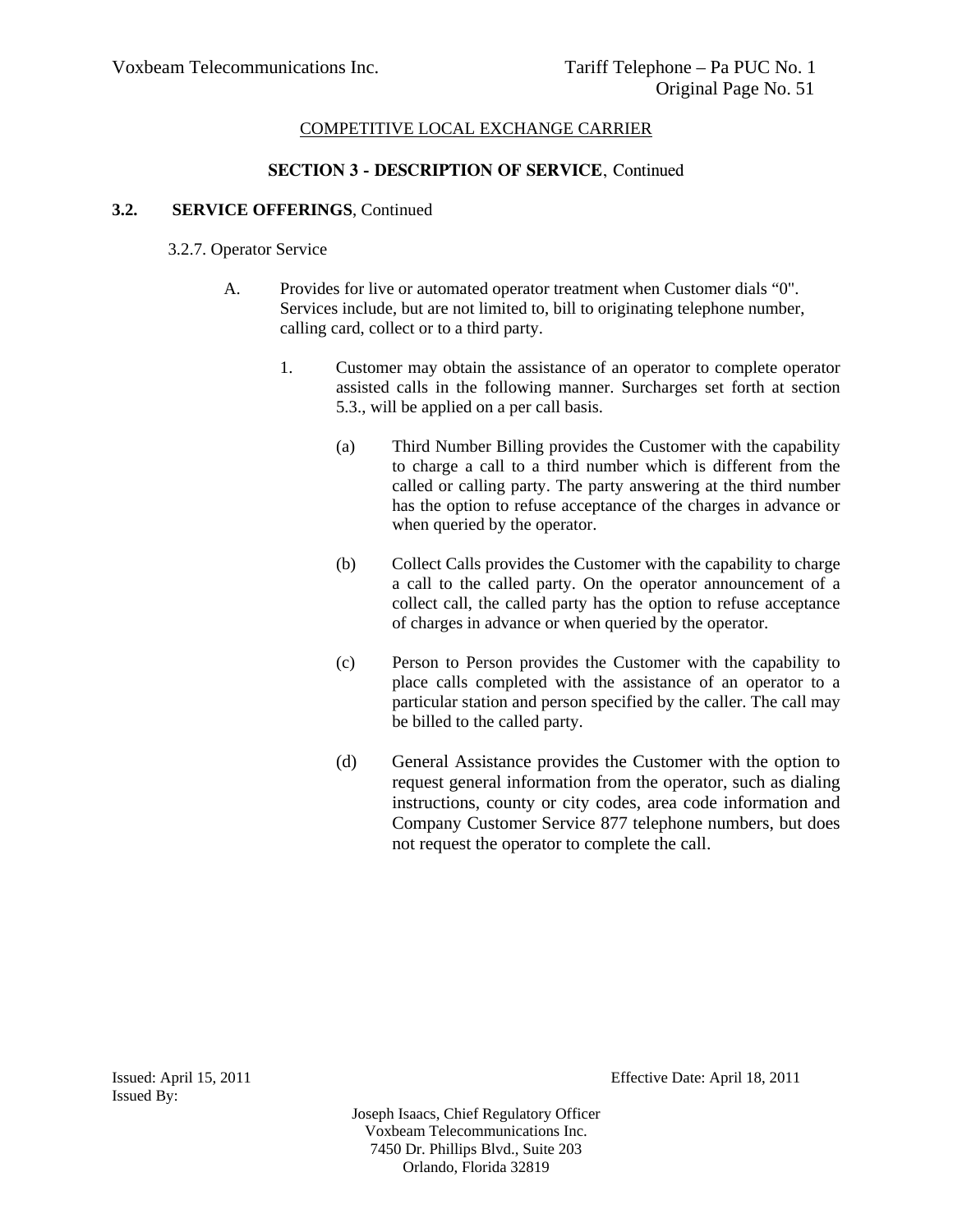# **SECTION 3 - DESCRIPTION OF SERVICE**, Continued

## **3.2. SERVICE OFFERINGS**, Continued

- 3.2.8. Local Calling Service
	- A. **Basic Local Calling.** This service provides for local calling service to and from the exchange area rate groups in Section 6.

Business calls are billed at a flat per call rate.

At the time the Company offers, residential calls are billed at one of two options:

- 1. Unlimited free usage
- 2. Limited free calls and flat rate per call excess

# 3.2.9. Preferred Telephone Number

Preferred Telephone Number is an optional feature by which a new Customer may request a specific or unique telephone number and fax number for use with the Company provided Exchange Services. This service provides for the assignment of a Customer requested telephone number other than the next available number from the assignment control list.

Preferred Telephone Number is furnished subject to the availability of facilities and the requirements of Exchange Service as defined by the Company. The Company reserves all rights to the Preferred Telephone Numbers assigned to Customer's and may, therefore, change them if required. Monthly recurring charges apply per Preferred Telephone Number.

3.2.10. Service Order and Service Change Charges

Non-recurring charges apply to processing Service Orders for new service, for changes in service. Customers have the option of choosing their presubscribed intraLATA and interLATA interexchange carriers. Initial selections will be made free of charge. Thereafter, requests for changes will be processed according to the PIC Change Charge at Section 5.7. In the event that Customer changes presubscribed intraLATA and interLATA interexchange carriers on the same order at the same time following an initial selection, only one PIC Change Charge will apply.

Issued By:

Issued: April 15, 2011 Effective Date: April 18, 2011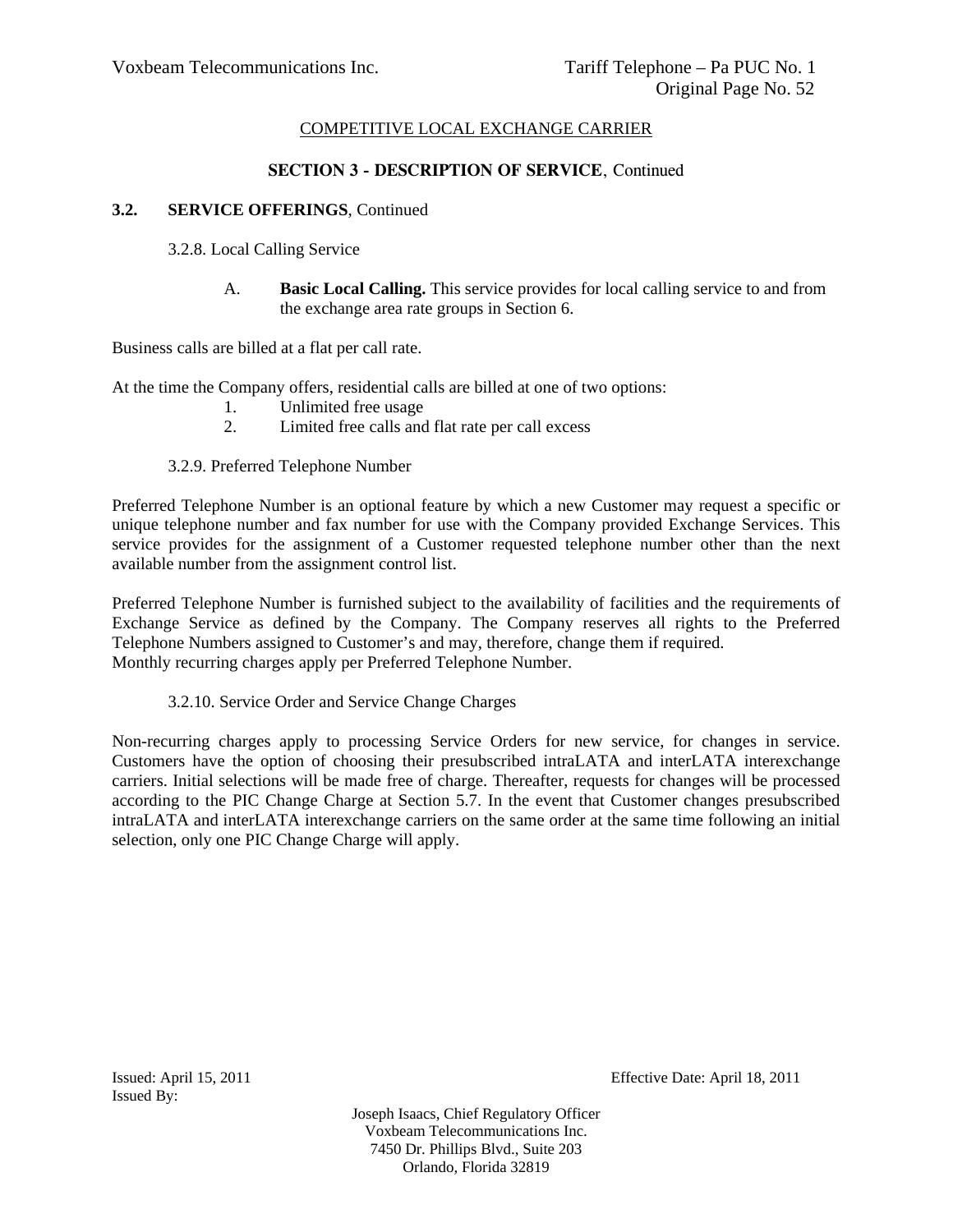### **SECTION 3 - DESCRIPTION OF SERVICE**, Continued

### **3.2. SERVICE OFFERINGS**, Continued

#### 3.2.11. Direct Inward Dial Service

Direct Inward Dial Service (DID) requires special physical arrangement of the facilities of the Company and is therefore furnished subject to the availability of such facilities.

DID service is furnished in the serving central office on lines (excluding WATS) to Dial PBX, telephone answering systems and customer-provided systems which are equipped for compatible DID operations.

DID service permits incoming local and long distance calls to be dialed directly to stations associated with the customer-premises located switching equipment.

DID service must be provided on all lines in a central office trunk group arranged for inward service.

When DID is provided on more than one central office trunk group, each group is considered a separate service.

DID service does not include directory listing of DID numbers. Such listings will be provided in accordance with Directory Listings.

DID service is furnished upon the condition that the customer must subscribe to central office line service adequate in the judgment of the Company to permit the use of DID service without injurious effect upon general telephone service.

When DID service is furnished in connection with customer-provided switching systems the charges for voice connecting arrangements, regulations on maintenance of service and general regulations apply as specified elsewhere in this Tariff.

Issued By:

Issued: April 15, 2011 Effective Date: April 18, 2011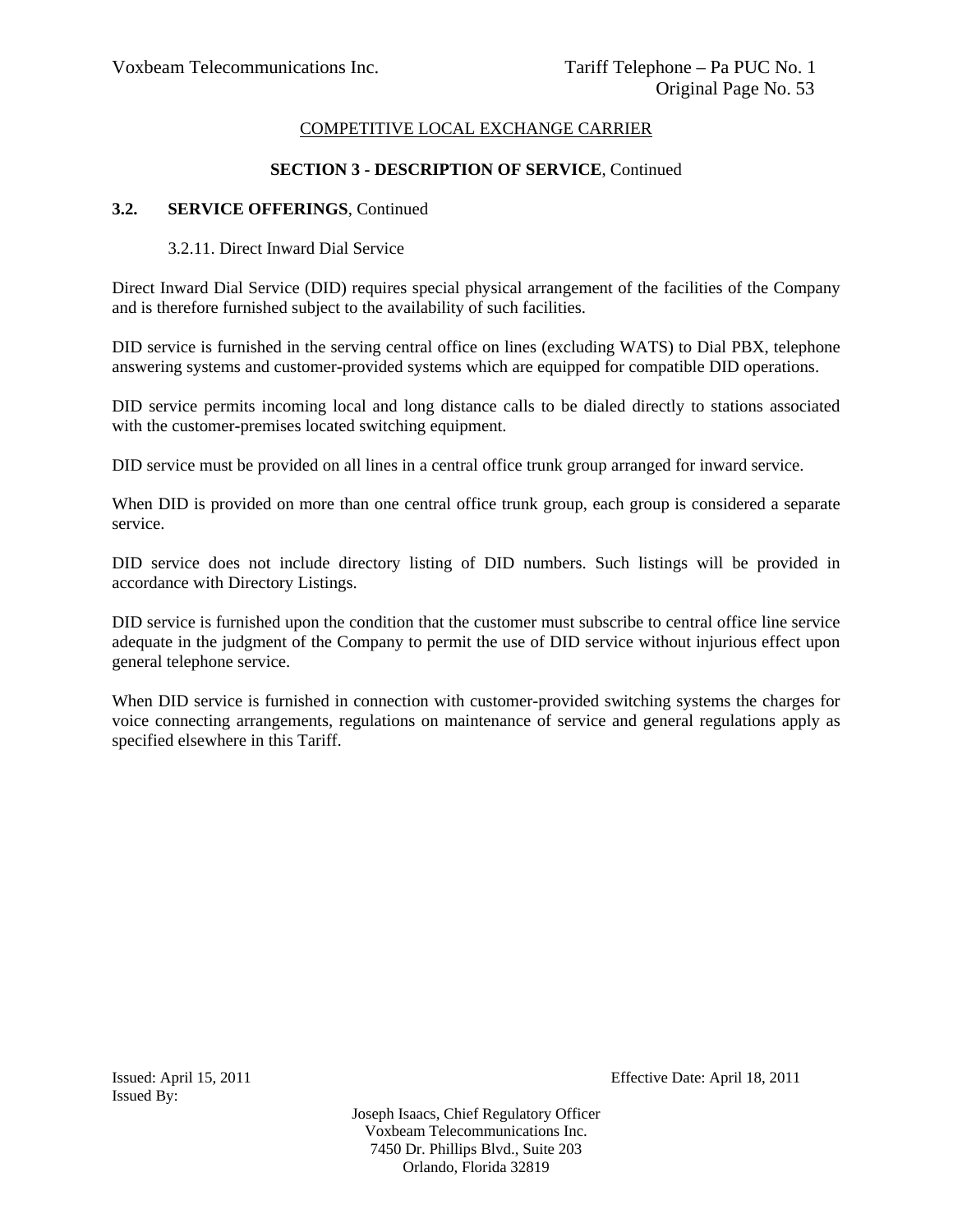# **SECTION 3 - DESCRIPTION OF SERVICE**, Continued

# **3.2. S SERVICE OFFERINGS**, Continued

3.2.12. RESERVED FOR FUTURE USE

Issued By:

Issued: April 15, 2011 Effective Date: April 18, 2011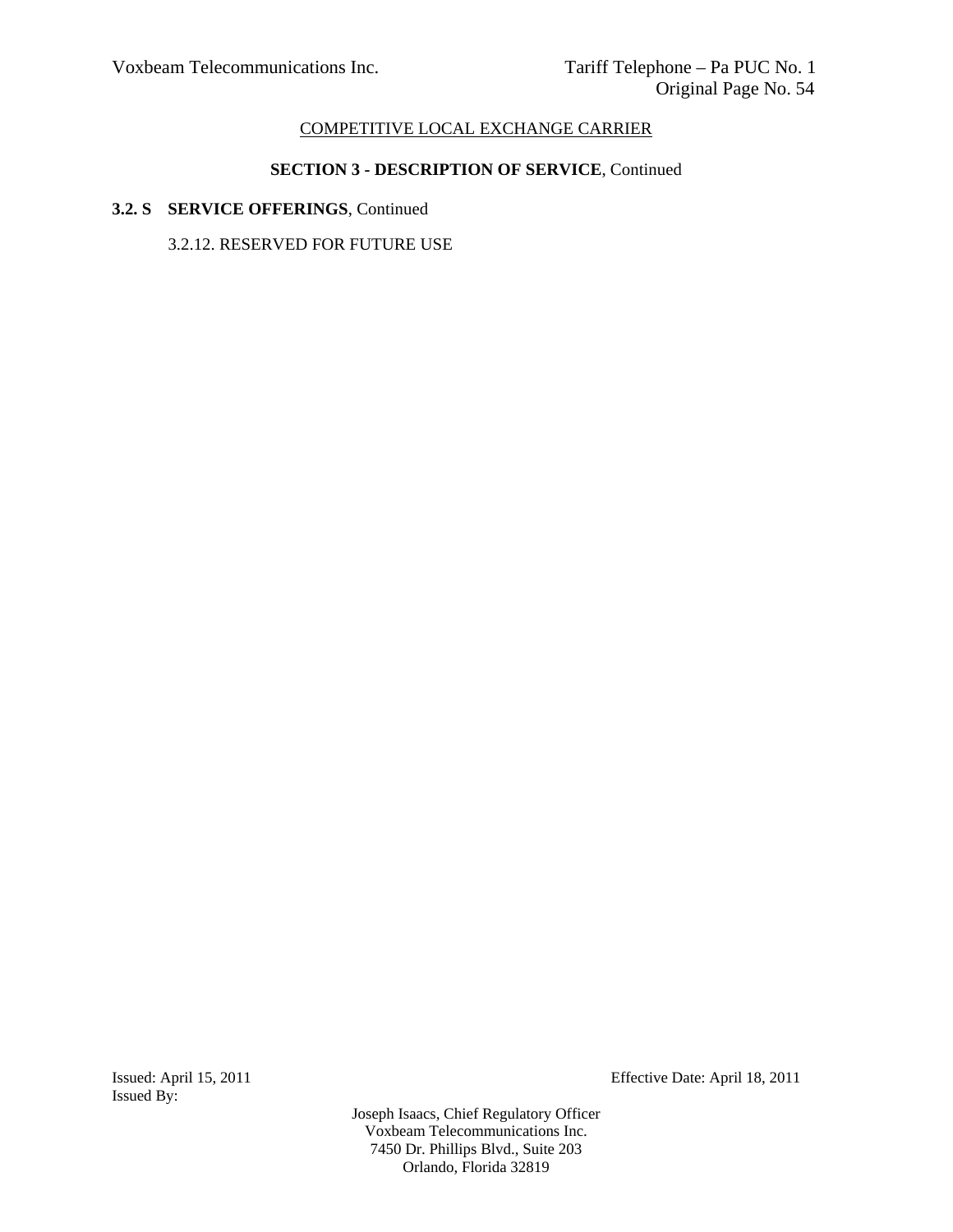### **SECTION 3 - DESCRIPTION OF SERVICE**, Continued

### **3.2. SERVICE OFFERINGS**, Continued

3.2.13. Custom Calling Services

- A. Description Custom Calling Services consist of optional service features for use in connection with a customer's Local Exchange Service.
- B. Services

**Anonymous Call Rejection** is an arrangement that allows a called party to reject calls from parties that have activated the \*67 Per Call Blocking feature to prevent the display of the calling telephone numbers to Caller ID subscribers, or to prevent the display of the calling telephone numbers and associate main listed names to Caller ID with Name subscribers. When Anonymous Call Rejection is activated, such calls will be routed to an announcement which tells the calling party that the called party will not accept calls from caller who have chosen to prevent the display of their telephone numbers and names. The calling party will be instructed to hang up and place the cal l again, without activating the \*67 Per Call Blocking feature. Customers may activate or deactivate Anonymous Call Refection by dialing an activation code. This arrangement is included with the Caller ID and Caller ID with Name features and is available to non-Caller ID with Name customers.

**Call Block** is an arrangement which prevents future calls from up to six pre-specified telephone number, one of which may be the most recent incoming call from an unknown telephone number immediately after the unwanted call has been received. Callers from the pre-specified telephone numbers will receive an announcement that the called party is not accepting calls. For calls from a line within a multiline hunting group, the call will be blocked only when the main telephone number is included as one of the six pre-specified telephone numbers.

**Call Forwarding** is an arrangement whereby incoming calls may be transferred to another telephone number by dialing a prefix code and the telephone number of the service to which calls are to be transferred. Calls forwarded by this feature are subject to local and long distance message charges. This service contemplates that normal transmission performance quality cannot be guaranteed to all calls.

**Call Trace** is an arrangement which permits the customer to trace the last call received. The result of the call trace is automatically sent to the Company for subsequent furnishing to legally constituted law enforcement agencies or authorities upon proper request by them. The call trace result is not available to the customer. The Company is not liable for damages, if, for any reason, the call trace attempt is not successful.

Issued By:

Issued: April 15, 2011 Effective Date: April 18, 2011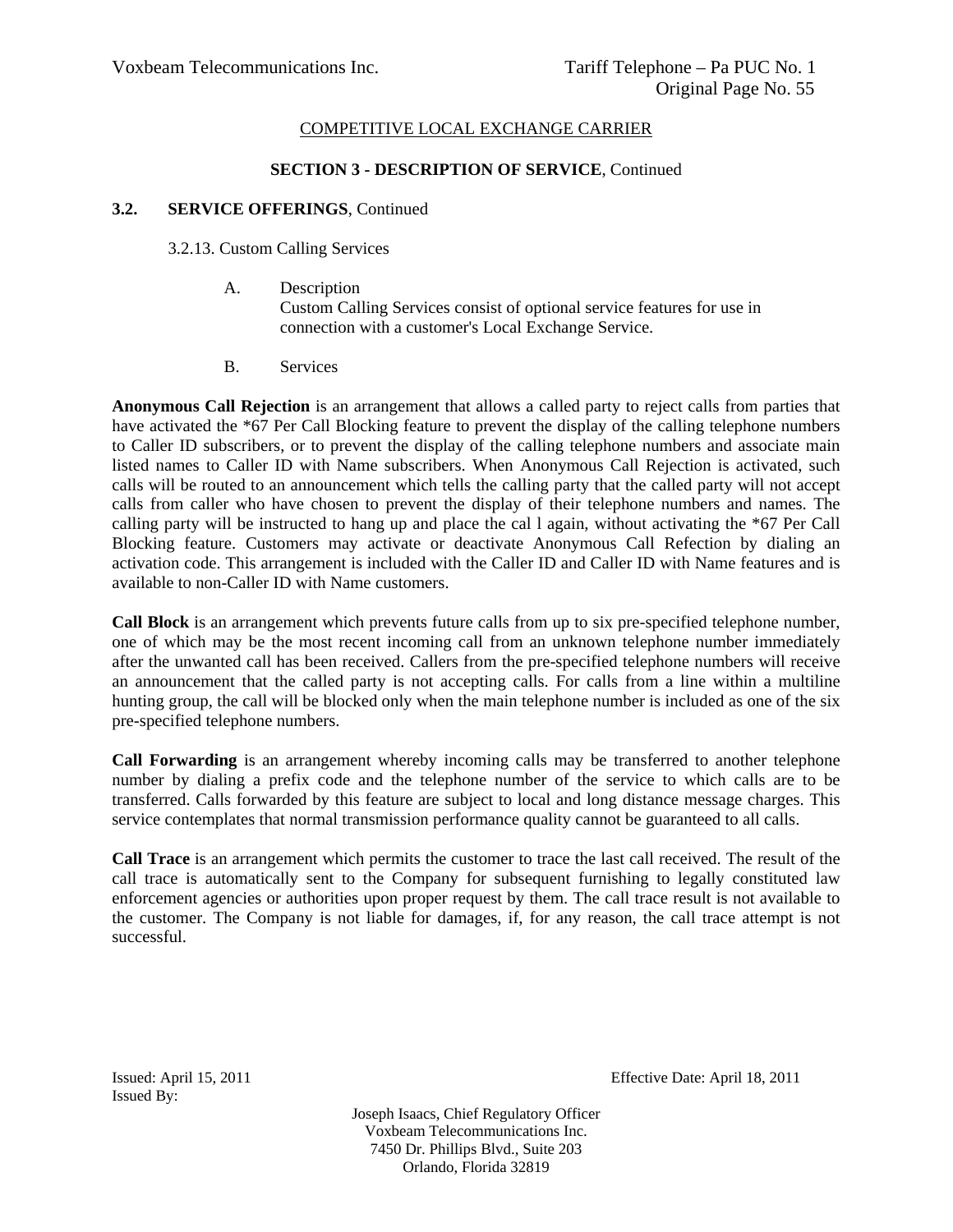## **SECTION 3 - DESCRIPTION OF SERVICE**, Continued

## **3.2. SERVICE OFFERINGS**, Continued

### 3.2.13. Custom Calling Services, Continued

## B. Services, Continued

**Call Waiting** is an arrangement whereby a customer who is using an exchange line arranged for call waiting is alerted, by means of a tone signal, when another caller is trying to reach that line. The customer, by flashing the switch hook, is able to have alternate conversation between parties. Where facilities permit, the incoming call tone signal may be blocked on a per call basis. At the completion of the call, the call waiting feature is automatically reactivated.

**Caller ID Manager with Name** is an enhancement of the Call Waiting feature offered to residence and business customers that allows the "called" party to control the treatment of a second incoming call. Caller ID Manager with Name allows a customer who is on a call to receive the name and telephone number of a second caller and then determine how they want to manage that call by selecting one of the following options: put the first call on hold and answer the second call; connect the second caller to a hold announcement; drop the existing call and connect to the second caller; connect the second caller to a busy announcement; conference the existing call with the second caller; or send the second caller directly to Answer Call or another answering service. The name and telephone number of the second caller and options available for handling the second call will be displayed on a customer-provided Analog Display Services Interface (ADSI) screen telephone.

**Caller ID** is an arrangement which permits a customer with Local Exchange service, other than foreign exchange, foreign zone or foreign central office services provisioned over interoffice facilities, to receive the calling telephone number for calls placed to the customer. The calling telephone number will be forwarded from the terminating central office to compatible customer-provided display equipment associated with a customer's Local Exchange Service. The calling telephone number will be delivered during the first silent interval of ringing. For calls originating from a line within a multiline hunting group, only the main telephone number will be delivered. If the calling telephone number is not available for forwarding to the called party, a message indicating that unavailability will be forwarded. The calling party can prevent the Caller ID customer from seeing the calling telephone number display by dialing a special code prior to placing each call. This is known as Per Call Blocking. When the calling party uses this blocking capability, the Caller ID customer will receive an indication on the Caller ID equipment that the display of the calling telephone number has been suppressed. There is not charge for using Per Call Blocking. Caller ID customers may re-direct to an announcement, incoming calls with Per Call Blocking activated, by activating the Anonymous Call Rejection arrangement.

Issued By:

Issued: April 15, 2011 Effective Date: April 18, 2011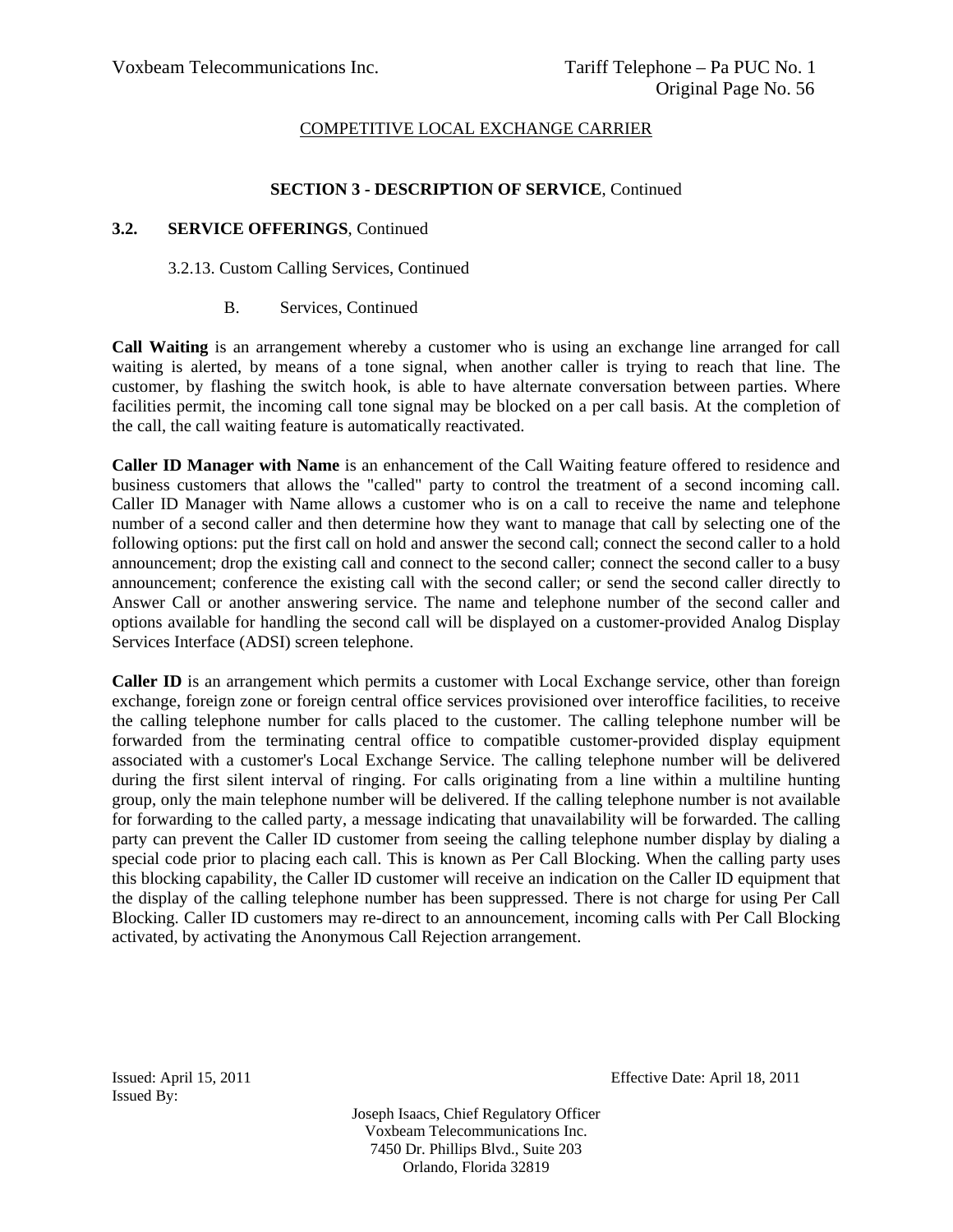### **SECTION 3 - DESCRIPTION OF SERVICE**, Continued

### **3.2. SERVICE OFFERINGS**, Continued

#### 3.2.13. Custom Calling Services, Continued

#### B. Services, Continued

**Caller ID with Name** is an arrangement which permits a customer with Local Exchange service, other than foreign exchange, foreign zone or foreign central office services provisioned over interoffice facilities, to receive the calling telephone number and the main listed name associate with the calling telephone number for calls placed to the customer. The calling telephone number and name will be forwarded from the terminating central office to compatible customer-provided display equipment associated with a customer's Local Exchange Service. For calls originating from a line within a multiline hunting group, only the main telephone number and name will be delivered. If the calling telephone number and name is not available for forwarding to the called party, a message indicating that unavailability will be forwarded. The calling party can prevent the Caller ID With Name customer from seeing the calling telephone number and name display by activating Per Call Blocking. There is no charge for using Per Call Blocking. When the calling party uses this blocking capability, the Caller ID With Name customer will receive an indication on the Caller ID With Name equipment that the display of the calling telephone number and name has been suppressed. Caller ID With Name customers may redirect to an announcement, incoming calls with Per Call Blocking activated, by activating the Anonymous Call Rejection arrangement. Where facilities permit and when requested by a subscriber to Call Waiting, the calling name and number will display when Call Waiting is activated and this requires the next version of Caller ID with Name CPE.

**Distinctive Ring** is a feature which allows a customer to have up to three separate telephone numbers assigned to one local exchange line. Each telephone number will provide a distinctive ring on incoming calls to allow for identification of the incoming call. A distinctive call waiting tone for each telephone number will be provided, where facilities permit, to customers also subscribing to call waiting.

**Priority Call** is an arrangement which provides for one distinctive audible signal to the customer when a call is received from one of up to six pre-specified telephone number. If the customer also subscribes to call waiting, and the incoming call arrives while the line is busy, the usual call waiting tone is altered with a distinctive pattern. For calls originating from a line within a multiline hunting group, the distinctive signal is only produced when the caller's main telephone number is one of those pre-specified.

**Repeat Dialing** is an arrangement which permits the customer to redial automatically the last number dialed. If the called line is found to be busy, a 30-minute queuing process begins. The customer is then given an indication that the network will attempt to set up the call when called line is idle. The network periodically test the busy/idle status of the called line until both lines are idle.

Issued: April 15, 2011 Effective Date: April 18, 2011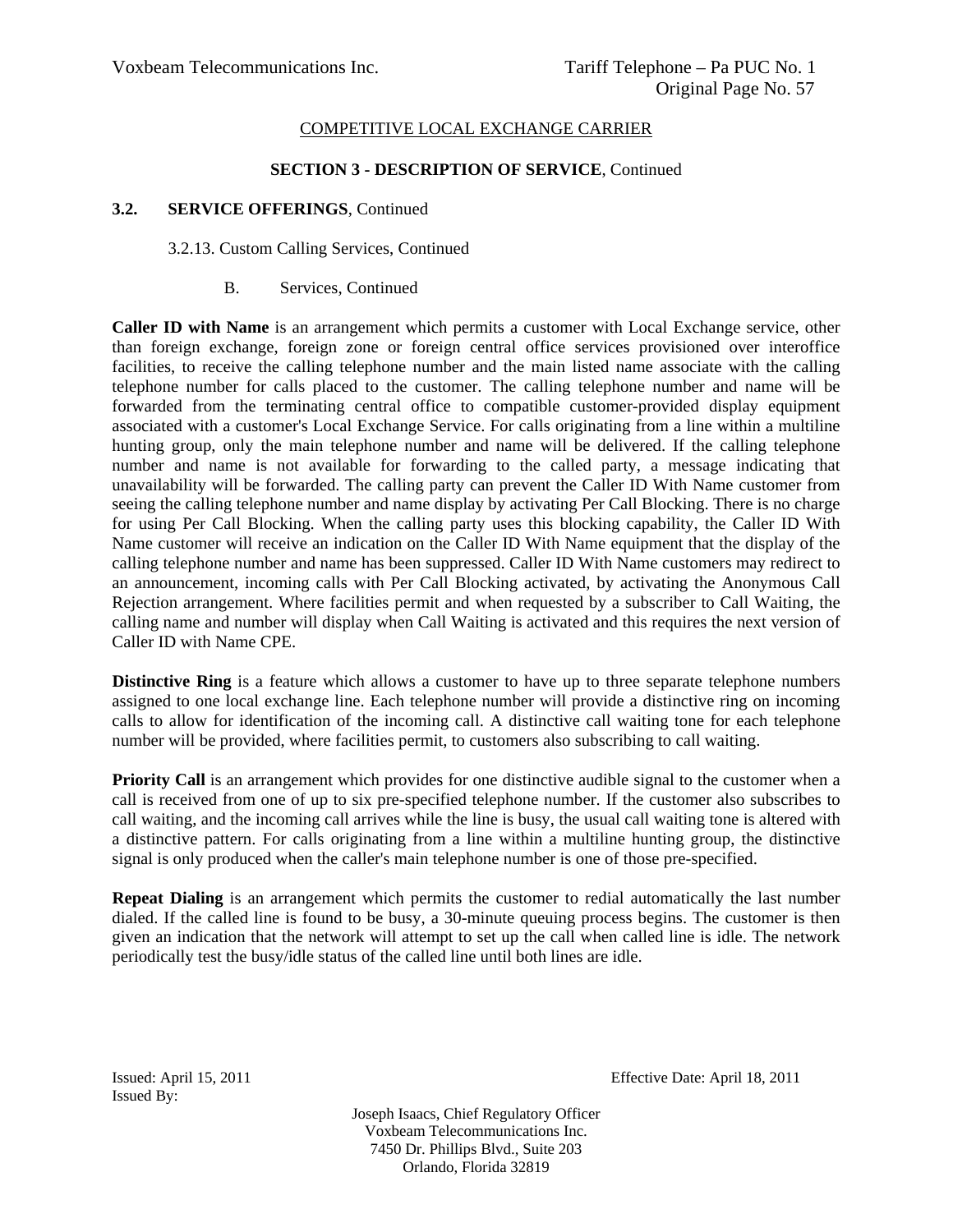#### **SECTION 3 - DESCRIPTION OF SERVICE**, Continued

### **3.2. SERVICE OFFERINGS**, Continued

### 3.2.13. Custom Calling Services, Continued

#### B. Services, Continued

**\*69** is an arrangement which provides the customer with an announcement of the last phone number that called the. To activate \*69, the customer presses \*69. The customer then hears an announcement which tells them the telephone number of the last party that called them. If the called line is found to be busy, a 30-minute queuing process begins. The customer is then given an indication that the network will attempt to set up the call when the called line is idle. The network periodically tests the busy/idle status of the called line until both lines are found idle or the queuing process expires.

A \*69 activation is considered complete and billable after the feature is activated by dialing \*69, regardless of whether or not the call is returned, except in cases where the calling number is not available from the network (e.g., calls outside the calling area, cellular numbers, etc.). If the caller has activated Per Calling Blocking, the called party will receive an announcement that the calling party is private. This call can still be returned and is billable. Non-published and non-listed numbers will be announced.

## 3.2.14. Per Call Blocking

Per-Call Blocking is automatically available to all customers served by the Company. This blocking option allows the calling party to block the passage of their telephone number and name on out-going calls. To activate Per-Call Blocking a special code is dialed prior to placing each call.

When this blocking feature is activated by the calling party, and they place a call to a Caller ID subscriber, the subscriber's display unit will indicate that the incoming call has been blocked. Caller ID Per-Call Blocking does not prevent the delivery of telephone numbers to 911 emergency service providers.

## 3.2.15. Per-Line Blocking

The calling party may prevent the display of their telephone number and name on a permanent basis by subscribing to Per-Line Blocking. This blocking option automatically prevents the display of the calling number and name for calls placed from that line to a Caller ID subscriber, unless the feature is deactivated. If a subscriber of Per-Line Blocking chooses to deactivate blocking, the calling telephone number and name would be sent for that call only. After the call is completed, the line automatically reverts back to the Per-Line Blocking feature. The deactivation of Per-Line Blocking is completed by dialing a special code prior to placing each call. The code to deactivate Per-Line Blocking is different than the one used to deactivate Per-Call Blocking. Caller ID Per-Line Blocking will be available to all Customers in the Company's serving area. The Per-Line Blocking option can only be added or removed from a Customer's line by placing a service order with the Company. When this service is removed the line automatically converts to the Per-Call Blocking capability.

Issued By:

Issued: April 15, 2011 Effective Date: April 18, 2011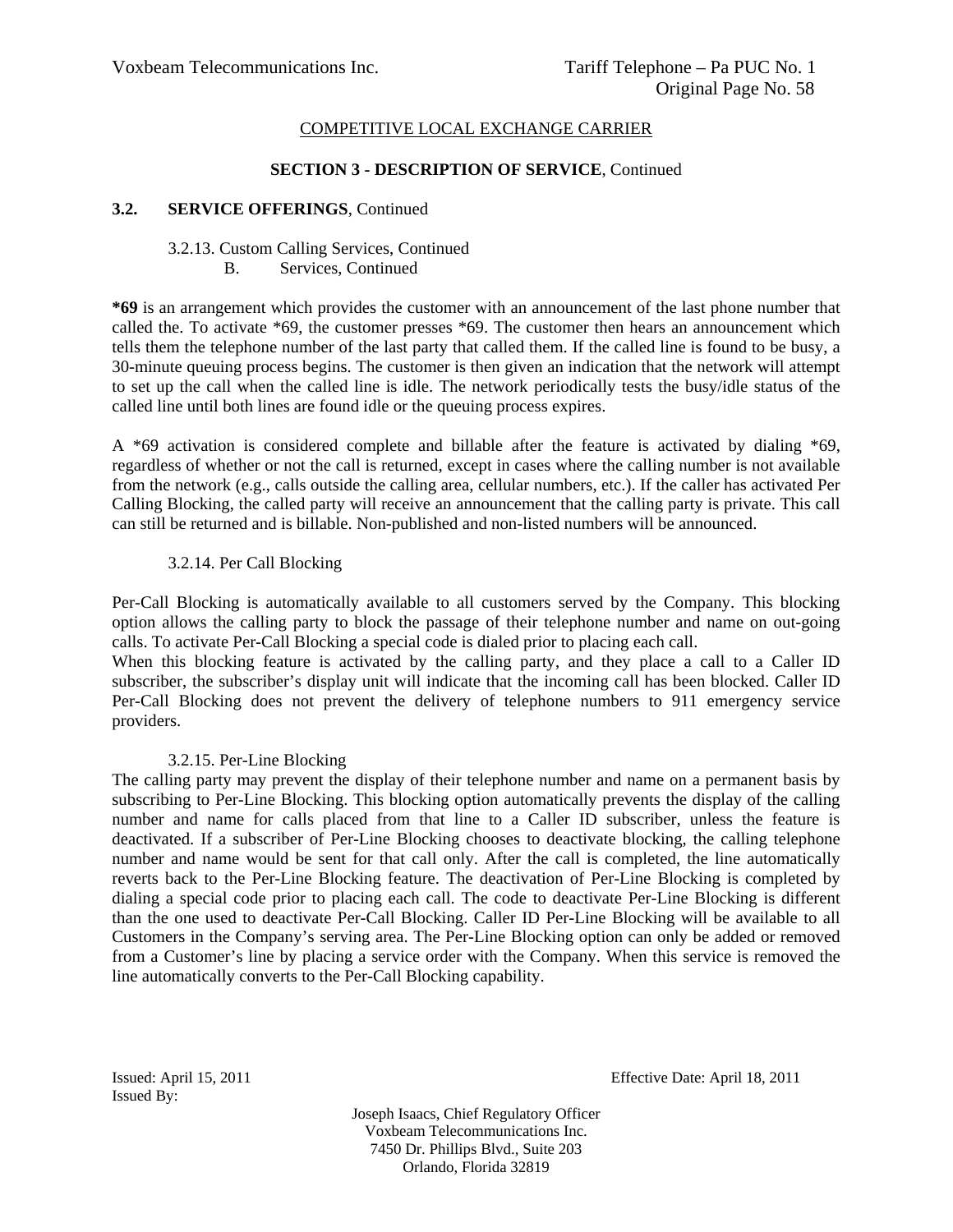#### **SECTION 3 - DESCRIPTION OF SERVICE**, Continued

#### **3.2. SERVICE OFFERINGS**, Continued

### 3.2.16. 900/976 Blocking

**900/976 Blocking** is provided at the Customer's request and gives the Customer the ability to restrict calls for his/her exchange access line to 900 service access. This service is provided for use with individual residence lines, business lines and Centrex lines where facilities permit. The initial blocking of a customer's line or lines will be provided at no charge to the customer. Subsequent blocking (after an intervening elimination of the Blocking Option at the customer's request) will be subject to a nonrecurring charge of \$10.00. There is no charge for unblocking.

This option blocks access to all calls dialed as 1+900-NXX-XXX and 0+900-NXX-XXXX from the customer's exchange access line. These blocked calls will be directed to a central office announcement. Attempts to place a 900 call using an operator will continue to be denied.

This option does not prevent customers from placing 900 calls from their exchange access line using Operator Service Providers other than Carrier. In addition, this option does not prevent customers from placing operator-assisted or credit card calls to 900 services from a line which is not blocked.

Issued By:

Issued: April 15, 2011 Effective Date: April 18, 2011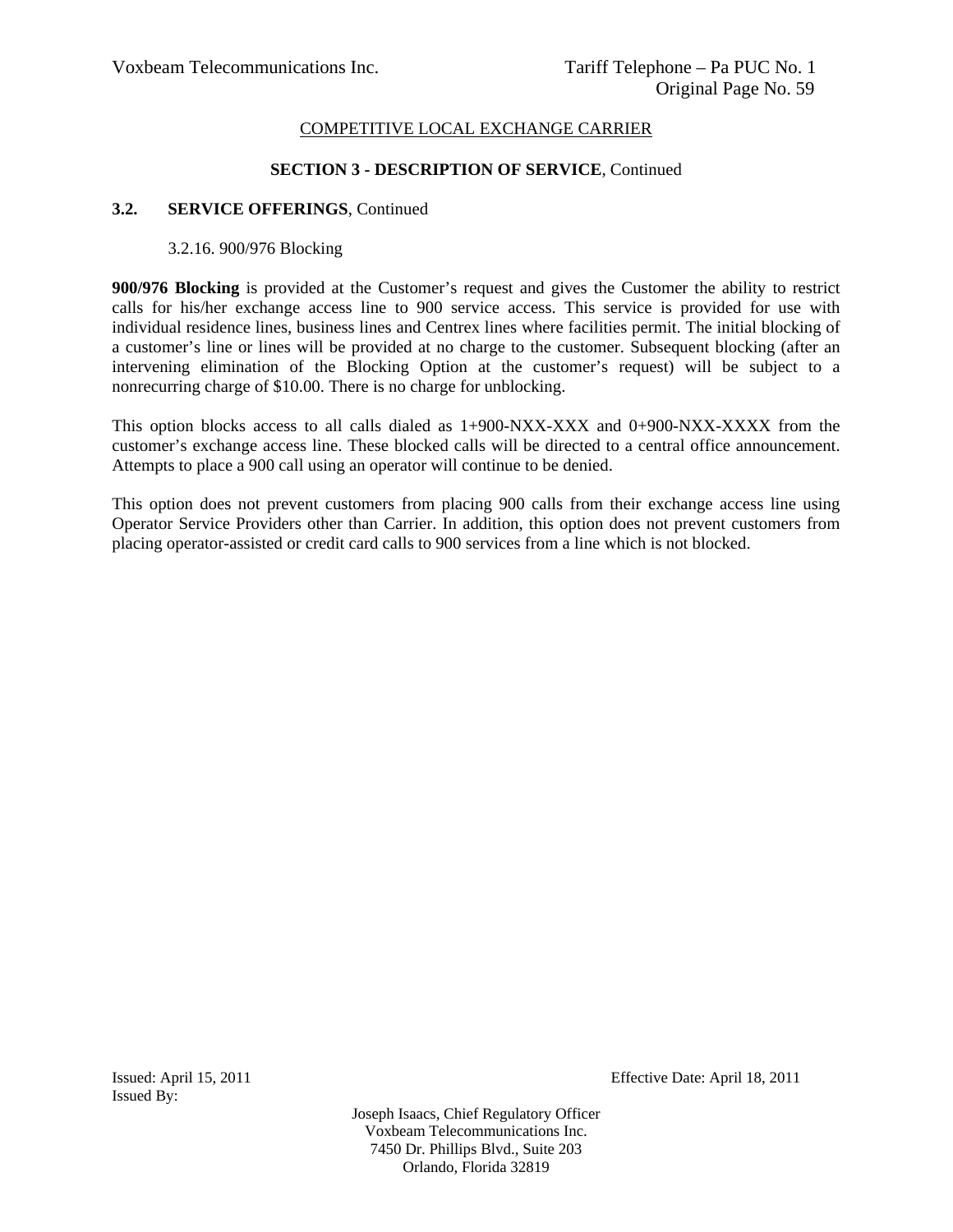## **SECTION 3 - DESCRIPTION OF SERVICE**, Continued

#### **3.2. SERVICE OFFERINGS**, Continued

#### 3.2.17. Voluntary Toll Restriction

Voluntary Toll Restriction Option – At the customer's request, an individual line residence or single or multi-line business Dial Tone Line will be restricted from access to Message Toll Telephone Service. A nonrecurring charge of \$20.00 will apply if a customer whose toll service was suspended for non-payment (toll denied) of toll charges pays all outstanding charges and requests for Voluntary Toll Restriction Option. A description of those services which will be allowed to be completed and those which will be blocked is listed below. The Voluntary Toll Restriction Option allows the customer the option to restrict Collect and Calling Card calls from being billed to the restricted line.

> $1 + 10$  digit toll  $556 + 976$

Busy Line Verification Emergency Interrupt Time of Day (0) Third Number Billing

| <b>CALLS WHICH</b>                                         | <b>CALLS WHICH</b>     |
|------------------------------------------------------------|------------------------|
| WILL BE COMPLETED                                          | WILL BE BLOCKED        |
| 0 (Includes Collect and Calling $00$ (Includes $00$ -/00+) |                        |
| Card calls with a valid number)                            | $01+$                  |
| $0 + 10$ digit local                                       | $011+$                 |
| 7 digit local                                              | 10XXX                  |
| $1 + 1$ - digit local                                      | $0 + 7$ digit toll     |
| N11 (Service Codes, i.e. 611)                              | $0 + 10$ digit toll    |
| $1 + 800$                                                  | $1 + NPA + 555 - 1212$ |
| 555-1212                                                   | $1 + 900$              |
| 950 (Feature Group B)                                      | $1 + 976$              |
|                                                            | $1 + 700$              |
|                                                            | 7 digit toll           |
|                                                            | $1 + 7$ digit toll     |

Issued By:

Issued: April 15, 2011 Effective Date: April 18, 2011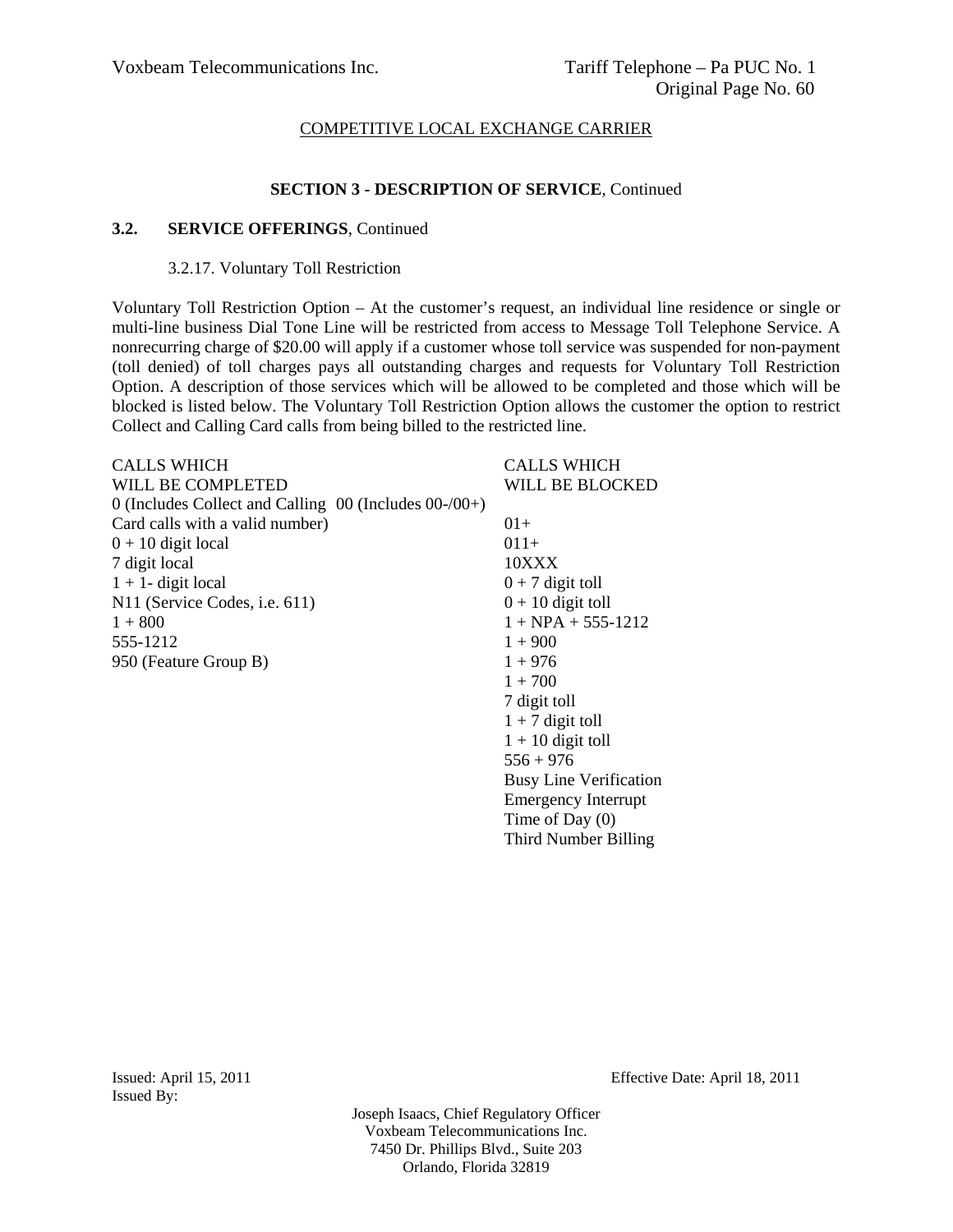# **SECTION 4 – SPECIAL PROGRAMS**

## **4.1. PENNSYLVANIA TELECOMMUNICATIONS RELAY SERVICE**

### 4.1.1 General

The Pennsylvania Telecommunications Relay Service (PA TRS) is a relay telecommunication service for the deaf, hard of hearing, hearing and/or speech disabled population of the Commonwealth. The PA TRS is mandated by the Americans with Disabilities Act of 1990 to provide functionally equivalent telephone services that are available to other U.S. citizens, at no additional cost. The PA TRS includes both traditional relay (devices such as Teletypewriters (TTY) and Telecommunication Devices for the Deaf (TDD)) and captioned-telephone voicecarry-over relay services (captioned telephone). These relay services permit telephone communications between individuals with hearing and/or speech disabilities, who must use a TTY, TDD or captioned telephone, with individuals having normal hearing and speech. Additionally, 711 abbreviated dialing is available to access the PA TRS. The Company's switching equipment is arranged to translate the "711" calls to the assigned toll-free number, (888) 895-1197, in order to route calls to the Telecommunications Relay Service Provider, in accordance with Commission's Order entered on February 4, 2000 at Docket No. M-00900239.

## 4.1.2 Surcharge

In addition to the charges provided in this tariff, a surcharge will apply to all residence and business access lines served by this Company. (Access lines are those lines extending from the telephone company's central office to the end-user's premises.) This surcharge applies regardless of whether or not the access line uses the PA TRS.

The surcharge serves as the funding vehicle for the operation of the PA TRS, Telecommunications Device Distribution Program and the Print Media Access Service Program and shall be calculated by the Pennsylvania Public Utility Commission (the Commission). The Commission shall compute the PA TRS surcharge each year and notify local exchange carriers of the surcharge amount to be applied for the twelve-month period commencing with July 1 of each year.

The Commission may revise the surcharge more frequently than annually at its discretion.

Issued By:

Issued: April 15, 2011 Effective Date: April 18, 2011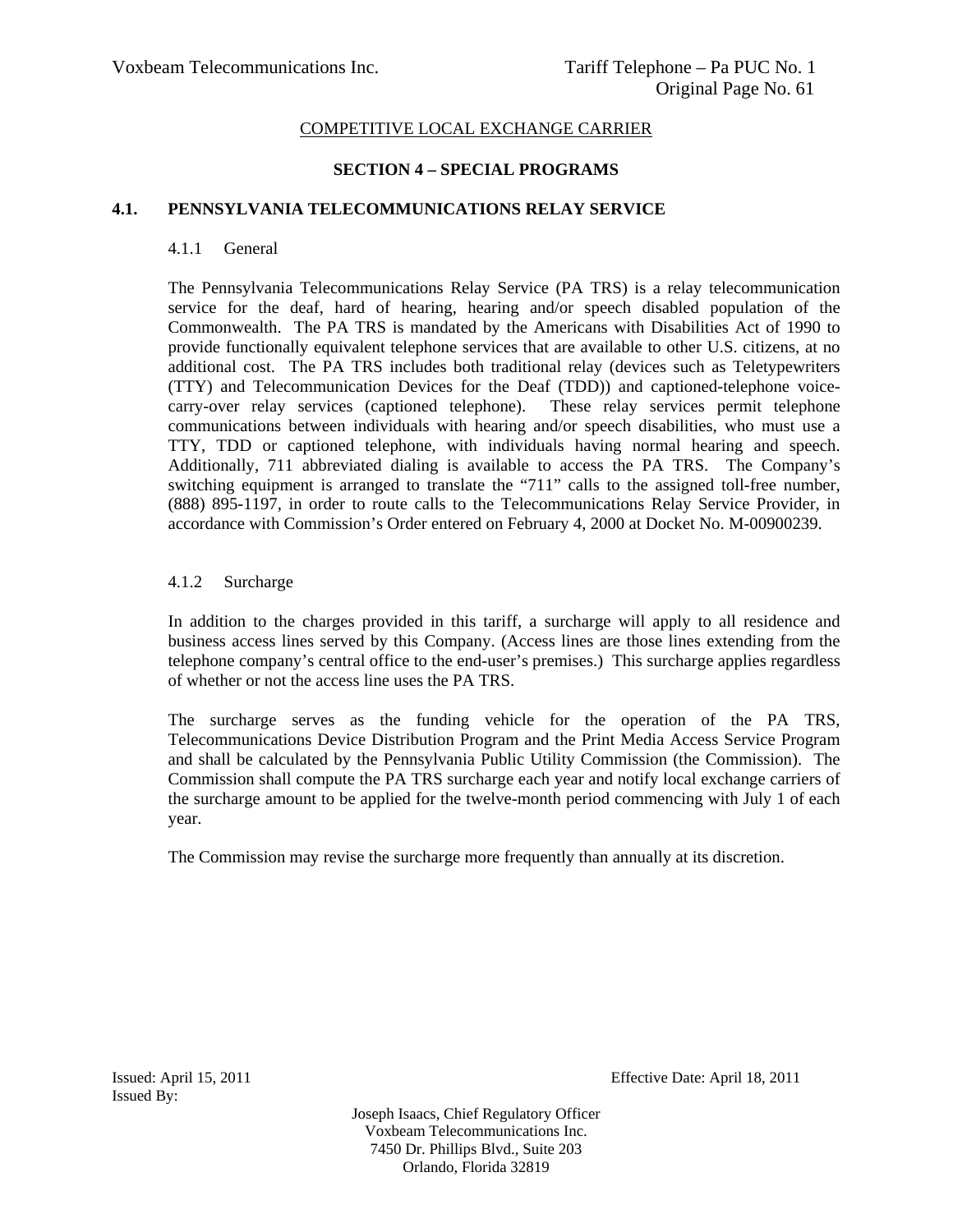## **SECTION 4 – SPECIAL PROGRAMS,** Continued

## **4.1. PENNSYLVANIA TELECOMMUNICATIONS RELAY SERVICE,** Continued

Tariff revisions will be filed whenever the Commission calculates a new surcharge amount and notifies the Company. The following surcharge rates apply to all customer bills issued on July 1, 2009.

| Per residence access line, per month | \$0.08 |
|--------------------------------------|--------|
| Per business access line, per month  | \$0.08 |

The TRS surcharge will be applied to Centrex lines using the following Centrex Equivalent Lines Table on a per Centrex customer basis.

| <b>Number of Centrex Lines</b>   | <b>Equivalent Lines</b> |
|----------------------------------|-------------------------|
|                                  |                         |
| $\overline{c}$                   | $\mathbf{2}$            |
| 3                                | 3                       |
| $4$ to $6$                       | 4                       |
| 7 to 10                          | 5                       |
| 11 to 15                         | 6                       |
| 16 to 21                         | $\overline{7}$          |
| 22 to 28                         | 8                       |
| 29 to 36                         | 9                       |
| 37 to 45                         | 10                      |
| 46 to 54                         | 11                      |
| 55 to 64                         | 12                      |
| 65 to 75                         | 13                      |
| 76 to 86                         | 14                      |
| 87 to 98                         | 15                      |
| 99 to 111                        | 16                      |
| 112 to 125                       | 17                      |
| 126 to 139                       | 18                      |
| 140 to 155                       | 19                      |
| 156 to 171                       | 20                      |
| 172 to 189                       | 21                      |
| 190 to 207                       | $22\,$                  |
| 208 to 225                       | 23                      |
| 226 to 243                       | 24                      |
| 244 to 262                       | 25                      |
| 263 to 281                       | 26                      |
| 282 to 300                       | 27                      |
|                                  |                         |
| Each additional 18 Centrex lines | 1                       |

## 4.1.3 Rates

Local calls will be charged at the applicable local flat rate or local measured service rate. Toll calls will be charged at the applicable toll rate found in the selected long distance provider's rate schedule or current tariff. If the customer has not chosen a long distance carrier the default carrier's rates will apply for the toll calls.

Issued By:

Issued: April 15, 2011 Effective Date: April 18, 2011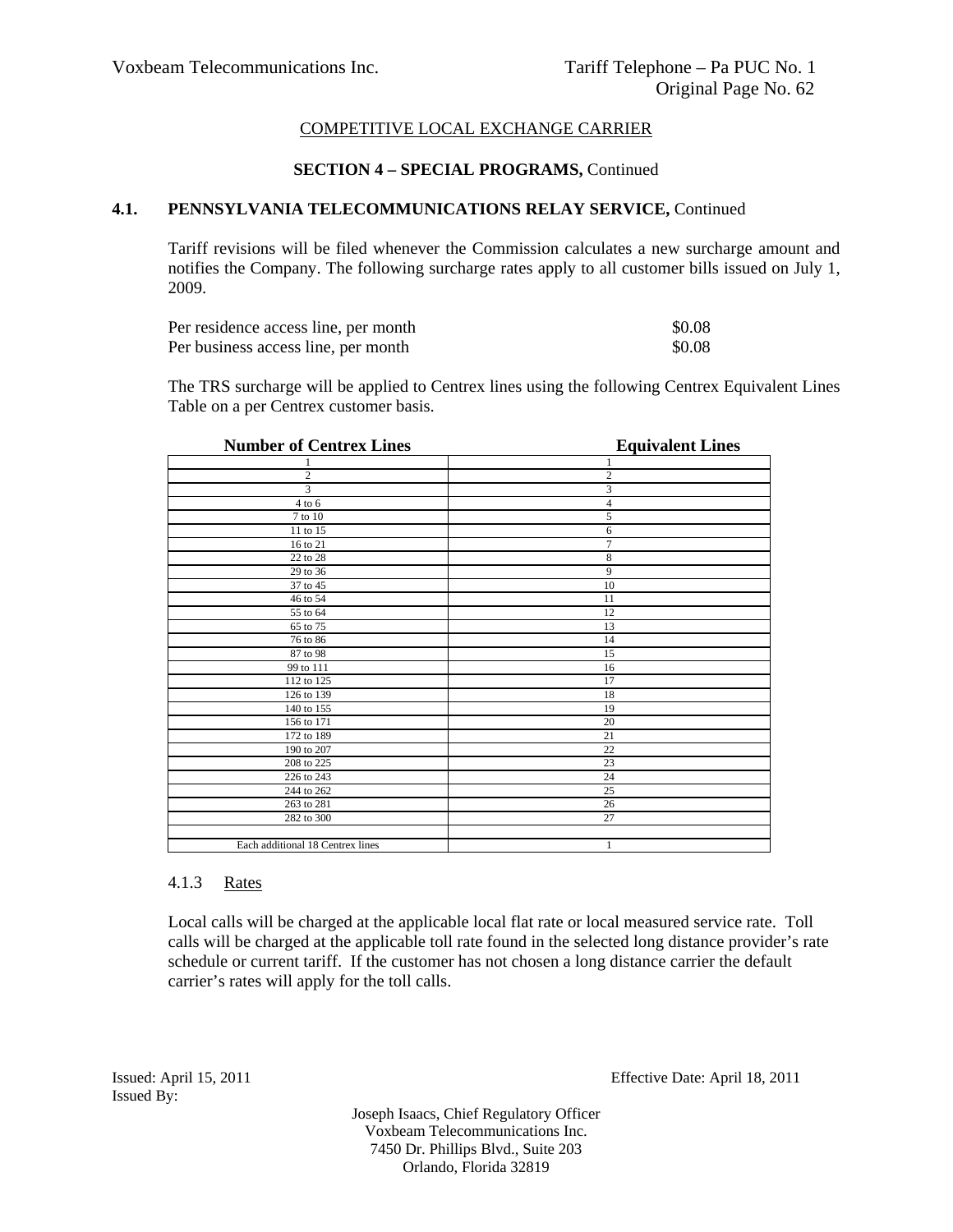# **SECTION 5 - RATES AND CHARGES**

## **5.1 RESIDENTIAL AND BUSINESS LINE RATES AND CHARGES**

### 5.1.1. Residential Lines

 $5.1.2.$ 

Monthly Recurring Charges:

| Dial Tone, Individual Line                     | \$19.00 |
|------------------------------------------------|---------|
| Individual Line, unlimited monthly local usage | \$25.89 |
| <b>Business Lines</b>                          |         |
| <b>Monthly Recurring Charges:</b>              |         |
| Dial Tone, Individual Line                     | \$42.50 |
| Dial Tone PBX Trunk                            | \$42.50 |
| PBX Trunk, unlimited local Monthly usage       | \$68.87 |

## **5.2. DIRECTORY ASSISTANCE**

Customers are allowed three direct dialed directory assistance calls per dial tone line per month or fraction thereof, at no charge. A Customer may request up to two numbers per call. A separate per call operator dialed charge is applicable when Customer requests that 411 operator service be dialed by an operator

| Customer Dialed Call:          | \$1.75 |
|--------------------------------|--------|
| <b>Operator Assisted Call:</b> | \$2.50 |

Issued By:

Issued: April 15, 2011 Effective Date: April 18, 2011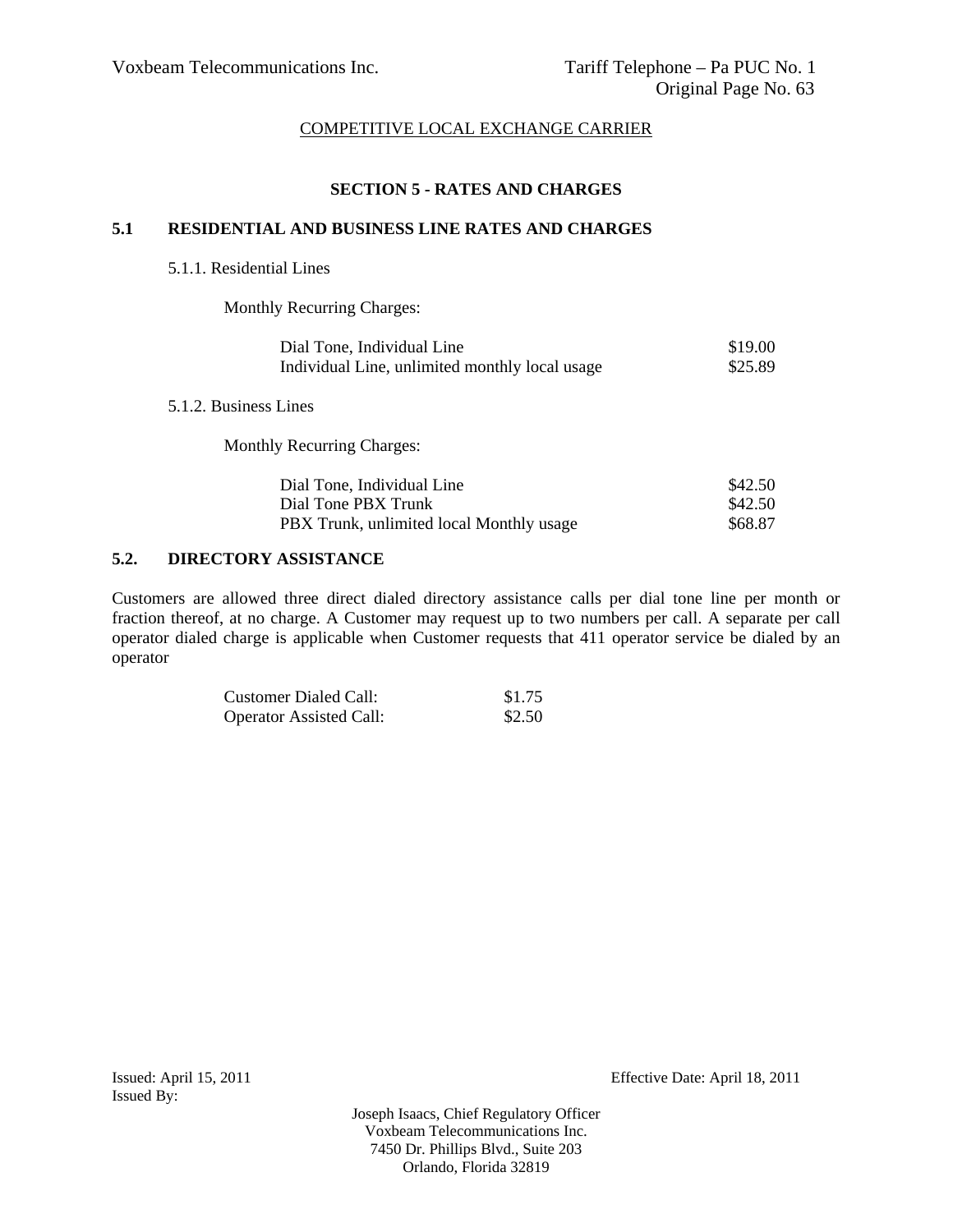## **SECTION 5 - RATES AND CHARGES,** Continued

# **5.3. OPERATOR ASSISTED RATES**

A Customer may obtain the assistance of an operator to dial a Customer-requested telephone number and provide an alternative method of billing the call.

| Person-to-Person             | \$4.50 |
|------------------------------|--------|
| Third-Party Billing          | \$3.75 |
| Collect                      | \$2.75 |
| <b>Assisted Calling Card</b> | \$2.60 |

# **5.4. DIRECTORY LISTING SERVICE**

5.4.1. Residential

|                           | <b>Monthly Recurring Charge:</b> |
|---------------------------|----------------------------------|
| <b>Additional Listing</b> | \$3.25                           |
| Non-Listed                | \$2.06                           |
| Non-Published             | \$2.71                           |
|                           |                                  |

5.4.2. Business

|                           | <b>Monthly Recurring Charge:</b> |
|---------------------------|----------------------------------|
| <b>Additional Listing</b> | \$3.75                           |
| Non-Listed                | \$2.06                           |
| Non-Published             | \$2.71                           |

## **5.5. PREFERRED NUMBER SERVICE**

|                           | Residence  | <b>Business</b>      |
|---------------------------|------------|----------------------|
|                           | Per Number | Per Number           |
| <b>Established Charge</b> | \$45.00    | \$60.00              |
|                           |            | Per Month $-$ \$3.50 |

Issued: April 15, 2011 Effective Date: April 18, 2011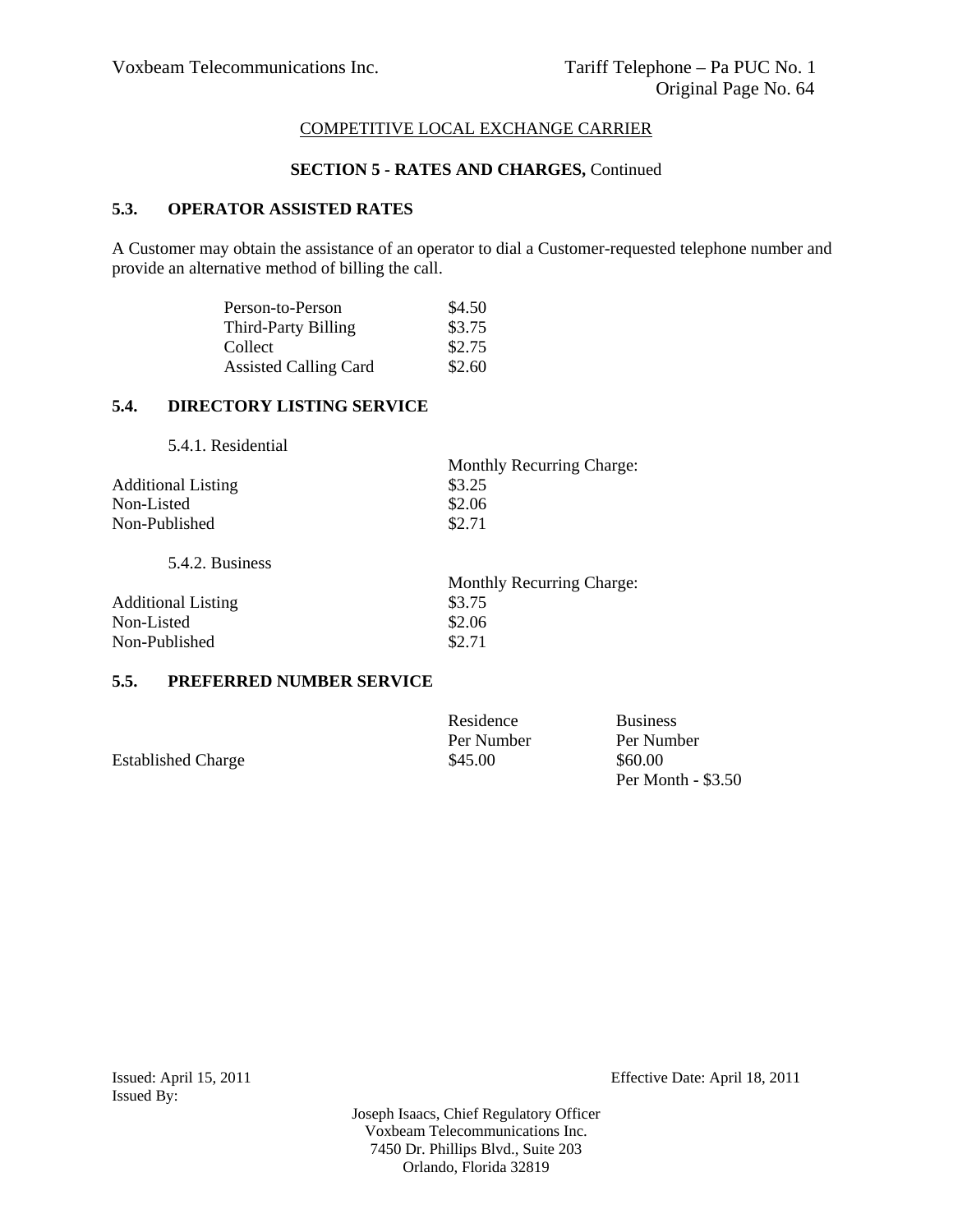#### **SECTION 5 - RATES AND CHARGES,** Continued

# **5.6 CUSTOM CALLING SERVICES**

|                             | Usage            |        | Per month, per<br>line equipped |
|-----------------------------|------------------|--------|---------------------------------|
|                             | Charge Residence |        | <b>Business</b>                 |
| Anonymous Call Rejection    |                  |        |                                 |
| To Caller ID/Caller ID      |                  |        |                                 |
| with Name Customers         |                  |        |                                 |
| To non-Caller ID/Caller ID  |                  |        |                                 |
| with Name Customers         |                  | \$5.00 | \$5.00                          |
| Call Block                  |                  | \$4.00 | \$4.50                          |
| Call Forwarding             |                  | \$3.50 | \$4.00                          |
| Call Trace                  | \$5.00           |        |                                 |
| Call Waiting                |                  | \$3.85 | \$4.00                          |
| Caller ID Manager with Name |                  | 6.00   | \$7.00                          |
| Caller ID                   |                  | \$6.50 | \$8.50                          |
| Caller ID with Name         |                  | \$7.50 | \$9.50                          |
| Distinctive Ring,           |                  |        |                                 |
| per dependent number        |                  | \$4.50 | \$6.50                          |
| <b>Priority Call</b>        |                  | \$3.00 | \$3.50                          |
| <b>Repeat Dialing</b>       |                  |        |                                 |
| Per activation              | \$1.75           |        |                                 |
| Subscription basis          |                  | \$4.00 | \$4.50                          |
| *69                         |                  |        |                                 |
| Per activation              | \$1.75           |        |                                 |
| Subscription basis          |                  | \$6.50 | \$8.00                          |

Issued By:

Issued: April 15, 2011 Effective Date: April 18, 2011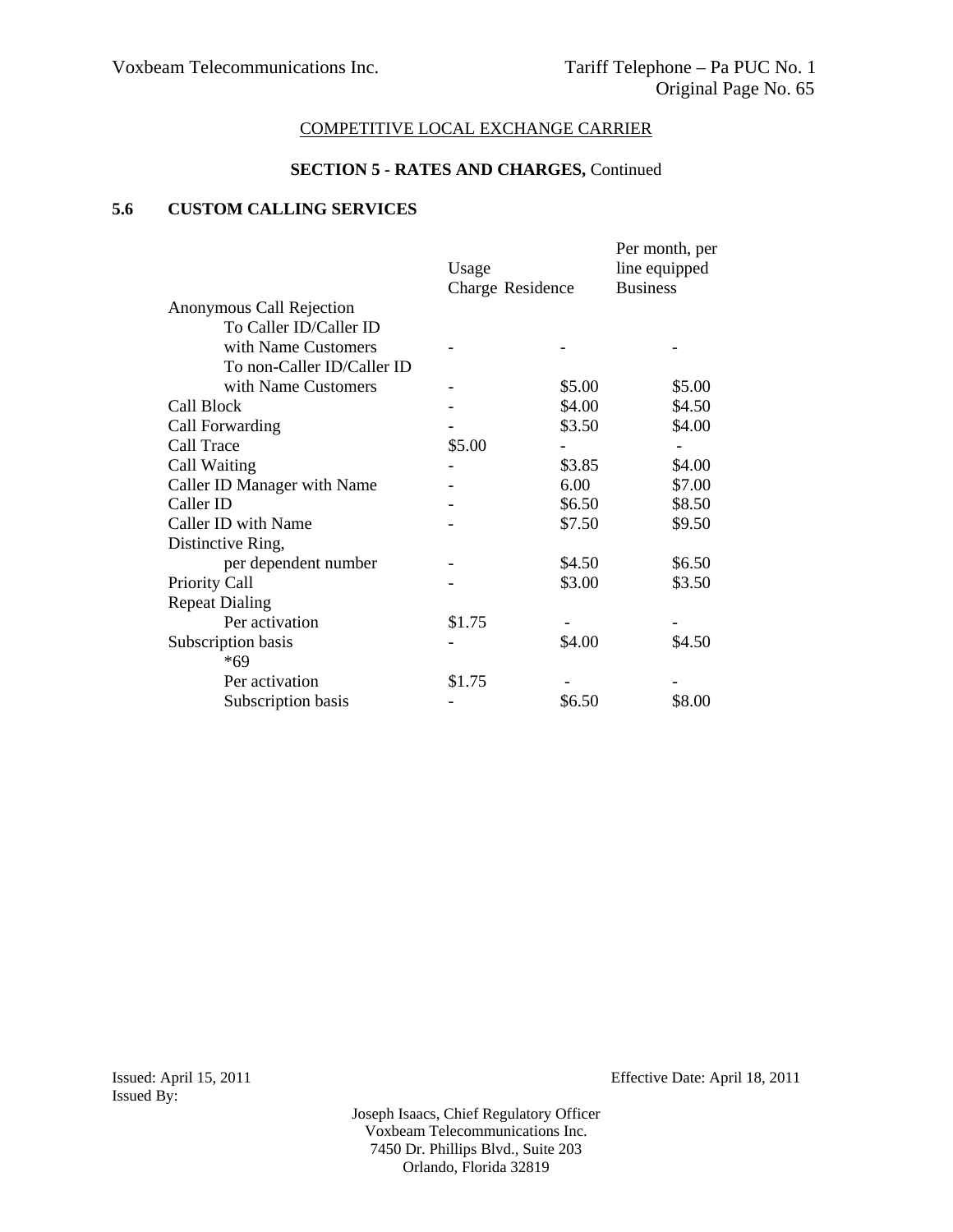# **SECTION 5 - RATES AND CHARGES,** Continued

# **5.7 SERVICE ORDER AND SERVICE CHANGE CHARGES**

Non-recurring charges apply to processing Service Orders for new service, for changes in service, and for changes in the Customer's primary interexchange carrier (PIC) code.

|                                              | <b>Business</b> | Residential |
|----------------------------------------------|-----------------|-------------|
| <b>Initial Service Connection Request</b>    | \$47.20         | \$27.80     |
| Line Connection Charge<br>per exchange line: | \$46.80         | \$30.70     |
| Line Change Charge                           | \$17.80         | \$15.35     |
| Line Restoration Charge                      | \$15.54         | \$14.43     |
| Telephone Number Change Charge               | \$18.50         | \$10.80     |
| <b>PIC Change Charge</b>                     | \$5.00          | \$5.00      |

## **5.8. MAINTENANCE VISIT CHARGES**

Exchange lines

| Residence          | \$46.00 |
|--------------------|---------|
| Business, non-data | \$66.00 |
| Business, data     | \$94.00 |

# **5.9 MISCELLANEOUS SERVICE CHARGES**

5.9.1. Line Status Verification and Verification with Call Interrupt Service

A. Line Status Verification

When unsuccessful in reaching a called party, a customer can contact the operator to request that the dialed party's line be checked. If the call inquiry concerns a call handled by an IXC, the interexchange carrier's operator must contact the exchange carrier's operator to request that the line be checked. The exchange carrier operator then checks the status of the line and reports the results to the interexchange carrier operator, who in turn reports the results to the inquiring customer.

B. Verification with Call Interrupt

This service is provided after line status verification. When a customer is advised by the operator that the called party's line is in operation, but engaged in conversation with another party, the customer can ask that the operator

Issued By:

Issued: April 15, 2011 Effective Date: April 18, 2011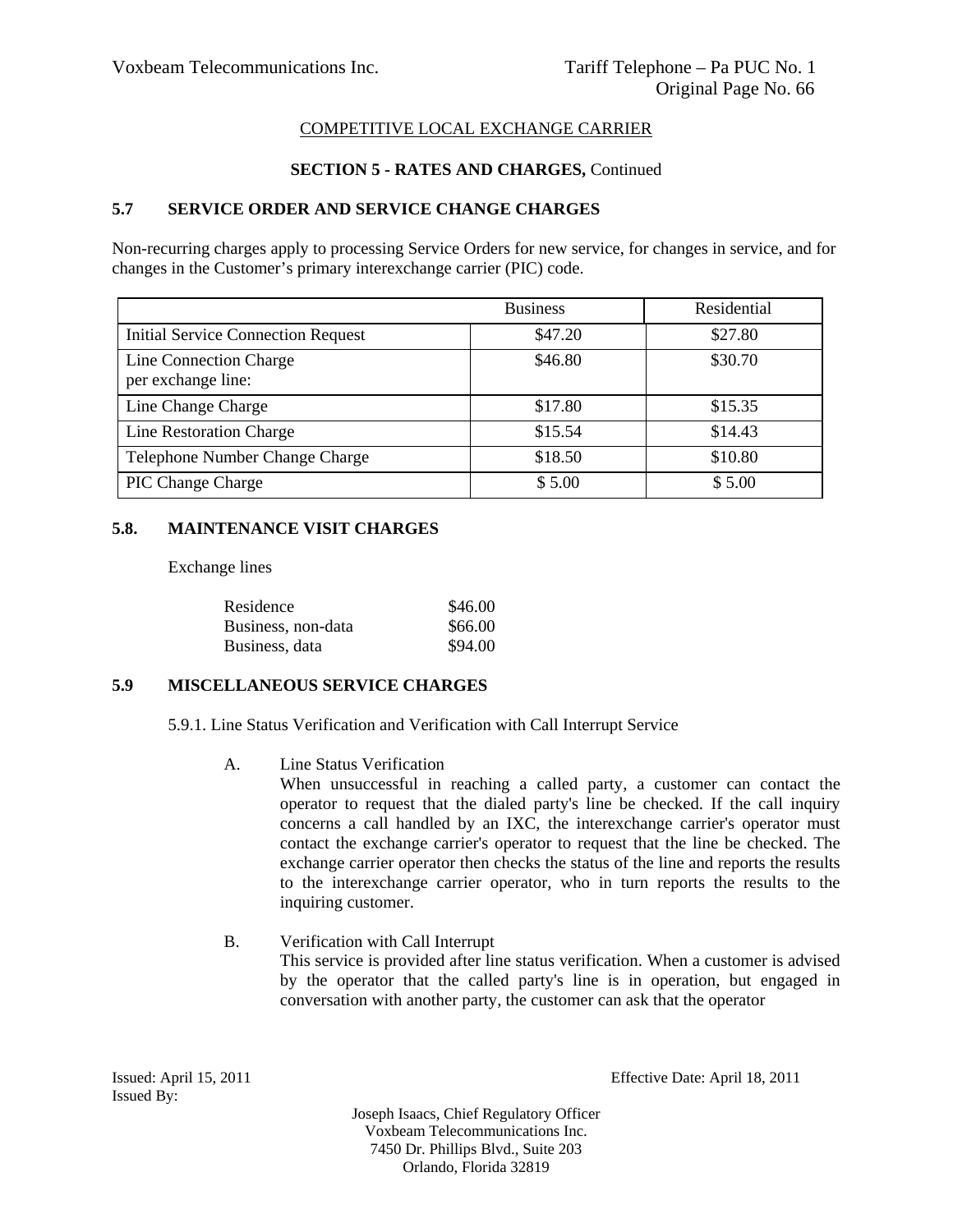### **SECTION 5 - RATES AND CHARGES,** Continued

# **5.9 MISCELLANEOUS SERVICE CHARGES**

5.9.1. Line Status Verification and Verification with Call Interrupt Service

B. Verification with Call Interrupt, Continued

interrupt that conversation and request that the parties terminate their conversation to allow the inquiring customer to complete the call. The operator only interrupts the ongoing call and does not complete the subsequent call for the customer.

C. Rates

The charges specified below shall apply for each request to verify a line status, and to verify and interrupt a line. A maximum of one charge may be incurred on a call for service to the Company operator. The number of calls answered or forwarded to the Company operators shall be measured by the Company equipment.

| Line Status Verification, per request         | \$0.75 |  |
|-----------------------------------------------|--------|--|
| Verification with Call Interrupt, per request | \$1.20 |  |

Issued: April 15, 2011 Effective Date: April 18, 2011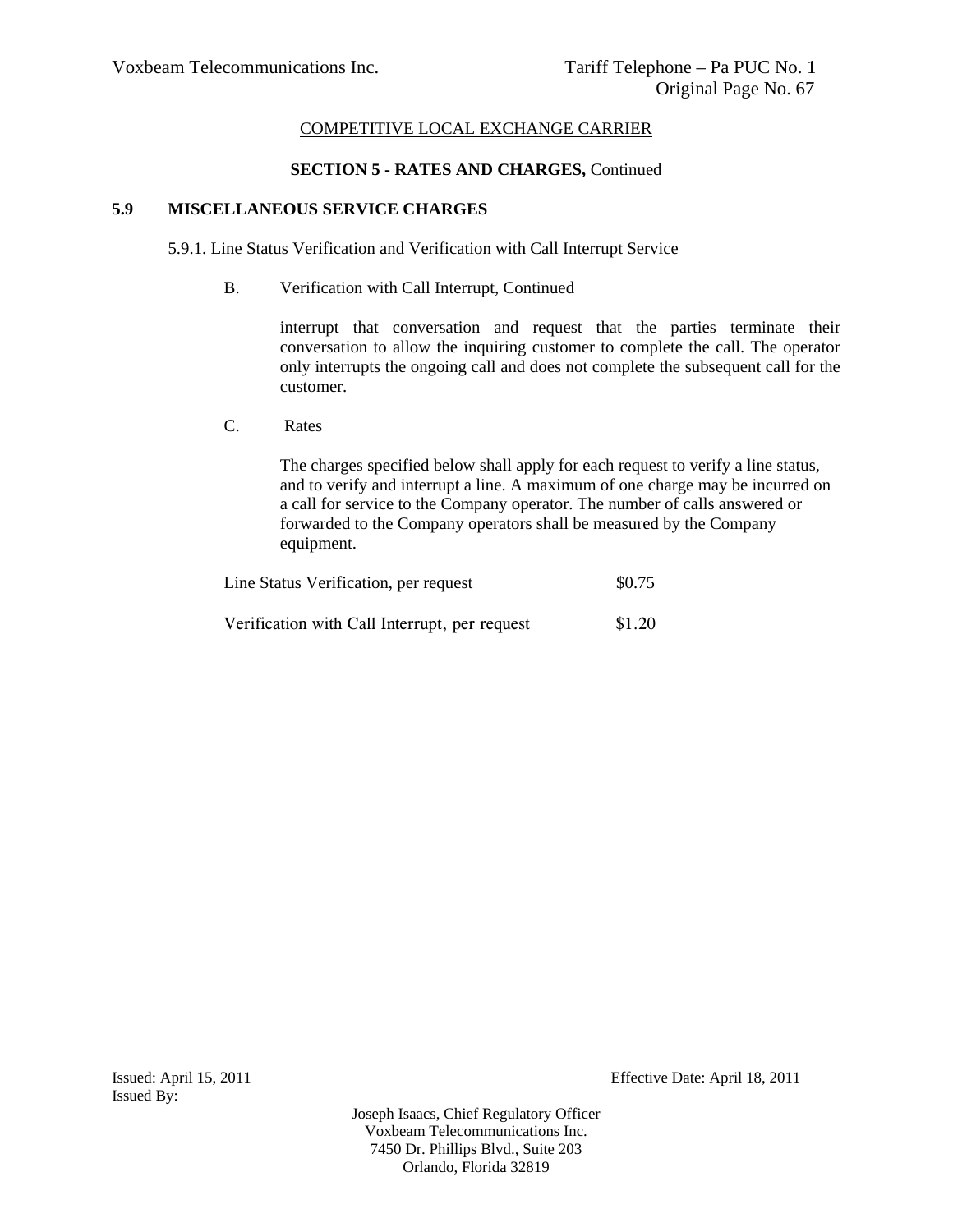### **SECTION 5 - RATES AND CHARGES,** Continued

# **5.9 MISCELLANEOUS SERVICES**

5.9.2. Denied Service Restoration Charge

A. Description

A denied service restoration charge applies for the restoration of service to an individual line service, private branch exchange or Centrex system after denial of service for nonpayment.

| Rates<br>$B_{\odot}$         |                            |                        |
|------------------------------|----------------------------|------------------------|
|                              | <b>Business</b><br>\$25.94 | Residential<br>\$19.00 |
| 5.9.3. Returned check charge | \$25.00                    |                        |

## **5.10 SPECIAL CONSTRUCTION**

5.10.1. Basis for Charges

Where the Company furnishes a facility or service for which a rate or charge is not specified in the Company's tariffs, charges will be based on the costs incurred by the Company and may include: (1) nonrecurring type charges; (2) recurring type charges; (3) termination liabilities; or (4) combinations thereof

Issued: April 15, 2011 Effective Date: April 18, 2011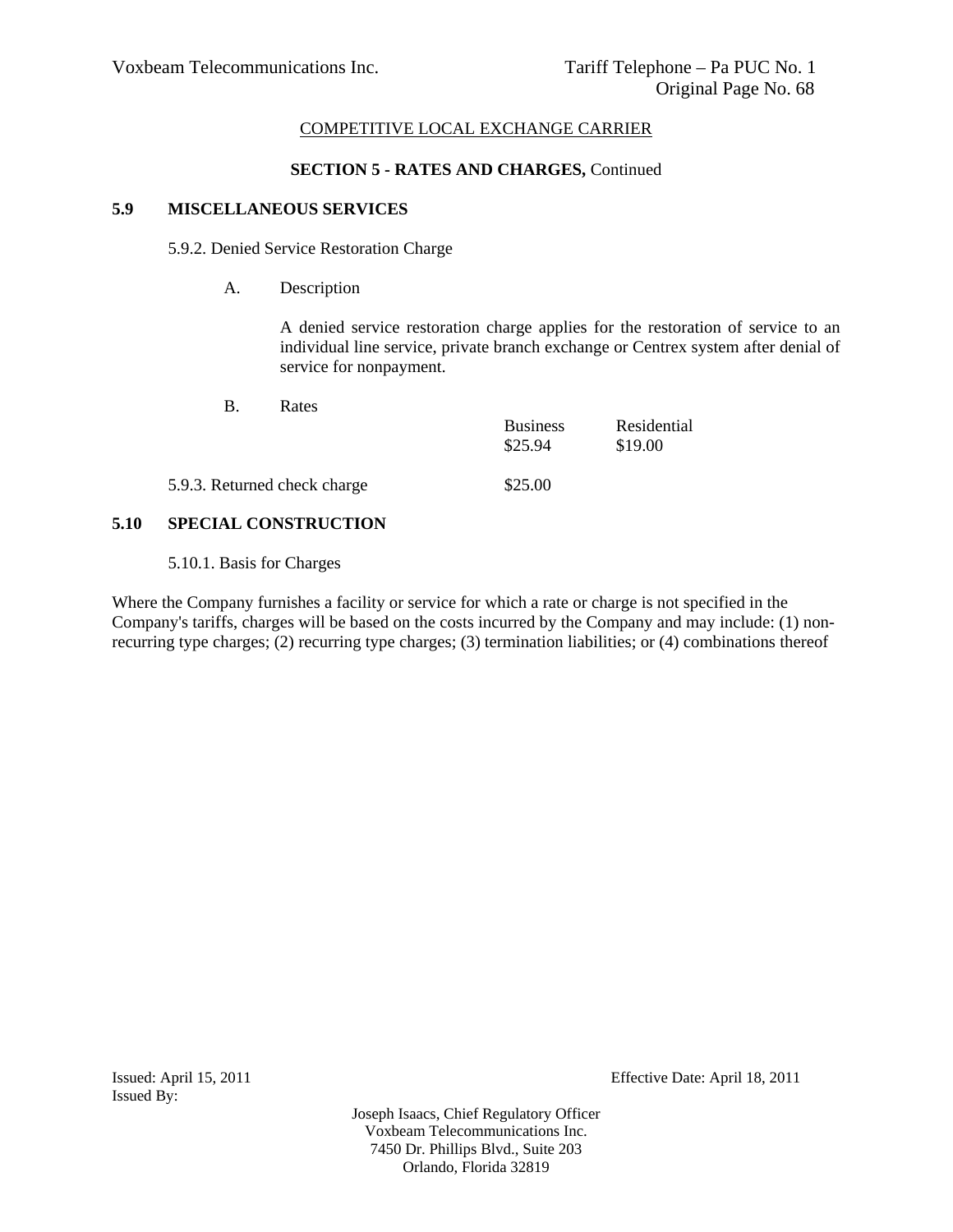# **SECTION 5 - RATES AND CHARGES,** Continued

## **5.10. SPECIAL CONSTRUCTION**, Continued

## 5.10.2. Basis for Cost Computation

The costs referred to in 8.1.1 preceding may include one or more of the following items to the extent they are applicable:

- A. cost installed of the facilities to be provided including estimated costs for the rearrangements of existing facilities. Cost installed includes:
	- 1. equipment and materials provided or used,
	- 2. engineering, labor and supervision,
	- 3. transportation, and
	- 4. rights of way;
- B. cost of maintenance;
- C. depreciation on the estimated cost installed of any facilities provided, based on the anticipated useful service life of the facilities with an appropriate allowance for the estimated net salvage;
- D. administration, taxes and uncollectible revenue on the basis of reasonable average costs for these items;
- E. license preparation, processing and related fees;
- F. tariff preparation, processing and related fees;
- G. any other identifiable costs related to the facilities provided; or
- H. an amount for return and contingencies

Issued By:

Issued: April 15, 2011 Effective Date: April 18, 2011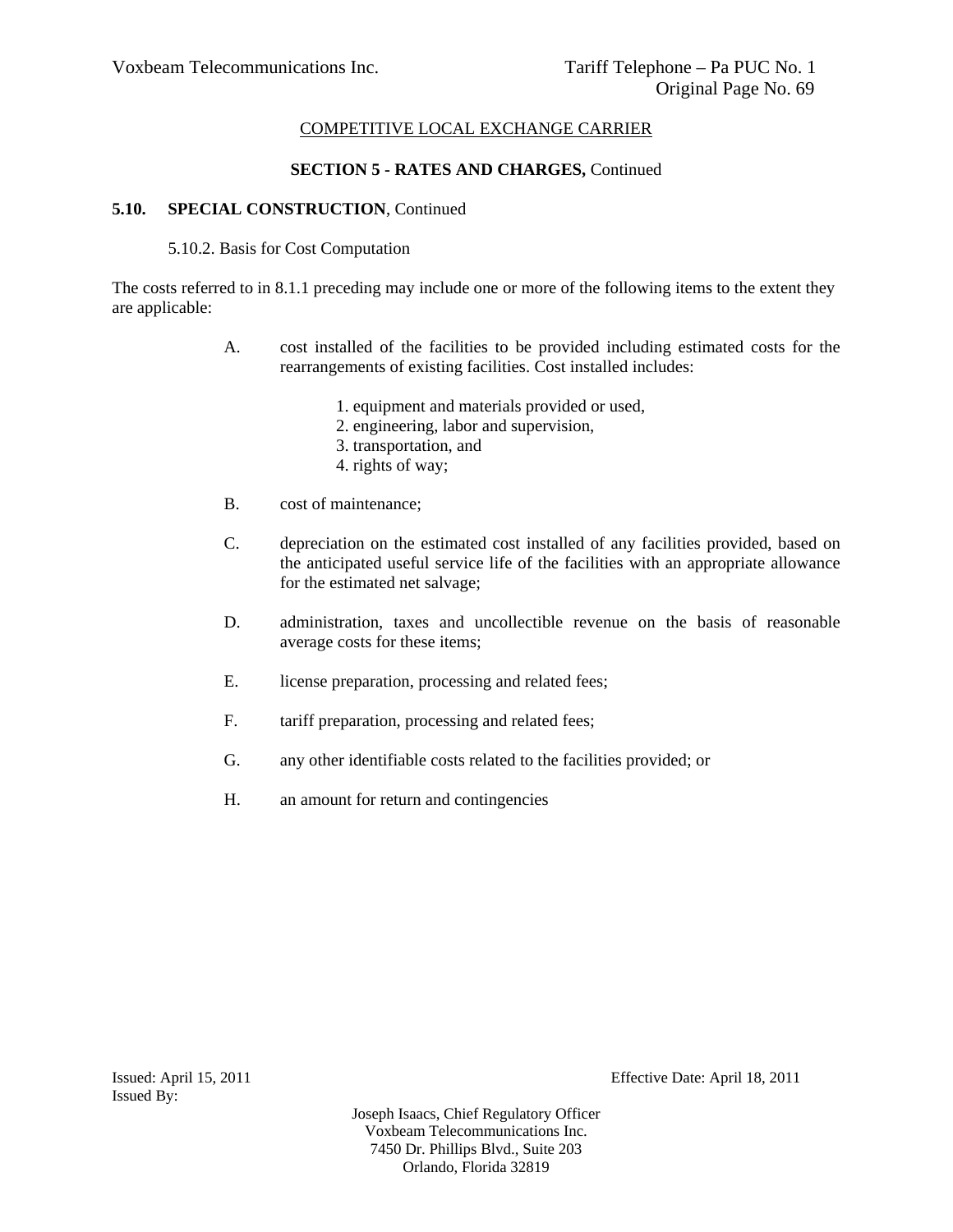# **SECTION 5 - RATES AND CHARGES,** Continued

## **5.10. SPECIAL CONSTRUCTION**, Continued

## 5.10.3. Termination Liability

To the extent that there is no other requirement for use by the Company, a termination liability may apply for facilities specially constructed at the request of the customer.

- A. The termination liability period is the estimated service life of the facilities provided.
- B. The amount of the maximum termination liability is equal to the estimated amounts for:

1. Cost installed of the facilities provided including estimated costs for rearrangements of existing facilities and/or construction of new facilities as appropriate, less net salvage. Cost installed includes the cost of:

> a) equipment and materials provided or used, b) engineering, labor and supervision, c) transportation, and d) rights of way;

- 2. license preparation, processing, and related fees;
- 3. tariff preparation, processing, and related fees;
- 4. cost of removal and restoration, where appropriate; and
- 5. any other identifiable costs related to the specially constructed or rearranged facilities.

Issued By:

Issued: April 15, 2011 Effective Date: April 18, 2011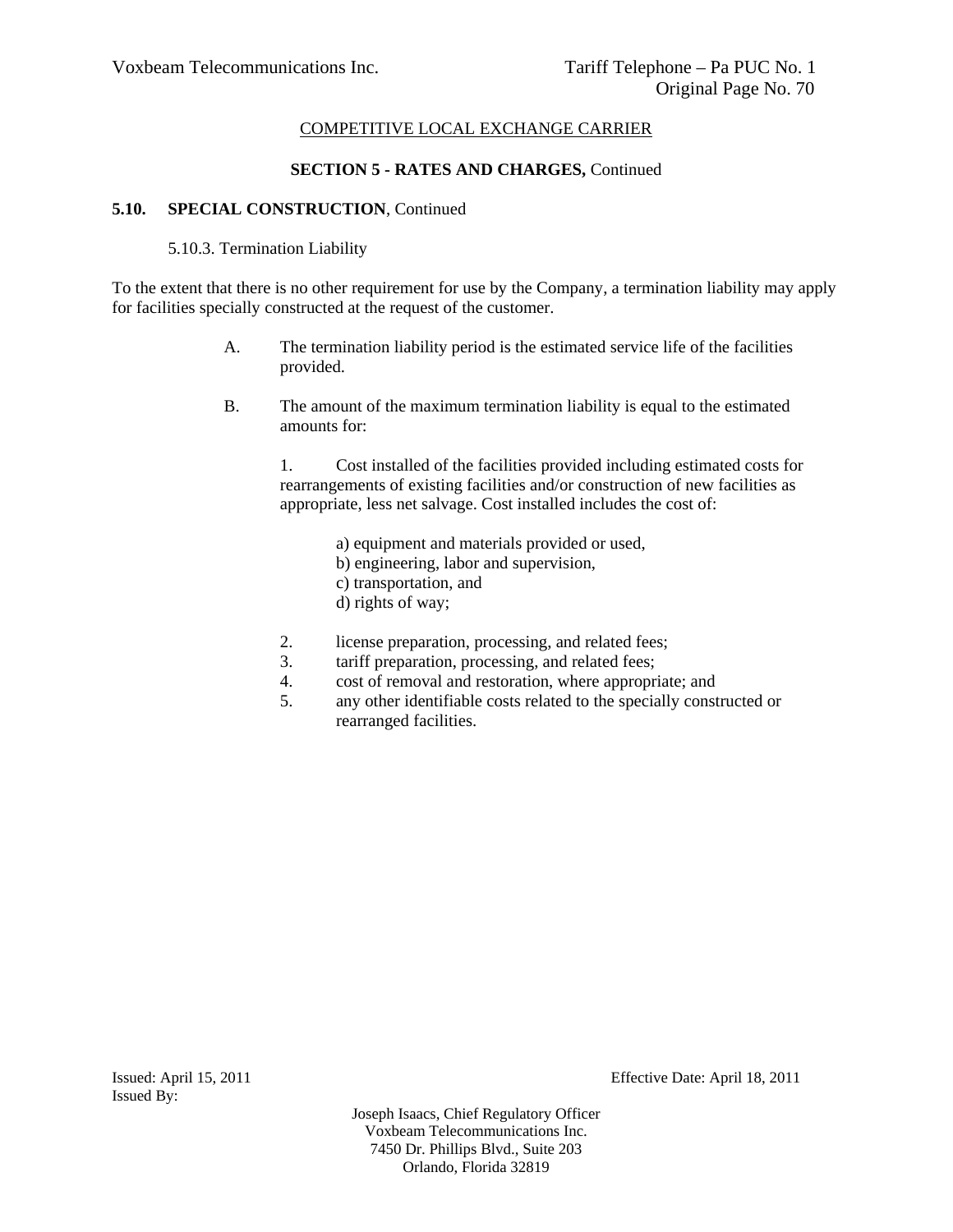## **SECTION 5 - RATES AND CHARGES,** Continued

## **5.10 SPECIAL CONSTRUCTION**, Continued

- C. If Customer cancels Service before Company completes installation of the Service and at the time of cancellation Company has incurred any expense in installing Services or preparing to install Service that it would not otherwise have incurred, a charge equal to the cost Company incurred will apply. In no case will this charge exceed the charge for the minimum period of Services ordered, including installation charges and Non-Recurring charges and all amounts others may charge Company that would have been chargeable to the Customer had Service been initiated.
- D. If the Customer cancels Service after Company has completed installation, the applicable charge will apply to the extent Company has not yet recovered the costs. In addition, the minimum Service period obligations will apply regardless of whether Service has been initiated.

# **5.11 INDIVIDUAL CASE BASIS (ICB) ARRANGEMENTS**

Arrangements will be developed on a case-by-case basis in response to a bona fide request from a Customer or prospective Customer to develop a competitive bid for a service offered under this tariff. Rates quoted in response to such competitive requests may be different than those specified for such services in this tariff. ICB rates will be offered to the Customer in writing and on a nondiscriminatory basis.

ICBs will be maintained by the company and will be supplied to the Commission upon request.

Issued: April 15, 2011 Effective Date: April 18, 2011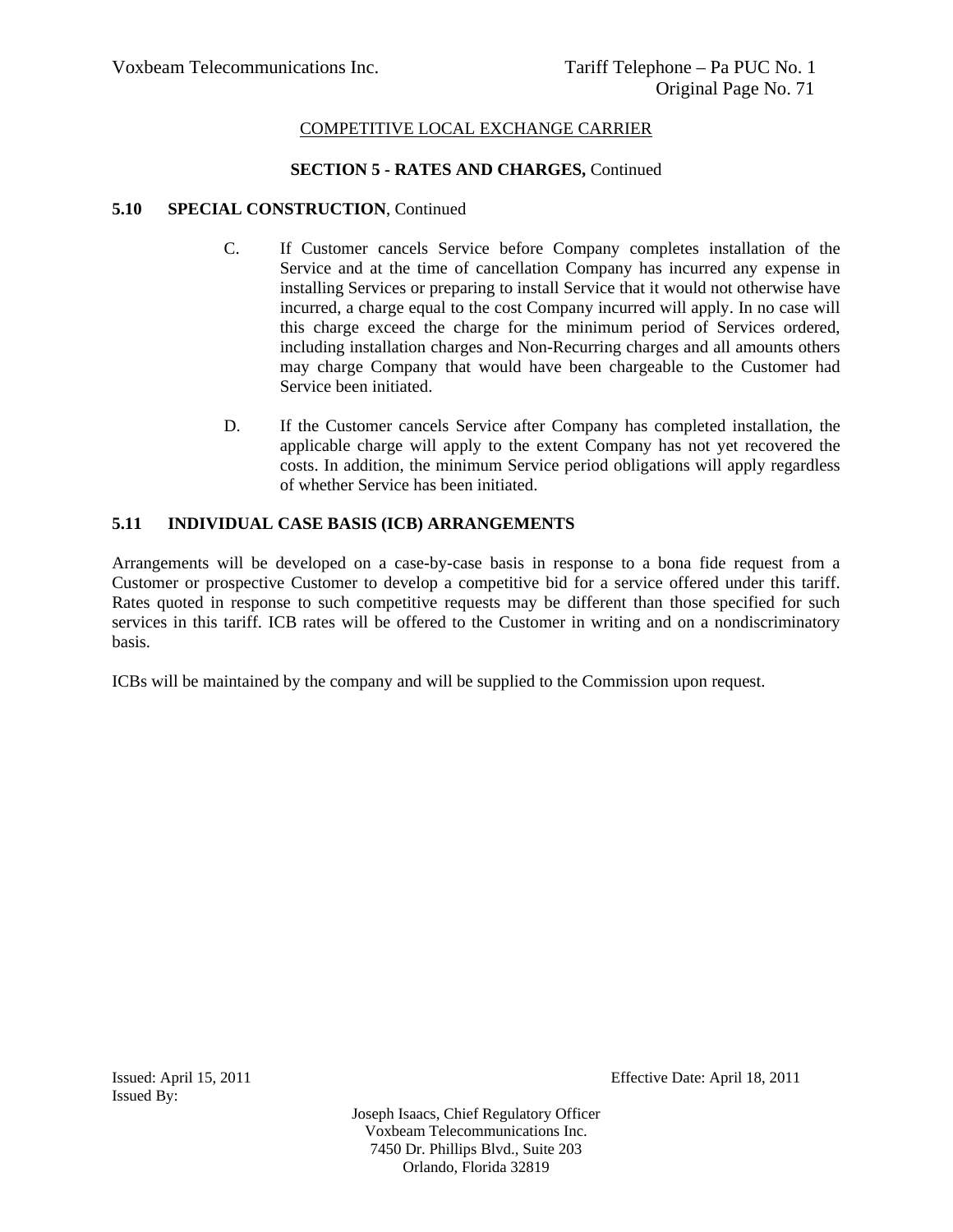# **SECTION 6 - SERVICE TERRITORY**

# **6.1. EXCHANGES**

| Alexandria          | Aliquippa       | Allentown           | Ambler                         |
|---------------------|-----------------|---------------------|--------------------------------|
| Ambridge            | Annville        | Ardmore             | Ashland                        |
| Austin              | Avella          | Avis                | Avondale                       |
| <b>Baden</b>        | Barnesboro      | <b>Bath</b>         | <b>Beaver Falls</b>            |
| Bedminster          | Bellefonte      | <b>Belle Vernon</b> | Bellwood                       |
| <b>Berwick</b>      | <b>Bessemer</b> | Bethayres           | Bethel Pk.                     |
| Bethlehem           | Big Run         | <b>Black Lick</b>   | Blairsville                    |
| Bloomsburg          | Boalsburg       | <b>Bolivar</b>      | <b>Bradford</b>                |
| <b>Bridgeville</b>  | <b>Bristol</b>  | <b>Broomall</b>     | <b>Brownsville</b>             |
| Bryn Mawr           | Buckingham      | Burgettstown        | <b>Bushkill</b>                |
| California          | Canonsburg      | Carbondale          | Carnegie                       |
| Carrolltown         | Carversville    | Catasauqua          | Catawissa                      |
| <b>Center Point</b> | Centre Hall     | Carleroi            | $\overline{\text{Cheltenham}}$ |
| <b>Cherry Tree</b>  | Chester         | Cstr. Hts.          | Chester Spgs.                  |
| Clairton            | Clarion         | Claysville          | Clearfield                     |
| Clymer              | Coatesville     | Collegeville        | Connellsville                  |
| Conshckn.           | Corapolis       | Coudersport         | Cresco                         |
| Cresson             | Curwensville    | Cynwyd.             | Danville                       |
| Darby               | Dauphin         | Dawson              | Derry                          |
| Donora              | Downingtown     | Doylestown          | Dublin                         |
| <b>DuBois</b>       | Eagle           | Easton              | <b>East Palestine</b>          |
| Ebensburg           | Eddington       | Eldred              | Elizabethtown                  |
| <b>Ellwood City</b> | Elysburg        | Endeavor            | Exton                          |
| Fairchance          | Farmington      | <b>Fayette City</b> | Feastryl.                      |
| Finleyville         | Fleetwood       | Flrtn.              | Fox Chpl.                      |
| Frackville          | Freeland        | Frenchville         | Galeton                        |

Issued By:

Issued: April 15, 2011 Effective Date: April 18, 2011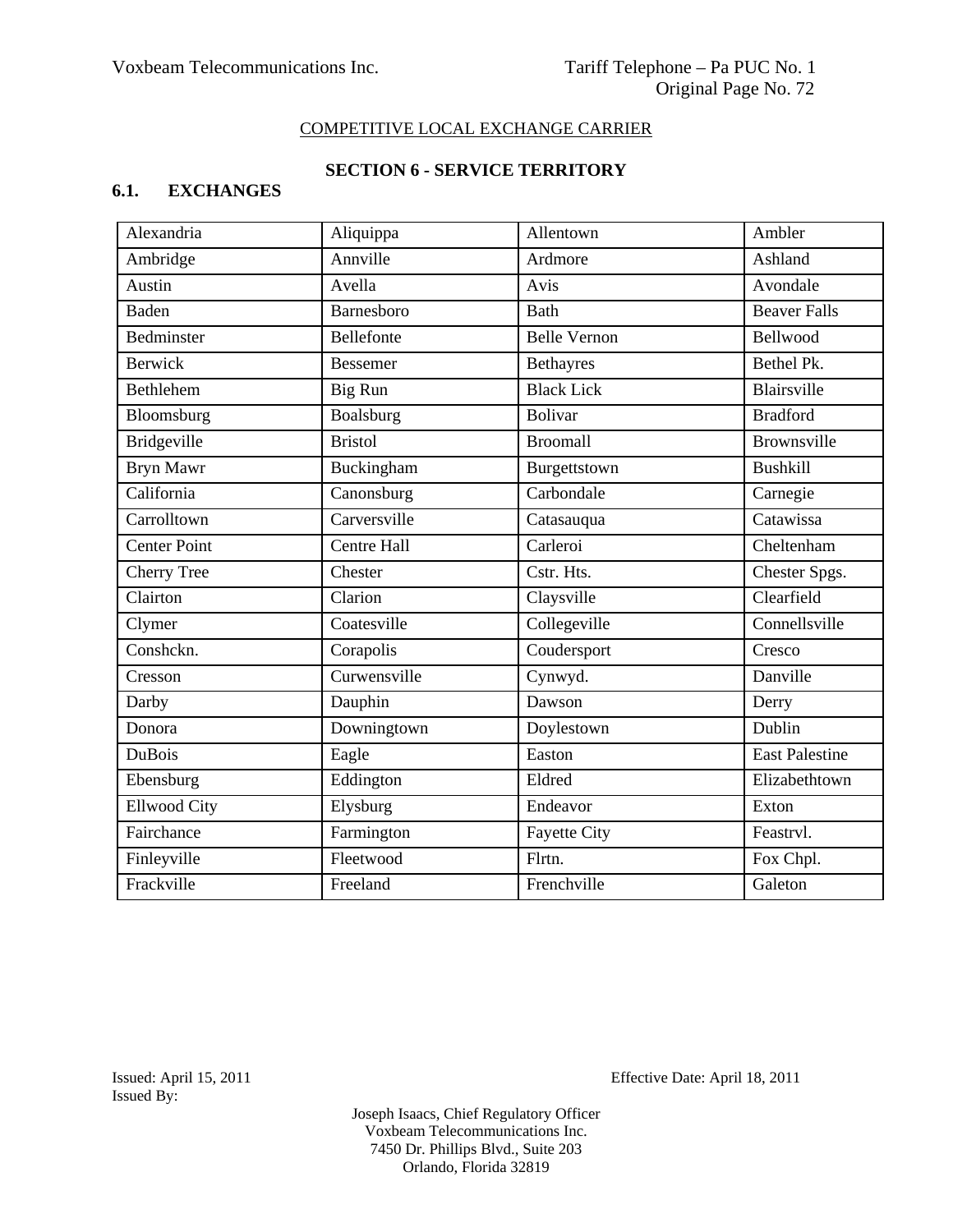### **SECTION 6 - SERVICE TERRITORY,** Continued

# **6.1. EXCHANGES,** Continued

| Girardville        | Glen Campbell     | Glenmoore            | Glenshaw            |
|--------------------|-------------------|----------------------|---------------------|
| Glenwillard        | <b>Green Lane</b> | Greensburg           | Greenville          |
| Grove City         | Halifax           | Hamburg              | Hamlin              |
| Harleysville       | Harrisburg        | Hastings             | Hatboro             |
| Havertown          | Hawley            | Haxleton             | Hellertown          |
| Herminie           | Holidaysburg      | Homer City           | Honesdale           |
| <b>Honey Brook</b> | Hookstown         | Houtzdale            | Hummelstown         |
| Huntingdon         | Imperial          | Indiana              | Irwin               |
| Jeannette          | Jermyn            | <b>Jersey Shore</b>  | Jim Thorpe          |
| Kane               | Kemblesville      | Kennett Square       | Kingston            |
| Kulpmont           | Kutztown          | Lake Ariel           | Lake Como           |
| Lancaster          | Landenberg        | Landisville          | Langhorne           |
| Lansdale           | Latrobe           | Lebanon              | Leeper              |
| Lehighton          | Lenape            | Levittown            | Lewistown           |
| Ligonier           | Line Lexington    | <b>Lock Haven</b>    | Lords Valley        |
| Lowellville        | Ludlow            | Mahaffey             | <b>Mahanoy City</b> |
| Marchland          | Marienville       | <b>Marion Center</b> | Masontown           |
| McAdoo             | McClellandton     | McDonald             | McKeespt.           |
| McMurray           | McVeytown         | Mechanicsburg        | Media               |
| Mendenhall         | Mercer            | Middletown           | Midland             |
| Millersville       | Monessen          | Monongahela          | Moosic              |
| Morrisville        | Mortonville       | Moscow               | Mountaintop         |
| Mt. Carmel         | Mt. Gretna        | Mt. Jewett           | Mt. Pleasant        |
| Mt. Pocono         | Mt. Union         | Nanticoke            | Nazareth            |
| Nesquehoning       | New Castle        | New Florence         | Newfoundland        |

Issued By:

Issued: April 15, 2011 Effective Date: April 18, 2011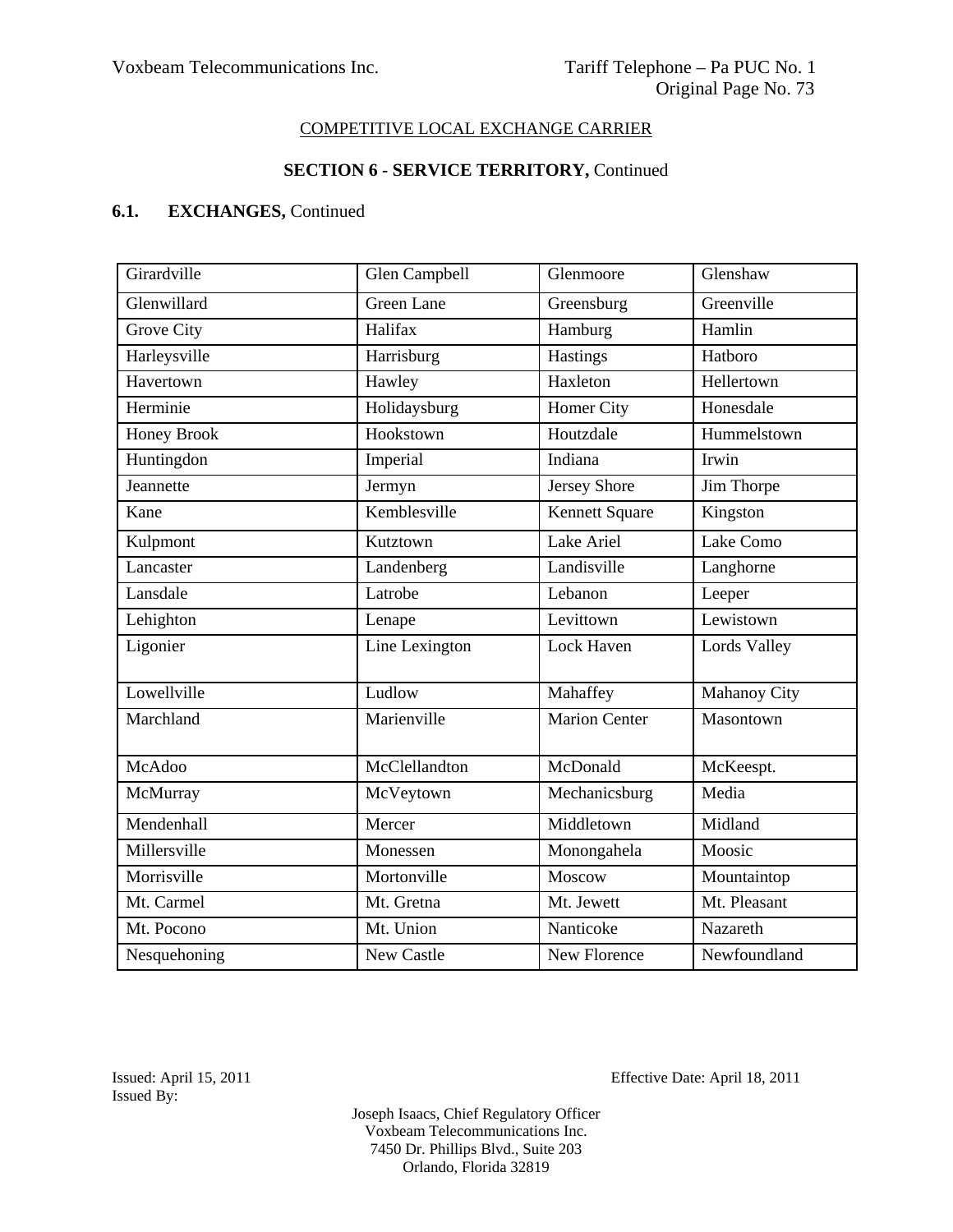### **SECTION 6 - SERVICE TERRITORY,** Continued

# **6.1. EXCHANGES,** Continued

| New Hope            | New Knsngtn.       | New Phila.           | New Salem           |
|---------------------|--------------------|----------------------|---------------------|
| Newtown             | Norristown         | Northampton          | Northumberland      |
| North Wales         | Numidia            | Oakdale              | Oakmont             |
| Olyphant            | Orwigsburg         | Osceola Mills        | Oxford              |
| Palmyra             | Paoli              | Paris                | Parkesburg          |
| Parkwood            | Patton             | Penn Hls.            | Pennsburg           |
| Perkasie            | Perryopolis        | Perrysvl.            | Philadelphia        |
| Philipsburg         | Phoenixville       | Pittsburgh           | Pittston            |
| <b>Plsnt Hls</b>    | Plumsteadville     | Plymouth             | <b>Point Marion</b> |
| Portage             | Port Allegany      | Pottstown            | Pottsville          |
| Pughtown            | Punxsutawney       | Quakertown           | Reading             |
| Renovo              | Republic           | Rew                  | Reynoldsville       |
| Riegelsville        | Rochester          | Roulette             | Royersford          |
| Russell             | Saint Clair        | Saxton               | Schuylkill Hvn.     |
| Schwenksville       | Scottdale          | Scranton             | Sewickley           |
| Shamokin            | Sharon             | Sharpsville          | Shenandoah          |
| Slatington          | Smethport          | Smithfiled           | <b>Smiths Ferry</b> |
| Smock               | <b>Snow Shoe</b>   | Souderton            | Springdale          |
| <b>Spring Mills</b> | Springtown         | <b>State College</b> | Strasburg           |
| Stroudsburg         | <b>Sugar Grove</b> | Sunbury              | Swathmore           |
| Sykesville          | Tamaqua            | Tarentum             | Taylor              |
| Tidioute            | Tionesta           | <b>Trtl Crk</b>      | Tyrone              |
| <b>Ulysses</b>      | Uniontown          | Unionville           | Uppr. Darby         |
| Upr. Black Eddy     | Vly. Frg.          | Wallenpaupack        | Wampum              |
| Warington           | Warren             | Washington           | Washingtonvl.       |
| Wayne               | Weatherly          | W. Alexander         | <b>West Chester</b> |
| <b>West Grove</b>   | W. Middlesex       | <b>West Newton</b>   | Westtown            |
| White Haven         | Wilkes-Barre       | Williamsport         | Wlw. Grv.           |
| Winburne            | Woolrich           | Wycombe              | Wyoming             |
| Yardley             | Youngsville        | Youngwood            | Zelienople          |

Issued By:

Issued: April 15, 2011 Effective Date: April 18, 2011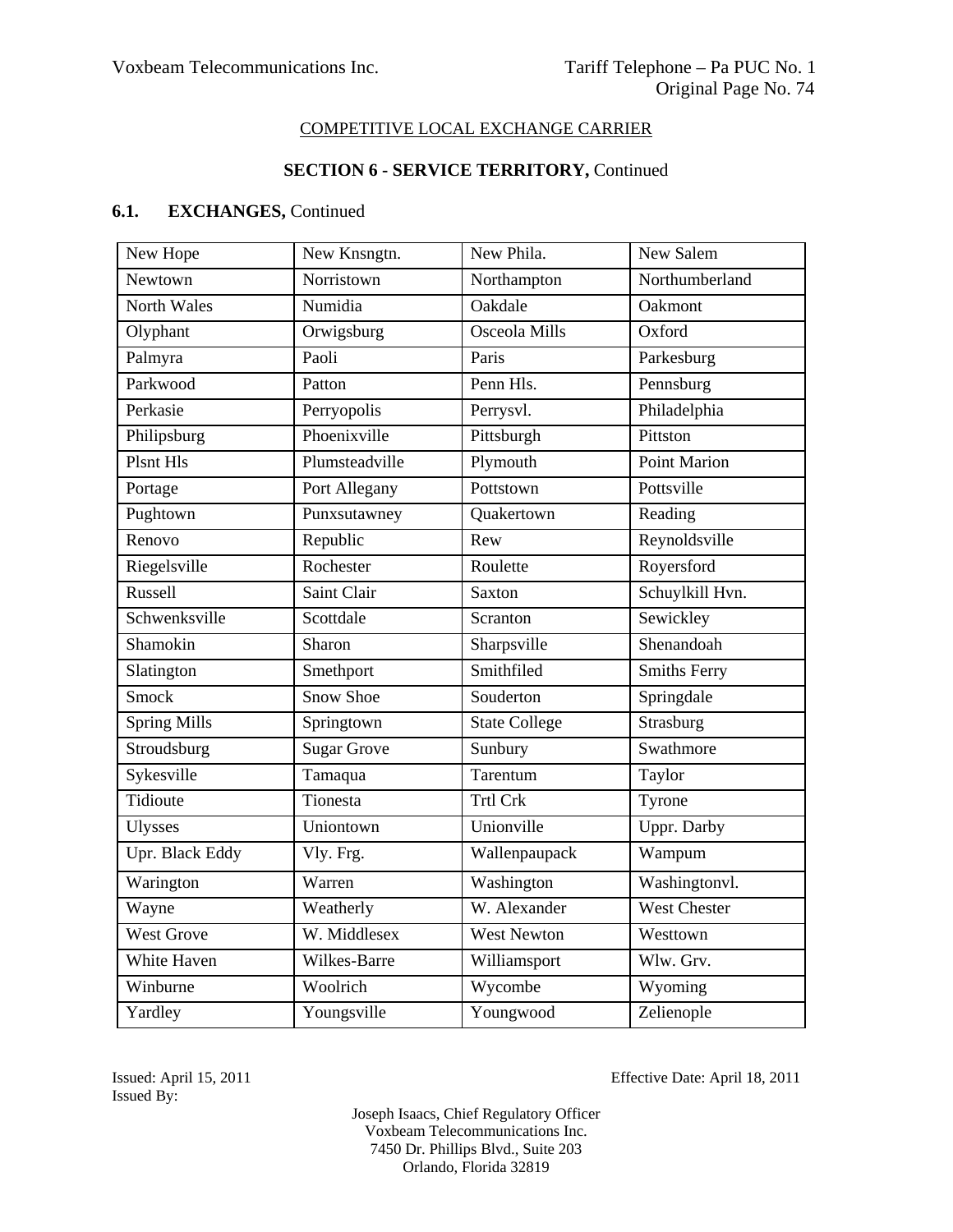### **SECTION 6 - SERVICE TERRITORY**, Continued

### **6.2. LOCAL CALLING AREAS**

### **6.2.1. VERIZON PENNSYLVANIA INC. LOCAL CALLING AREAS**

| <b>Originating Exchange</b> | <b>Local Calling Area</b><br>Unlimited Usage Package Local Calling Areas Include All<br>Stations Bearing the Central Office Designations of the<br>Exchanges and Zones Listed. The incumbent local<br>exchange carrier is listed for reference only, herein Verizon<br>Pennsylvania Inc. unless otherwise noted.                       |
|-----------------------------|----------------------------------------------------------------------------------------------------------------------------------------------------------------------------------------------------------------------------------------------------------------------------------------------------------------------------------------|
| <b>Alexandria</b>           | Alexandria, Huntingdon, McConnellstown (CenturyLink)                                                                                                                                                                                                                                                                                   |
| <b>Aliquippa</b>            | Aliquippa, Ambridge, Baden, Glenwillard, Hookstown,<br>Pitb. Subn. Zone 16, Rochester                                                                                                                                                                                                                                                  |
| <b>Allentown</b>            | Allentown, Bath, Bethlehem, Catasauqua, Coopersburg<br>(Commonwealth Tel.), Easton, Emmaus (Verizon North),<br>Hellertown, Ironton (Ironton Tel. Co.), Kutztown, Nazareth,<br>New Smithville (Verizon North), New Tripoli (Verizon<br>North), Northampton, Riegelsville, Slatington, Springtown,<br>Topton (Conestoga Tel. & Tel. Co.) |
| <b>Altoona</b>              | Altoona, Bellwood, Cresson, Hollidaysburg, Tyrone                                                                                                                                                                                                                                                                                      |
| Ambridge                    | Aliquippa, Ambridge, Baden, Glenwillard, Pitb. Subn. Zone<br>16                                                                                                                                                                                                                                                                        |
| <b>Annville</b>             | Annville, Hershey (Verizon North), Jonestown (Verizon<br>North), Lebanon, Mt. Gretna, Palmyra                                                                                                                                                                                                                                          |
| <b>Ashland</b>              | Ashland, Frackville, Girardville, Kulpmont, Mt. Carmel,<br>Shenandoah                                                                                                                                                                                                                                                                  |
| <b>Austin</b>               | Austin, Coudersport                                                                                                                                                                                                                                                                                                                    |

Issued By:

Issued: April 15, 2011 Effective Date: April 18, 2011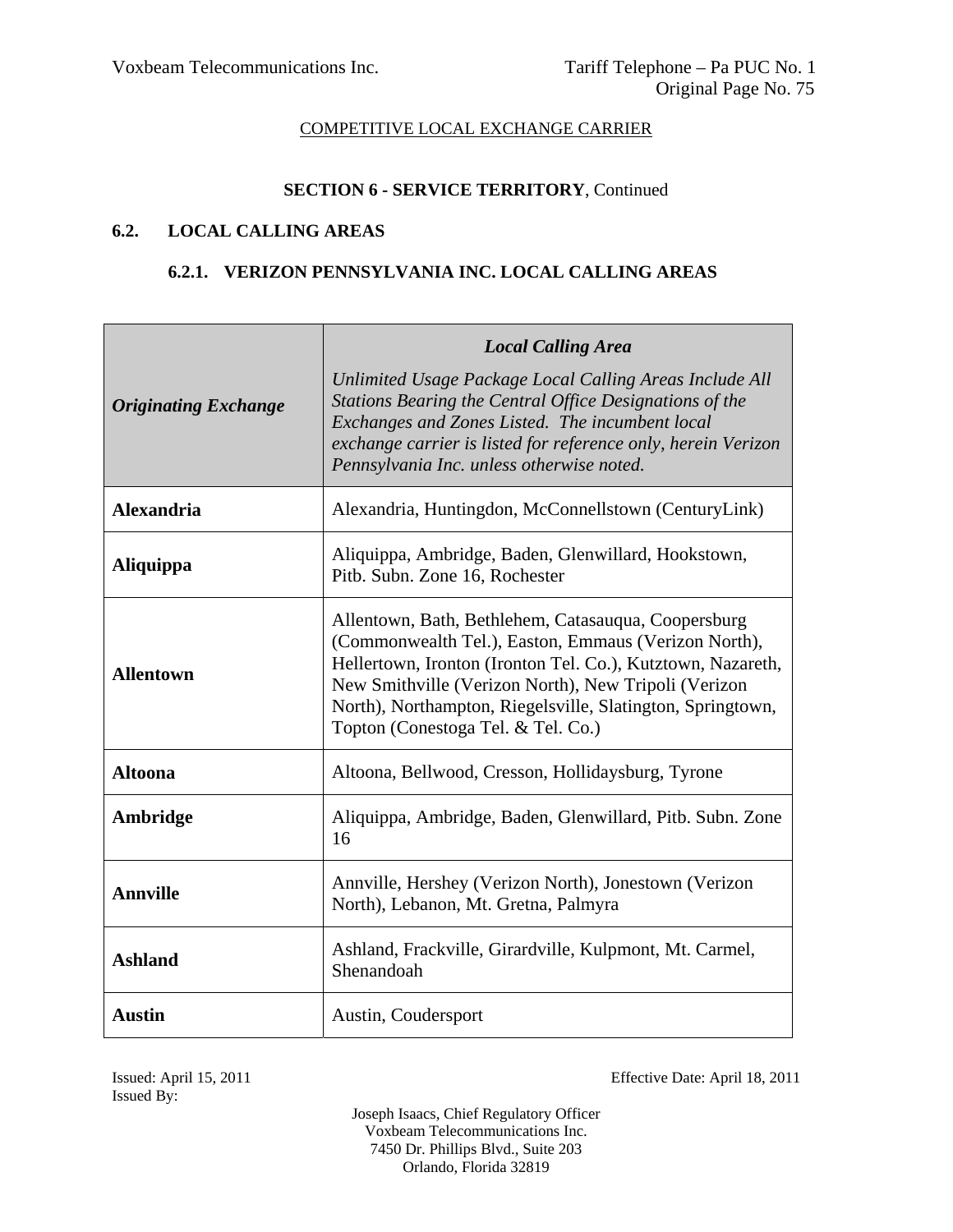|                             | <b>Local Calling Area</b>                                                                                                                                                                                                                                                           |
|-----------------------------|-------------------------------------------------------------------------------------------------------------------------------------------------------------------------------------------------------------------------------------------------------------------------------------|
| <b>Originating Exchange</b> | Unlimited Usage Package Local Calling Areas Include All<br>Stations Bearing the Central Office Designations of the<br>Exchanges and Zones Listed. The incumbent local<br>exchange carrier is listed for reference only, herein Verizon<br>Pennsylvania Inc. unless otherwise noted. |
| <b>Avella</b>               | Avella, Burgettstown, Washington                                                                                                                                                                                                                                                    |
| <b>Avis</b>                 | Avis, Jersey Shore, Lock Haven, Woolrich                                                                                                                                                                                                                                            |
| <b>Avondale</b>             | Avondale, Coatesville, Kemblesville, Kennett Square,<br>Landenberg, Lenape, Mendenhall, Mortonville, Oxford,<br>Unionville, West Chester, West Grove, Westtown,<br>Hockessin, DE. (Verizon – DE.), Wilmington, DE. (Verizon<br>$-DE.$                                               |
| <b>Baden</b>                | Aliquippa, Ambridge, Baden, Rochester                                                                                                                                                                                                                                               |
| <b>Barnesboro</b>           | Barnesboro, Carrolltown, Cherry Tree, Glen Campbell,<br>Hastings, Patton                                                                                                                                                                                                            |
| <b>Bath</b>                 | Allentown, Bath, Bethlehem, Catasauqua, Easton, Nazareth,<br>Northampton, Slatington                                                                                                                                                                                                |
| <b>Beaver Falls</b>         | Beaver Falls, Darlington (Windstream), Ellwood City, Enon<br>Valley (Windstream), Hookstown, Midland, Rochester,<br>Wampum, Zelienople                                                                                                                                              |
| <b>Bedminster</b>           | Bedminster, Carversville, Doylestown, Dublin, Ferndale<br>(Commonwealth Tel.), Perkasie, Plumsteadville,<br>Quakertown                                                                                                                                                              |
| <b>Bellefonte</b>           | Bellefonte, Boalsburg, Centre Hall, Howard (CenturyLink),<br>Snow Shoe, Spring Mills, State College, Zion<br>(CenturyLink)                                                                                                                                                          |

Issued: April 15, 2011 Effective Date: April 18, 2011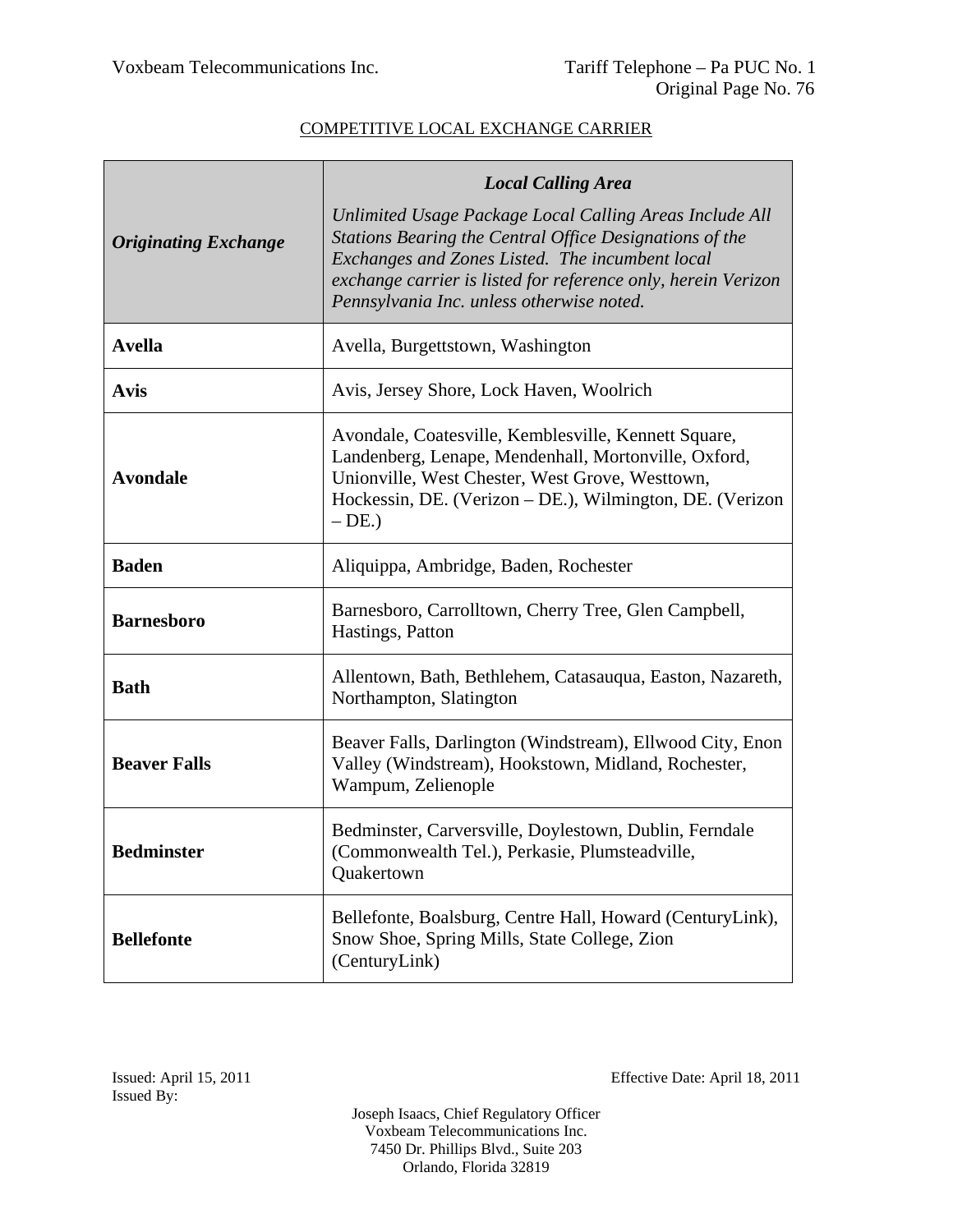|                             | <b>Local Calling Area</b>                                                                                                                                                                                                                                                           |  |
|-----------------------------|-------------------------------------------------------------------------------------------------------------------------------------------------------------------------------------------------------------------------------------------------------------------------------------|--|
| <b>Originating Exchange</b> | Unlimited Usage Package Local Calling Areas Include All<br>Stations Bearing the Central Office Designations of the<br>Exchanges and Zones Listed. The incumbent local<br>exchange carrier is listed for reference only, herein Verizon<br>Pennsylvania Inc. unless otherwise noted. |  |
| <b>Belle Vernon</b>         | Belle Vernon, California, Charleroi, Donora, Fayette City,<br>Monessen, Monongahela, Perryopolis, West Newton                                                                                                                                                                       |  |
| <b>Bellwood</b>             | Altoona, Bellwood, Tyrone                                                                                                                                                                                                                                                           |  |
| <b>Berwick</b>              | Berwick, Bloomsburg, Shickshinny (Commonwealth Tel.),<br>Wapwallopen (Commonwealth Tel.)                                                                                                                                                                                            |  |
| <b>Bessemer</b>             | Bessemer, New Castle                                                                                                                                                                                                                                                                |  |
| <b>Bethlehem</b>            | Allentown, Bath, Bethlehem, Catasauqua, Coopersburg<br>(Commonwealth Tel.), Easton, Hellertown, Ironton (Ironton<br>Tel. Co.), Nazareth, Northampton, Riegelsville, Slatington,<br>Springtown                                                                                       |  |
| <b>Big Run</b>              | Big Run, Punxsutawney                                                                                                                                                                                                                                                               |  |
| <b>Black Lick</b>           | Black Lick, Blairsville, Homer City, Indiana                                                                                                                                                                                                                                        |  |
| <b>Blairsville</b>          | Black Lick, Blairsville, Bolivar, Derry, Homer City,<br>Indiana, Latrobe                                                                                                                                                                                                            |  |
| <b>Bloomsburg</b>           | Berwick, Bloomsburg, Catawissa, Danville, Millville,<br>Numidia, Orangeville (Commonwealth Tel.),<br>Washingtonville                                                                                                                                                                |  |
| <b>Boalsburg</b>            | Bellefonte, Boalsburg, Centre Hall, Spring Mills, State<br>College                                                                                                                                                                                                                  |  |
| <b>Bolivar</b>              | Blairsville, Bolivar, New Florence                                                                                                                                                                                                                                                  |  |

Issued: April 15, 2011 Effective Date: April 18, 2011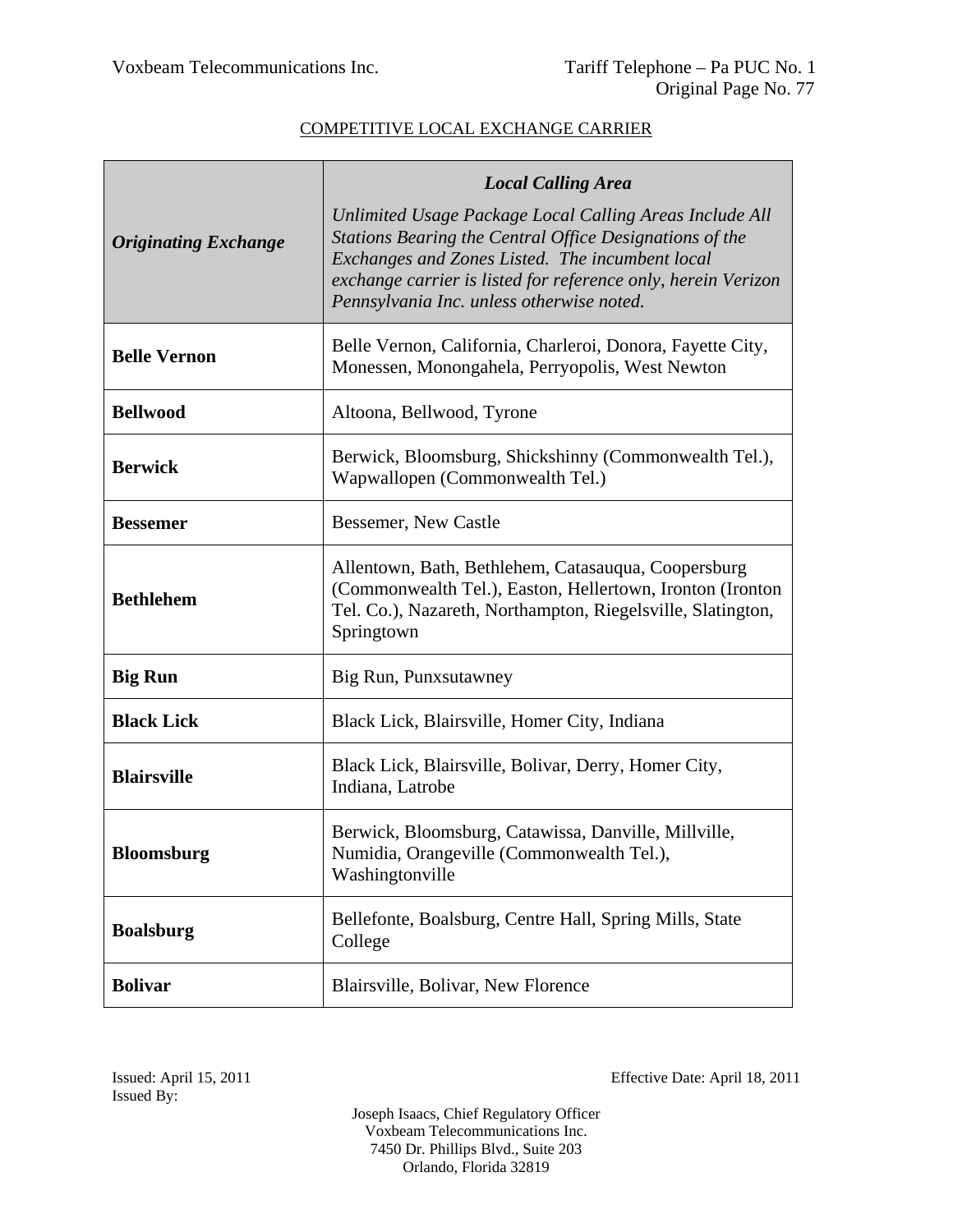|                             | <b>Local Calling Area</b>                                                                                                                                                                                                                                                           |
|-----------------------------|-------------------------------------------------------------------------------------------------------------------------------------------------------------------------------------------------------------------------------------------------------------------------------------|
| <b>Originating Exchange</b> | Unlimited Usage Package Local Calling Areas Include All<br>Stations Bearing the Central Office Designations of the<br>Exchanges and Zones Listed. The incumbent local<br>exchange carrier is listed for reference only, herein Verizon<br>Pennsylvania Inc. unless otherwise noted. |
| <b>Bradford</b>             | Bradford, Duke Center (Armstrong North), Eldred, Mount<br>Jewett, Rew, Smethport, Limestone, NY (Verizon - NY)                                                                                                                                                                      |
| <b>Brownsville</b>          | Brownsville, California, Charleroi, New Salem, Republic,<br>Smock, Uniontown                                                                                                                                                                                                        |
| <b>Buckingham</b>           | Buckingham, Carversville, Doylestown, New Hope, Phila.<br>Subn. Zone 45, Wycombe                                                                                                                                                                                                    |
| <b>Burgettstown</b>         | Avella, Burgettstown, McDonald, Midway (Windstream),<br>Murdocksville (Armstrong), Paris                                                                                                                                                                                            |
| <b>Bushkill</b>             | Bushkill, Lords Valley, Stroudsburg, Stroudsburg, NJ<br>$(Verizon - NJ)$                                                                                                                                                                                                            |
| California                  | Belle Vernon, Brownsville, California, Charleroi, Fayette<br>City                                                                                                                                                                                                                   |
| Canonsburg                  | Canonsburg, Hickory (Hickory Tel. Co.), McDonald,<br>McMurray, Pitb. Subn. Zone 13, Washington                                                                                                                                                                                      |
| <b>Carbondale</b>           | Carbondale, Chapman Lake (Verizon North), Clifford (The<br>North-Eastern Pa. Tel. Co.), Forest City (The North-Eastern<br>Pa. Tel. Co.), Jermyn, Olyphant, Scranton, Waymart (The<br>South Canaan Tel. Co.)                                                                         |
| <b>Carrolltown</b>          | Barnesboro, Carrolltown, Ebensburg, Hastings, Patton                                                                                                                                                                                                                                |
| <b>Carversville</b>         | Bedminster, Buckingham, Carversville, Doylestown,<br>Dublin, New Hope, Plumsteadville, Wycombe                                                                                                                                                                                      |

Issued: April 15, 2011 Effective Date: April 18, 2011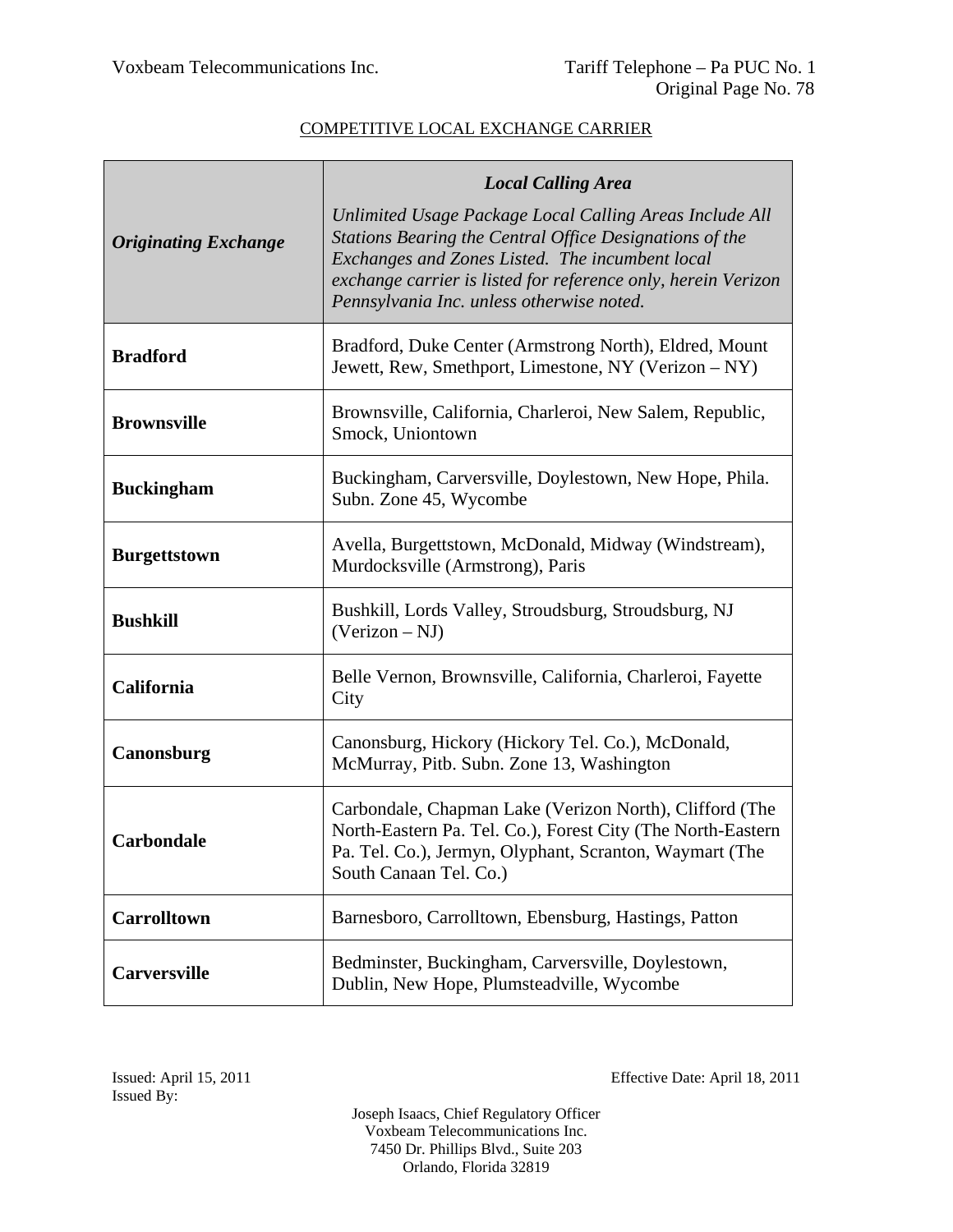|                             | <b>Local Calling Area</b>                                                                                                                                                                                                                                                           |
|-----------------------------|-------------------------------------------------------------------------------------------------------------------------------------------------------------------------------------------------------------------------------------------------------------------------------------|
| <b>Originating Exchange</b> | Unlimited Usage Package Local Calling Areas Include All<br>Stations Bearing the Central Office Designations of the<br>Exchanges and Zones Listed. The incumbent local<br>exchange carrier is listed for reference only, herein Verizon<br>Pennsylvania Inc. unless otherwise noted. |
| Catasauqua                  | Allentown, Bath, Bethlehem, Catasauqua, Easton,<br>Hellertown, Ironton (Ironton Tel. Co.), Nazareth,<br>Northampton, Riegelsville, Slatington, Springtown                                                                                                                           |
| Catawissa                   | Bloomsburg, Catawissa, Danville, Elysburg, Numidia                                                                                                                                                                                                                                  |
| <b>Center Point</b>         | Center Point, Collegeville, Harleysville, Lansdale, Phila.<br>Subn. Zone 30, North Wales, Schwenksville                                                                                                                                                                             |
| <b>Centre Hall</b>          | Bellefonte, Boalsburg, Centre Hall, Millheim, Spring Mills,<br><b>State College</b>                                                                                                                                                                                                 |
| <b>Charleroi</b>            | Belle Vernon, Brownsville, California, Charleroi, Donora,<br>Fayette City, Monessen, Monongahela                                                                                                                                                                                    |
| <b>Cherry Tree</b>          | Barnesboro, Cherry Tree, Clymer, Glen Campbell                                                                                                                                                                                                                                      |
| <b>Chester Springs</b>      | Chester Springs, Eagle, Exton, Phila. Subn. Zone 28,<br>Phoenixville, Pughtown, Royersford                                                                                                                                                                                          |
| <b>Clairton</b>             | Clairton, Elizabeth, Pitb. Subn. Zone 10, Pitb. Subn. Zone<br>11                                                                                                                                                                                                                    |
| <b>Clarion</b>              | Clarion, Knox (Windstream), Leeper, Shippenville<br>(Windstream), Sligo (Windstream), Strattanville<br>(Windstream)                                                                                                                                                                 |
| <b>Claysville</b>           | Claysville, Washington, West Alexander                                                                                                                                                                                                                                              |
| <b>Clearfield</b>           | Clearfield, Curwensville, Frenchville, Osceola Mills,<br>Philipsburg, Winburne                                                                                                                                                                                                      |

Issued: April 15, 2011 Effective Date: April 18, 2011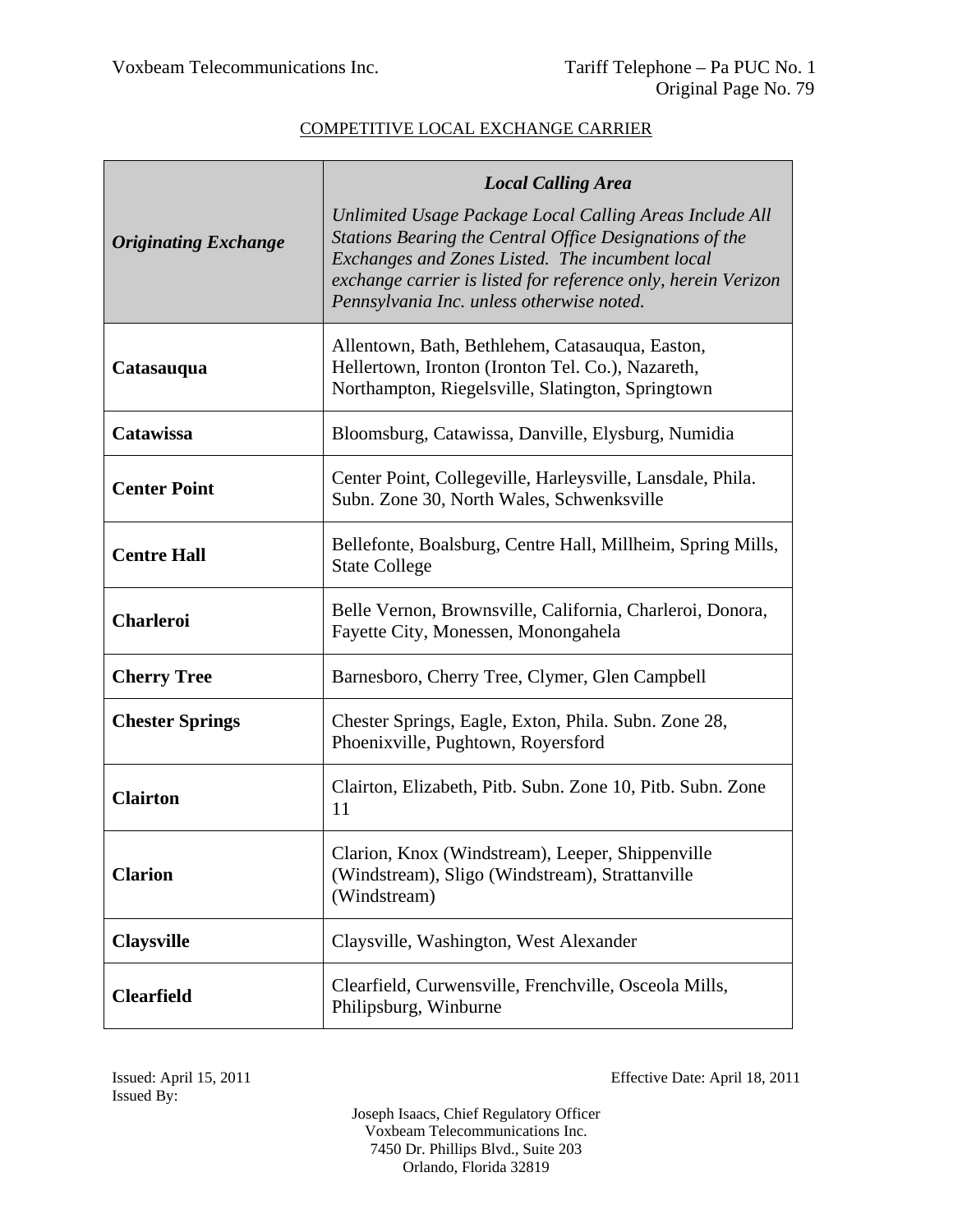|                             | <b>Local Calling Area</b>                                                                                                                                                                                                                                                           |  |
|-----------------------------|-------------------------------------------------------------------------------------------------------------------------------------------------------------------------------------------------------------------------------------------------------------------------------------|--|
| <b>Originating Exchange</b> | Unlimited Usage Package Local Calling Areas Include All<br>Stations Bearing the Central Office Designations of the<br>Exchanges and Zones Listed. The incumbent local<br>exchange carrier is listed for reference only, herein Verizon<br>Pennsylvania Inc. unless otherwise noted. |  |
| <b>Clymer</b>               | Clymer, Indiana                                                                                                                                                                                                                                                                     |  |
| <b>Coatesville</b>          | Avondale, Coatesville, Downingtown, Eagle, Exton,<br>Glenmoore, Honey Brook, Kennett Square, Lenape,<br>Mortonville, Parkesburg, Unionville, West Chester, West<br>Grove, Westtown                                                                                                  |  |
| <b>Collegeville</b>         | Center Point, Collegeville, Green Lane, Harleysville,<br>Lansdale, North Wales, Phila. Subn. Zone 29, Phila. Subn.<br>Zone 30, Phila. Subn. Zone 31, Phoenixville, Pottstown,<br>Royersford, Schwenksville, Souderton                                                               |  |
| <b>Connellsville</b>        | Connellsville, Dawson, Mount Pleasant, Scottdale,<br>Uniontown                                                                                                                                                                                                                      |  |
| Coudersport                 | Austin, Coudersport, Roulette, Ulysses                                                                                                                                                                                                                                              |  |
| <b>Cresco</b>               | Cresco, Lords Valley, Mount Pocono, Newfoundland,<br>Stroudsburg                                                                                                                                                                                                                    |  |
| <b>Cresson</b>              | Altoona, Cresson, Ebensburg, Hollidaysburg, Portage                                                                                                                                                                                                                                 |  |
| <b>Curwensville</b>         | Clearfield, Curwensville, Mahaffey                                                                                                                                                                                                                                                  |  |
| <b>Danville</b>             | Bloomsburg, Catawissa, Danville, Elysburg,<br>Northumberland, Sunbury, Washingtonville                                                                                                                                                                                              |  |
| <b>Dauphin</b>              | Dauphin, Halifax, Harrisburg Zone 1                                                                                                                                                                                                                                                 |  |
| <b>Dawson</b>               | Connellsville, Dawson, Perryopolis, Scottdale                                                                                                                                                                                                                                       |  |

Issued: April 15, 2011 Effective Date: April 18, 2011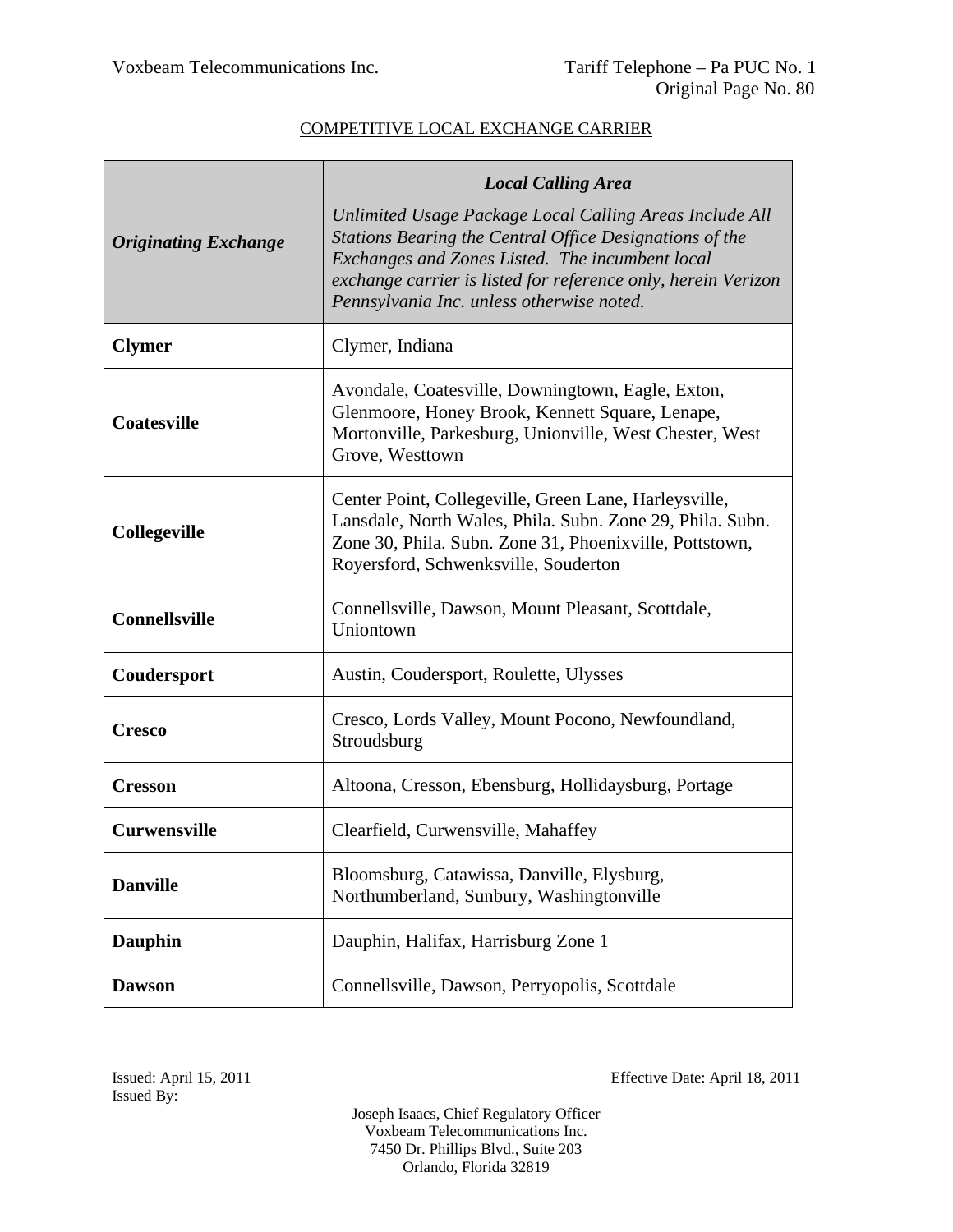|                             | <b>Local Calling Area</b>                                                                                                                                                                                                                                                           |
|-----------------------------|-------------------------------------------------------------------------------------------------------------------------------------------------------------------------------------------------------------------------------------------------------------------------------------|
| <b>Originating Exchange</b> | Unlimited Usage Package Local Calling Areas Include All<br>Stations Bearing the Central Office Designations of the<br>Exchanges and Zones Listed. The incumbent local<br>exchange carrier is listed for reference only, herein Verizon<br>Pennsylvania Inc. unless otherwise noted. |
| <b>Derry</b>                | Blairsville, Derry, Greensburg, Latrobe                                                                                                                                                                                                                                             |
| <b>Donora</b>               | Belle Vernon, Charleroi, Donora, Elizabeth, Monessen,<br>Monongahela                                                                                                                                                                                                                |
| Downingtown                 | Chester Springs, Coatesville, Downingtown, Eagle, Exton,<br>Glenmoore, Honey Brook, Lenape, Mortonville, Phila.<br>Subn. Zone 28, Pughtown, West Chester, Westtown                                                                                                                  |
| <b>Doylestown</b>           | Buckingham, Carversville, Doylestown, Dublin, Line<br>Lexington, Phila. Subn. Zone 45, Plumsteadville, Wycombe                                                                                                                                                                      |
| <b>Dublin</b>               | Bedminster, Buckingham, Carversville, Doylestown,<br>Dublin, Lansdale, Line Lexington, Perkasie, Plumsteadville,<br>Quakertown, Souderton                                                                                                                                           |
| <b>DuBois</b>               | Brockway (Windstream), DuBois, Luthersburg<br>(Windstream), Penfield (Windstream), Reynoldsville,<br>Sykesville                                                                                                                                                                     |
| Eagle                       | Chester Springs, Coatesville, Downingtown, Eagle, Exton,<br>Glenmoore, Phila. Subn. Zone 28, Phoenixville, Pughtown,<br>Royersford, West Chester                                                                                                                                    |
| <b>Easton</b>               | Allentown, Bethlehem, Bloomsbury, NJ (Verizon – NJ),<br>Catasauqua, Easton, Hellertown, Nazareth, Phillipsburg, NJ<br>(Verizon – NJ), Riegelsville, Springtown, Upper Black<br>Eddy                                                                                                 |
| <b>East Palestine</b>       | East Palestine, Pa., East Palestine, O. (AMERITECH, O.),<br>New Waterford, O. (AMERITECH, O.), Rogers, O.<br>(AMERITECH, O.)                                                                                                                                                        |

Issued By:

Issued: April 15, 2011 Effective Date: April 18, 2011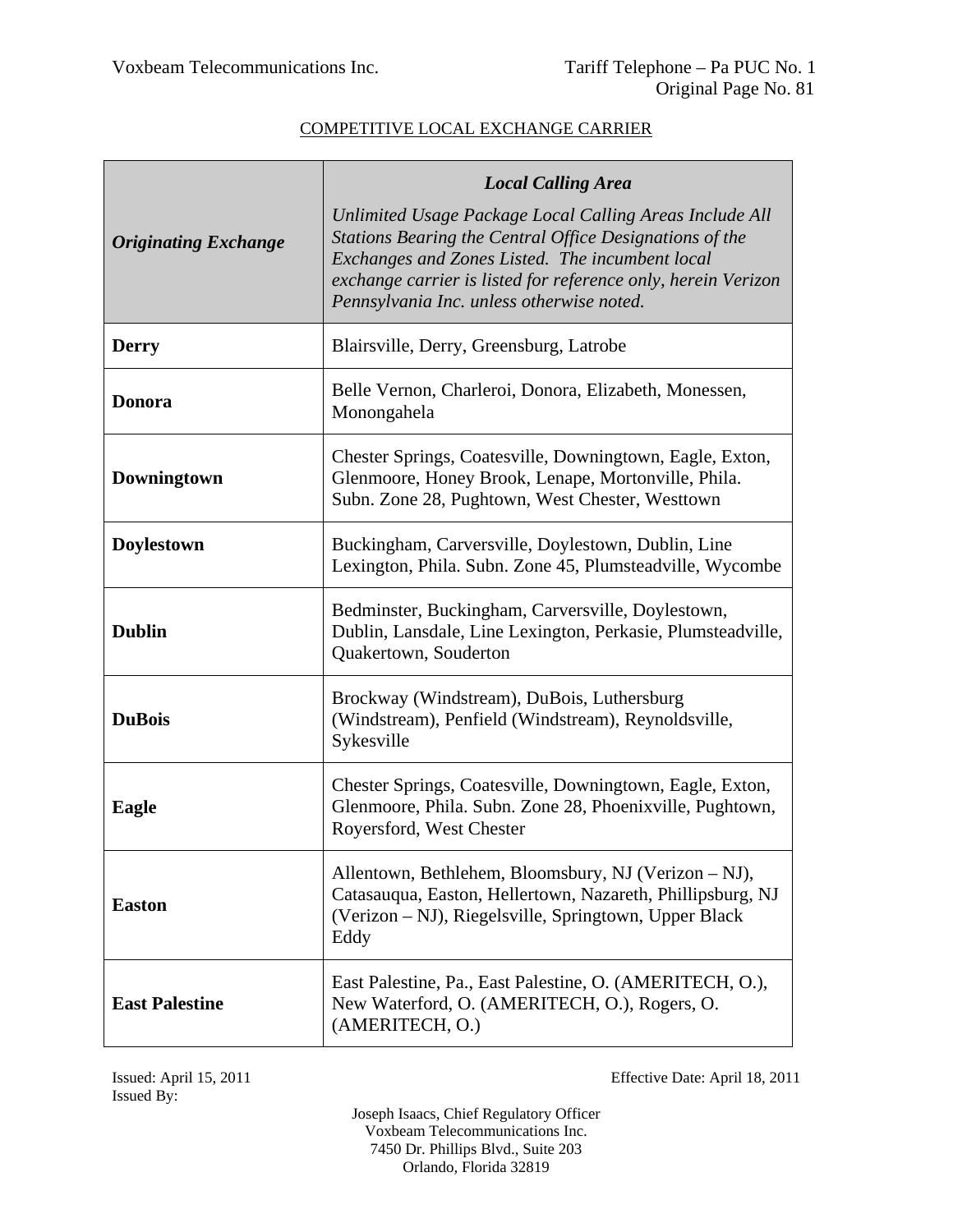|                             | <b>Local Calling Area</b>                                                                                                                                                                                                                                                           |  |
|-----------------------------|-------------------------------------------------------------------------------------------------------------------------------------------------------------------------------------------------------------------------------------------------------------------------------------|--|
| <b>Originating Exchange</b> | Unlimited Usage Package Local Calling Areas Include All<br>Stations Bearing the Central Office Designations of the<br>Exchanges and Zones Listed. The incumbent local<br>exchange carrier is listed for reference only, herein Verizon<br>Pennsylvania Inc. unless otherwise noted. |  |
| Ebensburg                   | Carrolltown, Colver (Windstream), Cresson, Ebensburg,<br>Nanty-Glo (Verizon North), Johnstown (Verizon North)                                                                                                                                                                       |  |
| <b>Eldred</b>               | Bradford, Duke Center (Armstrong North), Eldred, Port<br>Allegheny, Rew, Smethport                                                                                                                                                                                                  |  |
| <b>Elizabeth</b>            | Clairton, Donora, Elizabeth, Monongahela, Pitb. Subn.<br>Zone 10, Pitb. Subn. Zone 11                                                                                                                                                                                               |  |
| <b>Ellwood City</b>         | Beaver Falls, Ellwood City, New Castle, Portersville<br>(CenturyLink), Wampum, Zelienople                                                                                                                                                                                           |  |
| <b>Elysburg</b>             | Catawissa, Danville, Elysburg, Kulpmont, Mt. Carmel,<br>Numidia, Shamokin, Sunbury                                                                                                                                                                                                  |  |
| <b>Endeavor</b>             | Endeavor, Tidioute, Tionesta                                                                                                                                                                                                                                                        |  |
| <b>Exton</b>                | Chester Springs, Coatesville, Downingtown, Eagle, Exton,<br>Glenmoore, Lenape, Mortonville, Phila. Subn. Zone 28,<br>Pughtown, West Chester, Westtown                                                                                                                               |  |
| <b>Fairchance</b>           | Fairchance, Masontown, McClellandtown, Point Marion,<br>Smithfield, Uniontown                                                                                                                                                                                                       |  |
| <b>Farmington</b>           | Farmington, Uniontown                                                                                                                                                                                                                                                               |  |
| <b>Fayette City</b>         | Belle Vernon, California, Charleroi, Fayette City,<br>Monessen, Perryopolis                                                                                                                                                                                                         |  |

Issued: April 15, 2011 Effective Date: April 18, 2011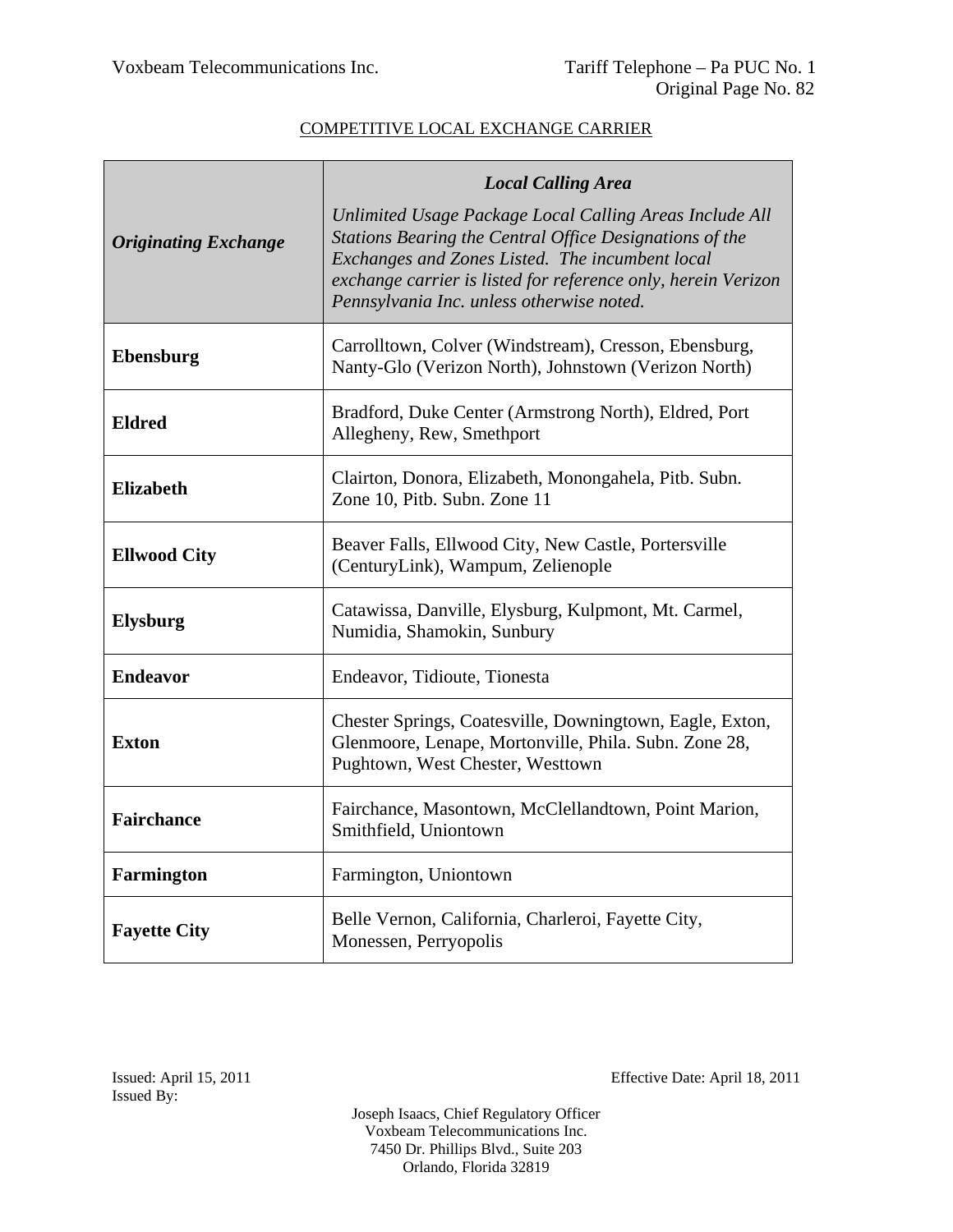|                             | <b>Local Calling Area</b>                                                                                                                                                                                                                                                           |  |
|-----------------------------|-------------------------------------------------------------------------------------------------------------------------------------------------------------------------------------------------------------------------------------------------------------------------------------|--|
| <b>Originating Exchange</b> | Unlimited Usage Package Local Calling Areas Include All<br>Stations Bearing the Central Office Designations of the<br>Exchanges and Zones Listed. The incumbent local<br>exchange carrier is listed for reference only, herein Verizon<br>Pennsylvania Inc. unless otherwise noted. |  |
| <b>Finleyville</b>          | Finleyville, McMurray, Monongahela, Pitb. Subn. Zone 11,<br>Pitb. Subn. Zone 12                                                                                                                                                                                                     |  |
| Fleetwood                   | Fleetwood, Kutztown, Leesport (Commonwealth Tel.),<br>Oley (The Conestoga Tel. and Tel. Co.), Reading, Topton<br>(The Conestoga Tel. and Tel. Co.)                                                                                                                                  |  |
| Frackville                  | Ashland, Frackville, Girardville, Mahanoy City,<br>Minersville, Pottsville, Saint Clair, Shenandoah                                                                                                                                                                                 |  |
| <b>Freeland</b>             | Freeland, Hazleton, McAdoo, Weatherly, White Haven                                                                                                                                                                                                                                  |  |
| <b>Frenchville</b>          | Clearfield, Frenchville, Philipsburg, Snow Shoe, Winburne                                                                                                                                                                                                                           |  |
| <b>Galeton</b>              | Galeton                                                                                                                                                                                                                                                                             |  |
| <b>Girardville</b>          | Ashland, Frackville, Girardville, Mahanoy City,<br>Shenandoah                                                                                                                                                                                                                       |  |
| <b>Glen Campbell</b>        | Barnesboro, Cherry Tree, Glen Campbell                                                                                                                                                                                                                                              |  |
| <b>Glenmoore</b>            | Chester Springs, Coatesville, Downingtown, Eagle, Exton,<br>Green Hills (The Conestoga Tel. and Tel. Co.), Glenmoore,<br>Honey Brook, Morgantown (The Conestoga Tel. and Tel.<br>Co.), Parkesburg, Pughtown, West Chester                                                           |  |
| <b>Glenwillard</b>          | Aliquippa, Ambridge, Glenwillard, Pitb. Subn. Zone 15,<br>Pitb. Subn. Zone 16                                                                                                                                                                                                       |  |

Issued: April 15, 2011 Effective Date: April 18, 2011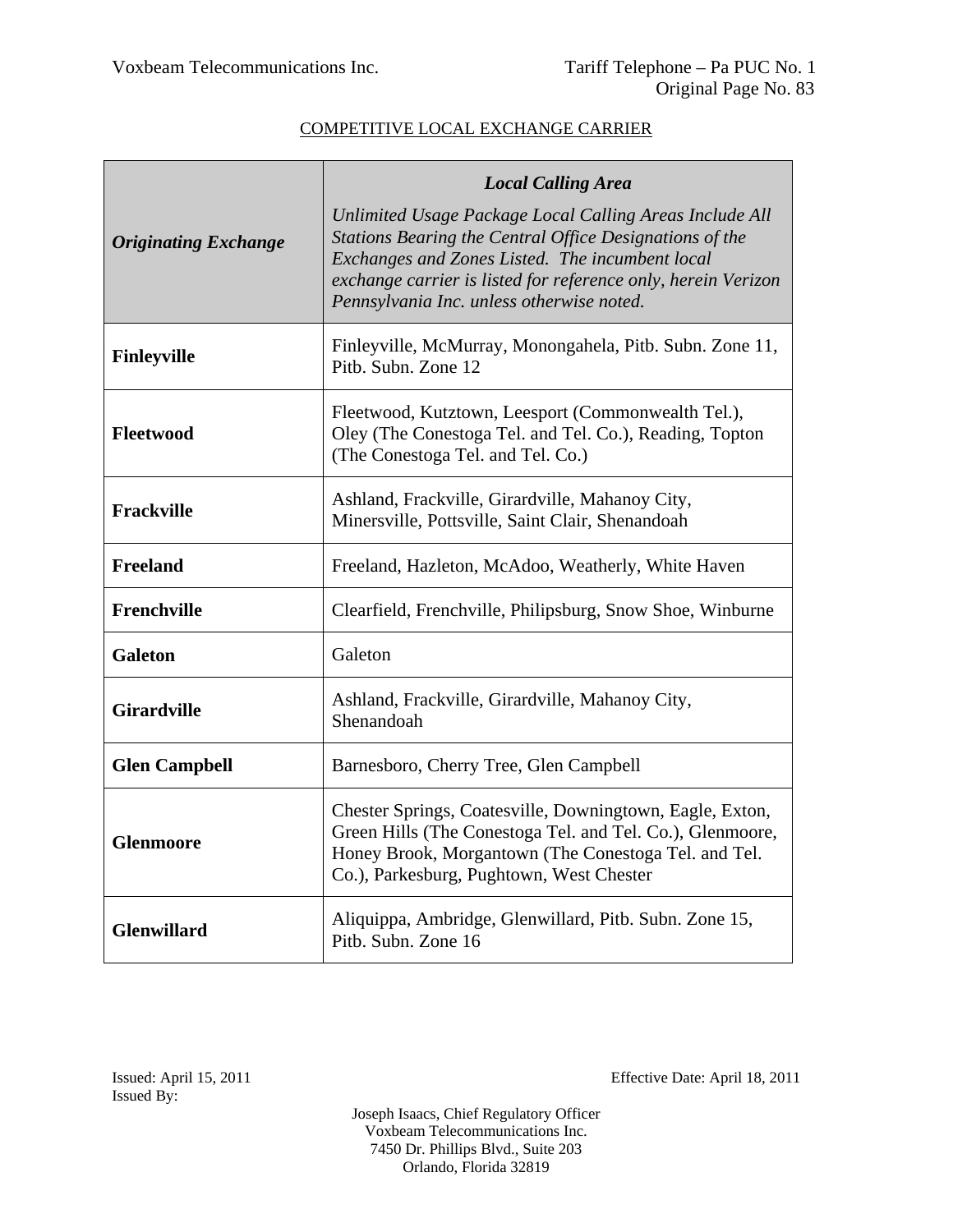|                             | <b>Local Calling Area</b>                                                                                                                                                                                                                                                           |
|-----------------------------|-------------------------------------------------------------------------------------------------------------------------------------------------------------------------------------------------------------------------------------------------------------------------------------|
| <b>Originating Exchange</b> | Unlimited Usage Package Local Calling Areas Include All<br>Stations Bearing the Central Office Designations of the<br>Exchanges and Zones Listed. The incumbent local<br>exchange carrier is listed for reference only, herein Verizon<br>Pennsylvania Inc. unless otherwise noted. |
| <b>Green Lane</b>           | Center Point, Collegeville, Green Lane, Harleysville,<br>Lansdale, Pennsburg, Perkasie, Quakertown,<br>Schwenksville, Souderton, Sassamansville (The Conestoga<br>Tel. and Tel. Co.)                                                                                                |
| Greensburg                  | Delmont (Windstream), Greensburg, Herminie, Jeannette,<br>Kecksburg (Citizens Tel. Co. of Kecksburg), Latrobe, New<br>Alexandria (Windstream), Youngwood                                                                                                                            |
| <b>Greenville</b>           | Greenville, Sharpsville, Sheakleyville (Windstream),<br>Transfer (The Pymatuning Ind. Tel. Co.)                                                                                                                                                                                     |
| <b>Grove City</b>           | Blacktown (CenturyLink), Grove City, Harrisville<br>(CenturyLink), Mercer, Wesley (Verizon North)                                                                                                                                                                                   |
| <b>Halifax</b>              | Dauphin, Elizabethville (Commonwealth Tel.), Halifax,<br>Harrisburg Zone 1, Millersburg (Commonwealth Tel.)                                                                                                                                                                         |
| <b>Hamburg</b>              | Hamburg, Kempton (Verizon North), Leesport<br>(Commonwealth Tel.), Reading                                                                                                                                                                                                          |
| <b>Hamlin</b>               | Hamlin, Lake Ariel, Moscow, Newfoundland, Olyphant,<br>Scranton, Wallenpaupack                                                                                                                                                                                                      |
| Harleysville                | Center Point, Collegeville, Green Lane, Harleysville,<br>Lansdale, Line Lexington, North Wales, Perkasie, Phila.<br>Subn. Zone 30, Schwenksville, Souderton                                                                                                                         |

Issued: April 15, 2011 Effective Date: April 18, 2011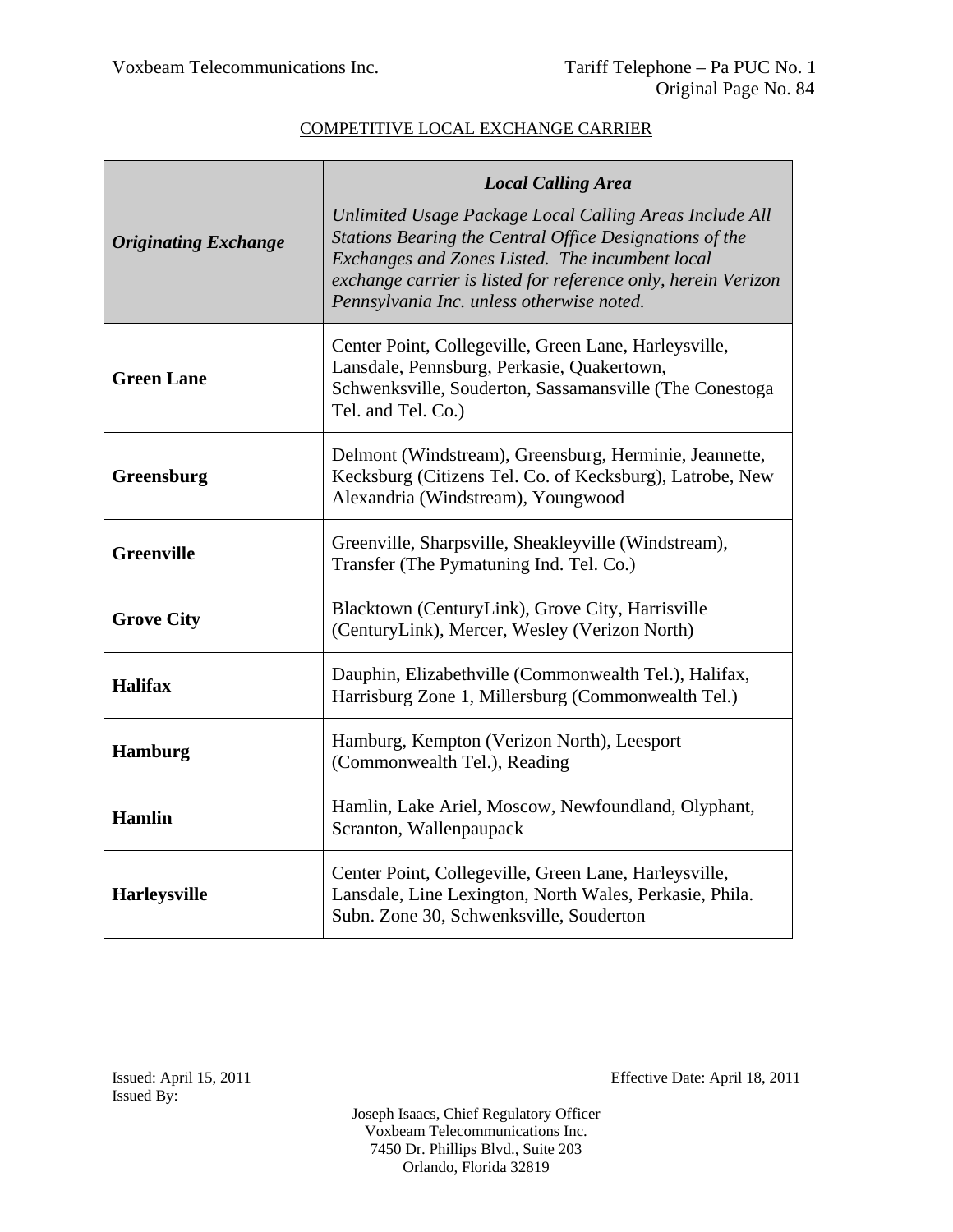|                             | <b>Local Calling Area</b>                                                                                                                                                                                                                                                           |
|-----------------------------|-------------------------------------------------------------------------------------------------------------------------------------------------------------------------------------------------------------------------------------------------------------------------------------|
| <b>Originating Exchange</b> | Unlimited Usage Package Local Calling Areas Include All<br>Stations Bearing the Central Office Designations of the<br>Exchanges and Zones Listed. The incumbent local<br>exchange carrier is listed for reference only, herein Verizon<br>Pennsylvania Inc. unless otherwise noted. |
| <b>Harrisburg</b>           |                                                                                                                                                                                                                                                                                     |
| Zone 1                      | Dauphin, Halifax, Harrisburg Zone 1, Harrisburg Zone 2,<br>Hershey (Verizon North), Hummelstown, Lewisberry<br>(Commonwealth Tel.), Marysville (CenturyLink),<br>Mechanicsburg, Middletown, Shellsville (Verizon North)                                                             |
| Zone 2                      | Harrisburg Zone 1, Harrisburg Zone 2, Hershey (Verizon<br>North), Hummelstown, Middletown                                                                                                                                                                                           |
| <b>Hastings</b>             | Barnesboro, Carrolltown, Hastings, Patton                                                                                                                                                                                                                                           |
| <b>Hawley</b>               | Hawley, Honesdale, Lords Valley, Newfoundland,<br>Wallenpaupack                                                                                                                                                                                                                     |
| <b>Hazleton</b>             | Conyngham-Drums (Commonwealth Tel.), Freeland,<br>Hazleton, McAdoo, Nuremburg (Commonwealth Tel.),<br>Weatherly, White Haven                                                                                                                                                        |
| <b>Hellertown</b>           | Allentown, Bethlehem, Catasauqua, Easton, Hellertown,<br>Riegelsville, Springtown                                                                                                                                                                                                   |
| <b>Herminie</b>             | Greensburg, Herminie, Jeannette, Pitb. Subn. Zone 23                                                                                                                                                                                                                                |
| Hollidaysburg               | Altoona, Cresson, Hollidaysburg                                                                                                                                                                                                                                                     |
| <b>Homer City</b>           | Black Lick, Blairsville, Homer City, Indiana                                                                                                                                                                                                                                        |

Issued: April 15, 2011 Effective Date: April 18, 2011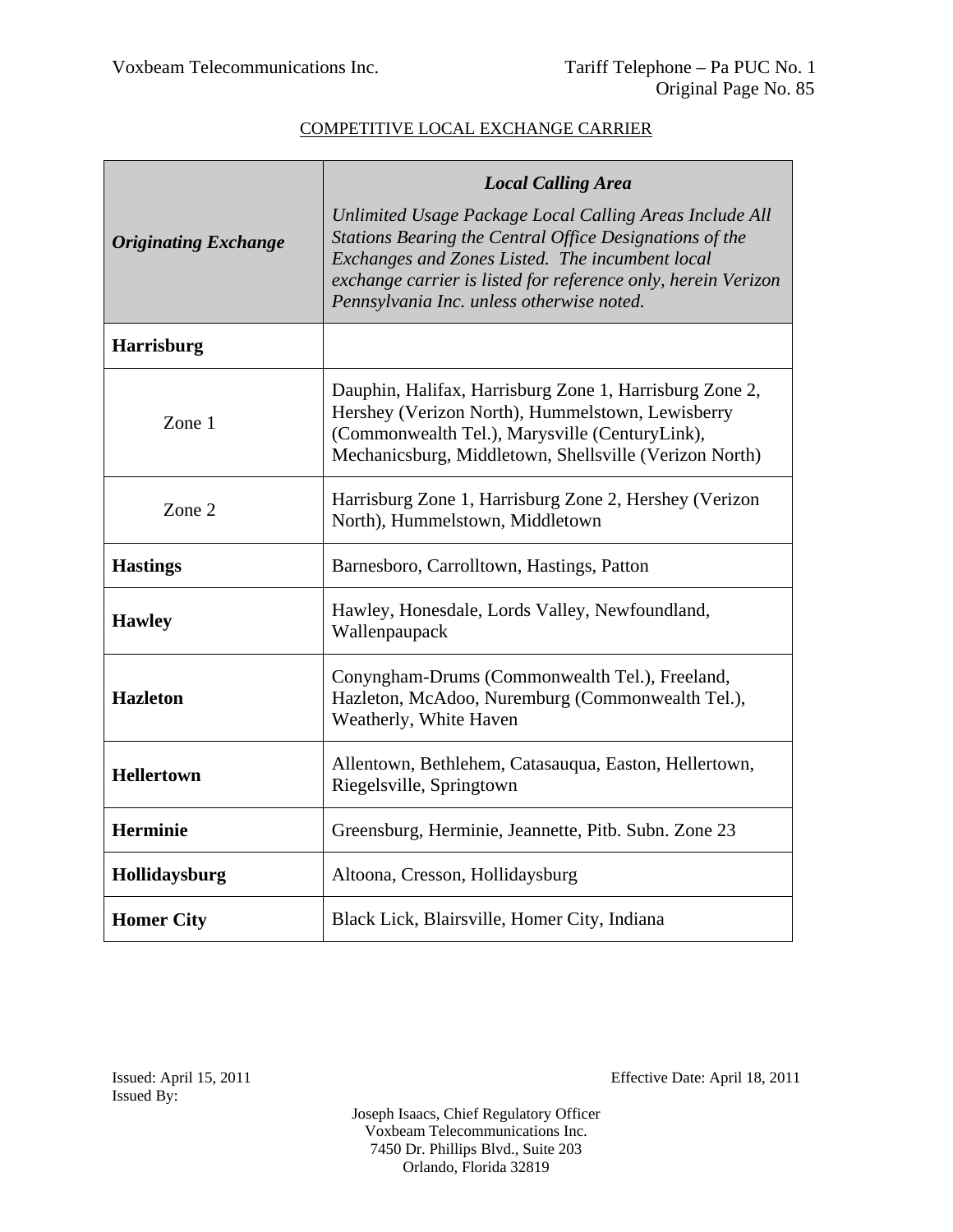|                             | <b>Local Calling Area</b>                                                                                                                                                                                                                                                           |
|-----------------------------|-------------------------------------------------------------------------------------------------------------------------------------------------------------------------------------------------------------------------------------------------------------------------------------|
| <b>Originating Exchange</b> | Unlimited Usage Package Local Calling Areas Include All<br>Stations Bearing the Central Office Designations of the<br>Exchanges and Zones Listed. The incumbent local<br>exchange carrier is listed for reference only, herein Verizon<br>Pennsylvania Inc. unless otherwise noted. |
| <b>Honesdale</b>            | Beach Lake (Verizon North), Galilee (Verizon North),<br>Hawley, Honesdale, Lake Ariel, Lords Valley, Pleasant<br>Mount (The North-Eastern Pa. Tel.Co.), South Canaan (The<br>South Canaan Tel.Co.), Wallenpaupack, Waymart (The<br>South Canaan Tel. Co.)                           |
| <b>Honey Brook</b>          | Coatesville, Downingtown, Glenmoore, Green Hills (The<br>Conestoga Tel. and Tel. Co.), Honey Brook, Morgantown<br>(The Conestoga Tel. and Tel. Co.), Parkesburg                                                                                                                     |
| <b>Hookstown</b>            | Aliquippa, Beaver Falls, Chester, W. Va. (Verizon - W.<br>Va.), East Liverpool, O. (AMERITECH, O.), Hookstown,<br>Midland, Rochester, Smiths Ferry                                                                                                                                  |
| Houtzdale                   | Clearfield, Houtzdale, Osceola Mills, Philipsburg                                                                                                                                                                                                                                   |
| <b>Hummelstown</b>          | Harrisburg Zone 1, Harrisburg Zone 2, Hershey (Verizon<br>North), Hummelstown, Middletown, Palmyra, Shellsville<br>(Verizon North)                                                                                                                                                  |
| Huntingdon                  | Alexandria, Huntingdon, Marklesburg (CenturyLink),<br>McConnellstown (CenturyLink), Mount Union                                                                                                                                                                                     |
| <b>Imperial</b>             | Imperial, McDonald, Murdocksville (Armstrong), Oakdale,<br>Pitb. Subn. Zone 14, Pitb. Subn. Zone 15                                                                                                                                                                                 |
| <b>Indiana</b>              | Black Lick, Blairsville, Clymer, Elderton (Windstream),<br>Homer City, Indiana, Marion Center, Parkwood                                                                                                                                                                             |
| <b>Jeannette</b>            | Greensburg, Harrison City (Windstream), Herminie,<br>Jeannette, Pitb. Subn. Zone 23                                                                                                                                                                                                 |

Issued: April 15, 2011 Effective Date: April 18, 2011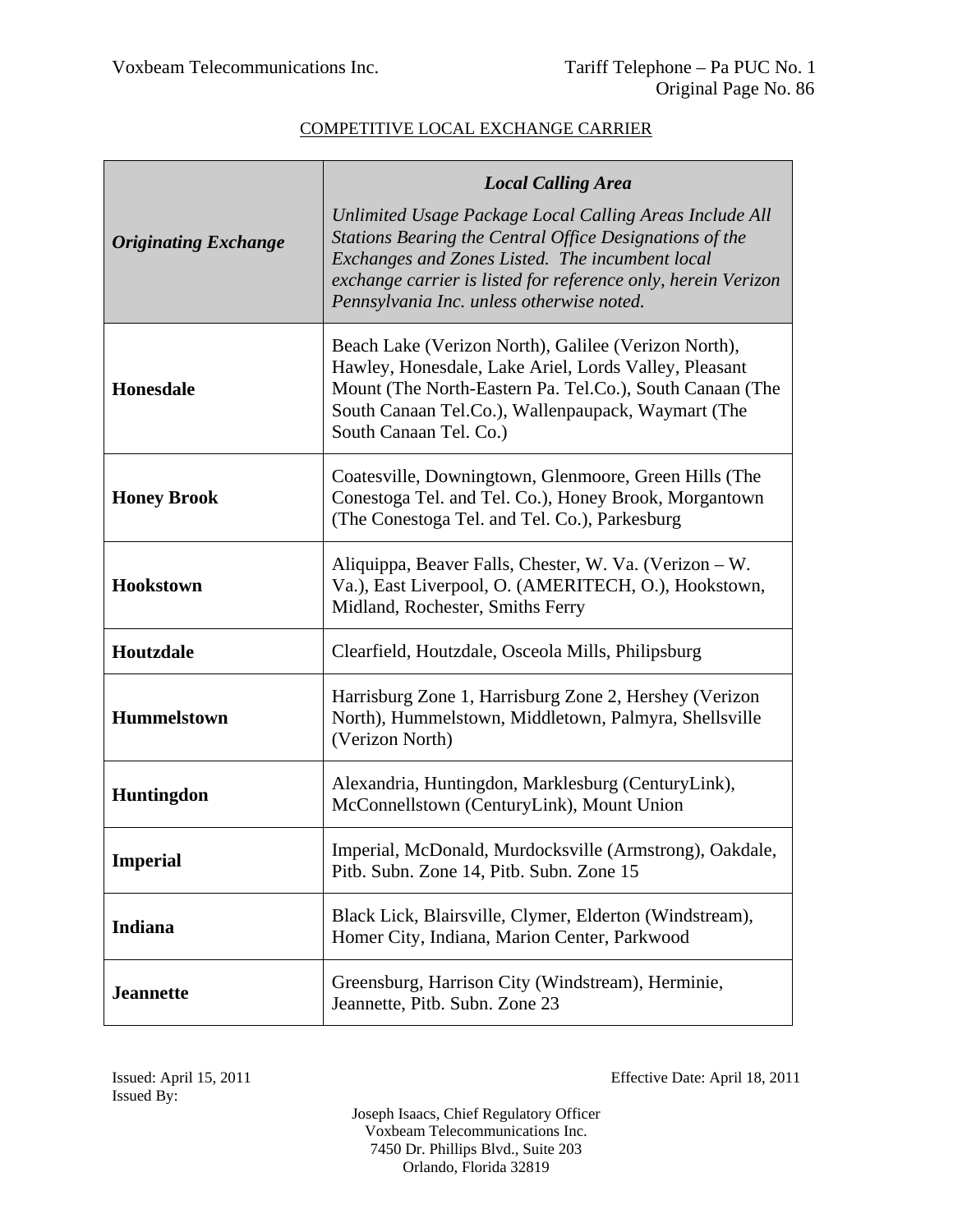|                             | <b>Local Calling Area</b>                                                                                                                                                                                                                                                           |
|-----------------------------|-------------------------------------------------------------------------------------------------------------------------------------------------------------------------------------------------------------------------------------------------------------------------------------|
| <b>Originating Exchange</b> | Unlimited Usage Package Local Calling Areas Include All<br>Stations Bearing the Central Office Designations of the<br>Exchanges and Zones Listed. The incumbent local<br>exchange carrier is listed for reference only, herein Verizon<br>Pennsylvania Inc. unless otherwise noted. |
| <b>Jermyn</b>               | Carbondale, Chapman Lake (Verizon North), Jermyn,<br>Olyphant, Scranton                                                                                                                                                                                                             |
| <b>Jersey Shore</b>         | Avis, Jersey Shore, Lock Haven, Oval (Pennsylvania Tel.<br>Co.), Williamsport, Woolrich                                                                                                                                                                                             |
| <b>Jim Thorpe</b>           | Jim Thorpe, Lehighton, Nesquehoning, Weatherly, White<br>Haven                                                                                                                                                                                                                      |
| Kane                        | Kane, Ludlow, Mount Jewett                                                                                                                                                                                                                                                          |
| Kemblesville                | Avondale, Kemblesville, Kennett Square, Landenberg,<br>Mendenhall, Oxford, Unionville, West Grove, Hockessin,<br>DE (Verizon – DE), Newark, DE (Verizon – DE)                                                                                                                       |
| <b>Kennett Square</b>       | Avondale, Coatesville, Kemblesville, Kennett Square,<br>Landenberg, Lenape, Mendenhall, Mortonville, Unionville,<br>West Chester, West Grove, Westtown, Hockessin, DE<br>(Verizon – DE), Wilmington, DE (Verizon – DE)                                                              |
| <b>Kingston</b>             | Center Moreland (Commonwealth Tel.), Dallas<br>(Commonwealth Tel.), Harveys Lake (Commonwealth<br>Tel.), Kingston, Mountaintop, Nanticoke, Pittston,<br>Plymouth, Trucksville (Commonwealth Tel.), Wilkes-Barre,<br>Wyoming                                                         |
| <b>Kulpmont</b>             | Ashland, Elysburg, Kulpmont, Mount Carmel, Shamokin                                                                                                                                                                                                                                 |
| <b>Kutztown</b>             | Allentown, Fleetwood, Kempton (Verizon North),<br>Kutztown, Reading, Topton (The Conestoga Tel. and Tel.<br>$Co.$ )                                                                                                                                                                 |

Issued: April 15, 2011 Effective Date: April 18, 2011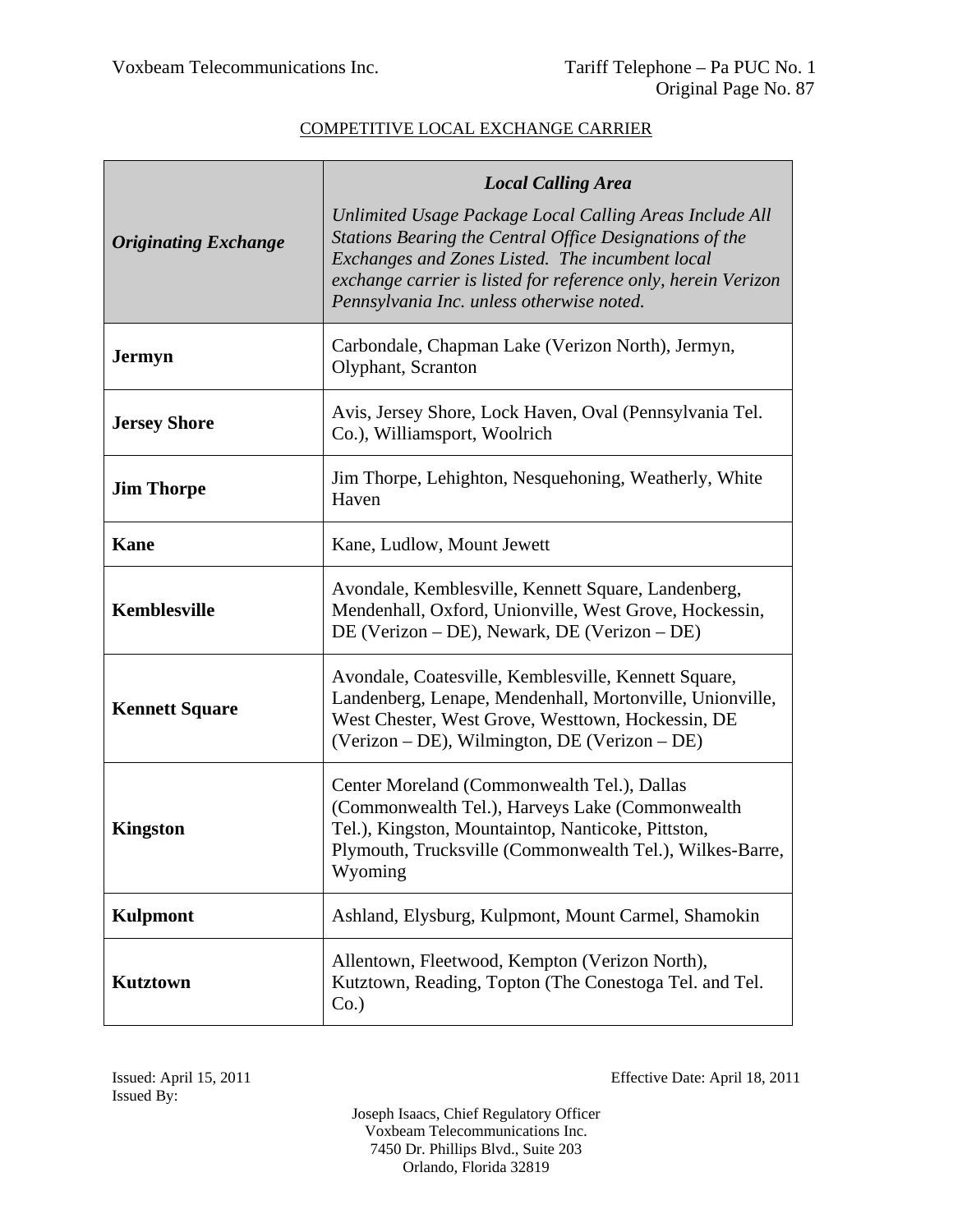| <b>Originating Exchange</b> | <b>Local Calling Area</b><br>Unlimited Usage Package Local Calling Areas Include All<br>Stations Bearing the Central Office Designations of the                                                                                                                                                                                                                                          |
|-----------------------------|------------------------------------------------------------------------------------------------------------------------------------------------------------------------------------------------------------------------------------------------------------------------------------------------------------------------------------------------------------------------------------------|
|                             | Exchanges and Zones Listed. The incumbent local<br>exchange carrier is listed for reference only, herein Verizon<br>Pennsylvania Inc. unless otherwise noted.                                                                                                                                                                                                                            |
| <b>Lake Ariel</b>           | Hamlin, Honesdale, Lake Ariel, Newfoundland, Olyphant,<br>Scranton, South Canaan (The South Canaan Tel. Co.),<br>Wallenpaupack, Waymart (The South Canaan Tel.Co.)                                                                                                                                                                                                                       |
| <b>Lake Como</b>            | Lake Como                                                                                                                                                                                                                                                                                                                                                                                |
| <b>Lancaster</b>            | Intercourse (Frontier Comm. Of PA), Lancaster,<br>Landisville, Leola (Frontier Comm. Of PA), Lititz (Denver<br>& Ephrata Tel. and Tel. Co.), Manheim (Denver & Ephrata<br>Tel. and Tel. Co.), Millersville, Mount Joy (CenturyLink),<br>Mountville (CenturyLink), New Holland (Frontier Comm.<br>Of PA), Quarryville (Commonwealth Tel.), Rawlinsville<br>(Commonwealth Tel.), Strasburg |
| Landenberg                  | Avondale, Kemblesville, Kennett Square, Landenberg,<br>Lenape, Mendenhall, Oxford, Unionville, West Chester,<br>West Grove, Westtown, Hockessin, DE (Verizon – DE),<br>Newark, DE (Verizon – DE), Wilmington, DE (Verizon –<br>DE)                                                                                                                                                       |
| Landisville                 | Lancaster, Landisville, Lititz (Denver & Ephrata Tel. and<br>Tel. Co.), Manheim (Denver & Ephrata Tel. and Tel. Co.),<br>Millersville, Mount Joy (CenturyLink), Mountville<br>(CenturyLink), Strasburg                                                                                                                                                                                   |
| Lansdale                    | Center Point, Harleysville, Lansdale, Line Lexington, North<br>Wales, Souderton                                                                                                                                                                                                                                                                                                          |
| Latrobe                     | Blairsville, Derry, Greensburg, Kecksburg (Citizens Tel.<br>Co. of Kecksburg), Latrobe, Ligonier, New Alexandria<br>(Windstream)                                                                                                                                                                                                                                                         |

Issued: April 15, 2011 Effective Date: April 18, 2011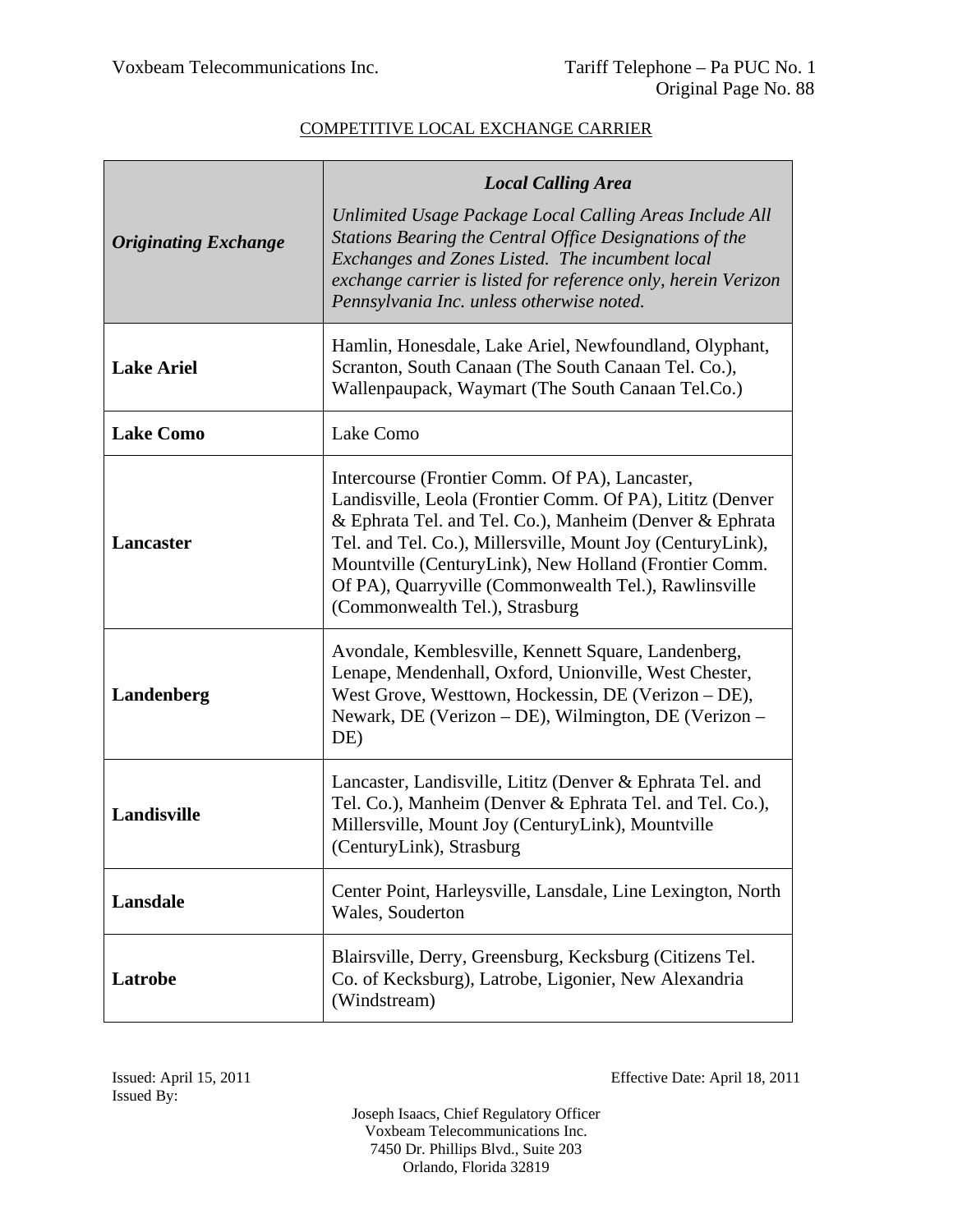|                             | <b>Local Calling Area</b>                                                                                                                                                                                                                                                           |
|-----------------------------|-------------------------------------------------------------------------------------------------------------------------------------------------------------------------------------------------------------------------------------------------------------------------------------|
| <b>Originating Exchange</b> | Unlimited Usage Package Local Calling Areas Include All<br>Stations Bearing the Central Office Designations of the<br>Exchanges and Zones Listed. The incumbent local<br>exchange carrier is listed for reference only, herein Verizon<br>Pennsylvania Inc. unless otherwise noted. |
| Lebanon                     | Annville, Frystown (Verizon North), Hershey (Verizon<br>North), Jonestown (Verizon North), Lebanon, Mt. Gretna,<br>Myerstown (Verizon North), Palmyra, Schaefferstown<br>(Verizon North)                                                                                            |
| <b>Leeper</b>               | Clarion, Leeper, Marienville                                                                                                                                                                                                                                                        |
| Lehighton                   | Jim Thorpe, Lehighton, Nesquehoning, Palmerton<br>(Palmerton Tel. Co.)                                                                                                                                                                                                              |
| Lenape                      | Avondale, Coatesville, Downingtown, Exton, Kennett<br>Square, Landenberg, Lenape, Mendenhall, Mortonville,<br>Phila. Subn. Zone 10, Phila. Subn. Zone 28, Unionville,<br>West Chester, West Grove, Westtown                                                                         |
| Lewistown                   | Belleville (CenturyLink), Lewistown, McVeytown,<br>Mifflintown (CenturyLink), Port Royal (CenturyLink),<br>Reedsville (CenturyLink)                                                                                                                                                 |
| <b>Ligonier</b>             | Latrobe, Ligonier, Stahlstown (Laurel Highland Tel. Co.)                                                                                                                                                                                                                            |
| <b>Line Lexington</b>       | Doylestown, Dublin, Harleysville, Lansdale, Line<br>Lexington, North Wales, Perkasie, Phila. Subn. Zone 45,<br>Souderton                                                                                                                                                            |
| <b>Lock Haven</b>           | Avis, Beech Creek (CenturyLink), Jersey Shore, Lock<br>Haven, Mill Hall (CenturyLink), Woolrich                                                                                                                                                                                     |
| <b>Lords Valley</b>         | Bushkill, Cresco, Hawley, Honesdale, Lords Valley, Mount<br>Pocono, Newfoundland, Stroudsburg, Wallenpaupack                                                                                                                                                                        |

Issued: April 15, 2011 Effective Date: April 18, 2011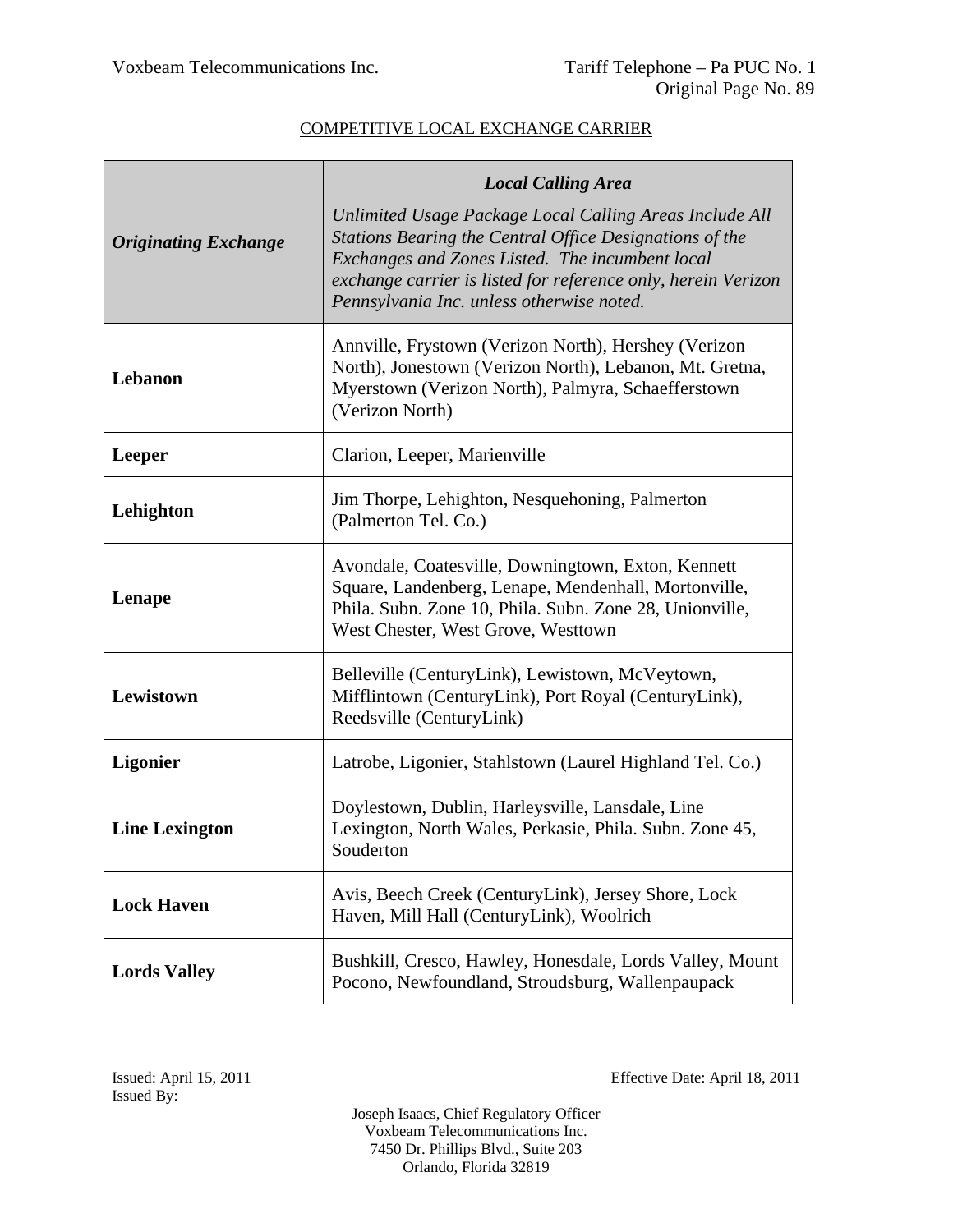|                             | <b>Local Calling Area</b>                                                                                                                                                                                                                                                           |
|-----------------------------|-------------------------------------------------------------------------------------------------------------------------------------------------------------------------------------------------------------------------------------------------------------------------------------|
| <b>Originating Exchange</b> | Unlimited Usage Package Local Calling Areas Include All<br>Stations Bearing the Central Office Designations of the<br>Exchanges and Zones Listed. The incumbent local<br>exchange carrier is listed for reference only, herein Verizon<br>Pennsylvania Inc. unless otherwise noted. |
| Lowellville                 | Bessemer, Hubbard, O. (AMERITECH, O.), Lowellville,<br>Lowellville, O. (AMERITECH, O.), New Castle, North<br>Lima, O. (AMERITECH, O.), Youngstown, O.<br>(AMERITECH, O.)                                                                                                            |
| Ludlow                      | Kane, Ludlow                                                                                                                                                                                                                                                                        |
| <b>Mahaffey</b>             | Mahaffey, Curwensville                                                                                                                                                                                                                                                              |
| <b>Mahanoy City</b>         | Frackville, Girardville, Lakewood (Frontier Comm. -<br>Lakewood), Mahanoy City, Shenandoah, Tamaqua                                                                                                                                                                                 |
| <b>Marchand</b>             | Marchand, Punxsutawney                                                                                                                                                                                                                                                              |
| <b>Marienville</b>          | Leeper, Marienville                                                                                                                                                                                                                                                                 |
| <b>Marion Center</b>        | Indiana, Marion Center                                                                                                                                                                                                                                                              |
| <b>Masontown</b>            | Fairchance, Masontown, McClellandtown, Point Marion,<br>Smithfield, Uniontown                                                                                                                                                                                                       |
| <b>McAdoo</b>               | Freeland, Hazleton, McAdoo, Tamaqua, Weatherly                                                                                                                                                                                                                                      |
| <b>McClellandtown</b>       | Fairchance, Masontown, McClellandtown, Smithfield,<br>Uniontown                                                                                                                                                                                                                     |
| <b>McDonald</b>             | Burgettstown, Canonsburg, Imperial, McDonald, Midway<br>(Windstream), Oakdale, Pitb. Subn. Zone 13                                                                                                                                                                                  |
| <b>McMurray</b>             | Canonsburg, Finleyville, McMurray, Pitb. Subn. Zone 12,<br>Pitb. Subn. Zone 13                                                                                                                                                                                                      |

Issued By:

Issued: April 15, 2011 Effective Date: April 18, 2011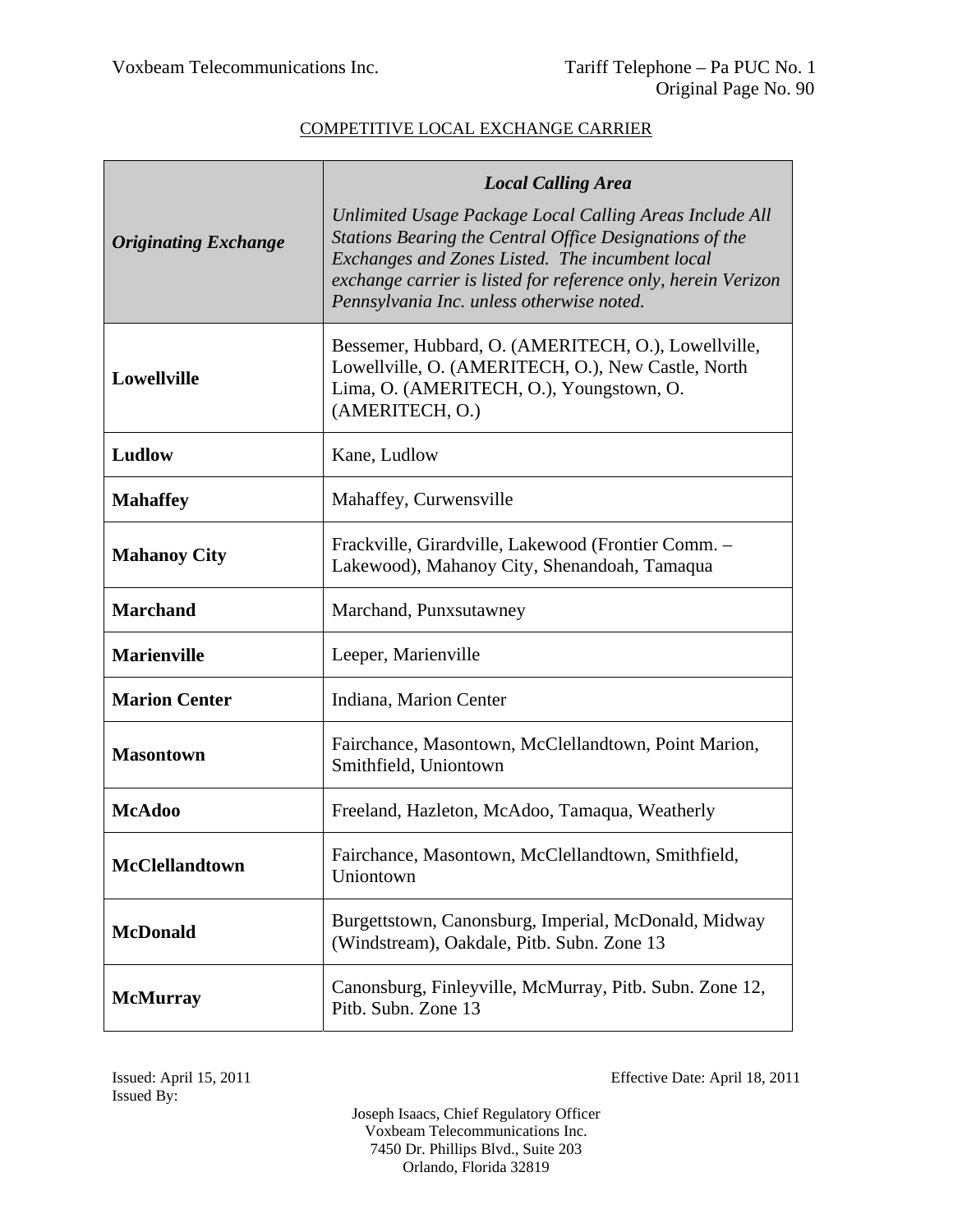|                             | <b>Local Calling Area</b>                                                                                                                                                                                                                                                           |
|-----------------------------|-------------------------------------------------------------------------------------------------------------------------------------------------------------------------------------------------------------------------------------------------------------------------------------|
| <b>Originating Exchange</b> | Unlimited Usage Package Local Calling Areas Include All<br>Stations Bearing the Central Office Designations of the<br>Exchanges and Zones Listed. The incumbent local<br>exchange carrier is listed for reference only, herein Verizon<br>Pennsylvania Inc. unless otherwise noted. |
| <b>McVeytown</b>            | Lewistown, McVeytown                                                                                                                                                                                                                                                                |
| <b>Mechanicsburg</b>        | Dillsburg (Verizon North), Harrisburg Zone 1, Lewisberry<br>(Commonwealth Tel.), Mechanicsburg                                                                                                                                                                                      |
| <b>Mendenhall</b>           | Avondale, Kemblesville, Kennett Square, Landenberg,<br>Lenape, Mendenhall, Phila. Subn. Zone 10, Unionville,<br>West Chester, West Grove, Westtown, Hockessin, DE<br>(Verizon – DE), Wilmington, DE (Verizon – DE)                                                                  |
| <b>Mercer</b>               | Blacktown (CenturyLink), Fredonia (Windstream), Grove<br>City, Mercer, Sharon, Sharpsville, Wesley (Verizon North)                                                                                                                                                                  |
| <b>Middletown</b>           | Elizabethtown (CenturyLink), Harrisburg Zone 1,<br>Harrisburg Zone 2, Hershey (Verizon North),<br>Hummelstown, Middletown                                                                                                                                                           |
| <b>Midland</b>              | Beaver Falls, Hookstown, Midland, Rochester, Smiths Ferry                                                                                                                                                                                                                           |
| <b>Millersville</b>         | Lancaster, Landisville, Millersville, Mountville<br>(CenturyLink), Strasburg                                                                                                                                                                                                        |
| <b>Millheim</b>             | Bellefonte, Boalsburg, Centre Hall, Millheim, Spring Mills,<br><b>State College</b>                                                                                                                                                                                                 |
| <b>Millville</b>            | Bloomsburg, Millville, Washingtonville                                                                                                                                                                                                                                              |
| <b>Milton</b>               | Lewisburg (Buffalo Valley Tel. Co.), Mifflinburg (Buffalo<br>Valley Tel. Co.), Milton, Northumberland, Sunbury,<br>Washingtonville, Watsontown (Windstream)                                                                                                                         |

Issued: April 15, 2011 Effective Date: April 18, 2011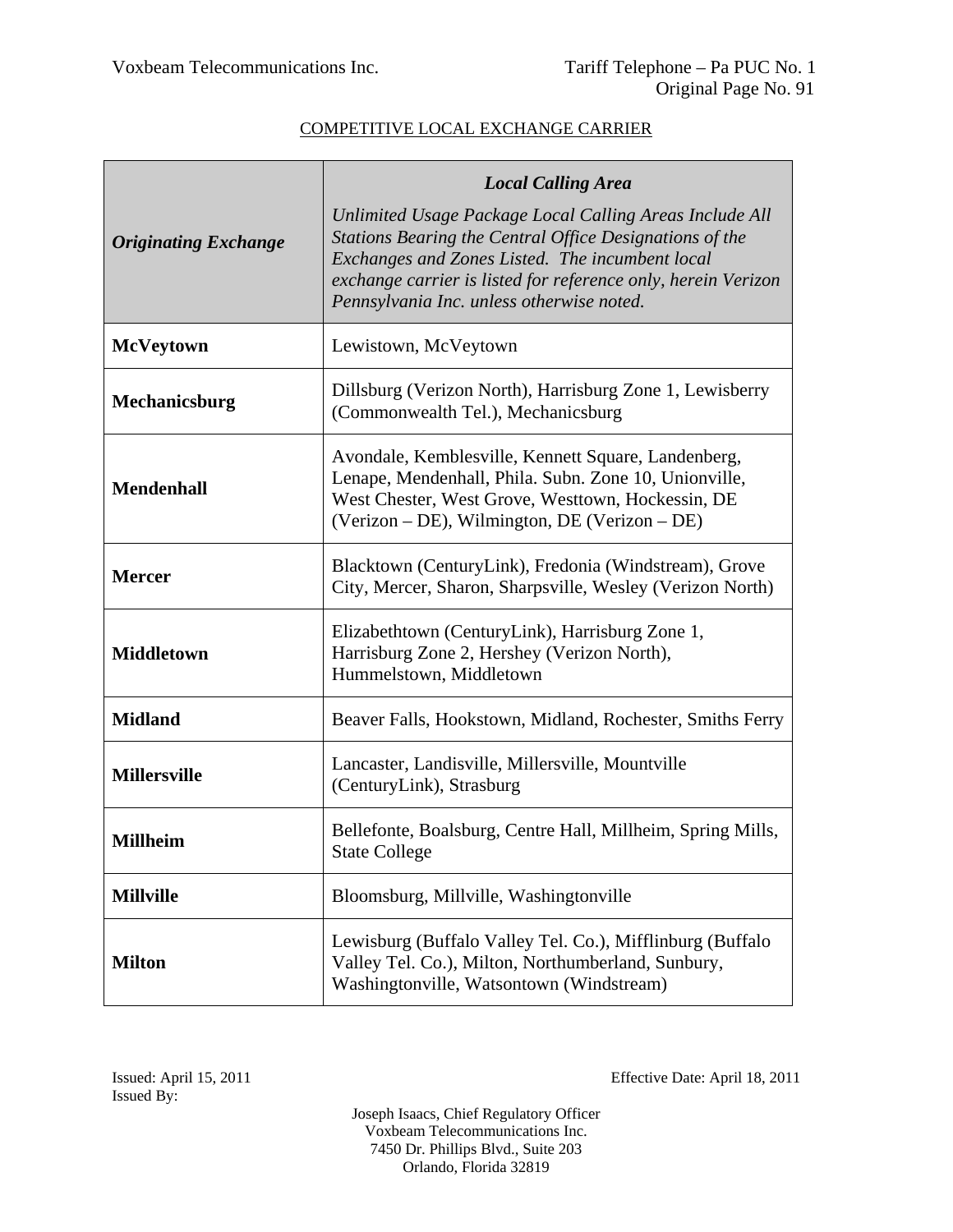|                             | <b>Local Calling Area</b>                                                                                                                                                                                                                                                           |
|-----------------------------|-------------------------------------------------------------------------------------------------------------------------------------------------------------------------------------------------------------------------------------------------------------------------------------|
| <b>Originating Exchange</b> | Unlimited Usage Package Local Calling Areas Include All<br>Stations Bearing the Central Office Designations of the<br>Exchanges and Zones Listed. The incumbent local<br>exchange carrier is listed for reference only, herein Verizon<br>Pennsylvania Inc. unless otherwise noted. |
| <b>Minersville</b>          | Frackville, Minersville, New Philadelphia, Orwigsburg,<br>Pottsville, Saint Clair, Schuylkill Haven, Tremont<br>(Commonwealth Tel.)                                                                                                                                                 |
| <b>Monessen</b>             | Belle Vernon, Charleroi, Donora, Fayette City, Monessen,<br>Monongahela                                                                                                                                                                                                             |
| Monongahela                 | Belle Vernon, Charleroi, Donora, Elizabeth, Finleyville,<br>Monessen, Monongahela                                                                                                                                                                                                   |
| <b>Moosic</b>               | Moosic, Pittston, Scranton, Taylor, Wyoming                                                                                                                                                                                                                                         |
| <b>Morrisville</b>          | Ewing, NJ (Verizon – NJ), Morrisville, Newtown, Phila.<br>Subn. Zone 42, Phila. Subn. Zone 43, Phila. Subn. Zone 44,<br>Trenton, NJ (Verizon – NJ), Yardley                                                                                                                         |
| <b>Mortonville</b>          | Avondale, Coatesville, Downingtown, Exton, Kennett<br>Square, Lenape, Mortonville, Parkesburg, Unionville, West<br>Chester, West Grove, Westtown                                                                                                                                    |
| <b>Moscow</b>               | Hamlin, Moscow, Newfoundland, Scranton, Wallenpaupack                                                                                                                                                                                                                               |
| Mountaintop                 | Kingston, Mountaintop, Nanticoke, Nuangola<br>(Commonwealth Tel.), Plymouth, Wilkes-Barre                                                                                                                                                                                           |
| <b>Mount Carmel</b>         | Ashland, Elysburg, Kulpmont, Mount Carmel, Shamokin                                                                                                                                                                                                                                 |
| <b>Mount Gretna</b>         | Annville, Lebanon, Mount Gretna, Palmyra                                                                                                                                                                                                                                            |
| <b>Mount Jewett</b>         | Bradford, Mount Jewett, Kane                                                                                                                                                                                                                                                        |

Issued: April 15, 2011 Effective Date: April 18, 2011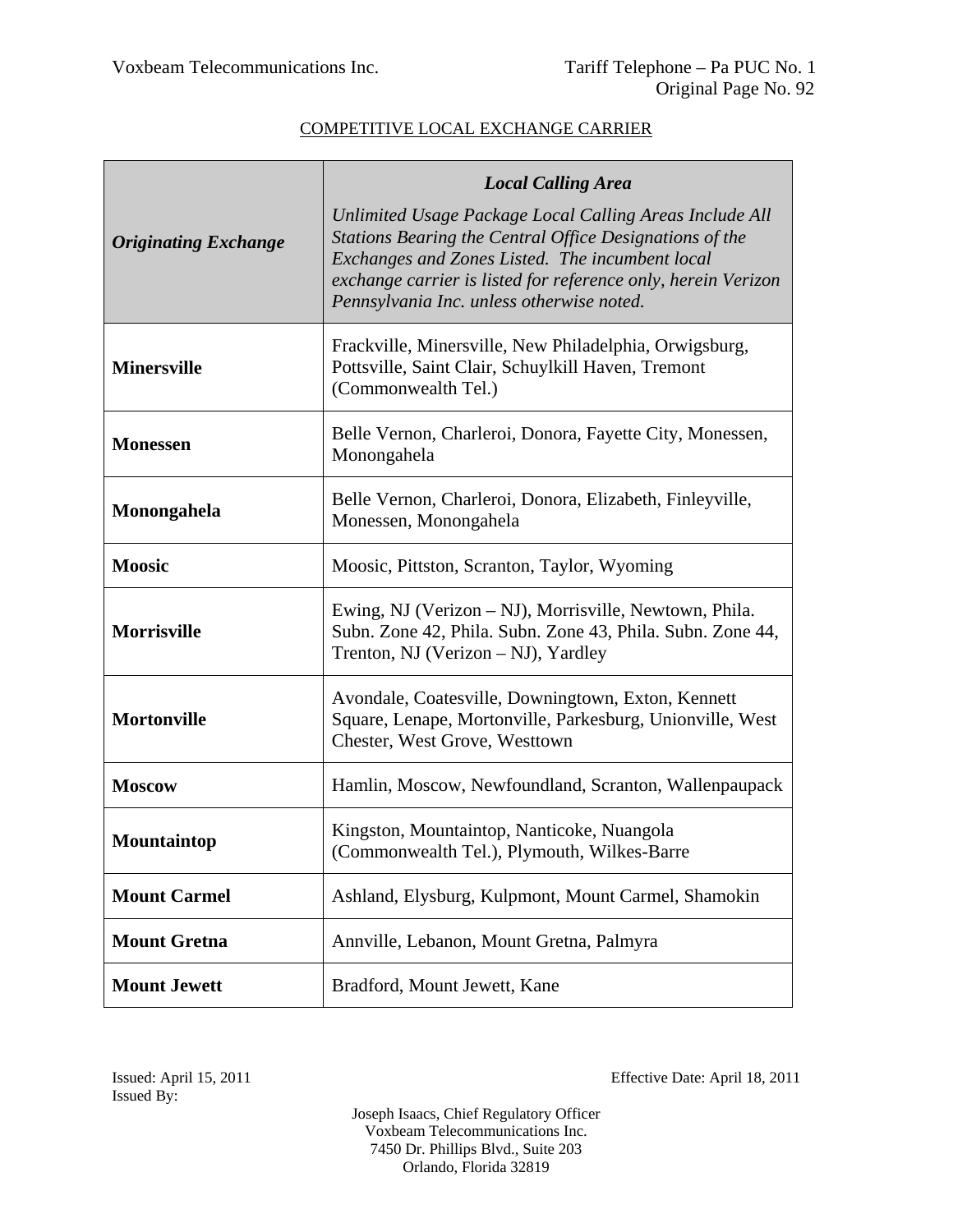|                             | <b>Local Calling Area</b>                                                                                                                                                                                                                                                           |
|-----------------------------|-------------------------------------------------------------------------------------------------------------------------------------------------------------------------------------------------------------------------------------------------------------------------------------|
| <b>Originating Exchange</b> | Unlimited Usage Package Local Calling Areas Include All<br>Stations Bearing the Central Office Designations of the<br>Exchanges and Zones Listed. The incumbent local<br>exchange carrier is listed for reference only, herein Verizon<br>Pennsylvania Inc. unless otherwise noted. |
| <b>Mount Pleasant</b>       | Connellsville, Greensburg, Kecksburg (Citizens Tel. Co. of<br>Kecksburg), Mount Pleasant, Scottdale, Youngwood                                                                                                                                                                      |
| <b>Mount Pocono</b>         | Cresco, Lords Valley, Mount Pocono, Newfoundland,<br>Stroudsburg                                                                                                                                                                                                                    |
| <b>Mount Union</b>          | Huntingdon, McConnellstown (CenturyLink), Mount Union                                                                                                                                                                                                                               |
| <b>Nanticoke</b>            | Kingston, Mountaintop, Nanticoke, Nuangola<br>(Commonwealth Tel.), Plymouth, Wilkes-Barre                                                                                                                                                                                           |
| <b>Nazareth</b>             | Allentown, Bath, Bethlehem, Catasauqua, Easton, Nazareth                                                                                                                                                                                                                            |
| <b>Nesquehoning</b>         | Jim Thorpe, Lansford (Windstream), Lehighton,<br>Nesquehoning                                                                                                                                                                                                                       |
| <b>New Castle</b>           | Bessemer, Ellwood City, New Bedford (Verizon North),<br>New Castle, New Wilmington (Verizon North), Plain Grove<br>(CenturyLink), Princeton (Verizon North), Volant<br>(CenturyLink), Wampum                                                                                        |
| <b>New Florence</b>         | Bolivar, Johnstown, New Florence, Seward                                                                                                                                                                                                                                            |
| <b>Newfoundland</b>         | Cresco, Hamlin, Hawley, Lake Ariel, Lords Valley,<br>Moscow, Mount Pocono, Newfoundland, Wallenpaupack                                                                                                                                                                              |

Issued: April 15, 2011 Effective Date: April 18, 2011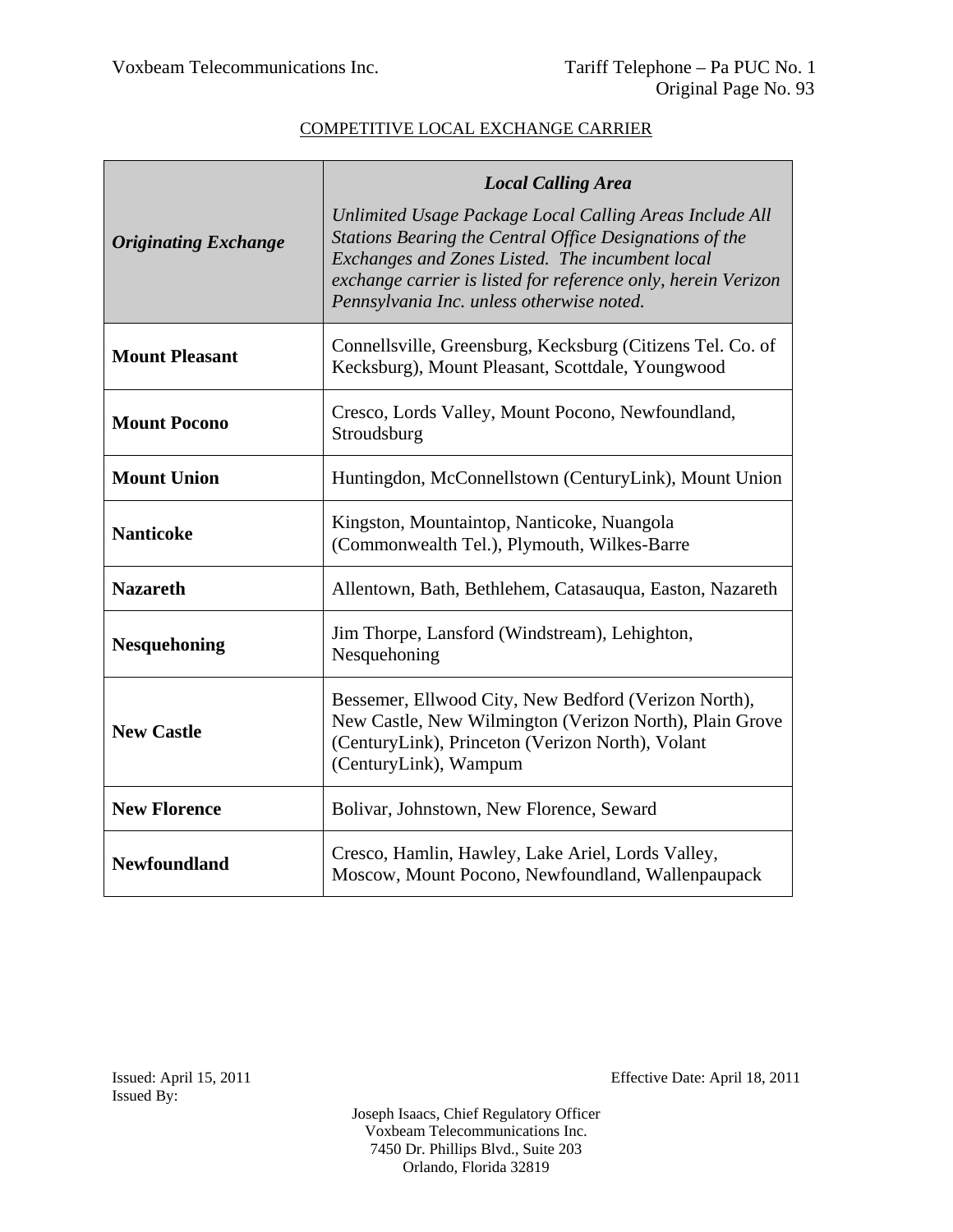|                             | <b>Local Calling Area</b>                                                                                                                                                                                                                                                           |
|-----------------------------|-------------------------------------------------------------------------------------------------------------------------------------------------------------------------------------------------------------------------------------------------------------------------------------|
| <b>Originating Exchange</b> | Unlimited Usage Package Local Calling Areas Include All<br>Stations Bearing the Central Office Designations of the<br>Exchanges and Zones Listed. The incumbent local<br>exchange carrier is listed for reference only, herein Verizon<br>Pennsylvania Inc. unless otherwise noted. |
| <b>New Hope</b>             | Buckingham, Carversville, Doylestown, Lambertville, NJ<br>(Verizon – NJ), New Hope, Newtown, Plumsteadville,<br>Wycombe, Yardley                                                                                                                                                    |
| <b>New Kensington</b>       | New Kensington, Pitb. Subn. Zone 20, Springdale,<br>Tarentum                                                                                                                                                                                                                        |
| <b>New Philadelphia</b>     | Minersville, New Philadelphia, Orwigsburg, Pottsville,<br>Saint Clair, Schuylkill Haven, Tamaqua                                                                                                                                                                                    |
| <b>New Salem</b>            | Brownsville, New Salem, Republic, Uniontown                                                                                                                                                                                                                                         |
| <b>Newtown</b>              | Newtown, Phila. Subn. Zone 40, Phila. Subn. Zone 43,<br>Wycombe, Yardley                                                                                                                                                                                                            |
| <b>Northampton</b>          | Allentown, Bath, Bethlehem, Catasauqua, Ironton (Ironton<br>Tel. Co.), Northampton, Slatington                                                                                                                                                                                      |
| <b>Northumberland</b>       | Danville, Milton, Northumberland, Sunbury                                                                                                                                                                                                                                           |
| <b>North Wales</b>          | Center Point, Harleysville, Lansdale, Line Lexington, North<br>Wales, Phila. Subn. Zone 30, Phila. Subn. Zone 33,<br>Souderton                                                                                                                                                      |
| <b>Numidia</b>              | Bloomsburg, Catawissa, Elysburg, Numidia                                                                                                                                                                                                                                            |
| Oakdale                     | Imperial, McDonald, Oakdale, Pitb. Subn. Zone 13, Pitb.<br>Subn. Zone 14                                                                                                                                                                                                            |
| Olyphant                    | Carbondale, Chapman Lake (Verizon North), Hamlin,<br>Jermyn, Lake Ariel, Olyphant, Scranton, Taylor                                                                                                                                                                                 |

Issued By:

Issued: April 15, 2011 Effective Date: April 18, 2011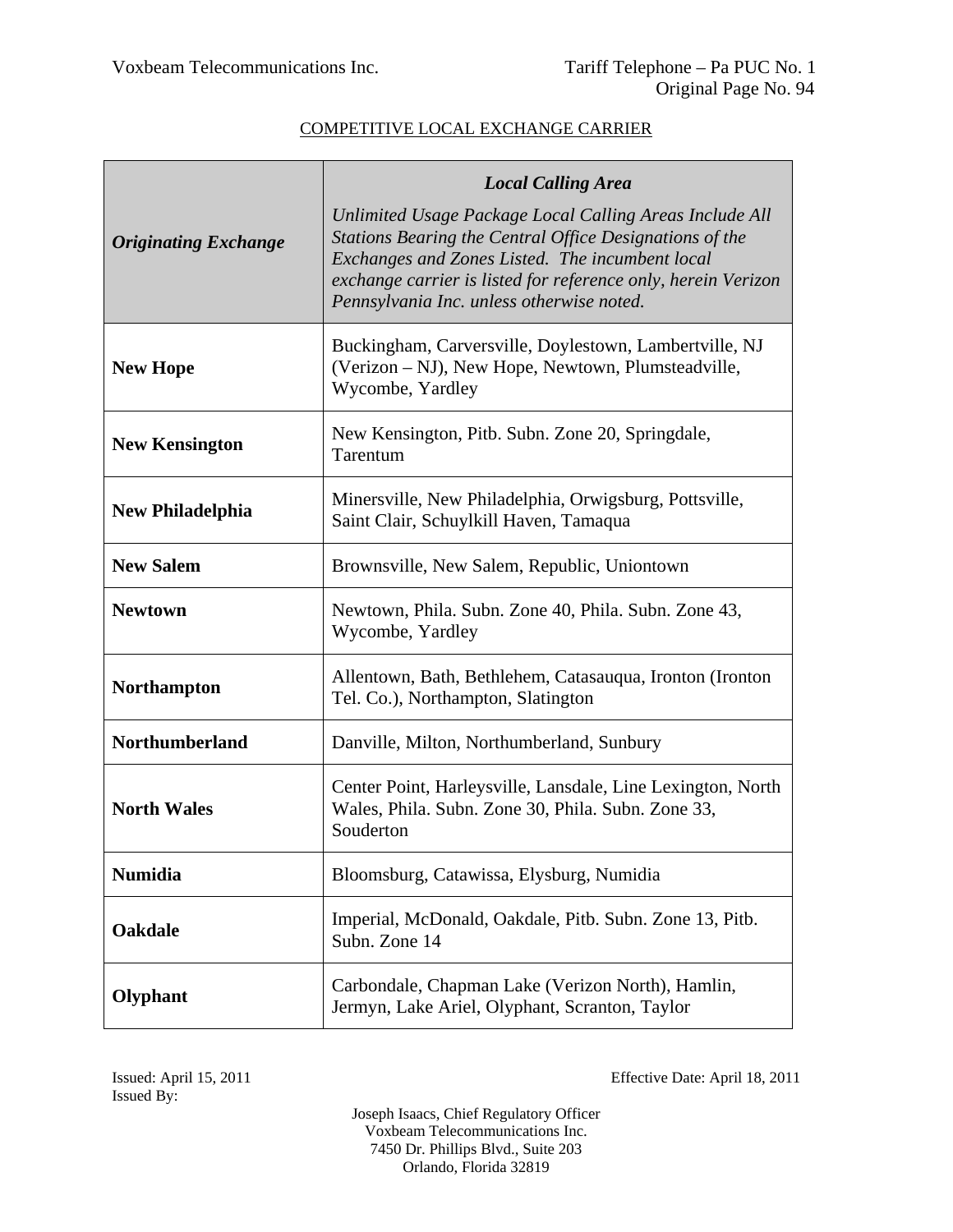|                             | <b>Local Calling Area</b>                                                                                                                                                                                                                                                           |
|-----------------------------|-------------------------------------------------------------------------------------------------------------------------------------------------------------------------------------------------------------------------------------------------------------------------------------|
| <b>Originating Exchange</b> | Unlimited Usage Package Local Calling Areas Include All<br>Stations Bearing the Central Office Designations of the<br>Exchanges and Zones Listed. The incumbent local<br>exchange carrier is listed for reference only, herein Verizon<br>Pennsylvania Inc. unless otherwise noted. |
| Orwigsburg                  | Auburn (Verizon North), Minersville, New Philadelphia,<br>Orwigsburg, Pottsville, Saint Clair, Schuylkill Haven                                                                                                                                                                     |
| <b>Osceola Mills</b>        | Clearfield, Houtzdale, Osceola Mills, Philipsburg                                                                                                                                                                                                                                   |
| Oxford                      | Avondale, Kemblesville, Kirkwood (Commonwealth Tel.),<br>Landenberg, Oxford, West Grove                                                                                                                                                                                             |
| Palmyra                     | Annville, Harrisburg Zone 1, Hershey (Verizon North),<br>Hummelstown, Lebanon, Mount Gretna, Palmyra                                                                                                                                                                                |
| Paris                       | Burgettstown, Paris, Weirton, W. Va. (Verizon – W. Va.)                                                                                                                                                                                                                             |
| Parkesburg                  | Atglen (Commonwealth Tel.), Coatesville, Gap<br>(Commonwealth Tel.), Glenmoore, Honey Brook,<br>Mortonville, Parkesburg, West Grove                                                                                                                                                 |
| <b>Parkwood</b>             | Indiana, Parkwood                                                                                                                                                                                                                                                                   |
| <b>Patton</b>               | Altoona, Barnesboro, Carrolltown, Hastings, Patton                                                                                                                                                                                                                                  |
| Pennsburg                   | Bally (The Conestoga Tel. and Tel. Co.), Green Lane,<br>Pennsburg, Perkasie, Quakertown, Sassamansville (The<br>Conestoga Tel. and Tel. Co.), Souderton                                                                                                                             |
| <b>Perkasie</b>             | Bedminster, Doylestown, Dublin, Green Lane, Harleysville,<br>Lansdale, Line Lexington, Pennsburg, Perkasie,<br>Plumsteadville, Quakertown, Schwenksville, Souderton                                                                                                                 |
| <b>Perryopolis</b>          | Belle Vernon, Dawson, Fayette City, Perryopolis,<br>Uniontown                                                                                                                                                                                                                       |

Issued: April 15, 2011 Effective Date: April 18, 2011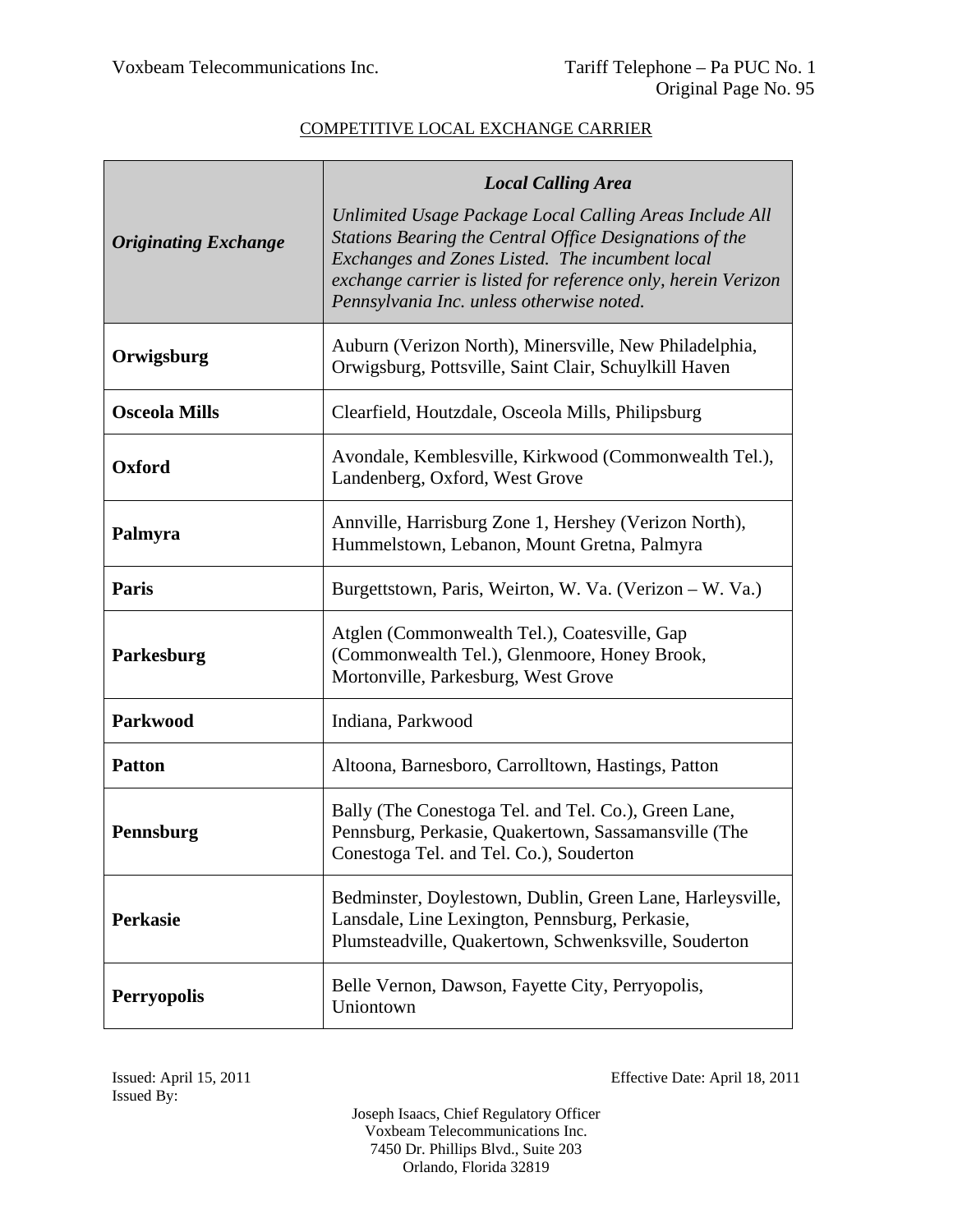|                             | <b>Local Calling Area</b>                                                                                                                                                                                                                                                           |
|-----------------------------|-------------------------------------------------------------------------------------------------------------------------------------------------------------------------------------------------------------------------------------------------------------------------------------|
| <b>Originating Exchange</b> | Unlimited Usage Package Local Calling Areas Include All<br>Stations Bearing the Central Office Designations of the<br>Exchanges and Zones Listed. The incumbent local<br>exchange carrier is listed for reference only, herein Verizon<br>Pennsylvania Inc. unless otherwise noted. |
| Philipsburg                 | Clearfield, Frenchville, Houtzdale, Osceola Mills,<br>Philipsburg, Winburne                                                                                                                                                                                                         |
| <b>Phoenixville</b>         | Chester Springs, Collegeville, Eagle, Phila. Subn. Zone 28,<br>Phila. Subn. Zone 29, Phoenixville, Pughtown, Royersford                                                                                                                                                             |
| <b>Pittston</b>             | Harding (Commonwealth Tel.), Kingston, Moosic, Pittston,<br>Scranton, Taylor, Wilkes-Barre, Wyoming                                                                                                                                                                                 |
| <b>Plumsteadville</b>       | Bedminster, Buckingham, Carversville, Doylestown,<br>Dublin, Ferndale (Commonwealth Tel.), Line Lexington,<br>New Hope, Perkasie, Plumsteadville, Quakertown                                                                                                                        |
| <b>Plymouth</b>             | Kingston, Mountaintop, Nanticoke, Plymouth, Wilkes-Barre                                                                                                                                                                                                                            |
| <b>Point Marion</b>         | Cheat Lake (Verizon - W. Va.), Fairchance, Masontown,<br>Point Marion, Morgantown, W. Va. (Verizon - W. Va.),<br>Smithfield, Uniontown                                                                                                                                              |
| Portage                     | Cresson, Ebensburg, Johnston, Portage, Southfork                                                                                                                                                                                                                                    |
| <b>Port Allegany</b>        | Eldred, Port Allegany, Roulette, Smethport                                                                                                                                                                                                                                          |
| <b>Pottstown</b>            | Boyertown (The Conestoga Tel. and Tel. Co.), Collegeville,<br>Douglassville (The Conestoga Tel. and Tel. Co.),<br>Phoenixville, Pottstown, Pughtown, Royersford,<br>Sassamansville (The Conestoga Tel. and Tel. Co.),<br>Schwenksville                                              |

Issued: April 15, 2011 Effective Date: April 18, 2011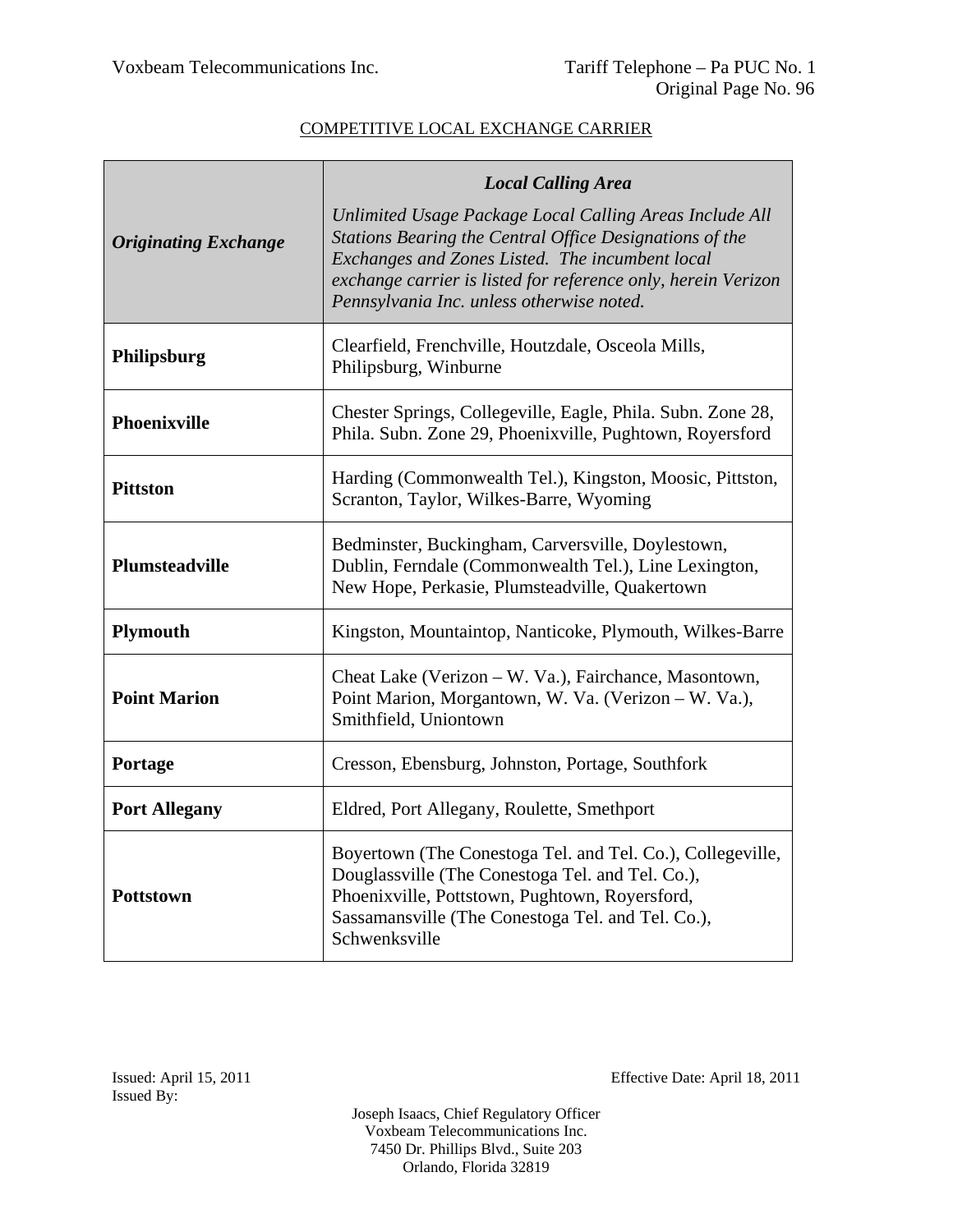|                             | <b>Local Calling Area</b>                                                                                                                                                                                                                                                                                                                                                                                                                                                                                 |
|-----------------------------|-----------------------------------------------------------------------------------------------------------------------------------------------------------------------------------------------------------------------------------------------------------------------------------------------------------------------------------------------------------------------------------------------------------------------------------------------------------------------------------------------------------|
| <b>Originating Exchange</b> | Unlimited Usage Package Local Calling Areas Include All<br>Stations Bearing the Central Office Designations of the<br>Exchanges and Zones Listed. The incumbent local<br>exchange carrier is listed for reference only, herein Verizon<br>Pennsylvania Inc. unless otherwise noted.                                                                                                                                                                                                                       |
| <b>Pottsville</b>           | Auburn (Verizon North), Frackville, Friedensburg (Verizon<br>North), Minersville, New Philadelphia, Orwigsburg,<br>Pottsville, Saint Clair, Schuylkill Haven, Tamaqua                                                                                                                                                                                                                                                                                                                                     |
| <b>Pughtown</b>             | Chester Springs, Downingtown, Eagle, Exton, Glenmoore,<br>Green Hills (The Conestoga Tel. and Tel. Co.),<br>Morgantown (The Conestoga Tel. and Tel. Co.),<br>Phoenixville, Pottstown, Pughtown, Royersford                                                                                                                                                                                                                                                                                                |
| <b>Punxsutawney</b>         | Big Run, Marchand, Punxsutawney                                                                                                                                                                                                                                                                                                                                                                                                                                                                           |
| Quakertown                  | Bedminster, Dublin, Ferndale (Commonwealth Tel.), Green<br>Lane, Pennsburg, Perkasie, Plumsteadville, Quakertown,<br>Souderton, Springtown                                                                                                                                                                                                                                                                                                                                                                |
| <b>Reading</b>              | Adamstown (Denver & Ephrata Tel. and Tel. Co.),<br>Bernville (Verizon North), Birdsboro (The Conestoga Tel.<br>and Tel. Co.), Fleetwood, Green Hills (The Conestoga Tel.<br>and Tel. Co.), Hamburg, Kutztown, Leesport<br>(Commonwealth Tel.), Morgantown (The Conestoga Tel.<br>and Tel. Co.), Oley (The Conestoga Tel. and Tel. Co.),<br>Reading, Robesonia (Verizon North), Topton (The<br>Conestoga Tel. and Tel. Co.), Womelsdorf (Verizon North),<br>Yellow House (The Conestoga Tel. and Tel. Co.) |
| <b>Renovo</b>               | Renovo                                                                                                                                                                                                                                                                                                                                                                                                                                                                                                    |
| <b>Republic</b>             | Brownsville, New Salem, Republic, Uniontown                                                                                                                                                                                                                                                                                                                                                                                                                                                               |
| <b>Rew</b>                  | Bradford, Duke Center (Armstrong North), Eldred,<br>Limestone, NY (Verizon – NY), Rew, Smethport                                                                                                                                                                                                                                                                                                                                                                                                          |

Issued By:

Issued: April 15, 2011 Effective Date: April 18, 2011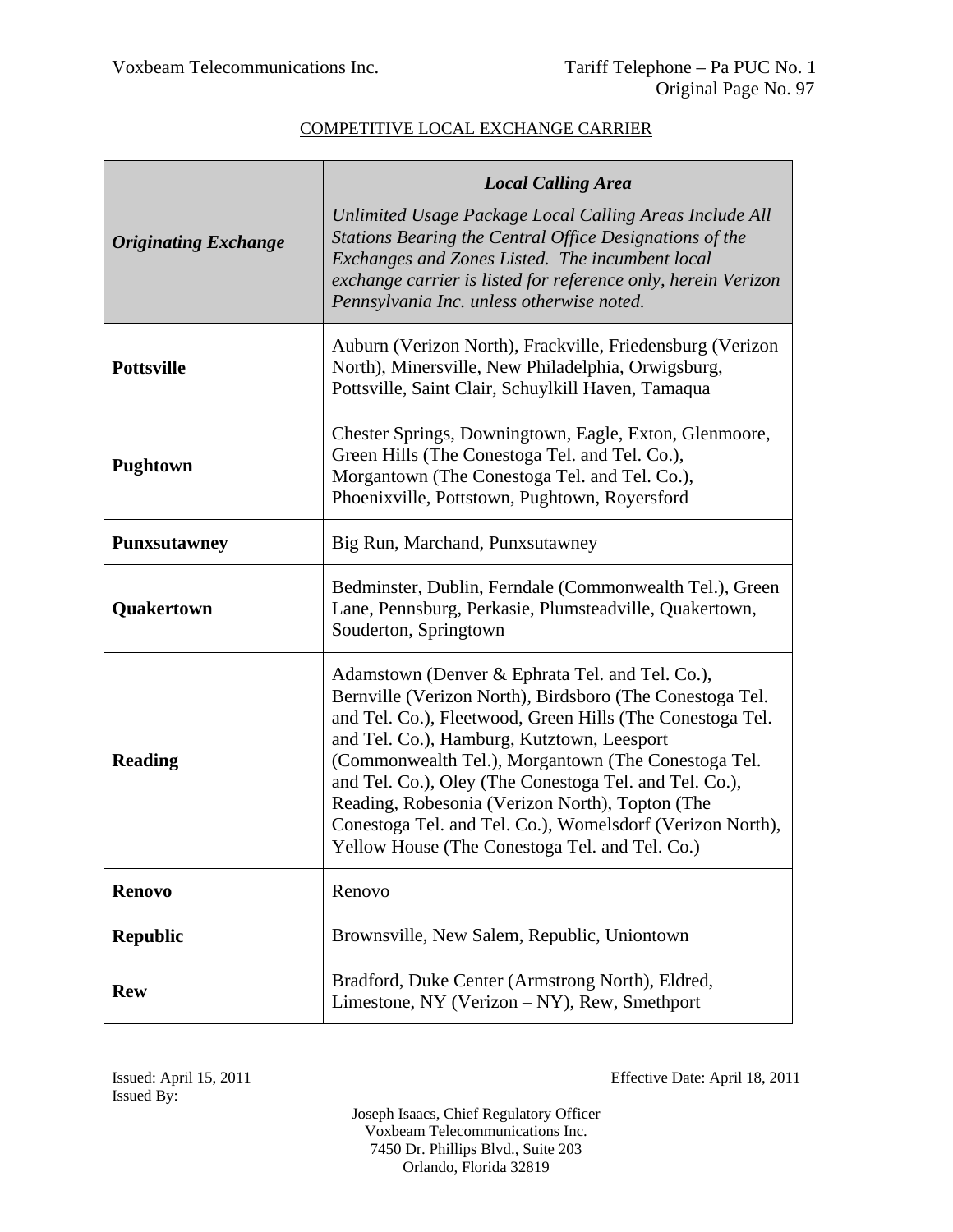|                             | <b>Local Calling Area</b>                                                                                                                                                                                                                                                           |
|-----------------------------|-------------------------------------------------------------------------------------------------------------------------------------------------------------------------------------------------------------------------------------------------------------------------------------|
| <b>Originating Exchange</b> | Unlimited Usage Package Local Calling Areas Include All<br>Stations Bearing the Central Office Designations of the<br>Exchanges and Zones Listed. The incumbent local<br>exchange carrier is listed for reference only, herein Verizon<br>Pennsylvania Inc. unless otherwise noted. |
| <b>Reynoldsville</b>        | DuBois, Reynoldsville, Sykesville                                                                                                                                                                                                                                                   |
| <b>Riegelsville</b>         | Allentown, Bethlehem, Catasauqua, Easton, Ferndale<br>(Commonwealth Tel.), Hellertown, Milford, NJ (Verizon -<br>NJ), Phillipsburg, NJ (Verizon – NJ), Riegelsville,<br>Springtown, Upper Black Eddy                                                                                |
| <b>Rochester</b>            | Aliquippa, Ambridge, Baden, Beaver Falls, Hookstown,<br>Midland, Rochester                                                                                                                                                                                                          |
| <b>Roulette</b>             | Coudersport, Port Allegany, Roulette                                                                                                                                                                                                                                                |
| Royersford                  | Center Point, Chester Springs, Collegeville, Eagle, Phila.<br>Subn. Zone 29, Phila. Subn. Zone 30, Phoenixville,<br>Pottstown, Pughtown, Royersford, Schwenksville                                                                                                                  |
| <b>Russell</b>              | Russell, Sugar Grove, Warren, Youngsville                                                                                                                                                                                                                                           |
| <b>Saint Clair</b>          | Frackville, Minersville, New Philadelphia, Orwigsburg,<br>Pottsville, Saint Clair, Schuylkill Haven                                                                                                                                                                                 |
| <b>Saxton</b>               | Hopewell (CenturyLink), Saxton                                                                                                                                                                                                                                                      |
| <b>Schuylkill Haven</b>     | Auburn (Verizon North), Friedensburg (Verizon North),<br>Minersville, New Philadelphia, Orwigsburg, Pottsville,<br>Saint Clair, Schuylkill Haven                                                                                                                                    |
| Schwenksville               | Center Point, Collegeville, Green Lane, Harleysville,<br>Lansdale, Perkasie, Phila. Subn. Zone 30, Pottstown,<br>Royersford, Sassamansville (The Conestoga Tel. and Tel.<br>Co.), Schwenksville, Souderton                                                                          |

Issued: April 15, 2011 Effective Date: April 18, 2011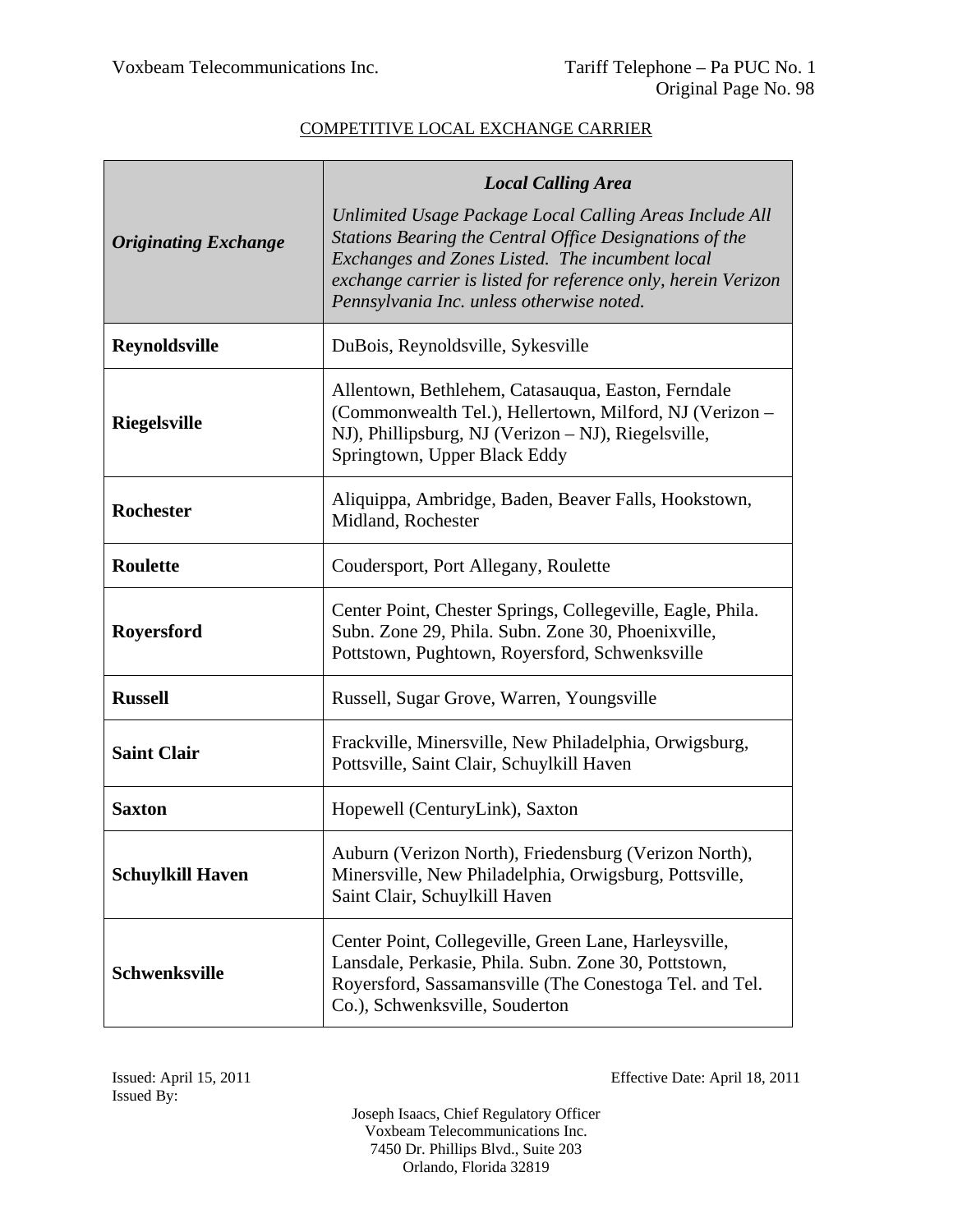|                             | <b>Local Calling Area</b>                                                                                                                                                                                                                                                           |
|-----------------------------|-------------------------------------------------------------------------------------------------------------------------------------------------------------------------------------------------------------------------------------------------------------------------------------|
| <b>Originating Exchange</b> | Unlimited Usage Package Local Calling Areas Include All<br>Stations Bearing the Central Office Designations of the<br>Exchanges and Zones Listed. The incumbent local<br>exchange carrier is listed for reference only, herein Verizon<br>Pennsylvania Inc. unless otherwise noted. |
| <b>Scottdale</b>            | Connellsville, Dawson, Mount Pleasant, Scottdale                                                                                                                                                                                                                                    |
| <b>Scranton</b>             | Clarks Summit (Commonwealth Tel.), Dalton<br>(Commonwealth Tel.), Factoryville (Commonwealth Tel.),<br>Hamlin, Jermyn, Lake Ariel, Lake Winola (Commonwealth<br>Tel.), Moosic, Moscow, Olyphant, Pittston, Scranton,<br>Taylor, Wyoming                                             |
| <b>Shamokin</b>             | Elysburg, Kulpmont, Mount Carmel, Shamokin, Sunbury,<br>Trevorton (TDS – Mahanoy and Mahantango Tel. Co.)                                                                                                                                                                           |
| <b>Sharon</b>               | Mercer, Sharon, O. (AMERITECH, O.), Sharon, PA,<br>Sharpsville, Transfer (The Pymatuning Ind. Tel. Co.), West<br>Middlesex                                                                                                                                                          |
| <b>Sharpsville</b>          | Greenville, Mercer, Sharon, O. (AMERITECH, O.), Sharon,<br>PA, Sharpsville, Transfer (The Pymatuning Ind. Tel. Co.),<br><b>West Middlesex</b>                                                                                                                                       |
| <b>Shenandoah</b>           | Ashland, Frackville, Girardsville, Mahanoy City, Ringtown<br>(Commonwealth Tel.), Shenandoah                                                                                                                                                                                        |
| <b>Slatington</b>           | Allentown, Bath, Bethlehem, Catasauqua, Ironton (Ironton)<br>Tel. Co.), New Tripoli (Verizon North), Northampton,<br>Slatington                                                                                                                                                     |
| <b>Smethport</b>            | Bradford, Eldred, Port Allegany, Rew, Smethport                                                                                                                                                                                                                                     |
| <b>Smithfield</b>           | Fairchance, Masontown, McClellandtown, Point Marion,<br>Smithfield, Uniontown                                                                                                                                                                                                       |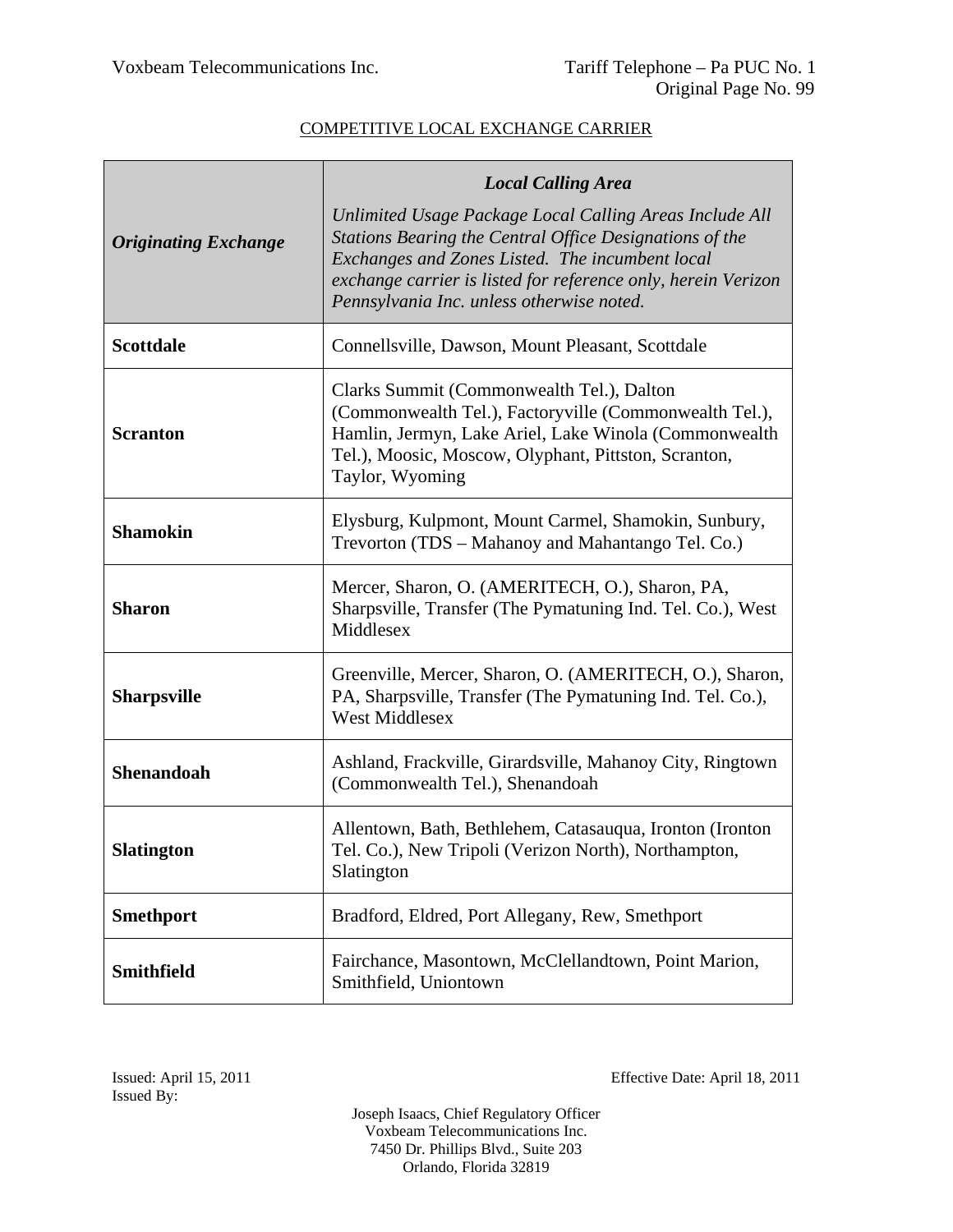|                             | <b>Local Calling Area</b>                                                                                                                                                                                                                                                           |
|-----------------------------|-------------------------------------------------------------------------------------------------------------------------------------------------------------------------------------------------------------------------------------------------------------------------------------|
| <b>Originating Exchange</b> | Unlimited Usage Package Local Calling Areas Include All<br>Stations Bearing the Central Office Designations of the<br>Exchanges and Zones Listed. The incumbent local<br>exchange carrier is listed for reference only, herein Verizon<br>Pennsylvania Inc. unless otherwise noted. |
| <b>Smiths Ferry</b>         | Chester, W. Va. (Verizon – W. Va.), East Liverpool, O.<br>(AMERITECH, O.), Hookstown, Midland, Rochester,<br><b>Smiths Ferry</b>                                                                                                                                                    |
| <b>Smock</b>                | Brownsville, Smock, Uniontown                                                                                                                                                                                                                                                       |
| <b>Snow Shoe</b>            | Bellefonte, Frenchville, Snow Shoe                                                                                                                                                                                                                                                  |
| <b>Souderton</b>            | Center Point, Collegeville, Doylestown, Dublin, Green<br>Lane, Harleysville, Lansdale, Line Lexington, North Wales,<br>Pennsburg, Perkasie, Quakertown, Schwenksville,<br>Souderton                                                                                                 |
| <b>Springdale</b>           | New Kensington, Pitb. Subn. Zone 19, Pitb. Subn. Zone 20,<br>Springdale, Tarentum                                                                                                                                                                                                   |
| <b>Spring Mills</b>         | Bellefonte, Boalsburg, Centre Hall, Millheim, Spring Mills,<br><b>State College</b>                                                                                                                                                                                                 |
| <b>Springtown</b>           | Allentown, Bethlehem, Catasauqua, Easton, Ferndale<br>(Commonwealth Tel.), Hellertown, Milford, NJ (Verizon –<br>NJ), Quakertown, Riegelsville, Springtown, Upper Black<br>Eddy                                                                                                     |
| <b>State College</b>        | Bellefonte, Boalsburg, Centre Hall, Port Matilda<br>(Windstream), Spring Mills, State College                                                                                                                                                                                       |
| <b>Strasburg</b>            | Gap (Commonwealth Tel.), Intercourse (Frontier Comm. Of<br>PA), Lancaster, Landisville, Millersville, Quarryville<br>(Commonwealth Tel.), Rawlinsville (Commonwealth Tel.),<br>Strasburg                                                                                            |

Issued: April 15, 2011 Effective Date: April 18, 2011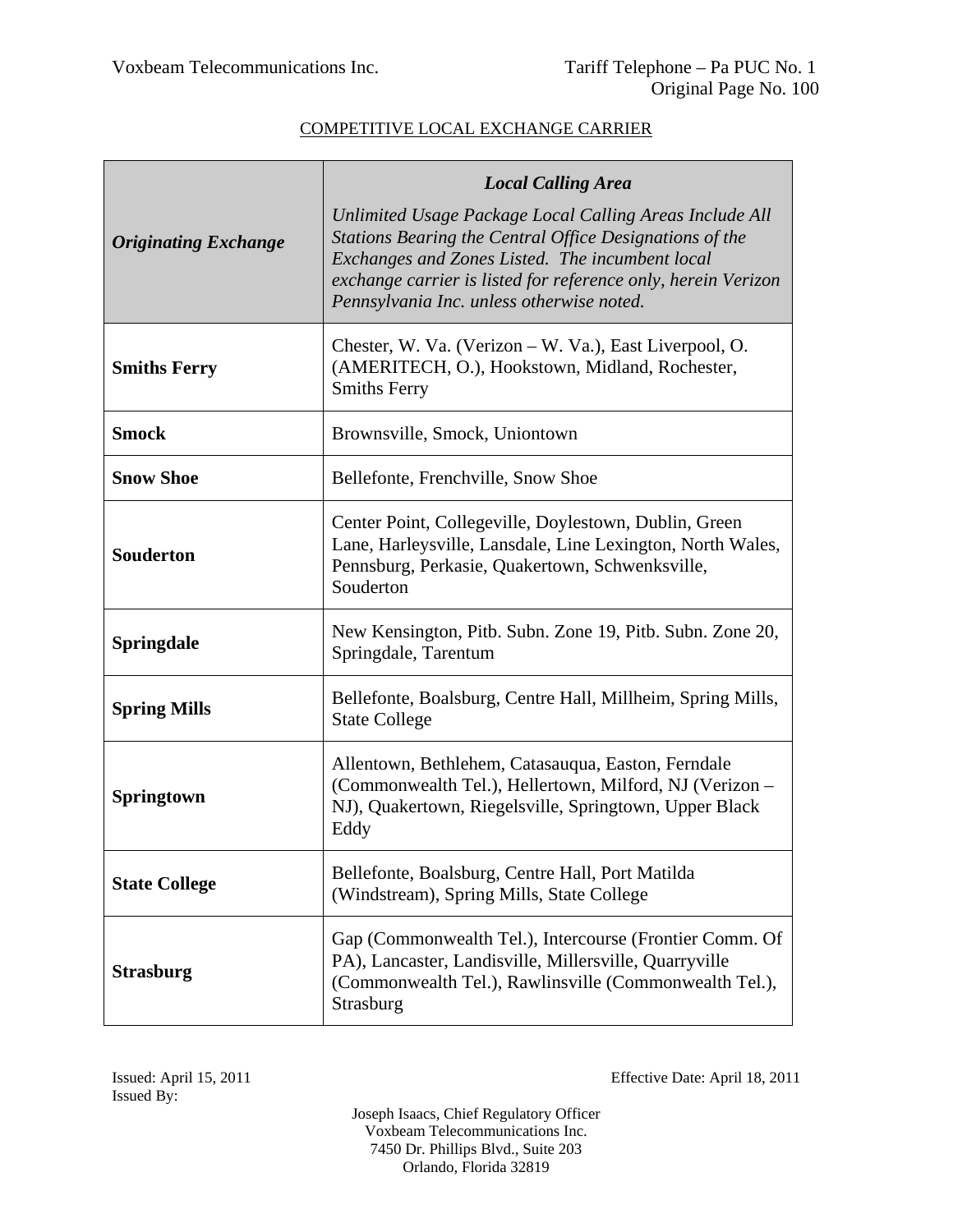|                             | <b>Local Calling Area</b>                                                                                                                                                                                                                                                           |
|-----------------------------|-------------------------------------------------------------------------------------------------------------------------------------------------------------------------------------------------------------------------------------------------------------------------------------|
| <b>Originating Exchange</b> | Unlimited Usage Package Local Calling Areas Include All<br>Stations Bearing the Central Office Designations of the<br>Exchanges and Zones Listed. The incumbent local<br>exchange carrier is listed for reference only, herein Verizon<br>Pennsylvania Inc. unless otherwise noted. |
| <b>Stroudsburg</b>          | Bushkill, Cresco, Lords Valley, Mount Pocono, Saylorsburg<br>(Commonwealth Tel.), Stroudsburg, Stroudsburg, NJ<br>$(Verizon - NJ)$                                                                                                                                                  |
| <b>Sugar Grove</b>          | Russell, Sugar Grove, Warren, Youngsville                                                                                                                                                                                                                                           |
| <b>Sunbury</b>              | Danville, Elysburg, Milton, Northumberland, Selinsgrove<br>(Verizon North), Shamokin, Sunbury                                                                                                                                                                                       |
| <b>Sykesville</b>           | DuBois, Luthersburg (Windstream), Reynoldsville,<br>Sykesville                                                                                                                                                                                                                      |
| <b>Tamaqua</b>              | Lakewood (Frontier Comm. - Lakewood), Lansford<br>(Windstream), Mahanoy City, McAdoo, New Philadelphia,<br>Pottsville, Tamaqua                                                                                                                                                      |
| <b>Tarentum</b>             | New Kensington, Pitb. Subn. Zone 20, Springdale,<br>Tarentum                                                                                                                                                                                                                        |
| <b>Taylor</b>               | Moosic, Olyphant, Pittston, Scranton, Taylor, Wyoming                                                                                                                                                                                                                               |
| <b>Tidioute</b>             | Endeavor, Tidioute, Tionesta, Warren                                                                                                                                                                                                                                                |
| <b>Tyrone</b>               | Altoona, Bellwood, Tyrone, Warriors Mark (Windstream)                                                                                                                                                                                                                               |
| <b>Tionesta</b>             | Endeavor, Tidioute, Tionesta                                                                                                                                                                                                                                                        |
| <b>Ulysses</b>              | Coudersport, Ulysses                                                                                                                                                                                                                                                                |

Issued: April 15, 2011 Effective Date: April 18, 2011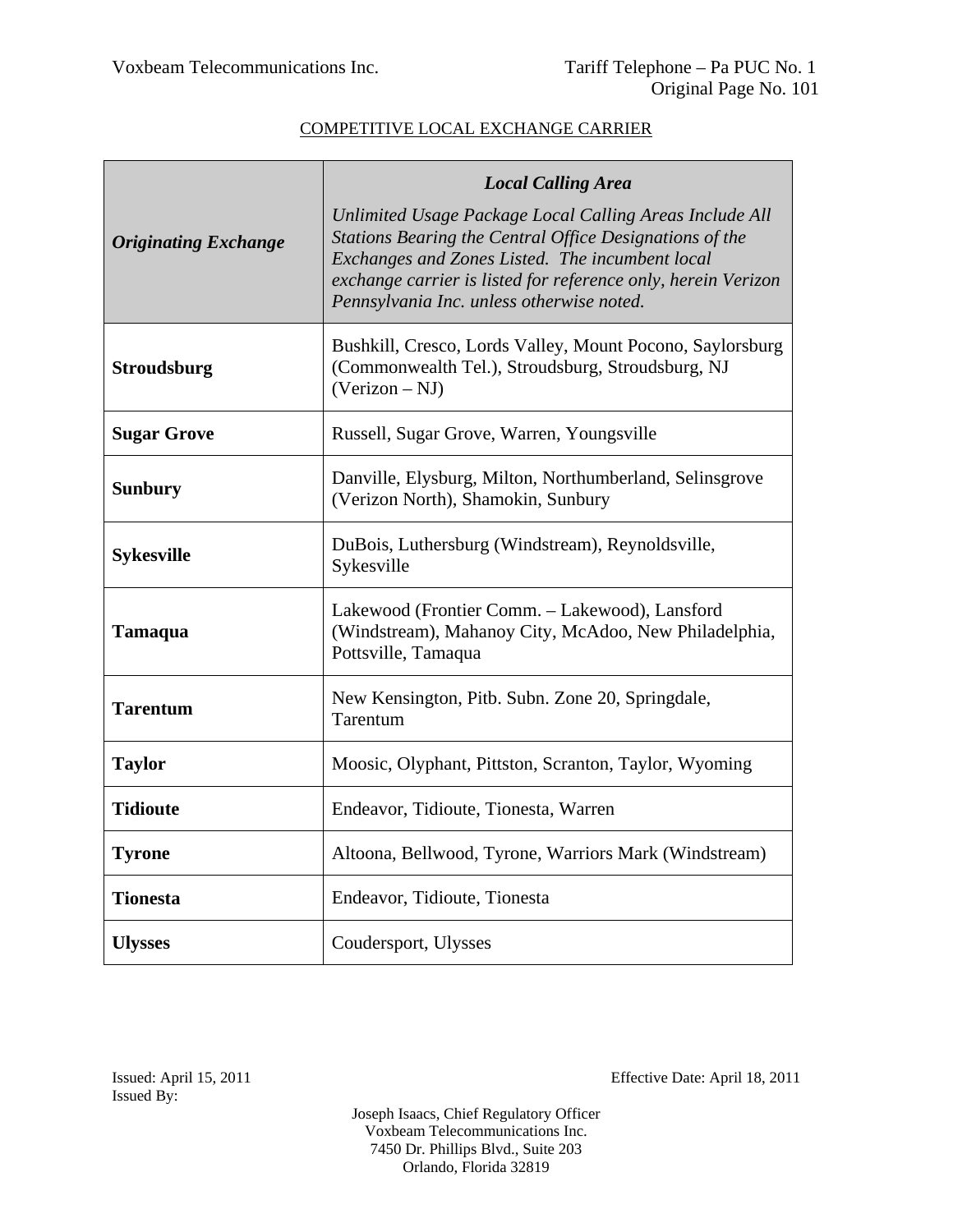|                             | <b>Local Calling Area</b>                                                                                                                                                                                                                                                           |
|-----------------------------|-------------------------------------------------------------------------------------------------------------------------------------------------------------------------------------------------------------------------------------------------------------------------------------|
| <b>Originating Exchange</b> | Unlimited Usage Package Local Calling Areas Include All<br>Stations Bearing the Central Office Designations of the<br>Exchanges and Zones Listed. The incumbent local<br>exchange carrier is listed for reference only, herein Verizon<br>Pennsylvania Inc. unless otherwise noted. |
| <b>Uniontown</b>            | Brownsville, Connellsville, Fairchance, Farmington,<br>Masontown, McClellandtown, New Salem, Point Marion,<br>Republic, Smithfield, Smock, Uniontown                                                                                                                                |
| <b>Unionville</b>           | Avondale, Coatesville, Kemblesville, Kennett Square,<br>Landenberg, Lenape, Mendenhall, Mortonville, Unionville,<br>West Chester, West Grove, Westtown                                                                                                                              |
| <b>Upper Black Eddy</b>     | Easton, Ferndale (Commonwealth Tel.), Frenchtown, NJ<br>(Verizon – NJ), Milford, NJ (Verizon – NJ), Riegelsville,<br>Springtown, Uhlerstown (Commonwealth Tel.), Upper<br><b>Black Eddy</b>                                                                                         |
| Wallenpaupack               | Hamlin, Hawley, Honesdale, Lake Ariel, Lords Valley,<br>Moscow, Newfoundland, Wallenpaupack                                                                                                                                                                                         |
| Wampum                      | Beaver Falls, Ellwood City, New Castle, Wampum                                                                                                                                                                                                                                      |
| <b>Warren</b>               | Russell, Sheffield (Windstream), Sugar Grove, Tidioute,<br>Warren, Youngsville                                                                                                                                                                                                      |
| Washington                  | Avella, Buffalo (Verizon North), Canonsburg, Claysville,<br>Hickory (Hickory Tel. Co.), McMurray, Taylorstown<br>(Verizon North), Washington, West Alexander                                                                                                                        |
| Washingtonville             | Bloomsburg, Danville, Millville, Milton, Turbotville<br>(Windstream), Washingtonville                                                                                                                                                                                               |
| Weatherly                   | Freeland, Hazleton, Jim Thorpe, McAdoo, Weatherly,<br>White Haven                                                                                                                                                                                                                   |

Issued: April 15, 2011 Effective Date: April 18, 2011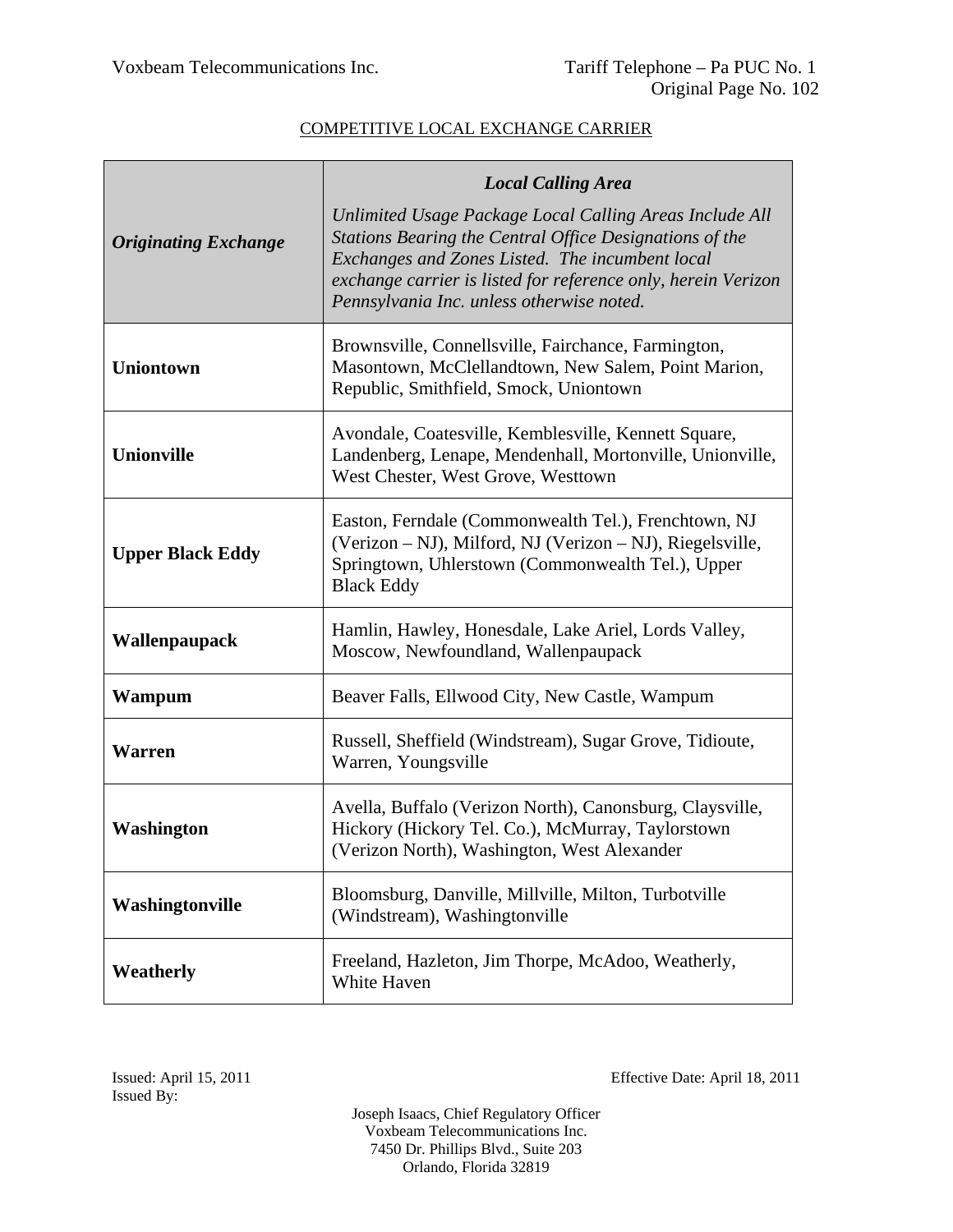|                             | <b>Local Calling Area</b>                                                                                                                                                                                                                                                           |
|-----------------------------|-------------------------------------------------------------------------------------------------------------------------------------------------------------------------------------------------------------------------------------------------------------------------------------|
| <b>Originating Exchange</b> | Unlimited Usage Package Local Calling Areas Include All<br>Stations Bearing the Central Office Designations of the<br>Exchanges and Zones Listed. The incumbent local<br>exchange carrier is listed for reference only, herein Verizon<br>Pennsylvania Inc. unless otherwise noted. |
| <b>West Alexander</b>       | Claysville, Washington, West Alexander                                                                                                                                                                                                                                              |
| <b>West Chester</b>         | Downingtown, Exton, Lenape, Mendenhall, Mortonville,<br>Phila. Subn. Zone 28, West Chester, Westtown                                                                                                                                                                                |
| <b>West Grove</b>           | Avondale, Coatesville, Kemblesville, Kennett Square,<br>Landenberg, Lenape, Mendenhall, Mortonville, Oxford,<br>Parkesburg, Unionville, West Chester, West Grove,<br>Westtown, Hockessin, DE (Verizon - DE)                                                                         |
| <b>West Middlesex</b>       | Sharon, Sharon, O. (AMERITECH, O.), Sharpsville, West<br>Middlesex                                                                                                                                                                                                                  |
| <b>West Newton</b>          | Belle Vernon, West Newton, Yukon (Yukon-Waltz Tel.)<br>Co.                                                                                                                                                                                                                          |
| Westtown                    | Lenape, Phila. Subn. Zone 10, Mendenhall, West Chester,<br>Westtown                                                                                                                                                                                                                 |
| <b>White Haven</b>          | Freeland, Hazleton, Jim Thorpe, Weatherly, White Haven                                                                                                                                                                                                                              |
| <b>Wilkes-Barre</b>         | Center Moreland (Commonwealth Tel.), Dallas<br>(Commonwealth Tel.), Harveys Lake (Commonwealth<br>Tel.), Kingston, Mountaintop, Nanticoke, Nuangola<br>(Commonwealth Tel.), Pittston, Plymouth, Trucksville<br>(Commonwealth Tel.), Wilkes-Barre, Wyoming                           |
| Williamsport                | Jersey Shore, Loyalsock (Verizon North), Oval<br>(Pennsylvania Tel. Co.), Trout Run (Verizon North),<br>Williamsport                                                                                                                                                                |

Issued: April 15, 2011 Effective Date: April 18, 2011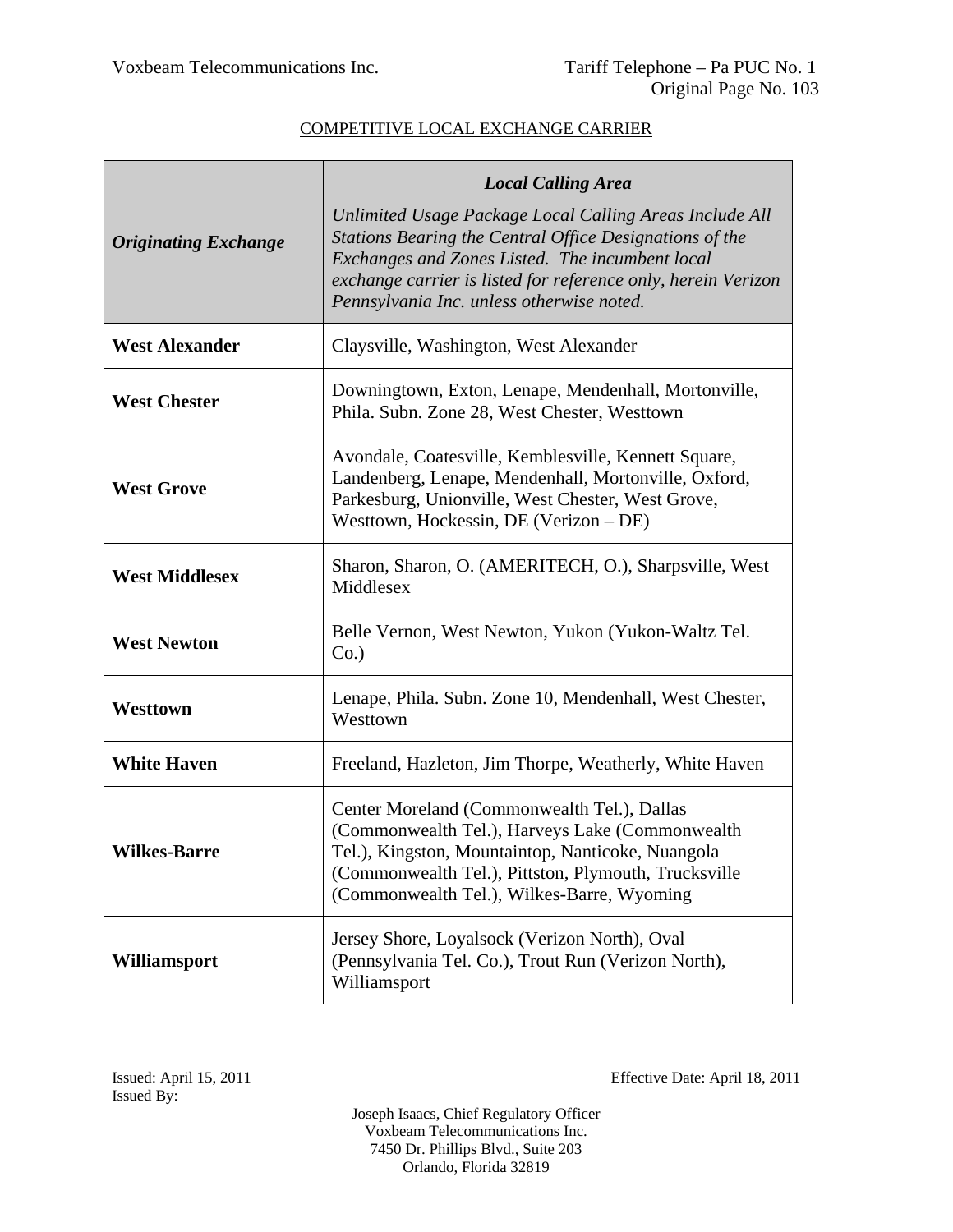|                             | <b>Local Calling Area</b>                                                                                                                                                                                                                                                           |
|-----------------------------|-------------------------------------------------------------------------------------------------------------------------------------------------------------------------------------------------------------------------------------------------------------------------------------|
| <b>Originating Exchange</b> | Unlimited Usage Package Local Calling Areas Include All<br>Stations Bearing the Central Office Designations of the<br>Exchanges and Zones Listed. The incumbent local<br>exchange carrier is listed for reference only, herein Verizon<br>Pennsylvania Inc. unless otherwise noted. |
| Winburne                    | Clearfield, Frenchville, Philipsburg, Winburne                                                                                                                                                                                                                                      |
| Woolrich                    | Avis, Jersey Shore, Lock Haven, Woolrich                                                                                                                                                                                                                                            |
| Wycombe                     | Buckingham, Doylestown, New Hope, Newtown, Phila.<br>Subn. Zone 40, Phila. Subn. Zone 45, Wycombe                                                                                                                                                                                   |
| <b>Wyoming</b>              | Kingston, Moosic, Pittston, Scranton, Taylor, Wilkes-Barre,<br>Wyoming                                                                                                                                                                                                              |
| <b>Yardley</b>              | Ewing, NJ (Verizon – NJ), Morrisville, New Hope,<br>Newtown, Phila. Subn. Zone 42, Phila. Subn. Zone 43,<br>Phila. Subn. Zone 44, Trenton, NJ (Verizon – NJ),<br>Wycombe, Yardley                                                                                                   |
| Youngsville                 | Russell, Sugar Grove, Warren, Youngsville                                                                                                                                                                                                                                           |
| Youngwood                   | Greensburg, Mount Pleasant, Youngwood                                                                                                                                                                                                                                               |
| <b>Zelienople</b>           | Beaver Falls, Criders Corners (North Pitt. Tel. Co.),<br>Ellwood City, Evans City (CenturyLink), Zelienople                                                                                                                                                                         |

Issued By:

Issued: April 15, 2011 Effective Date: April 18, 2011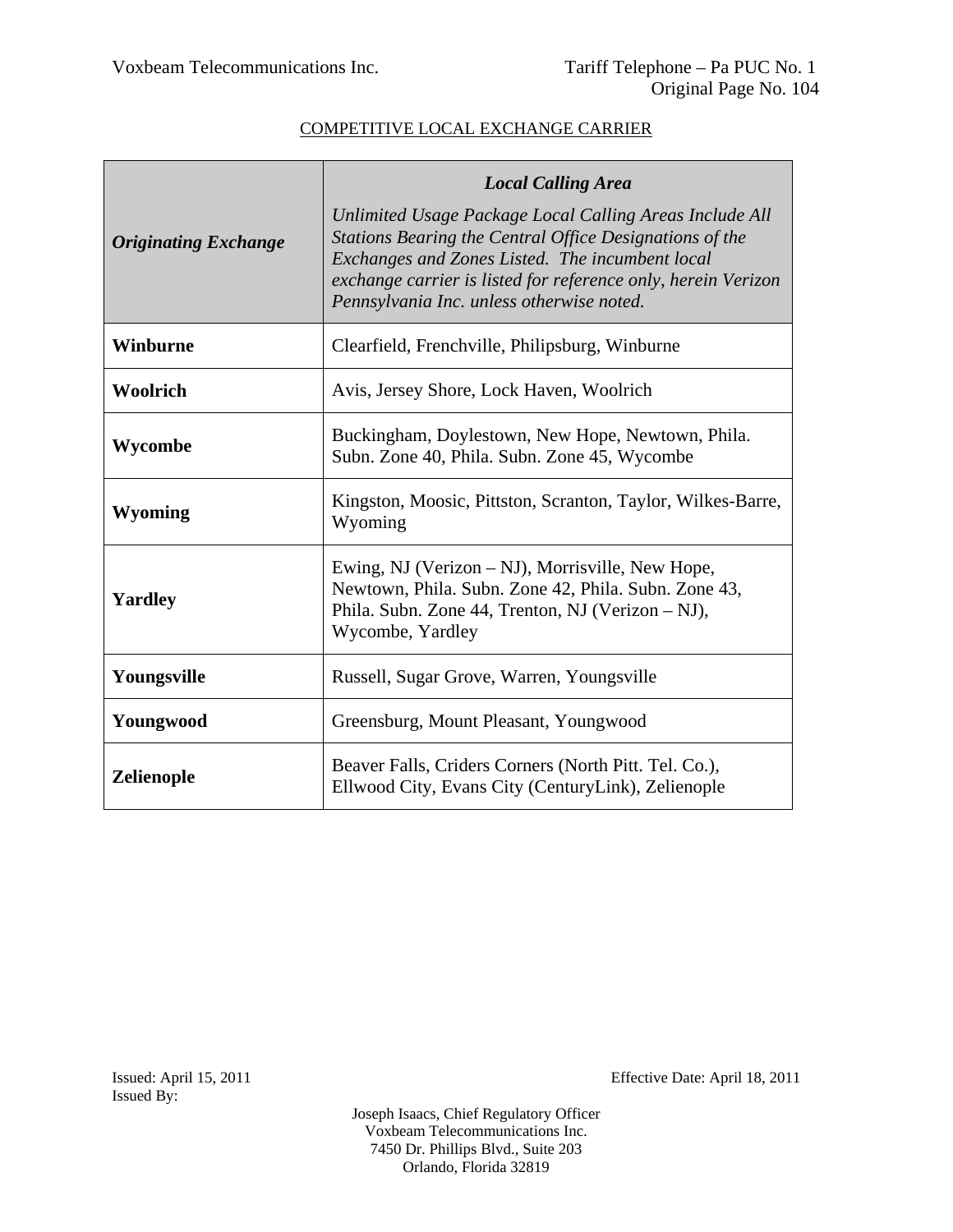### **SECTION 6 - SERVICE TERRITORY**, Continued

### **6.2. LOCAL CALLING AREAS**

### **6.2.1. VERIZON NORTH LLC LOCAL CALLING AREAS**

|                             | <b>Local Calling Area</b>                                                                                                                                                                                                                                                            |
|-----------------------------|--------------------------------------------------------------------------------------------------------------------------------------------------------------------------------------------------------------------------------------------------------------------------------------|
| <b>Originating Exchange</b> | Unlimited Usage Package Local Calling Areas Include All<br>Stations Bearing the Central Office Designations of the<br>Exchanges and Zones Listed. The incumbent local<br>exchange carrier is listed for reference only, herein Verizon<br>North Incorporated unless otherwise noted. |
| Airville                    | Brogue, Delta, Red Lion                                                                                                                                                                                                                                                              |
| Auburn                      | Friedensburg, Orwigsburg, Pine Grove, Pottsville,<br>Schuylkill Haven                                                                                                                                                                                                                |
| Avonmore                    | Apollo (Windstream), Saltsburg, Vandergrift                                                                                                                                                                                                                                          |
| <b>Beach Lake</b>           | Galilee, Honesdale, Narrowsburg, NY (Citizens Tel.)                                                                                                                                                                                                                                  |
| <b>Beaver Springs</b>       | Middleburg, Mount Pleasant Mills, Selinsgrove                                                                                                                                                                                                                                        |
| Beaverdale                  | Johnstown, South Fork                                                                                                                                                                                                                                                                |
| Berlin                      | Meyersdale, Rockwood, Somerset, Stoystown                                                                                                                                                                                                                                            |
| Bernville                   | Frystown, Hamburg, Robesonia, Womelsdorf, Reading                                                                                                                                                                                                                                    |
| <b>Boswell</b>              | Hooversville, Johnstown, Somerset, Stoystown                                                                                                                                                                                                                                         |
| <b>Brogue</b>               | Airville, Red Lion, York                                                                                                                                                                                                                                                             |
| <b>Brookside</b>            | Jersey Shore, Trout Run, Williamsport                                                                                                                                                                                                                                                |
| <b>Buffalo</b>              | Avella, Canonsburg, Taylorstown, Washington                                                                                                                                                                                                                                          |

Issued: April 15, 2011 Effective Date: April 18, 2011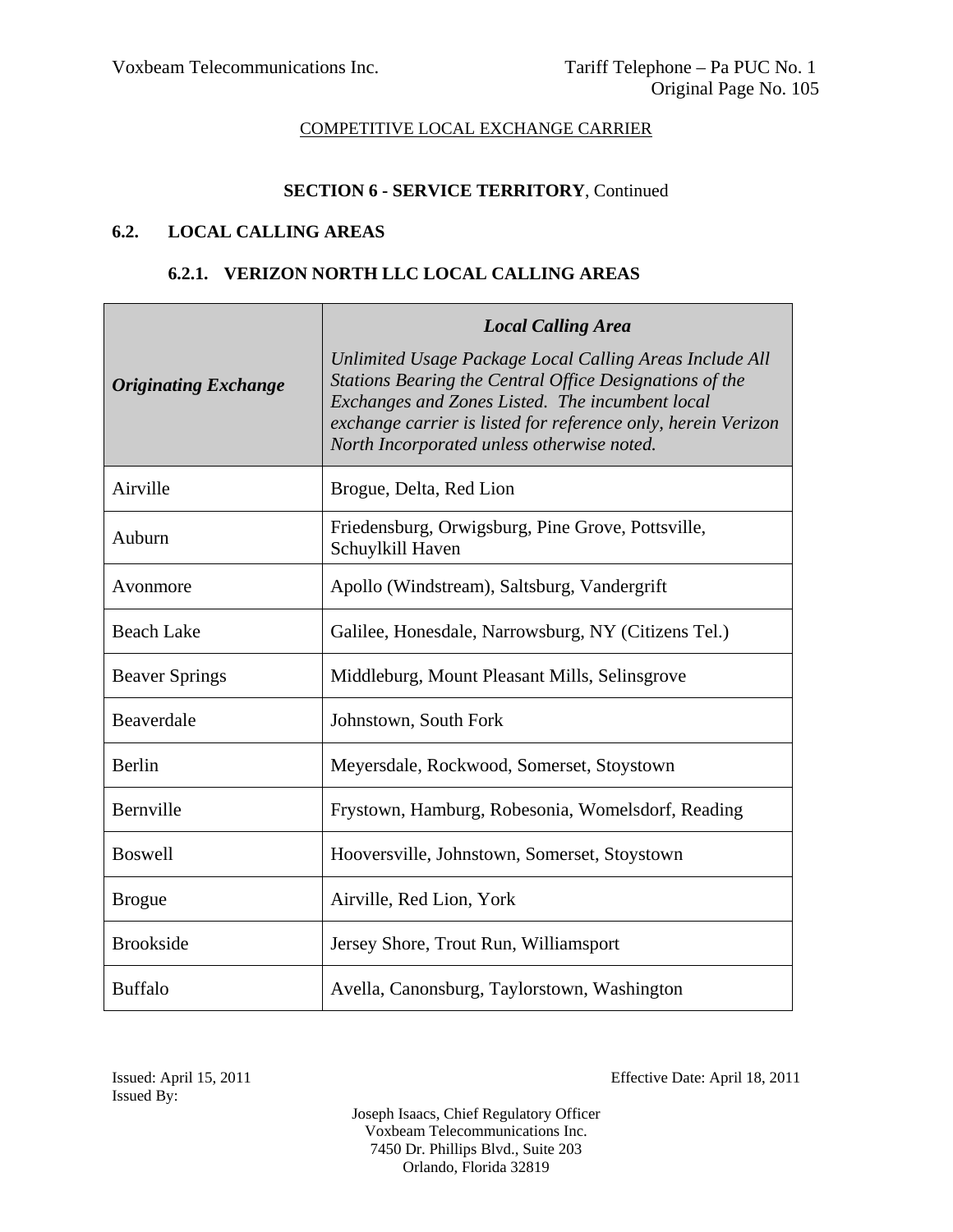|                             | <b>Local Calling Area</b>                                                                                                                                                                                                                                                            |
|-----------------------------|--------------------------------------------------------------------------------------------------------------------------------------------------------------------------------------------------------------------------------------------------------------------------------------|
| <b>Originating Exchange</b> | Unlimited Usage Package Local Calling Areas Include All<br>Stations Bearing the Central Office Designations of the<br>Exchanges and Zones Listed. The incumbent local<br>exchange carrier is listed for reference only, herein Verizon<br>North Incorporated unless otherwise noted. |
| Cambridge Springs           | Edinboro, Meadville, Saegertown (Windstream)                                                                                                                                                                                                                                         |
| <b>Central City</b>         | Berlin, Johnstown, Somerset, Windber                                                                                                                                                                                                                                                 |
| Chapman Lake                | Carbondale, Clark Summit (Commonwealth Telephone<br>Co.), Jermyn, Olyphant, Scranton                                                                                                                                                                                                 |
| Clintonville                | Franklin, Wesley                                                                                                                                                                                                                                                                     |
| Confluence                  | Rockwood, Salisbury                                                                                                                                                                                                                                                                  |
| Cooperstown                 | Franklin, Oil City                                                                                                                                                                                                                                                                   |
| Corry                       | Spartansburg, Union City, Wattsburg                                                                                                                                                                                                                                                  |
| Davidsville                 | Johnstown                                                                                                                                                                                                                                                                            |
| Delta                       | Airville, Fawn Grove, Cardiff, Md. (Verizon – Md.)                                                                                                                                                                                                                                   |
| Dillsburg                   | Dover, Harrisburg Zone 1, Mechanicsburg                                                                                                                                                                                                                                              |
| Dingman's Ferry             | Milford/Log Tavern, Montague, NJ (CenturyLink)                                                                                                                                                                                                                                       |
| East Berlin                 | Dover, Hanover (CenturyLink), New Oxford (CenturyLink),<br>York                                                                                                                                                                                                                      |
| Edinboro                    | Cambridge Springs, Erie, McKean                                                                                                                                                                                                                                                      |
| Elkland                     | Knoxville, Lawrenceville (Commonwealth Telephone Co.),<br>Westfield                                                                                                                                                                                                                  |
| Emmaus                      | Allentown, Bethlehem, Ironton (Ironton Telephone Co.)                                                                                                                                                                                                                                |

Issued: April 15, 2011 Effective Date: April 18, 2011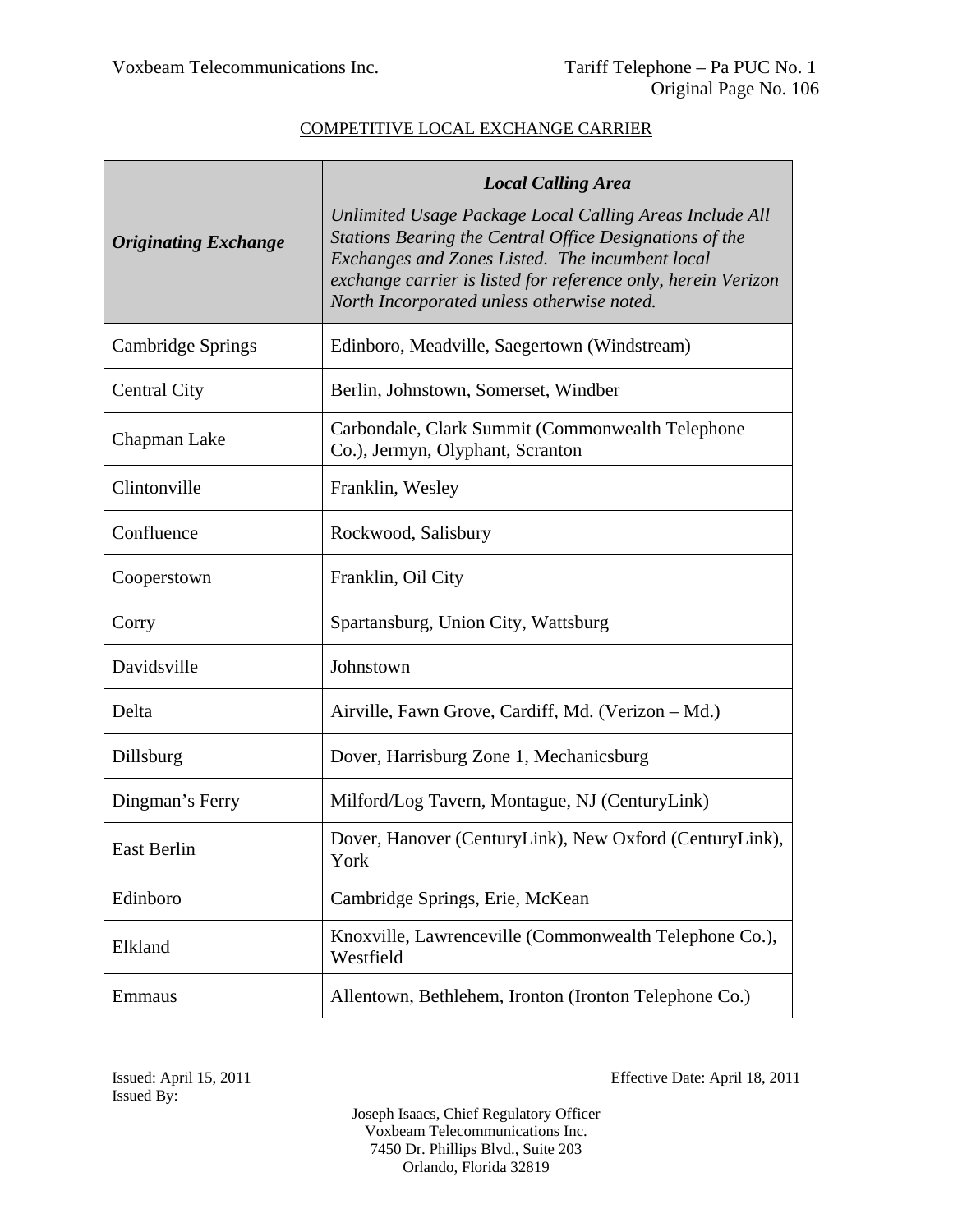|                             | <b>Local Calling Area</b>                                                                                                                                                                                                                                                            |
|-----------------------------|--------------------------------------------------------------------------------------------------------------------------------------------------------------------------------------------------------------------------------------------------------------------------------------|
| <b>Originating Exchange</b> | Unlimited Usage Package Local Calling Areas Include All<br>Stations Bearing the Central Office Designations of the<br>Exchanges and Zones Listed. The incumbent local<br>exchange carrier is listed for reference only, herein Verizon<br>North Incorporated unless otherwise noted. |
| Erie                        | Edinboro, Fairview, Girard, McKean, North East,<br>Waterford, Wattsburg                                                                                                                                                                                                              |
| Fairview                    | Erie, Girard, McKean                                                                                                                                                                                                                                                                 |
| Fawn Grove                  | Delta, Stewartstown, Jarrettsville, Md. (Service to NXX 692)<br>and 941 only), Cardiff, Md. (Verizon – Md.)                                                                                                                                                                          |
| Franklin                    | Cooperstown, Oil City                                                                                                                                                                                                                                                                |
| Friedensburg                | Auburn, Orwigsburg, Pine Grove, Pottsville, Schuylkill<br>Haven                                                                                                                                                                                                                      |
| Frystown                    | Bernville, Jonestown, Myerstown, Lebanon                                                                                                                                                                                                                                             |
| Galilee                     | Beach Lake, Callicoon (Verizon – NY), Honesdale,<br>Narrowsburg, NY (Citizens Tel.)                                                                                                                                                                                                  |
| Girard                      | Erie, Fairview                                                                                                                                                                                                                                                                       |
| Glen Rock                   | Jefferson, Loganville, Stewartstown, York                                                                                                                                                                                                                                            |
| <b>Grand Valley</b>         | Pleasantville, Titusville, Youngsville                                                                                                                                                                                                                                               |
| <b>Harrison Valley</b>      | Ulysses, Westfield                                                                                                                                                                                                                                                                   |
| Hershey                     | Annville, Elizabethtown (CenturyLink), Harrisburg Zone 1<br>and 2, Hummelstown, Lebanon, Middletown, Palmyra,<br>Shellsville, Steelton                                                                                                                                               |
| Hooversville                | Boswell, Johnstown, Stoystown, Somerset                                                                                                                                                                                                                                              |
| Jefferson                   | Glen Rock, Hanover (CenturyLink), Spring Grove, York                                                                                                                                                                                                                                 |

Issued: April 15, 2011 Effective Date: April 18, 2011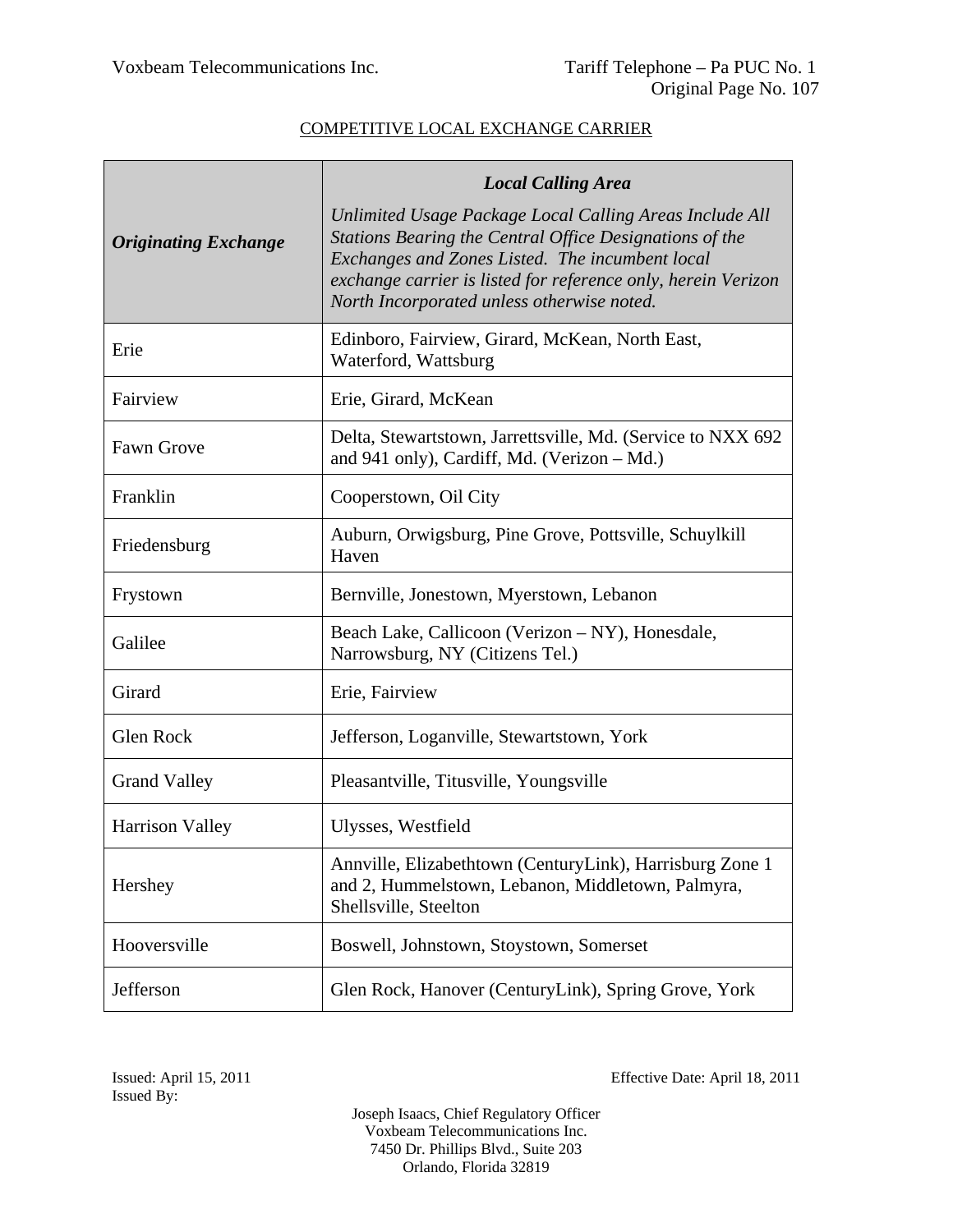|                             | <b>Local Calling Area</b>                                                                                                                                                                                                                                                            |
|-----------------------------|--------------------------------------------------------------------------------------------------------------------------------------------------------------------------------------------------------------------------------------------------------------------------------------|
| <b>Originating Exchange</b> | Unlimited Usage Package Local Calling Areas Include All<br>Stations Bearing the Central Office Designations of the<br>Exchanges and Zones Listed. The incumbent local<br>exchange carrier is listed for reference only, herein Verizon<br>North Incorporated unless otherwise noted. |
| Johnstown                   | Beaverdale, Davidsville, Nanty Glo, Seward, South Fork,<br>Windber                                                                                                                                                                                                                   |
| Jonestown                   | Frystown, Shellsville, Annville, Lebanon                                                                                                                                                                                                                                             |
| Kempton                     | Allentown, Hamburg, Kutztown, New Smithville, New<br>Tripoli                                                                                                                                                                                                                         |
| Knoxville                   | Elkland                                                                                                                                                                                                                                                                              |
| Lincolnville                | Union City, Spartansburg, Townville (Windstream)                                                                                                                                                                                                                                     |
| Loganville                  | Glen Rock, Red Lion, York                                                                                                                                                                                                                                                            |
| Loyalsock                   | Muncy, Trout Run, Williamsport                                                                                                                                                                                                                                                       |
| Manchester                  | Dover, York                                                                                                                                                                                                                                                                          |
| Mantzville                  | Lehighton, McKeansburg, Tamaqua                                                                                                                                                                                                                                                      |
| <b>Matamoras</b>            | Cuddebackville, NY (Verizon – NY), Milford/Log Tavern,<br>Montague, NJ (CenturyLink), Port Jervis, NY (Verizon –<br>NY)                                                                                                                                                              |
| McKean                      | Edinboro, Erie, Fairview                                                                                                                                                                                                                                                             |
| McKeansburg                 | Mantzville, Orwigsburg, Pottsville, Schuylkill Haven                                                                                                                                                                                                                                 |
| Meyersdale                  | Berlin, Rockwood, Salisbury, Somerset                                                                                                                                                                                                                                                |
| Middleburg                  | Beaver Springs, Mifflinburg (Buffalo Valley Tel. Co.),<br>Mount Pleasant Mills, Selinsgrove                                                                                                                                                                                          |

Issued: April 15, 2011 Effective Date: April 18, 2011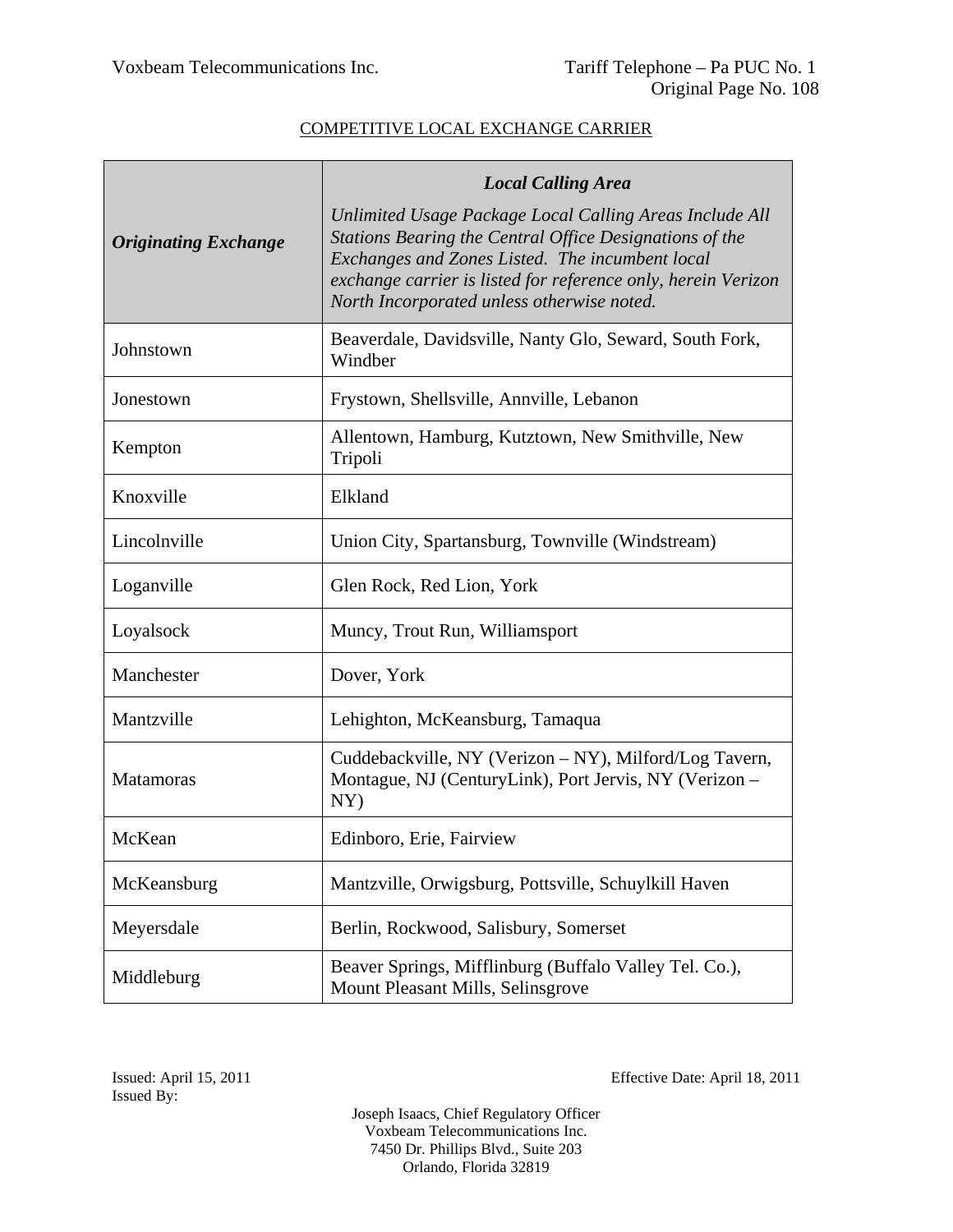|                             | <b>Local Calling Area</b>                                                                                                                                                                                                                                                            |
|-----------------------------|--------------------------------------------------------------------------------------------------------------------------------------------------------------------------------------------------------------------------------------------------------------------------------------|
| <b>Originating Exchange</b> | Unlimited Usage Package Local Calling Areas Include All<br>Stations Bearing the Central Office Designations of the<br>Exchanges and Zones Listed. The incumbent local<br>exchange carrier is listed for reference only, herein Verizon<br>North Incorporated unless otherwise noted. |
| Milford/Log Tavern          | Cuddebackville, NY (Verizon – NY), Dingman's Ferry,<br>Matamoras, Montague, NJ (CenturyLink), Port Jervis, NY<br>$(Verizon - NY)$                                                                                                                                                    |
| <b>Mount Pleasant Mills</b> | Beaver Springs, Middleburg, Selinsgrove                                                                                                                                                                                                                                              |
| Myerstown                   | Frystown, Schaefferstown, Womelsdorf, Lebanon                                                                                                                                                                                                                                        |
| Nanty Glo                   | Ebensburg, Johnstown                                                                                                                                                                                                                                                                 |
| New Bedford                 | New Castle, New Wilmington                                                                                                                                                                                                                                                           |
| New Smithville              | Allentown, Ironton (Ironton Telephone Co.), Kempton, New<br>Tripoli                                                                                                                                                                                                                  |
| New Tripoli                 | Allentown, Kempton, New Smithville, Slatington                                                                                                                                                                                                                                       |
| New Wilmington              | New Bedford, New Castle, Sharon, Volant (CenturyLink)                                                                                                                                                                                                                                |
| North East                  | Erie, South Ripley, NY (Verizon – NY), Wattsburg                                                                                                                                                                                                                                     |
| Oil City                    | Cooperstown, Franklin, Pleasantville, Titusville                                                                                                                                                                                                                                     |
| Pine Grove                  | Auburn, Friedensburg, Tremont (Commonwealth Telephone<br>$Co.$ )                                                                                                                                                                                                                     |
| Pleasantville               | Grand Valley, Oil City, Titusville                                                                                                                                                                                                                                                   |
| Princeton                   | New Castle, Portersville (CenturyLink), Ellwood City                                                                                                                                                                                                                                 |
| Red Lion                    | Brogue, Loganville, York                                                                                                                                                                                                                                                             |
| Robesonia                   | Bernville, Womelsdorf, Reading                                                                                                                                                                                                                                                       |

Issued By:

Issued: April 15, 2011 Effective Date: April 18, 2011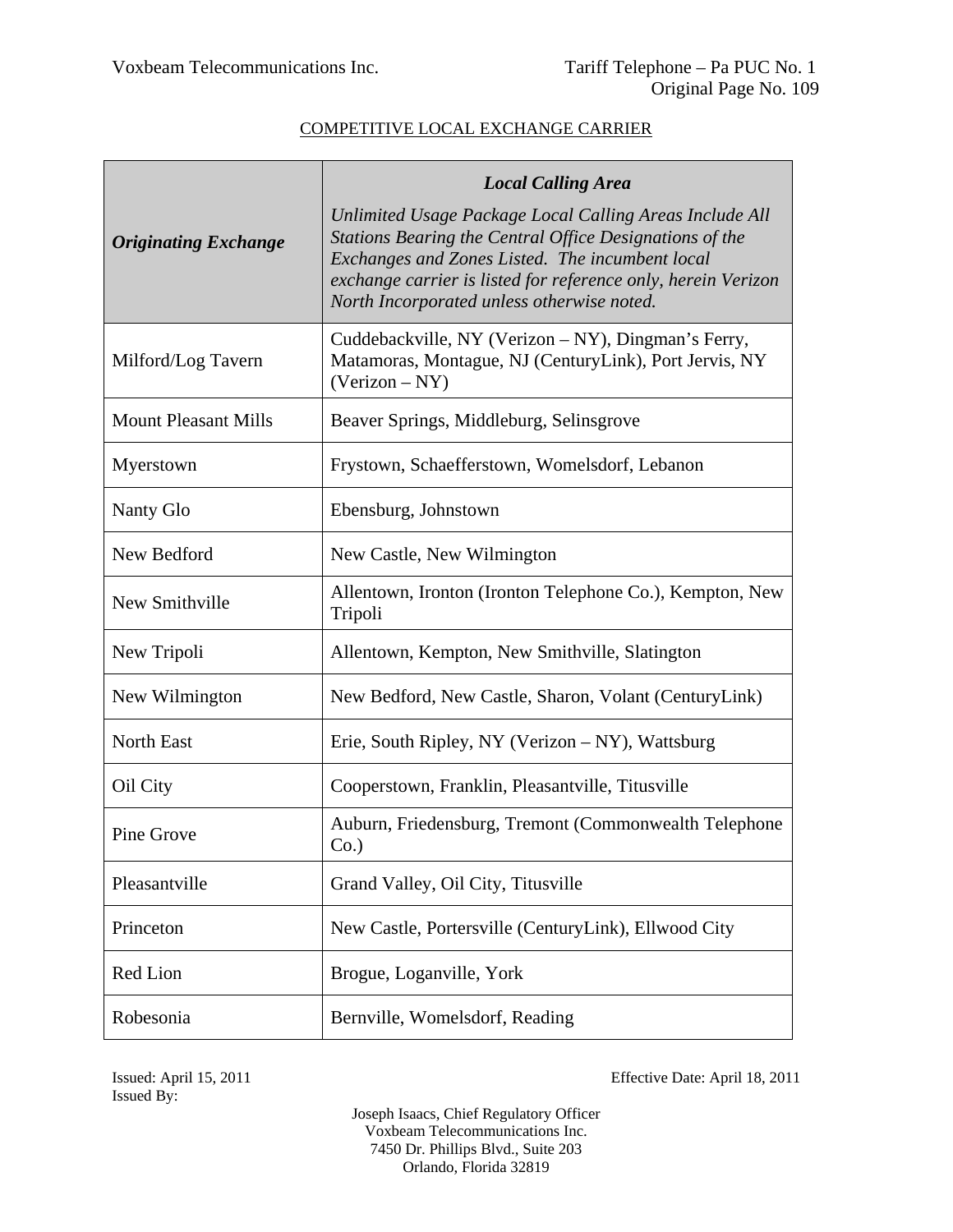|                               | <b>Local Calling Area</b>                                                                                                                                                                                                                                                            |
|-------------------------------|--------------------------------------------------------------------------------------------------------------------------------------------------------------------------------------------------------------------------------------------------------------------------------------|
| <b>Originating Exchange</b>   | Unlimited Usage Package Local Calling Areas Include All<br>Stations Bearing the Central Office Designations of the<br>Exchanges and Zones Listed. The incumbent local<br>exchange carrier is listed for reference only, herein Verizon<br>North Incorporated unless otherwise noted. |
| Rockwood                      | Berlin, Confluence, Meyersdale, Somerset                                                                                                                                                                                                                                             |
| Sabinsville                   | Westfield                                                                                                                                                                                                                                                                            |
| Salisbury                     | Confluence, Meyersdale, Grantsville, Md. (Verizon – Md.)                                                                                                                                                                                                                             |
| Saltsburg                     | Avonmore                                                                                                                                                                                                                                                                             |
| Sayre                         | Waverly, NY (Verizon $-NY$ )                                                                                                                                                                                                                                                         |
| Schaefferstown                | Myerstown, Womelsdorf, Lebanon                                                                                                                                                                                                                                                       |
| Selinsgrove                   | Beaver Springs, Middleburg, Mount Pleasant Mills,<br>Sunbury                                                                                                                                                                                                                         |
| Selinsgrove – Shamokin<br>Dam | Beaver Springs, Middleburg, Mount Pleasant Mills,<br>Sunbury                                                                                                                                                                                                                         |
| Seward                        | Johnstown, New Florence                                                                                                                                                                                                                                                              |
| Shellsville                   | Jonestown, Harrisburg Zone 1, Hummelstown, Hershey                                                                                                                                                                                                                                   |
| Shohola                       | Barryville, NY (Verizon – NY), Milford/Log Tavern                                                                                                                                                                                                                                    |
| Somerset                      | Berlin, Boswell, Rockwood, Stoystown                                                                                                                                                                                                                                                 |
| South Fork                    | Beaverdale, Johnstown                                                                                                                                                                                                                                                                |
| Spartansburg                  | Corry, Lincolnville, Titusville, Townville (Windstream)                                                                                                                                                                                                                              |
| <b>Spring Grove</b>           | Hanover (CenturyLink), Jefferson, York                                                                                                                                                                                                                                               |

Issued By:

Issued: April 15, 2011 Effective Date: April 18, 2011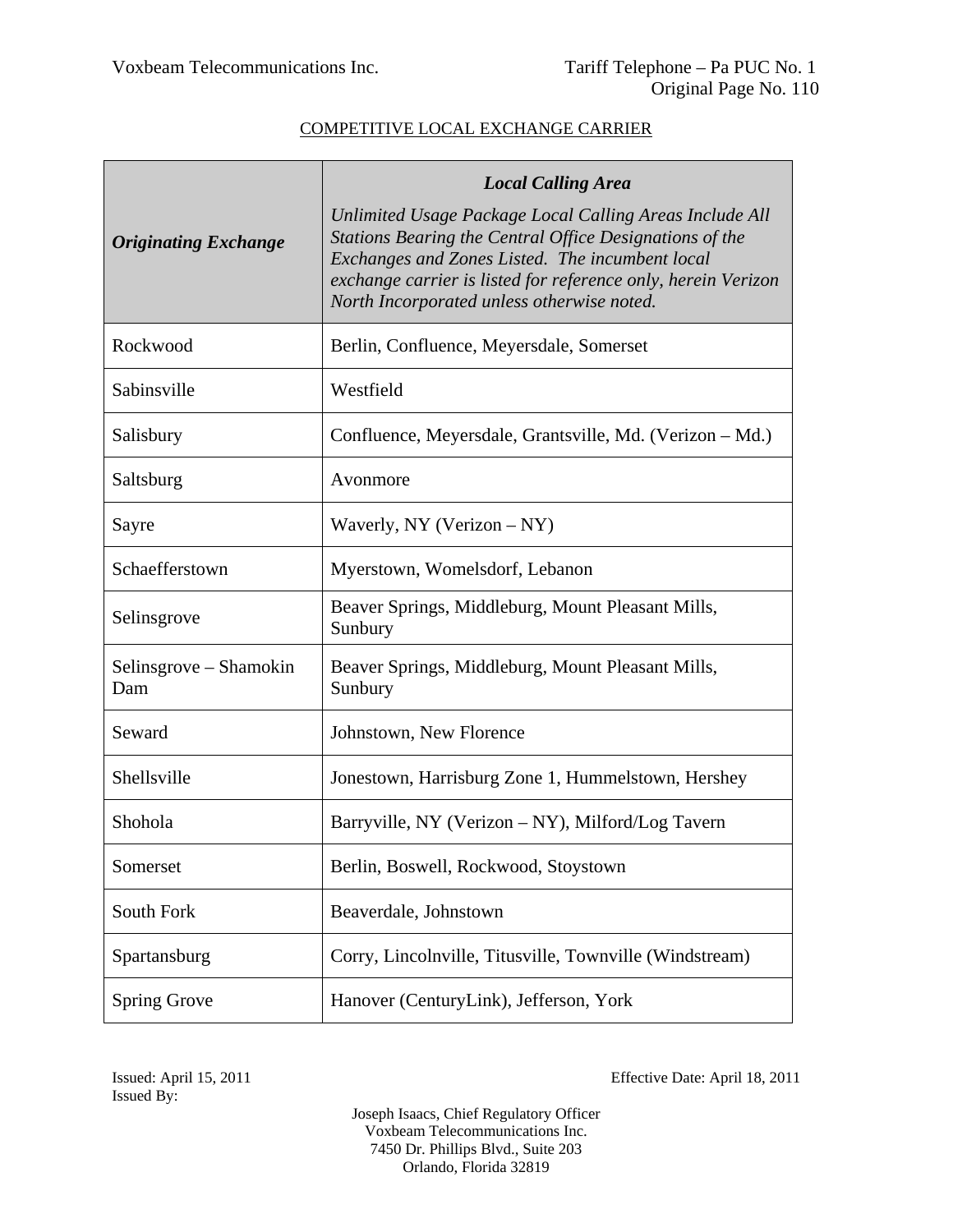|                             | <b>Local Calling Area</b>                                                                                                                                                                                                                                                            |
|-----------------------------|--------------------------------------------------------------------------------------------------------------------------------------------------------------------------------------------------------------------------------------------------------------------------------------|
| <b>Originating Exchange</b> | Unlimited Usage Package Local Calling Areas Include All<br>Stations Bearing the Central Office Designations of the<br>Exchanges and Zones Listed. The incumbent local<br>exchange carrier is listed for reference only, herein Verizon<br>North Incorporated unless otherwise noted. |
| Stewartstown                | Fawn Grove, Glen Rock, Red Lion, York, Jarrettsville, Md.<br>(Service to NXX 941 only)                                                                                                                                                                                               |
| Stoystown                   | Berlin, Boswell, Hooversville, Somerset                                                                                                                                                                                                                                              |
| Taylorstown                 | Buffalo, Claysville, Washington                                                                                                                                                                                                                                                      |
| Titusville                  | Grand Valley, Oil City, Pleasantville, Spartansburg                                                                                                                                                                                                                                  |
| <b>Trout Run</b>            | Brookside, Loyalsock, Williamsport                                                                                                                                                                                                                                                   |
| <b>Union City</b>           | Corry, Erie, Lincolnville, Waterford, Wattsburg                                                                                                                                                                                                                                      |
| Vandergrift                 | Apollo (Windstream), Avonmore, Leechburg (Windstream)                                                                                                                                                                                                                                |
| Waterford                   | Erie, Union City, Wattsburg                                                                                                                                                                                                                                                          |
| Wattsburg                   | Corry, Erie, North East, Union City, Waterford                                                                                                                                                                                                                                       |
| Wellersburg                 | Mt. Savage, Md., Cumberland, Md., Frostburg, Md.<br>(Verizon – Md.), Meyersdale, Hyndman (CenturyLink)                                                                                                                                                                               |
| Wesley                      | Clintonville, Harrisville (CenturyLink), Grove City, Mercer                                                                                                                                                                                                                          |
| Westfield                   | Elkland, Harrison Valley, Knoxville, Sabinsville                                                                                                                                                                                                                                     |
| Windber                     | Central City, Johnstown                                                                                                                                                                                                                                                              |
| Womelsdorf                  | Bernville, Myerstown, Robesonia, Schaefferstown, Reading                                                                                                                                                                                                                             |
| Wrightsville                | Red Lion, York, Columbia (CenturyLink)                                                                                                                                                                                                                                               |

Issued: April 15, 2011 Effective Date: April 18, 2011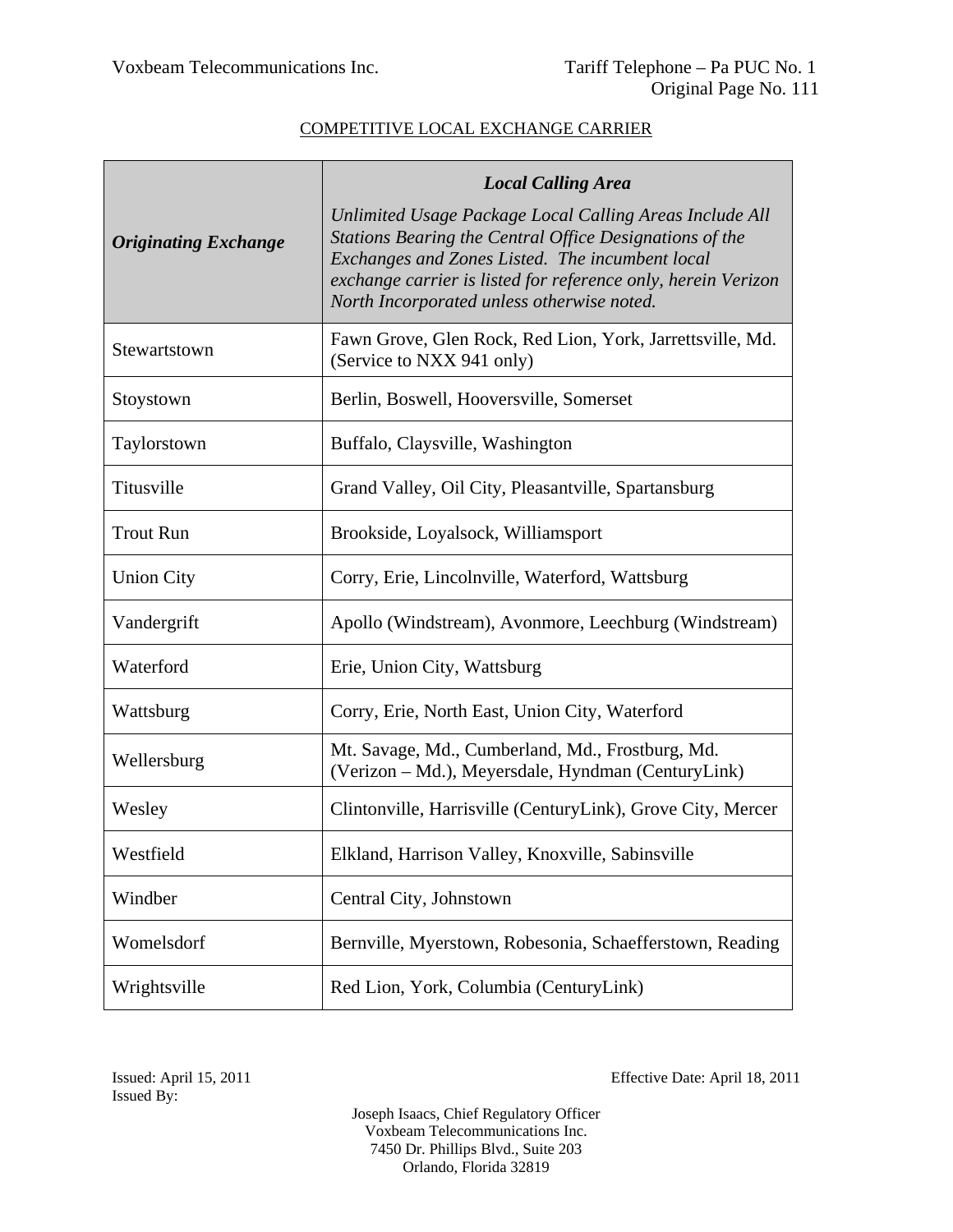|                             | <b>Local Calling Area</b>                                                                                                                                                                                                                                                            |
|-----------------------------|--------------------------------------------------------------------------------------------------------------------------------------------------------------------------------------------------------------------------------------------------------------------------------------|
| <b>Originating Exchange</b> | Unlimited Usage Package Local Calling Areas Include All<br>Stations Bearing the Central Office Designations of the<br>Exchanges and Zones Listed. The incumbent local<br>exchange carrier is listed for reference only, herein Verizon<br>North Incorporated unless otherwise noted. |
| York                        | Dover, Loganville, Manchester, Red Lion, Spring Grove,<br>Wrightsville                                                                                                                                                                                                               |

Issued By:

Issued: April 15, 2011 Effective Date: April 18, 2011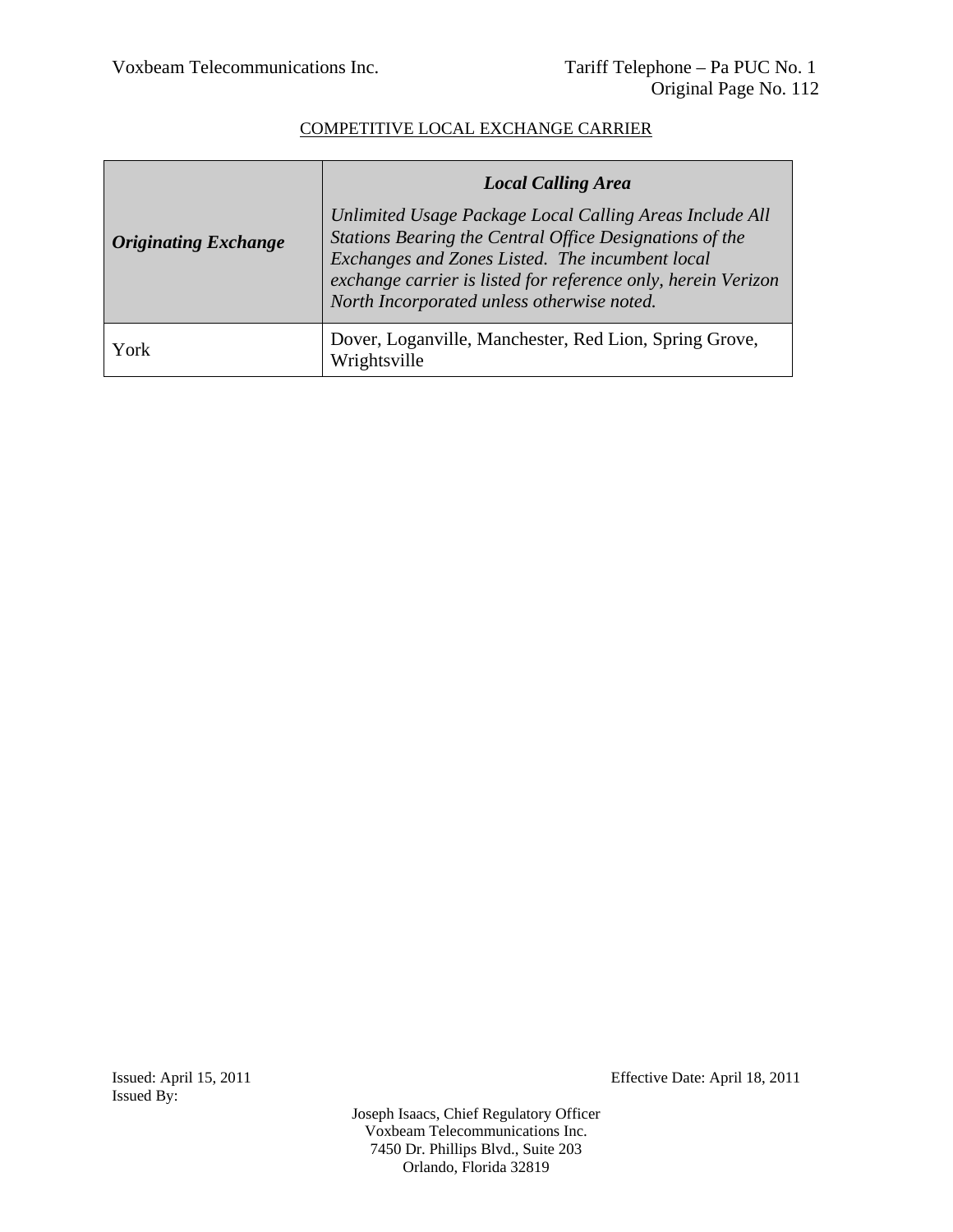# **SECTION 6 - SERVICE TERRITORY**, Continued

#### **6.2. LOCAL CALLING AREAS**

#### **6.2.1. VERIZON PENNSYLVANIA – PHILADELPHIA LOCAL CALLING AREAS**

| <b>Originating Exchange</b> | <b>Local Calling Area</b><br>Unlimited Usage Package Local Calling Areas Include All<br>Stations Bearing the Central Office Designations of the<br>Exchanges and Zones Listed. The incumbent local<br>exchange carrier is listed for reference only, herein Verizon<br>Pennsylvania Inc. unless otherwise noted. |  |
|-----------------------------|------------------------------------------------------------------------------------------------------------------------------------------------------------------------------------------------------------------------------------------------------------------------------------------------------------------|--|
| Philadelphia Zone 1         | Phila. Zone 1, Phila. Zone 2, Phila. Zone 3, Phila. Zone 4                                                                                                                                                                                                                                                       |  |
| <b>Philadelphia Zone 2</b>  | Phila. Zone 1, Phila. Zone 2, Phila. Zone 3, Phila. Zone 4,<br>Phila. Sub. Zone 14, Phila. Sub. Zone 17, Phila. Sub.<br>Zone 21, Phila. Sub. Zone 23, Phila. Sub. Zone. 24                                                                                                                                       |  |
| Philadelphia Zone 3         | Phila. Zone 1, Phila. Zone 2, Phila. Zone 3, Phila. Zone 4,<br>Phila. Sub. Zone 23, Phila. Sub. Zone 31, Phila. Sub.<br>Zone 32, Phila. Sub. Zone 34                                                                                                                                                             |  |
| Philadelphia Zone 4         | Phila. Zone 1, Phila. Zone 2, Phila. Zone 3, Phila. Zone 4,<br>Phila. Sub. Zone 34, Phila. Sub. Zone 37, Phila. Sub.<br>Zone 40, Phila. Sub. Zone 41                                                                                                                                                             |  |

Issued: April 15, 2011 Effective Date: April 18, 2011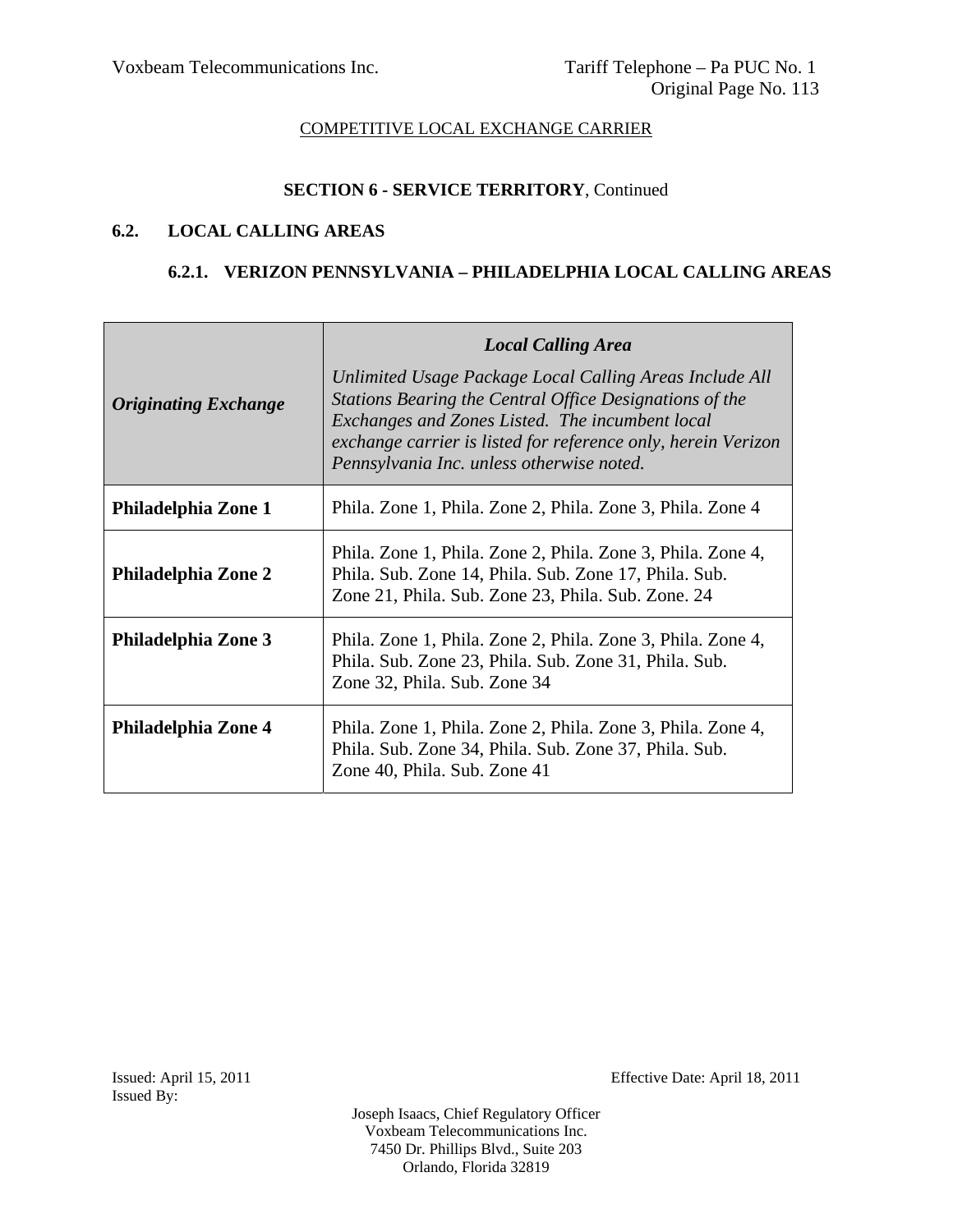#### **SECTION 6 - SERVICE TERRITORY**, Continued

## **6.2. LOCAL CALLING AREAS**

#### **6.2.1. VERIZON PENNSYLVANIA – PHILADELPHIA SUBURBAN LOCAL CALLING AREAS**

|                                                           | <b>Local Calling Area</b>                                                                                                                                                                                                                                                           |
|-----------------------------------------------------------|-------------------------------------------------------------------------------------------------------------------------------------------------------------------------------------------------------------------------------------------------------------------------------------|
| <b>Originating Exchange</b>                               | Unlimited Usage Package Local Calling Areas Include<br>All Stations Bearing the Central Office Designations of<br>the Exchanges and Zones Listed. The incumbent local<br>exchange carrier is listed for reference only, herein<br>Verizon Pennsylvania Inc. unless otherwise noted. |
| Chester Heights (Phil. Suburban Zone<br>10)               | Chester, Chester Heights, Holly Oak, DE (Verizon -<br>DE), Lenape, Media, Mendenhall, West Chester,<br>Westtown, Wilmington, DE (Verizon – DE)                                                                                                                                      |
| Chester (Phil. Suburban Zone 11)                          | Chester, Chester Heights, Darby-Ridley Park-Sharon<br>Hill, Holly Oak, DE (Verizon - DE), Media,<br>Swarthmore                                                                                                                                                                      |
| Media (Phil. Suburban Zone 12)                            | Broomall-Newtown Square, Chester, Chester Heights,<br>Media, Swarthmore                                                                                                                                                                                                             |
| Swarthmore (Phil. Suburban Zone)<br>13)                   | Broomall-Newtown Square, Chester, Darby-Ridley<br>Park-Sharon Hill, Havertown-Manoa, Media,<br>Swarthmore, Upper Darby                                                                                                                                                              |
| Darby-Ridley Park-Sharon Hill (Phil.<br>Suburban Zone 14) | Chester, Darby-Ridley Park-Sharon Hill, Phila. Zone 2,<br>Swarthmore, Upper Darby                                                                                                                                                                                                   |
| Upper Darby (Phil. Suburban Zone<br>17)                   | Darby-Ridley Park-Sharon Hill, Havertown-Manoa,<br>Phila. Zone 2, Swarthmore, Upper Darby                                                                                                                                                                                           |
| Havertown-Manoa (Phil. Suburban<br>Zone $21$ )            | Ardmore, Broomall-Newtown Square, Havertown-<br>Manoa, Phila. Zone 2, Swarthmore, Upper Darby                                                                                                                                                                                       |

Issued By:

Issued: April 15, 2011 Effective Date: April 18, 2011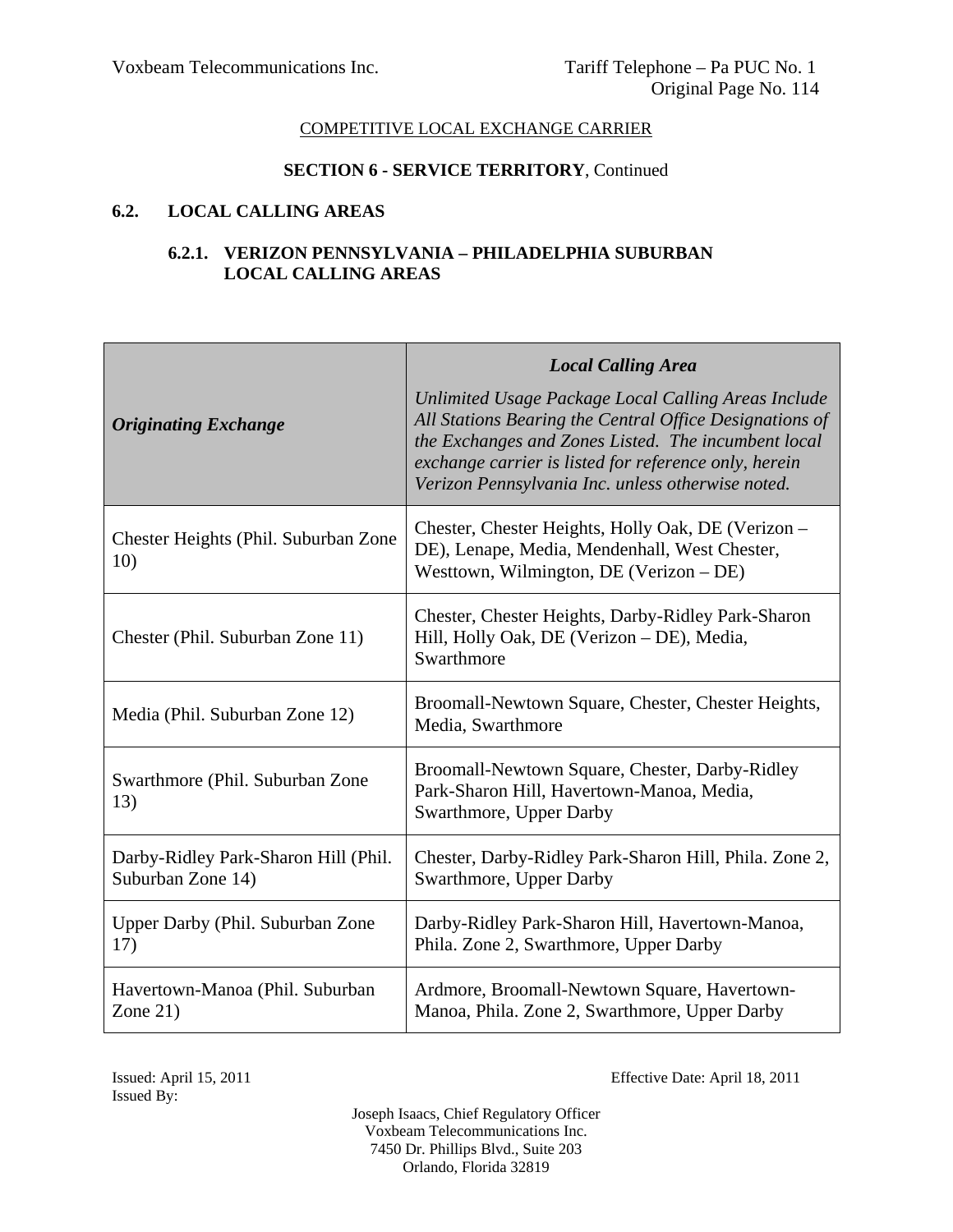|                                                     | <b>Local Calling Area</b>                                                                                                                                                                                                                                                           |
|-----------------------------------------------------|-------------------------------------------------------------------------------------------------------------------------------------------------------------------------------------------------------------------------------------------------------------------------------------|
| <b>Originating Exchange</b>                         | Unlimited Usage Package Local Calling Areas Include<br>All Stations Bearing the Central Office Designations of<br>the Exchanges and Zones Listed. The incumbent local<br>exchange carrier is listed for reference only, herein<br>Verizon Pennsylvania Inc. unless otherwise noted. |
| Broomall-Newtown Square (Phil.<br>Suburban Zone 22) | Ardmore, Broomall-Newtown Square, Bryn Mawr,<br>Havertown-Manoa, Media, Paoli-Malvern-Berwyn,<br>Swarthmore, Wayne                                                                                                                                                                  |
| Cynwyd-Narberth (Phil. Suburban<br>Zone $23)$       | Ardmore, Bryn Mawr, Cynwyd-Narberth, Phila. Zone<br>2, Phila. Zone 3                                                                                                                                                                                                                |
| Ardmore (Phil. Suburban Zone 24)                    | Ardmore, Broomall-Newtown Square, Bryn Mawr,<br>Conshohocken, Cynwyd-Narberth, Havertown-Manoa,<br>Phila. Zone 2, Wayne                                                                                                                                                             |
| Bryn Mawr (Phil. Suburban Zone 25)                  | Ardmore, Broomall-Newtown Square, Bryn Mawr,<br>Conshohocken, Cynwyd-Narberth, Wayne                                                                                                                                                                                                |
| Wayne (Phil. Suburban Zone 26)                      | Ardmore, Broomall-Newtown Square, Bryn Mawr,<br>Conshohocken, Norristown, Paoli-Malvern-Berwyn,<br>Valley Forge, Wayne                                                                                                                                                              |
| Paoli-Malvern-Berwyn (Phil.<br>Suburban Zone 28)    | Broomall-Newtown Square, Chester Springs,<br>Downingtown, Eagle, Exton, Lenape, Paoli-Malvern-<br>Berwyn, Phoenixville, Valley Forge, Wayne, West<br>Chester, Westtown                                                                                                              |
| Valley Forge (Phil. Suburban Zone<br>29)            | Collegeville, Norristown, Paoli-Malvern-Berwyn,<br>Phoenixville, Royersford, Valley Forge, Wayne                                                                                                                                                                                    |
| Norristown (Phil. Suburban Zone 30)                 | Ambler, Center Point, Collegeville, Conshohocken,<br>Harleysville, Lansdale, Norristown, North Wales,<br>Phoenixville, Royersford, Schwenksville, Valley<br>Forge, Wayne                                                                                                            |

Issued By:

Issued: April 15, 2011 Effective Date: April 18, 2011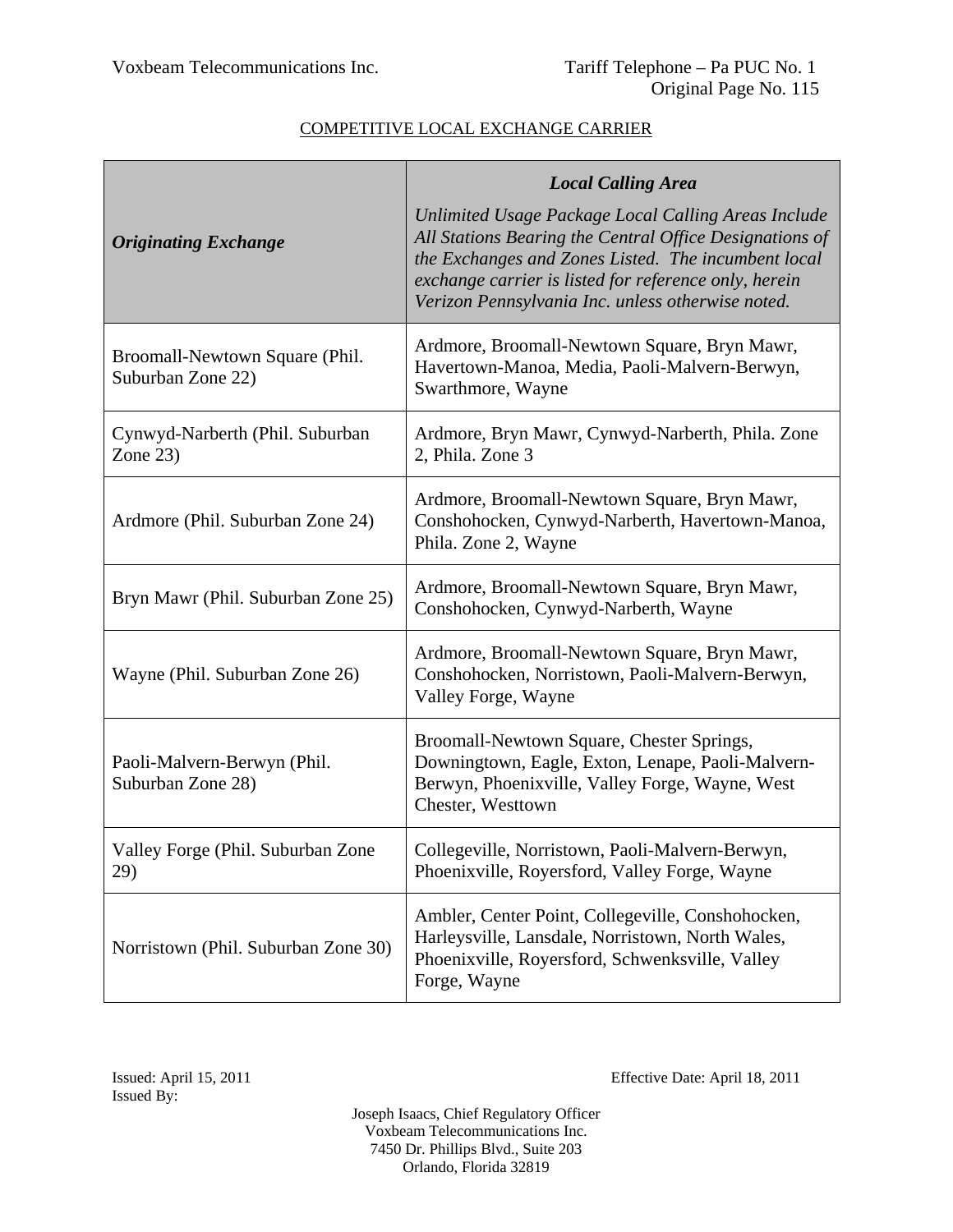|                                                               | <b>Local Calling Area</b>                                                                                                                                                                                                                                                           |
|---------------------------------------------------------------|-------------------------------------------------------------------------------------------------------------------------------------------------------------------------------------------------------------------------------------------------------------------------------------|
| <b>Originating Exchange</b>                                   | Unlimited Usage Package Local Calling Areas Include<br>All Stations Bearing the Central Office Designations of<br>the Exchanges and Zones Listed. The incumbent local<br>exchange carrier is listed for reference only, herein<br>Verizon Pennsylvania Inc. unless otherwise noted. |
| Conshohocken (Phil. Suburban Zone<br>31)                      | Ambler, Ardmore, Bryn Mawr, Center Point,<br>Collegeville, Conshohocken, Flourtown, Norristown,<br>Phila. Zone 3, Wayne                                                                                                                                                             |
| Flourtown (Phil. Suburban Zone 32)                            | Ambler, Cheltenham-Elkins Park-Jenkintown,<br>Conshohocken, Flourtown, Phila. Zone 3                                                                                                                                                                                                |
| Ambler (Phil. Suburban Zone 33)                               | Ambler, Cheltenham-Elkins Park-Jenkintown,<br>Conshohocken, Flourtown, Hatboro, Norristown, North<br>Wales, Warrington, Willow Grove                                                                                                                                                |
| Cheltenham-Elkins Park-Jenkintown<br>(Phil. Suburban Zone 34) | Ambler, Bethayres-Huntingdon, Cheltenham-Elkins<br>Park-Jenkintown, Flourtown, Hatboro, North Wales,<br>Phila. Zone 3, Phila. Zone 4, Willow Grove                                                                                                                                  |
| Bethayres-Huntingdon (Phil.<br>Suburban Zone 37)              | Bethayres-Huntingdon, Cheltenham-Elkins Park-<br>Jenkintown, Feasterville-Churchville, Hatboro, Phila.<br>Zone 4, Warrington, Willow Grove                                                                                                                                          |
| Willow Grove (Phil. Suburban Zone<br>38)                      | Ambler, Bethayres-Huntingdon, Cheltenham-Elkins<br>Park-Jenkintown, Feasterville-Churchville, Hatboro,<br>Warrington, Willow Grove                                                                                                                                                  |
| Hatboro (Phil. Suburban Zone 39)                              | Ambler, Bethayres-Huntingdon, Cheltenham-Elkins<br>Park-Jenkintown, Feasterville-Churchville, Hatboro,<br>Warrington, Willow Grove                                                                                                                                                  |
| Feasterville-Churchville (Phil.<br>Suburban Zone 40)          | Bethayres-Huntingdon, Eddington-Cornwells Heights,<br>Feasterville-Churchville, Hatboro, Langhorne,<br>Newtown, Phila. Zone 4, Warrington, Willow Grove,<br>Wycombe                                                                                                                 |

Issued By:

Issued: April 15, 2011 Effective Date: April 18, 2011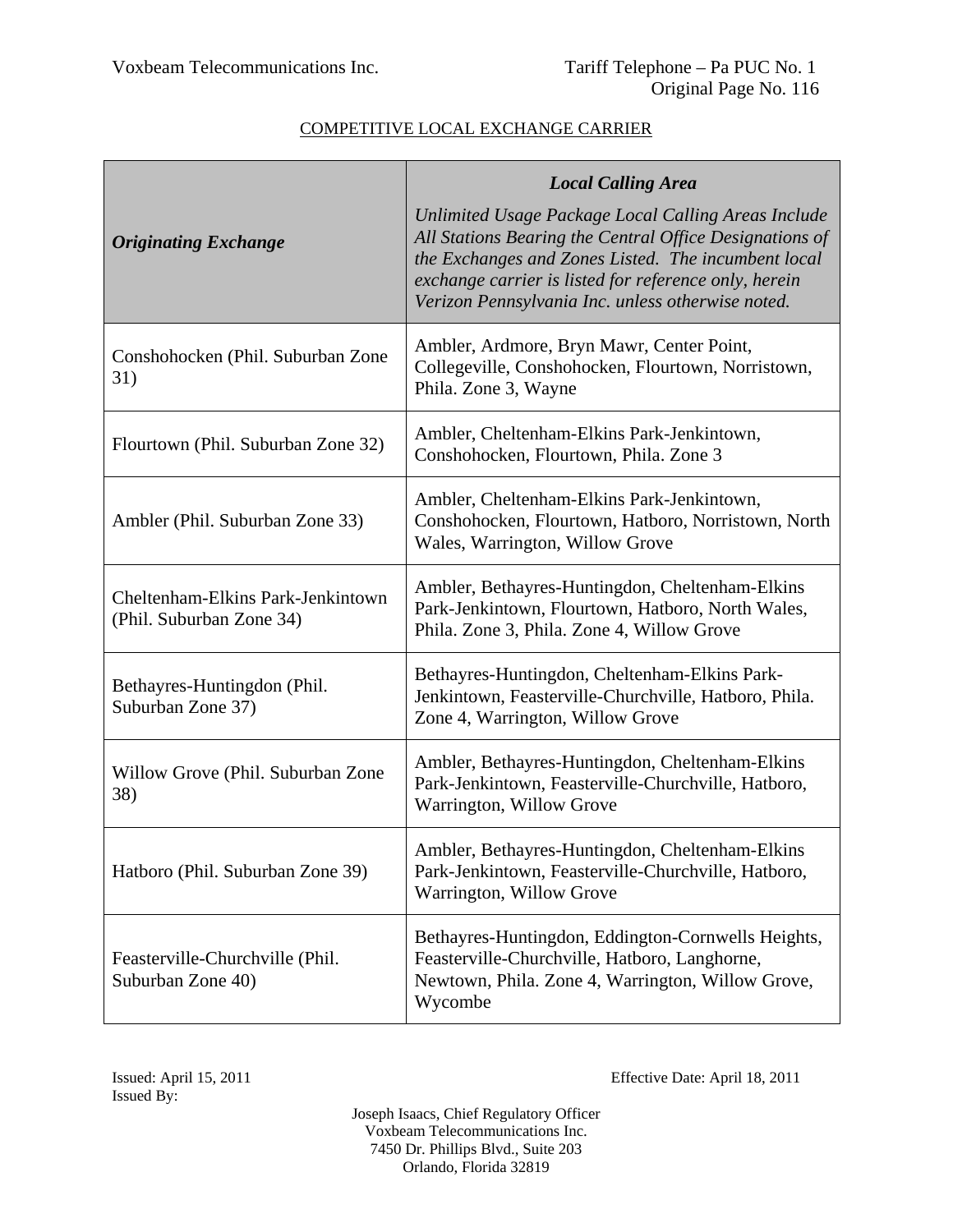|                                                         | <b>Local Calling Area</b>                                                                                                                                                                                                                                                           |
|---------------------------------------------------------|-------------------------------------------------------------------------------------------------------------------------------------------------------------------------------------------------------------------------------------------------------------------------------------|
| <b>Originating Exchange</b>                             | Unlimited Usage Package Local Calling Areas Include<br>All Stations Bearing the Central Office Designations of<br>the Exchanges and Zones Listed. The incumbent local<br>exchange carrier is listed for reference only, herein<br>Verizon Pennsylvania Inc. unless otherwise noted. |
| Eddington-Cornwells Heights (Phil.<br>Suburban Zone 41) | Bristol, Eddington-Cornwells Heights, Feasterville-<br>Churchville, Langhorne, Phila. Zone 4                                                                                                                                                                                        |
| Bristol (Phil. Suburban Zone 42)                        | Bristol, Eddington-Cornwells Heights, Langhorne,<br>Levittown, Morrisville, Yardley                                                                                                                                                                                                 |
| Langhorne (Phil. Suburban Zone 43)                      | Bristol, Eddington-Cornwells Heights, Feasterville-<br>Churchville, Langhorne, Levittown, Morrisville,<br>Newtown, Yardley                                                                                                                                                          |
| Levittown (Phil. Suburban Zone 44)                      | Bristol, Langhorne, Levittown, Morrisville, Newtown,<br>Yardley                                                                                                                                                                                                                     |
| Warrington (Phil. Suburban Zone 45)                     | Ambler, Bethayres-Huntingdon, Buckingham,<br>Doylestown, Feasterville-Churchville, Hatboro, Line<br>Lexington, Warrington, Willow Grove, Wycombe                                                                                                                                    |

Issued By:

Issued: April 15, 2011 Effective Date: April 18, 2011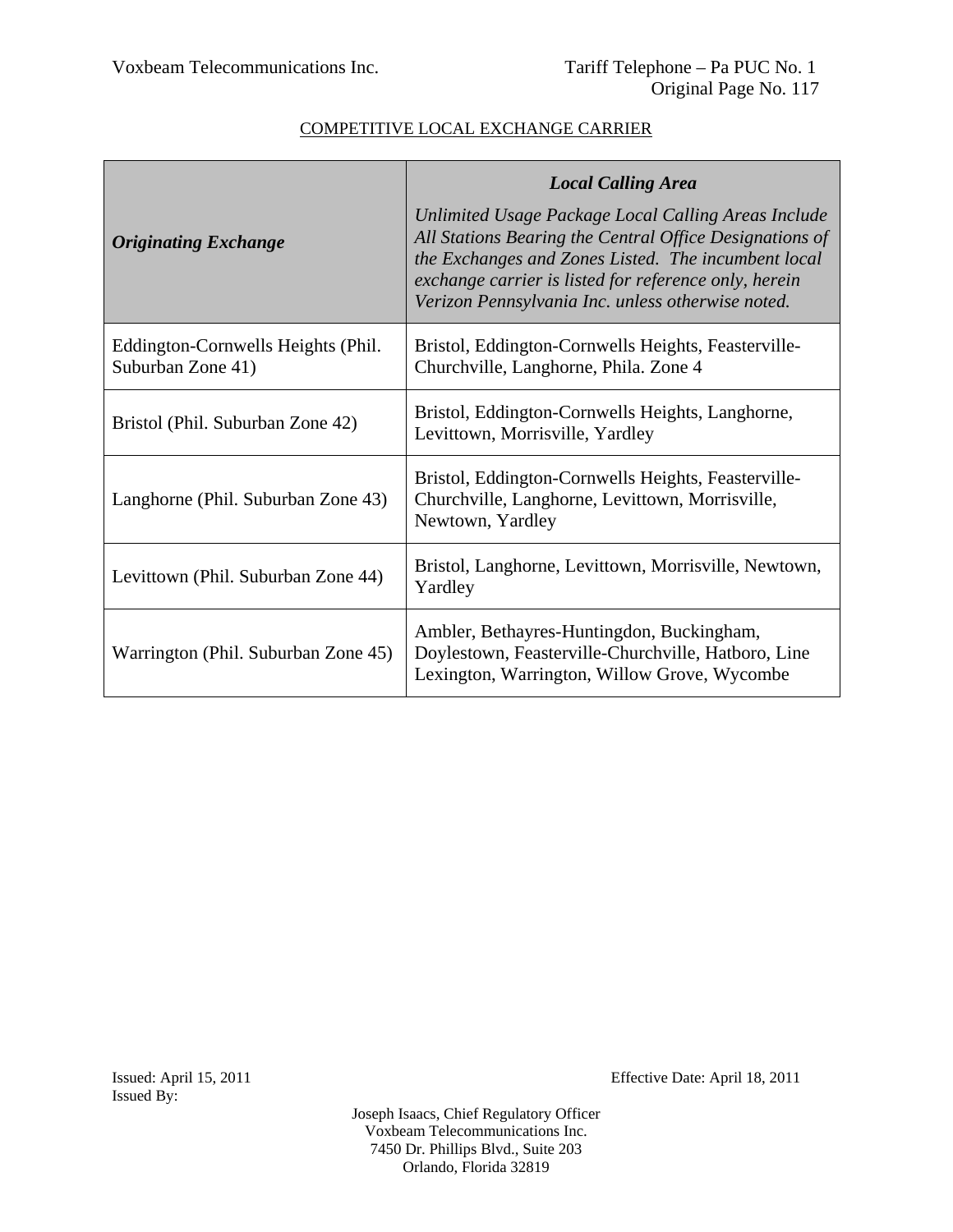#### **SECTION 6 - SERVICE TERRITORY**, Continued

#### **6.2. LOCAL CALLING AREAS**

#### **6.2.1. VERIZON PENNSYLVANIA – PITTSBURGH LOCAL CALLING AREAS**

| <b>Originating Exchange</b>     | <b>Local Calling Area</b><br>Unlimited Usage Package Local Calling Areas<br>Include All Stations Bearing the Central Office<br>Designations of the Exchanges and Zones Listed.<br>The incumbent local exchange carrier is listed for<br>reference only, herein Verizon Pennsylvania Inc.<br>unless otherwise noted. |
|---------------------------------|---------------------------------------------------------------------------------------------------------------------------------------------------------------------------------------------------------------------------------------------------------------------------------------------------------------------|
| Bellevue (Includes West View)   | Bellevue, Braddock, Carrick, Coraopolis, Crafton,<br>East Liberty, Homestead, Millvale, Perrysville,<br>Pittsburgh                                                                                                                                                                                                  |
| Braddock (Includes Wilkinsburg) | Bellevue, Braddock, Carrick, Crafton, East<br>Liberty, Homestead, Millvale, Monroeville, Penn<br>Hills, Pittsburgh                                                                                                                                                                                                  |
| Carrick (Includes Mt. Lebanon)  | Bellevue, Bethel Park, Braddock, Bridgeville,<br>Carnegie, Carrick, Crafton, East Liberty,<br>Homestead, Millvale, Pittsburgh, Pleasant Hills                                                                                                                                                                       |
| Crafton (Includes McKees Rocks) | Bellevue, Braddock, Carnegie, Carrick,<br>Coraopolis, Crafton, East Liberty, Homestead,<br>Millvale, Pittsburgh                                                                                                                                                                                                     |
| <b>East Liberty</b>             | Bellevue, Braddock, Carrick, Crafton, East<br>Liberty, Fox Chapel, Homestead, Millvale,<br>Oakmont, Pittsburgh                                                                                                                                                                                                      |
| Homestead                       | Bellevue, Braddock, Carrick, Crafton, East<br>Liberty, Homestead, McKeesport, Millvale,<br>Pittsburgh, Pleasant Hills                                                                                                                                                                                               |

Issued: April 15, 2011 Effective Date: April 18, 2011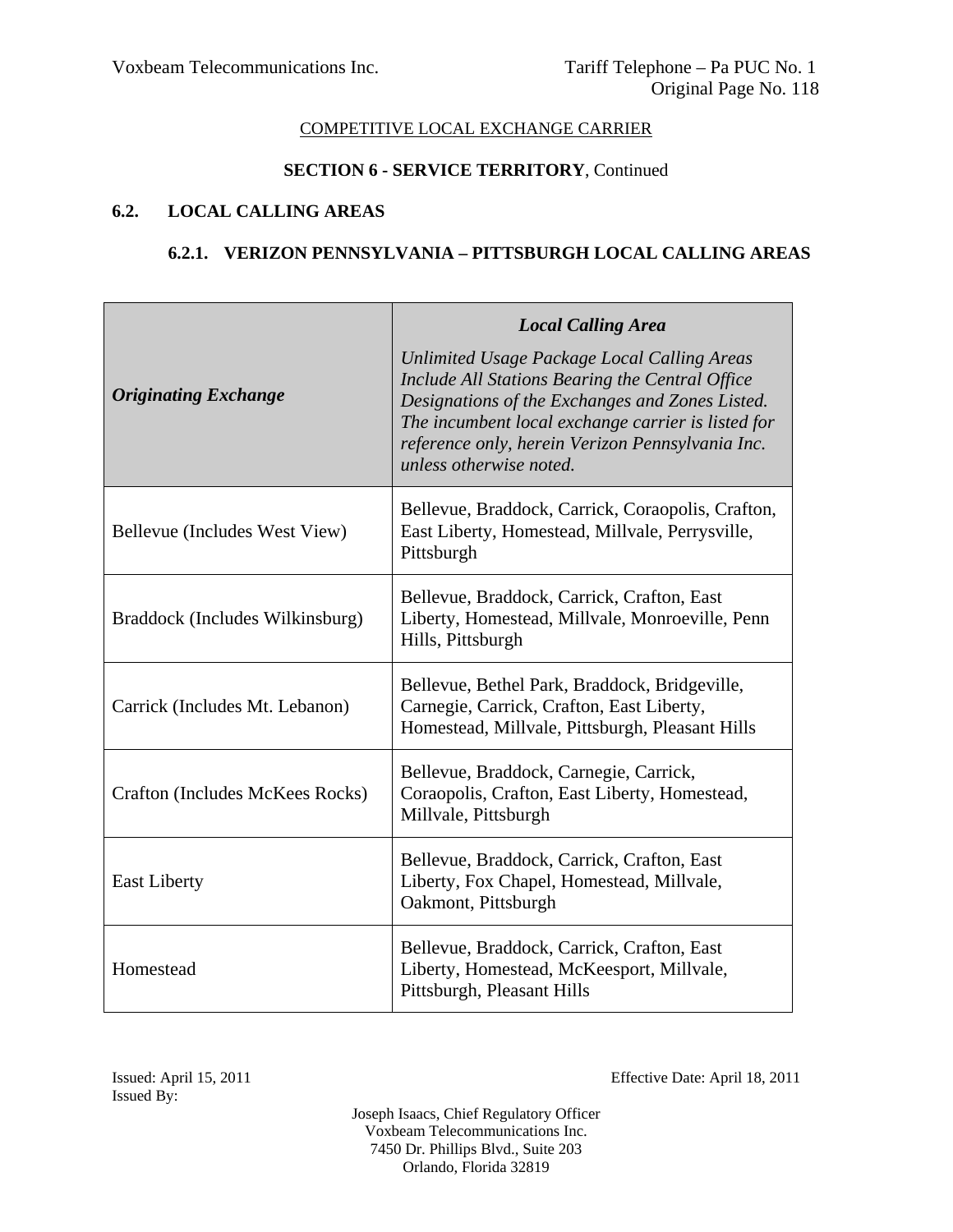|                                | <b>Local Calling Area</b>                                                                                                                                                                                                                                                              |
|--------------------------------|----------------------------------------------------------------------------------------------------------------------------------------------------------------------------------------------------------------------------------------------------------------------------------------|
| <b>Originating Exchange</b>    | Unlimited Usage Package Local Calling Areas<br>Include All Stations Bearing the Central Office<br>Designations of the Exchanges and Zones Listed.<br>The incumbent local exchange carrier is listed for<br>reference only, herein Verizon Pennsylvania Inc.<br>unless otherwise noted. |
| Millvale (Includes Sharpsburg) | Bellevue, Braddock, Carrick, Crafton, East<br>Liberty, Fox Chapel, Glenshaw, Homestead,<br>Millvale, Oakmont, Pittsburgh                                                                                                                                                               |
| Pittsburgh                     | Bellevue, Braddock, Carrick, Crafton, East<br>Liberty, Homestead, Millvale, Pittsburgh                                                                                                                                                                                                 |

Issued By:

Issued: April 15, 2011 Effective Date: April 18, 2011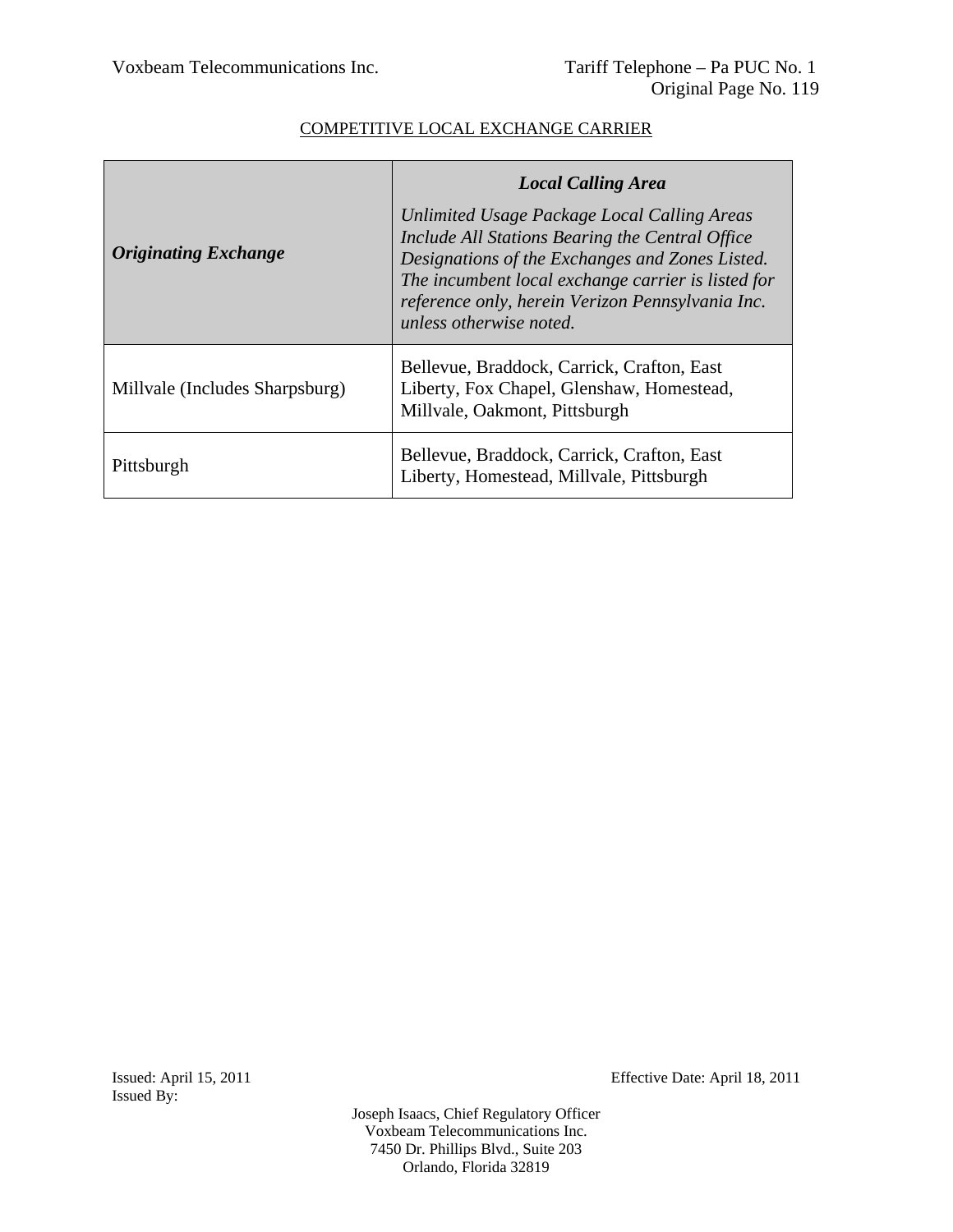# **SECTION 6 - SERVICE TERRITORY**, Continued

#### **6.2. LOCAL CALLING AREAS**

#### **6.2.1. VERIZON PENNSYLVANIA – PITTSBURGH SUBURBAN LOCAL CALLING AREAS**

|                                                      | <b>Local Calling Area</b>                                                                                                                                                                                                                                                              |
|------------------------------------------------------|----------------------------------------------------------------------------------------------------------------------------------------------------------------------------------------------------------------------------------------------------------------------------------------|
| <b>Originating Exchange</b>                          | Unlimited Usage Package Local Calling Areas<br>Include All Stations Bearing the Central Office<br>Designations of the Exchanges and Zones Listed.<br>The incumbent local exchange carrier is listed for<br>reference only, herein Verizon Pennsylvania Inc.<br>unless otherwise noted. |
| Bethel Park (Pitt. Sub. 12)                          | Bethel Park, Bridgeville, Carrick, Finleyville,<br>McMurray, Pleasant Hills                                                                                                                                                                                                            |
| Bridgeville (Pitt. Sub. 13)                          | Bethel Park, Bridgeville, Canonsburg, Carnegie,<br>Carrick, McDonald, McMurray, Oakdale                                                                                                                                                                                                |
| Carnegie (Pitt. Sub. 14)                             | Bridgeville, Carnegie, Carrick, Coraopolis,<br>Crafton, Imperial, Oakdale                                                                                                                                                                                                              |
| Coraopolis (Pitt. Sub. 15)                           | Coraopolis, Carnegie, Sewickley, Bellevue, West<br>View, Crafton, McKees Rocks, Ambridge,<br>Glenwillard, Imperial                                                                                                                                                                     |
| Fox Chapel (Includes Dorseyville)<br>(Pitt. Sub. 19) | East Liberty, Fox Chapel, Glenshaw, Millvale,<br>Oakmont, Springdale                                                                                                                                                                                                                   |
| Glenshaw (Pitt. Sub. 18)                             | Fox Chapel, Glenshaw, Millvale, Perrysville                                                                                                                                                                                                                                            |
| Irwin (Pitt. Sub. 23)                                | Irwin, McKees Rocks, Monroeville, Greensburg,<br>Harrison City (Windstream), Hermine, Jeannette                                                                                                                                                                                        |

Issued: April 15, 2011 Effective Date: April 18, 2011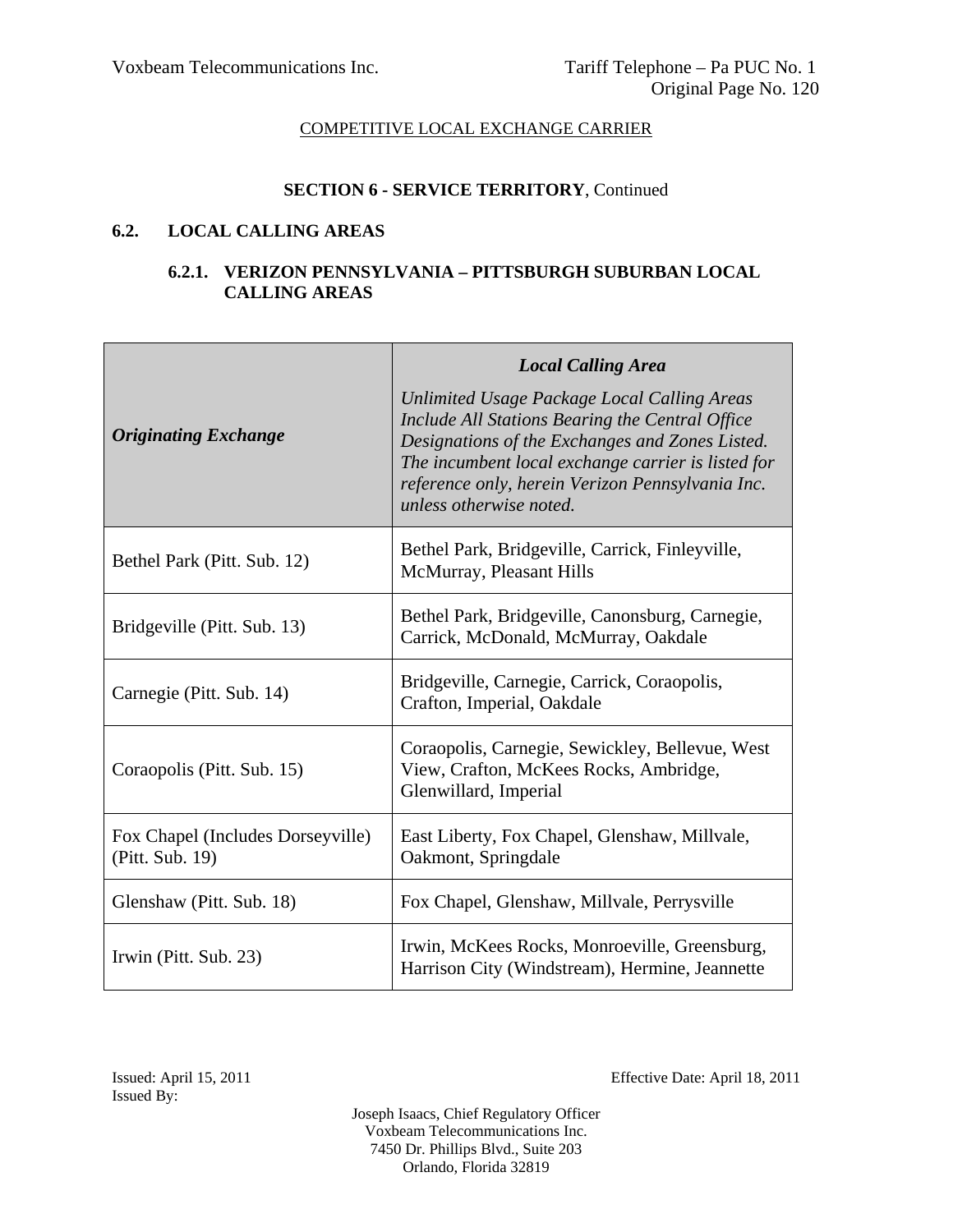| <b>Originating Exchange</b>                             | <b>Local Calling Area</b><br>Unlimited Usage Package Local Calling Areas<br>Include All Stations Bearing the Central Office<br>Designations of the Exchanges and Zones Listed.<br>The incumbent local exchange carrier is listed for<br>reference only, herein Verizon Pennsylvania Inc.<br>unless otherwise noted. |
|---------------------------------------------------------|---------------------------------------------------------------------------------------------------------------------------------------------------------------------------------------------------------------------------------------------------------------------------------------------------------------------|
| McKeesport (Pitt. Sub. 10)                              | McKeesport, Pleasant Hills, Bethel Park,<br>Monroeville, Irwin, Clairton, Elizabeth,<br>Homestead                                                                                                                                                                                                                   |
| Monroeville (Includes Turtle)<br>Creek) (Pitt. Sub. 22) | Braddock, Export, Harrison City, Irwin,<br>McKeesport, Monroeville, Penn Hills                                                                                                                                                                                                                                      |
| Oakmont (Pitt. Sub. 20)                                 | East Liberty, Fox Chapel, Millvale, New<br>Kensington, Oakmont, Penn Hills, Springdale,<br>Tarentum                                                                                                                                                                                                                 |
| Penn Hills (Pitt. Sub. 21)                              | Braddock, Export, Monroeville, Oakmont Penn<br><b>Hills</b>                                                                                                                                                                                                                                                         |
| Perrysville (Pitt. Sub. 17)                             | Bellevue, Glenshaw, Perrysville, Wexford                                                                                                                                                                                                                                                                            |
| Pleasant Hills (Pitt. Sub. 11)                          | Bethel Park, Carrick, Clairton, Elizabeth,<br>Homestead, McKeesport, Pleasant Hills                                                                                                                                                                                                                                 |
| Sewickley (Pitt. Sub. 16)                               | Sewickley, Coraopolis, Ambridge, Aliquippa,<br>Glenwillard                                                                                                                                                                                                                                                          |

Issued: April 15, 2011 Effective Date: April 18, 2011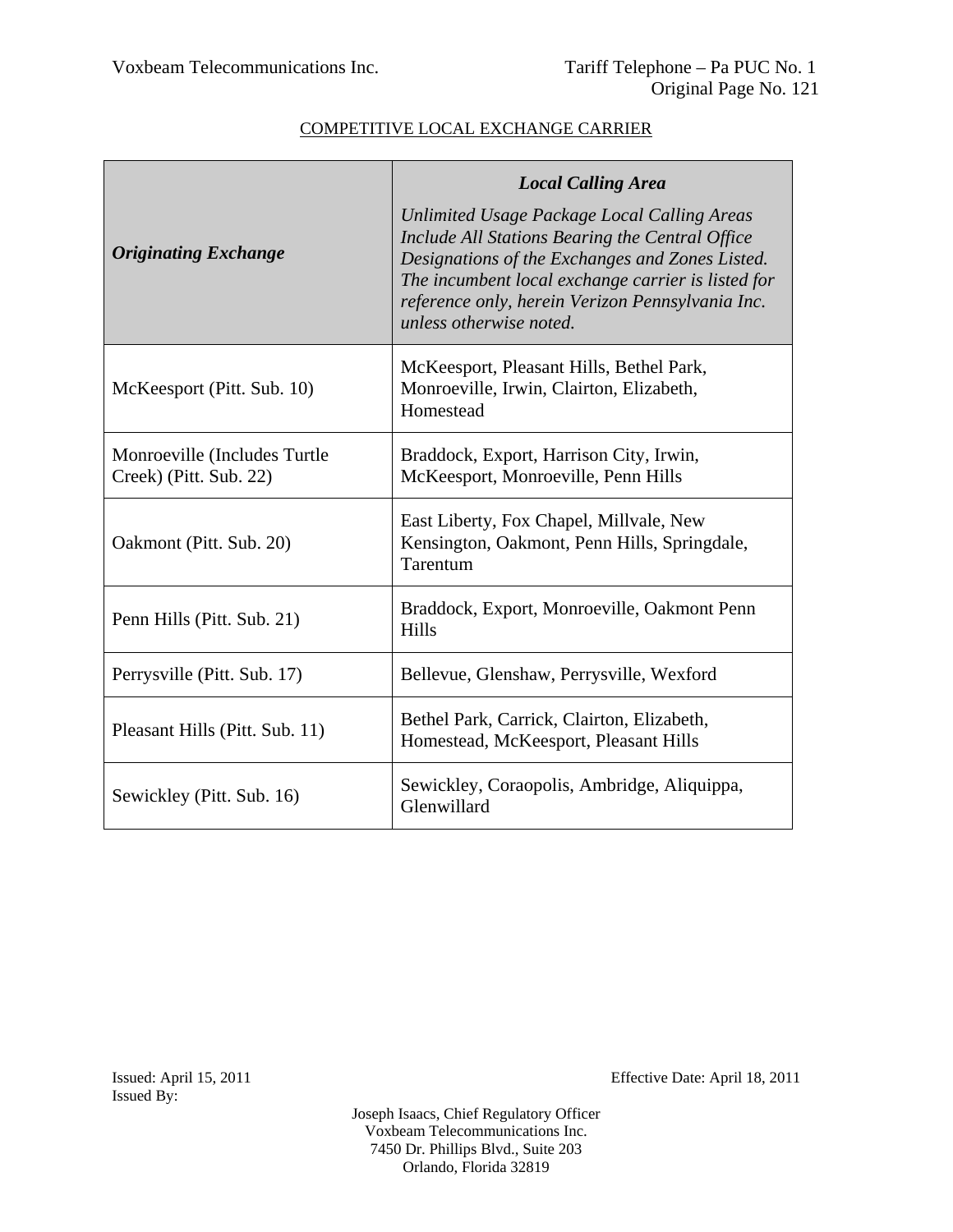#### **SECTION 6 - SERVICE TERRITORY**, Continued

# **6.2. LOCAL CALLING AREAS**

# **6.2.1. CENTURYLINK LOCAL CALLING AREAS**

| <b>Originating Exchange</b> | <b>Local Calling Area</b><br>Unlimited Usage Package Local Calling Areas<br>Include All Stations Bearing the Central Office<br>Designations of the Exchanges and Zones Listed.<br>The incumbent local exchange carrier is listed for<br>reference only, herein CenturyLink unless<br>otherwise noted. |
|-----------------------------|-------------------------------------------------------------------------------------------------------------------------------------------------------------------------------------------------------------------------------------------------------------------------------------------------------|
| Allensville                 | Allensville, Belleville, Huntingdon (Verizon Pa.),<br>Lewistown (Verizon Pa.)                                                                                                                                                                                                                         |
| Bedford                     | Bedford, Charlesville, Everett, Fishertown,<br>Osterburg, Schellsburg                                                                                                                                                                                                                                 |
| <b>Bedford Valley</b>       | Bedford, Bedford Valley, Hyndman                                                                                                                                                                                                                                                                      |
| <b>Beech Creek</b>          | Beech Creek, Howard, Lock Haven (Verizon Pa.),<br>Mill Hall                                                                                                                                                                                                                                           |
| <b>Belleville</b>           | Allensville, Belleville, Lewistown (Verizon Pa.),<br>Reedsville                                                                                                                                                                                                                                       |
| Biglerville                 | Biglerville, Gettysburg, York Springs                                                                                                                                                                                                                                                                 |
| Blacktown                   | Blacktown, Plain Grove, Volant, Grove City<br>(Verizon Pa.), Mercer (Verizon Pa.)                                                                                                                                                                                                                     |
| Blain                       | Blain, East Waterford, Loysville                                                                                                                                                                                                                                                                      |
| <b>Blue Ridge Summit</b>    | Blue Ridge Summit, Highfield, Md. (C & P Tel.<br>Co. of Md.), Waynesboro                                                                                                                                                                                                                              |

Issued By:

Issued: April 15, 2011 Effective Date: April 18, 2011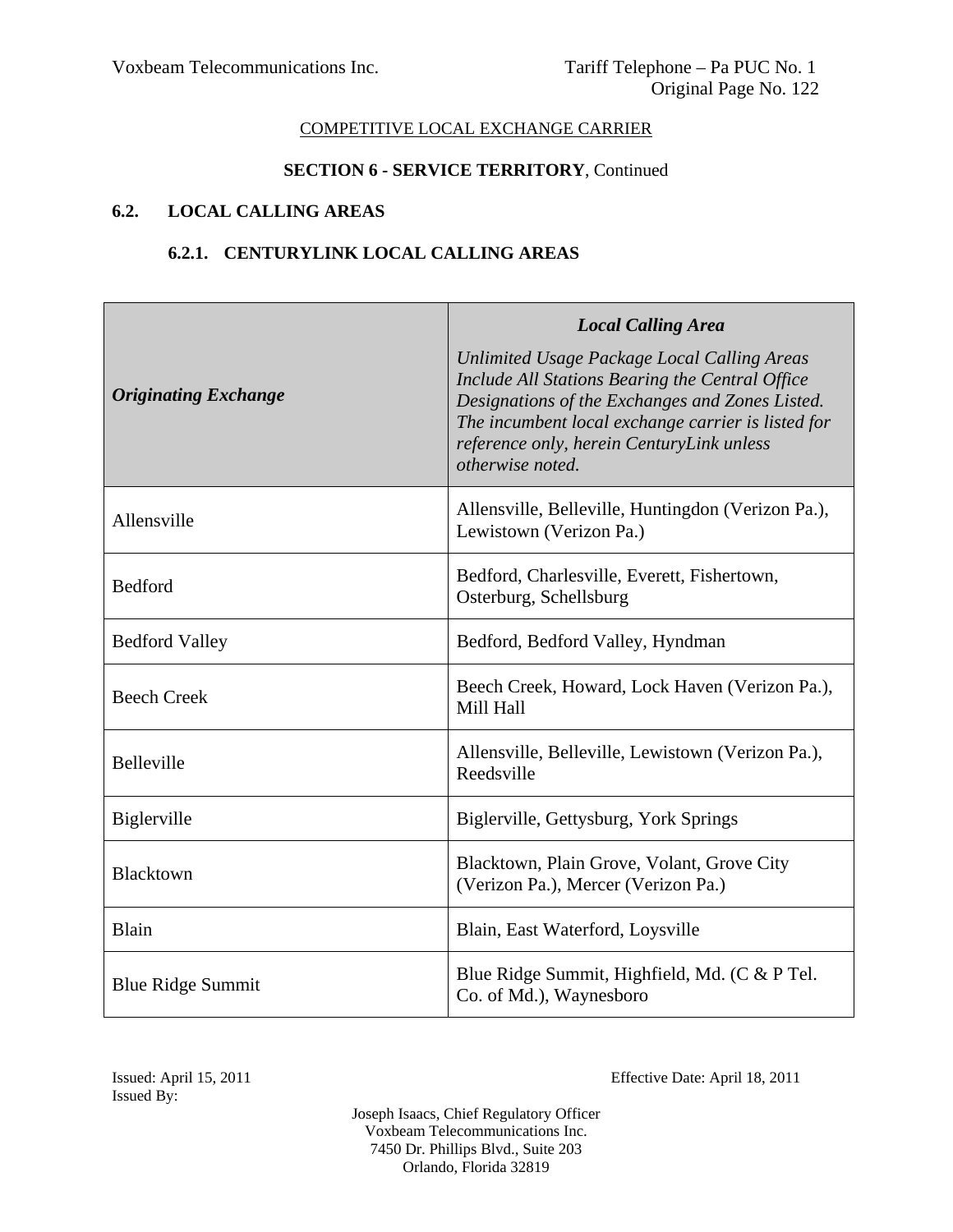|                             | <b>Local Calling Area</b>                                                                                                                                                                                                                                                |
|-----------------------------|--------------------------------------------------------------------------------------------------------------------------------------------------------------------------------------------------------------------------------------------------------------------------|
| <b>Originating Exchange</b> | Unlimited Usage Package Local Calling Areas<br>Include All Stations Bearing the Central Office<br>Designations of the Exchanges and Zones Listed.<br>The incumbent local exchange carrier is listed for<br>reference only, herein CenturyLink unless<br>otherwise noted. |
| <b>Bruin</b>                | Chicora, North Washington, Parker, Petrolia, Bruin                                                                                                                                                                                                                       |
| <b>Butler</b>               | Chicora, Connoquenessing, Meridian, Nixon,<br>Prospect, West Sunbury, Butler                                                                                                                                                                                             |
| Carlisle                    | Carlisle, Mount Holly Springs, Newville                                                                                                                                                                                                                                  |
| Chambersburg                | Chambersburg, Fayetteville, Marion, Saint Thomas                                                                                                                                                                                                                         |
| Charlesville                | Bedford, Charlesville, Everett                                                                                                                                                                                                                                           |
| Chicora                     | Bruin, Butler, North Washington, Petrolia, Chicora                                                                                                                                                                                                                       |
| Claysburg                   | Altoona (Verizon Pa.), Claysburg, Hollidaysburg<br>(Verizon Pa.), Osterburg, Roaring Spring                                                                                                                                                                              |
| Clearville                  | Bedford, Clearville, Everett                                                                                                                                                                                                                                             |
| Columbia                    | Columbia, Elizabethtown, Lancaster (Verizon Pa.),<br>Marietta, Mount Joy, Mountville, Wrightsville<br>(Verizon North)                                                                                                                                                    |
| Connoquenessing             | Butler, Evans City, Meridian, Nixon, Prospect,<br>Connoquenessing                                                                                                                                                                                                        |
| Dry Run                     | Chambersburg, Dry Run                                                                                                                                                                                                                                                    |
| Duncannon                   | Duncannon, Harrisburg Zone 1, Marysville, New<br>Bloomfield, Newport                                                                                                                                                                                                     |

Issued By:

Issued: April 15, 2011 Effective Date: April 18, 2011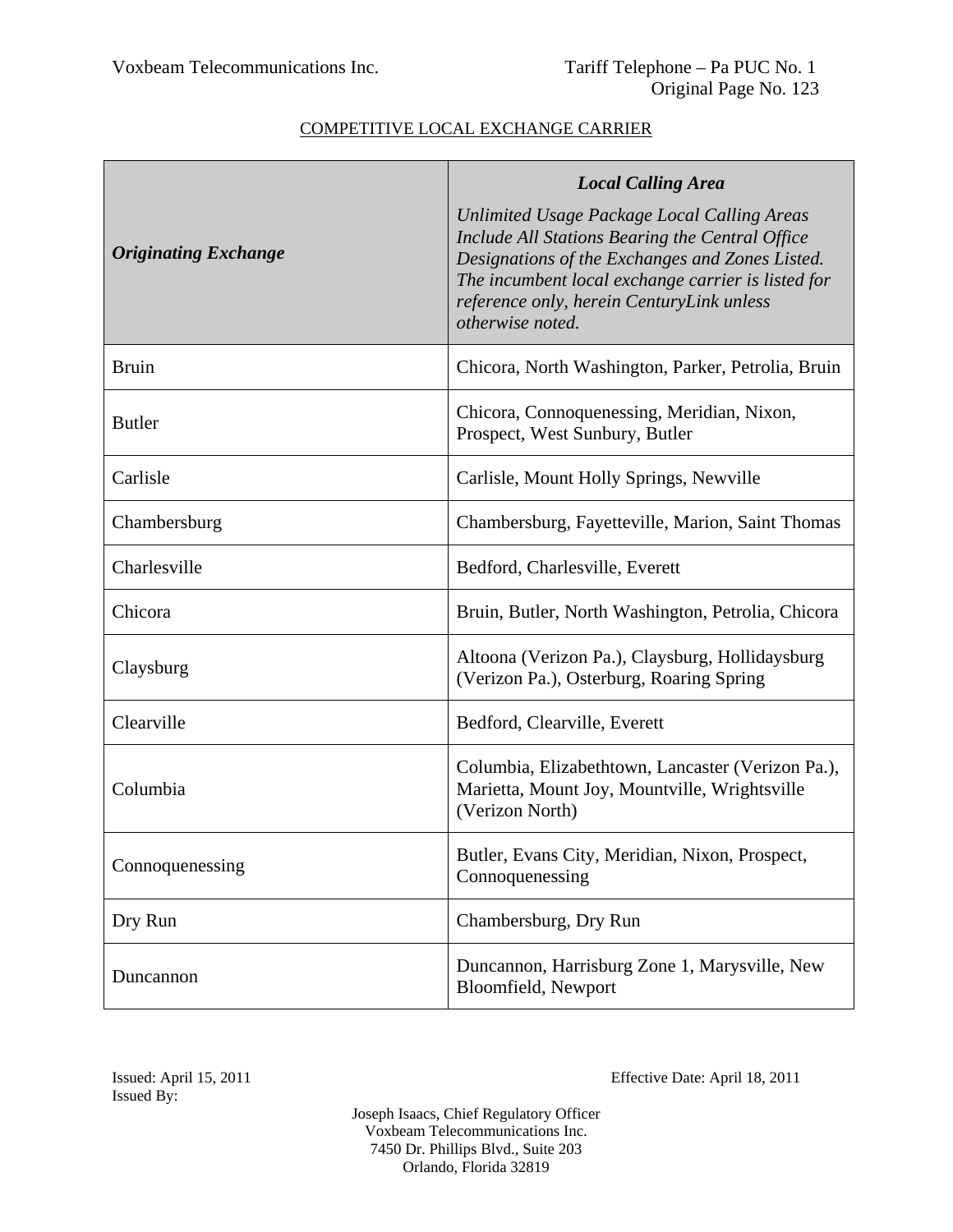| <b>Originating Exchange</b> | <b>Local Calling Area</b><br>Unlimited Usage Package Local Calling Areas<br>Include All Stations Bearing the Central Office<br>Designations of the Exchanges and Zones Listed.<br>The incumbent local exchange carrier is listed for<br>reference only, herein CenturyLink unless<br>otherwise noted. |
|-----------------------------|-------------------------------------------------------------------------------------------------------------------------------------------------------------------------------------------------------------------------------------------------------------------------------------------------------|
| <b>East Waterford</b>       | Blain, East Waterford, Mifflintown, Port Royal                                                                                                                                                                                                                                                        |
| Eau Claire                  | Emlenton, Foxburg, North Washington, Parker,<br>Eau Claire                                                                                                                                                                                                                                            |
| Elizabethtown               | Elizabethtown, Columbia, Hershey (Verizon<br>North), Lancaster (Verizon Pa.), Marietta, Mt. Joy,<br>Middletown (Verizon Pa.)                                                                                                                                                                          |
| Emlenton                    | Eau Claire, Foxburg, Parker, Rockland<br>(Windstream), Emlenton                                                                                                                                                                                                                                       |
| <b>Evans City</b>           | Butler, Connoquenessing, Criders Corners (North<br>Pittsburgh Tel. Co.), Nixon, Zelienople (Verizon<br>Pa.), Evans City                                                                                                                                                                               |
| Everett                     | Bedford, Breezewood (Breezewood Tel. Co.),<br>Clearville, Everett                                                                                                                                                                                                                                     |
| Fairfield                   | Emmitsburg, Md. (C & P Tel. Co. of Md.),<br>Fairfield, Gettysburg                                                                                                                                                                                                                                     |
| Fayetteville                | Chambersburg, Fayetteville                                                                                                                                                                                                                                                                            |
| Fishertown                  | Bedford, Fishertown, Osterburg, Schellsburg                                                                                                                                                                                                                                                           |
| Foxburg                     | Eau Claire, Emlenton, Parker, Foxburg                                                                                                                                                                                                                                                                 |
| Gettysburg                  | Biglerville, Fairfield, Gettysburg                                                                                                                                                                                                                                                                    |

Issued: April 15, 2011 Effective Date: April 18, 2011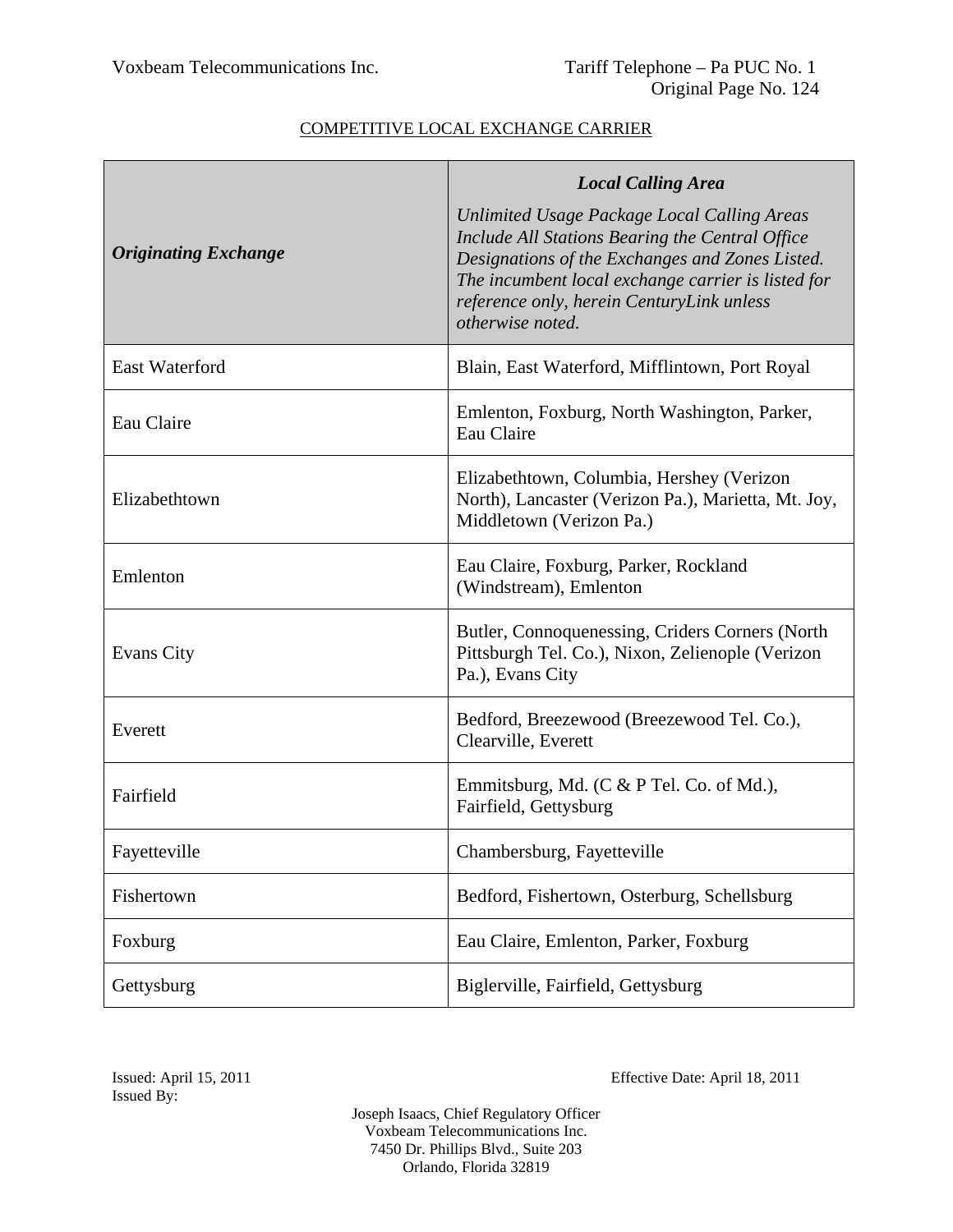| <b>Originating Exchange</b> | <b>Local Calling Area</b><br>Unlimited Usage Package Local Calling Areas<br>Include All Stations Bearing the Central Office<br>Designations of the Exchanges and Zones Listed.<br>The incumbent local exchange carrier is listed for<br>reference only, herein CenturyLink unless<br>otherwise noted. |
|-----------------------------|-------------------------------------------------------------------------------------------------------------------------------------------------------------------------------------------------------------------------------------------------------------------------------------------------------|
| Greencastle                 | Chambersburg, Greencastle, Marion, Waynesboro                                                                                                                                                                                                                                                         |
| Hanover                     | Hanover, Jefferson (Verizon North), Littlestown,<br>New Oxford                                                                                                                                                                                                                                        |
| Harrisville                 | Plain Grove, Portersville, Slippery Rock, Volant,<br>West Sunbury, Wesley (Verizon North),<br>Harrisville, Grove City (Verizon Pa.)                                                                                                                                                                   |
| Hewitt                      | Cumberland, Md. (C & P Tel. Co. of Md.),<br>Flintstone, Md. (C & P Tel. Co. of Md.), Hewitt,<br>Oldtown, Md. (C& P Tel. Co. of Md.), Ridgeley,<br>W. Va. (C & P Tel. Co. of W. Va.), State Line                                                                                                       |
| Hopewell                    | Everett, Hopewell, Saxton (Verizon Pa.)                                                                                                                                                                                                                                                               |
| Howard                      | Beech Creek, Bellefonte (Verizon Pa.), Howard,<br>State College (Verizon Pa.), Zion                                                                                                                                                                                                                   |
| Hyndman                     | Bedford, Bedford Valley, Hyndman                                                                                                                                                                                                                                                                      |
| Ickesburg                   | Ickesburg, Loysville, Millerstown, New<br>Bloomfield, Newport, Port Royal                                                                                                                                                                                                                             |
| Littlestown                 | Gettysburg, Hanover, Littlestown, New Oxford,<br>Silver Run, Md. (C & P Tel. Co. of Md.)                                                                                                                                                                                                              |
| Liverpool                   | Liverpool, Millerstown, Newport                                                                                                                                                                                                                                                                       |
| Loysburg                    | Loysburg, Martinsburg, Roaring Spring                                                                                                                                                                                                                                                                 |

Issued By:

Issued: April 15, 2011 Effective Date: April 18, 2011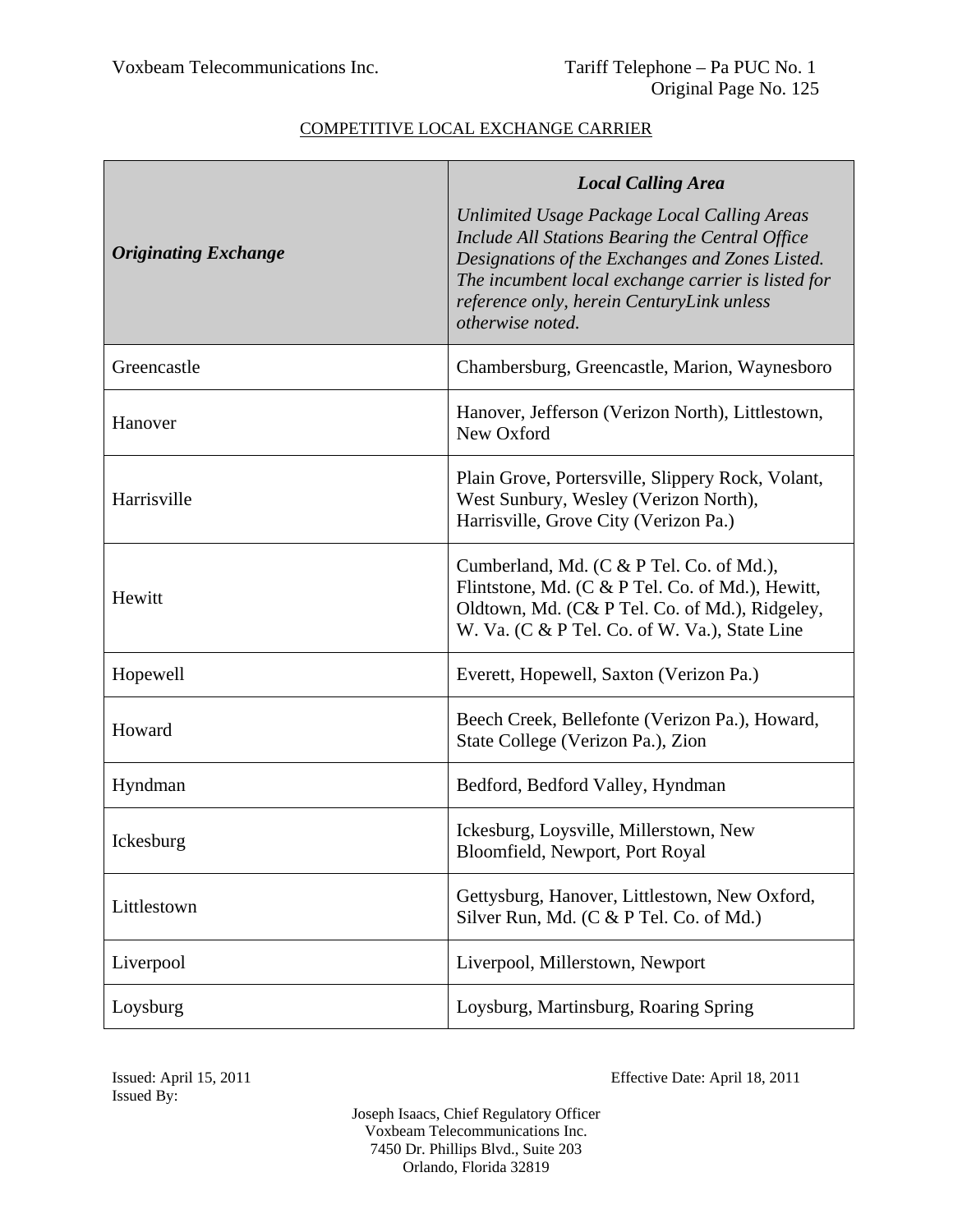| <b>Originating Exchange</b> | <b>Local Calling Area</b><br>Unlimited Usage Package Local Calling Areas<br>Include All Stations Bearing the Central Office<br>Designations of the Exchanges and Zones Listed.<br>The incumbent local exchange carrier is listed for<br>reference only, herein CenturyLink unless<br>otherwise noted. |
|-----------------------------|-------------------------------------------------------------------------------------------------------------------------------------------------------------------------------------------------------------------------------------------------------------------------------------------------------|
| Loysville                   | Blain, Ickesburg, Loysville, New Bloomfield                                                                                                                                                                                                                                                           |
| Marietta                    | Columbia, Elizabethtown, Lancaster (Verizon Pa.),<br>Marietta, Mt. Joy, Mountville                                                                                                                                                                                                                    |
| Marion                      | Chambersburg, Greencastle, Marion                                                                                                                                                                                                                                                                     |
| Marklesburg                 | McConnellstown, Huntingdon (Verizon Pa.),<br>Marklesburg                                                                                                                                                                                                                                              |
| Martinsburg                 | Altoona (Verizon Pa.), Hollidaysburg (Verizon<br>Pa.), Loysburg, Martinsburg, Roaring Spring,<br>Williamsburg                                                                                                                                                                                         |
| Marysville                  | Duncannon, Harrisburg Zone 1 (Verizon Pa.),<br>Marysville                                                                                                                                                                                                                                             |
| McAlisterville              | McAlisterville, Mifflintown, Port Royal, Richfield,<br>Thompsontown                                                                                                                                                                                                                                   |
| McConnellstown              | Alexandria (Verizon Pa.), Huntingdon (Verizon<br>Pa.), Mount Union (Verizon Pa.), Marklesburg,<br>McConnellstown                                                                                                                                                                                      |
| McConnellsburg              | McConnellsburg                                                                                                                                                                                                                                                                                        |
| Mercersburg                 | Chambersburg, Greencastle, Marion, Mercersburg,<br><b>Saint Thomas</b>                                                                                                                                                                                                                                |

Issued By:

Issued: April 15, 2011 Effective Date: April 18, 2011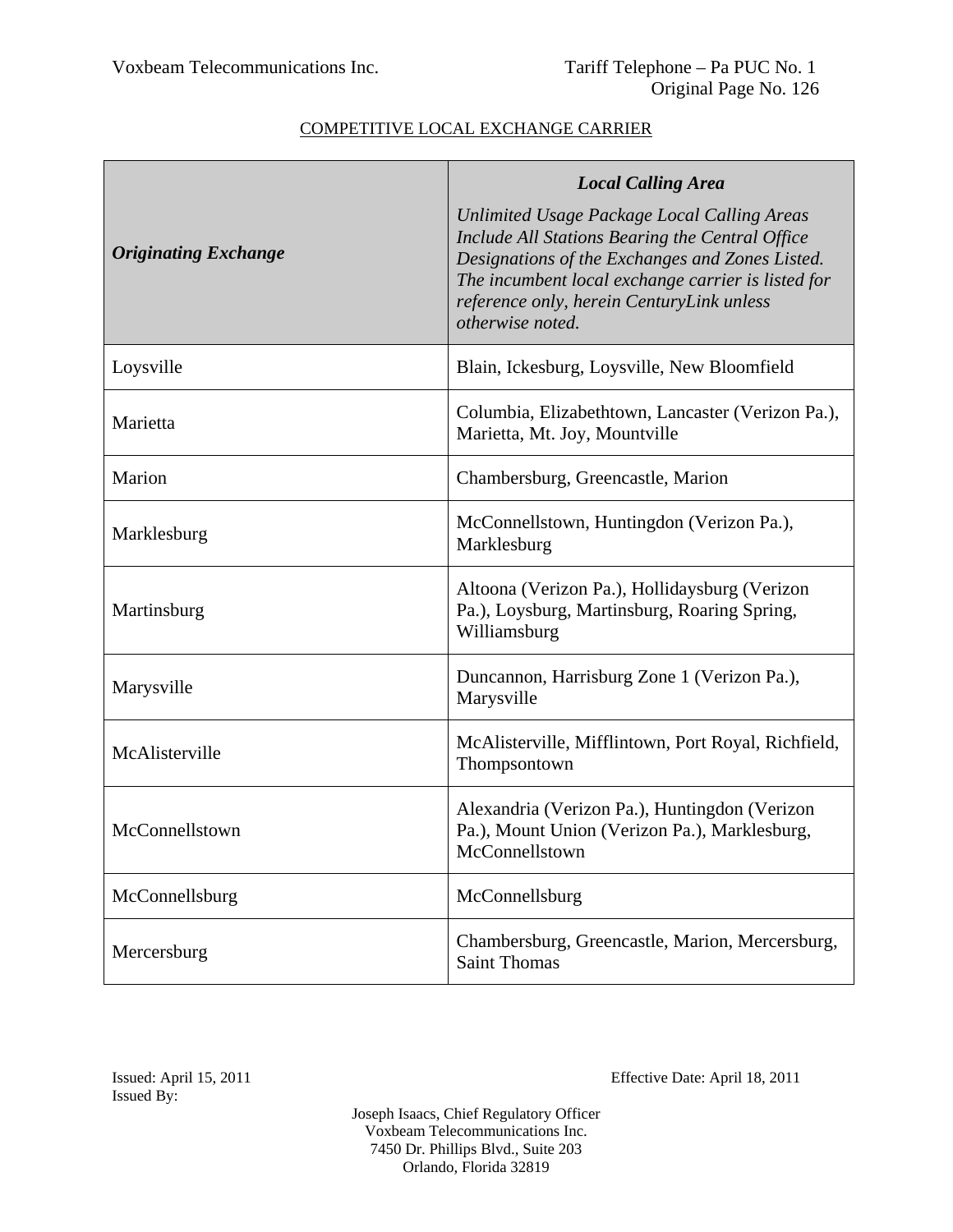|                             | <b>Local Calling Area</b>                                                                                                                                                                                                                                                |
|-----------------------------|--------------------------------------------------------------------------------------------------------------------------------------------------------------------------------------------------------------------------------------------------------------------------|
| <b>Originating Exchange</b> | Unlimited Usage Package Local Calling Areas<br>Include All Stations Bearing the Central Office<br>Designations of the Exchanges and Zones Listed.<br>The incumbent local exchange carrier is listed for<br>reference only, herein CenturyLink unless<br>otherwise noted. |
| Meridian                    | Butler, Connoquenessing, Nixon, Prospect,<br>Meridian                                                                                                                                                                                                                    |
| Mifflintown                 | East Waterford, Lewistown (Verizon Pa.),<br>McAlisterville, Mifflintown, Port Royal,<br>Thompsontown                                                                                                                                                                     |
| Millerstown                 | Ickesburg, Liverpool, Millerstown, New<br>Bloomfield, Newport, Thompsontown                                                                                                                                                                                              |
| Mill Hall                   | Beech Creek, Lock Haven (Verizon Pa.), Mill Hall                                                                                                                                                                                                                         |
| Mount Joy                   | Mount Joy, Columbia, Elizabethtown, Marietta,<br>Mountville, Lancaster (Verizon Pa.), Landisville<br>(Verizon Pa.), Manheim (Denver & Ephrata Tel.<br>$Co.$ )                                                                                                            |
| Mountville                  | Mountville, Columbia, Marietta, Millersville<br>(Verizon Pa.), Mount Joy, Lancaster (Verizon Pa.),<br>Landisville (Verizon Pa.)                                                                                                                                          |
| Mt. Holly Springs           | Carlisle, Mt. Holly Springs                                                                                                                                                                                                                                              |
| New Bloomfield              | Duncannon, Ickesburg, Loysville, Millerstown,<br>New Bloomfield, Newport                                                                                                                                                                                                 |
| Newburg                     | Chambersburg, Newburg, Newville, Shippensburg                                                                                                                                                                                                                            |
| New Oxford                  | East Berlin (Verizon North), Hanover, Littlestown,<br>New Oxford, Gettysburg                                                                                                                                                                                             |

Issued By:

Issued: April 15, 2011 Effective Date: April 18, 2011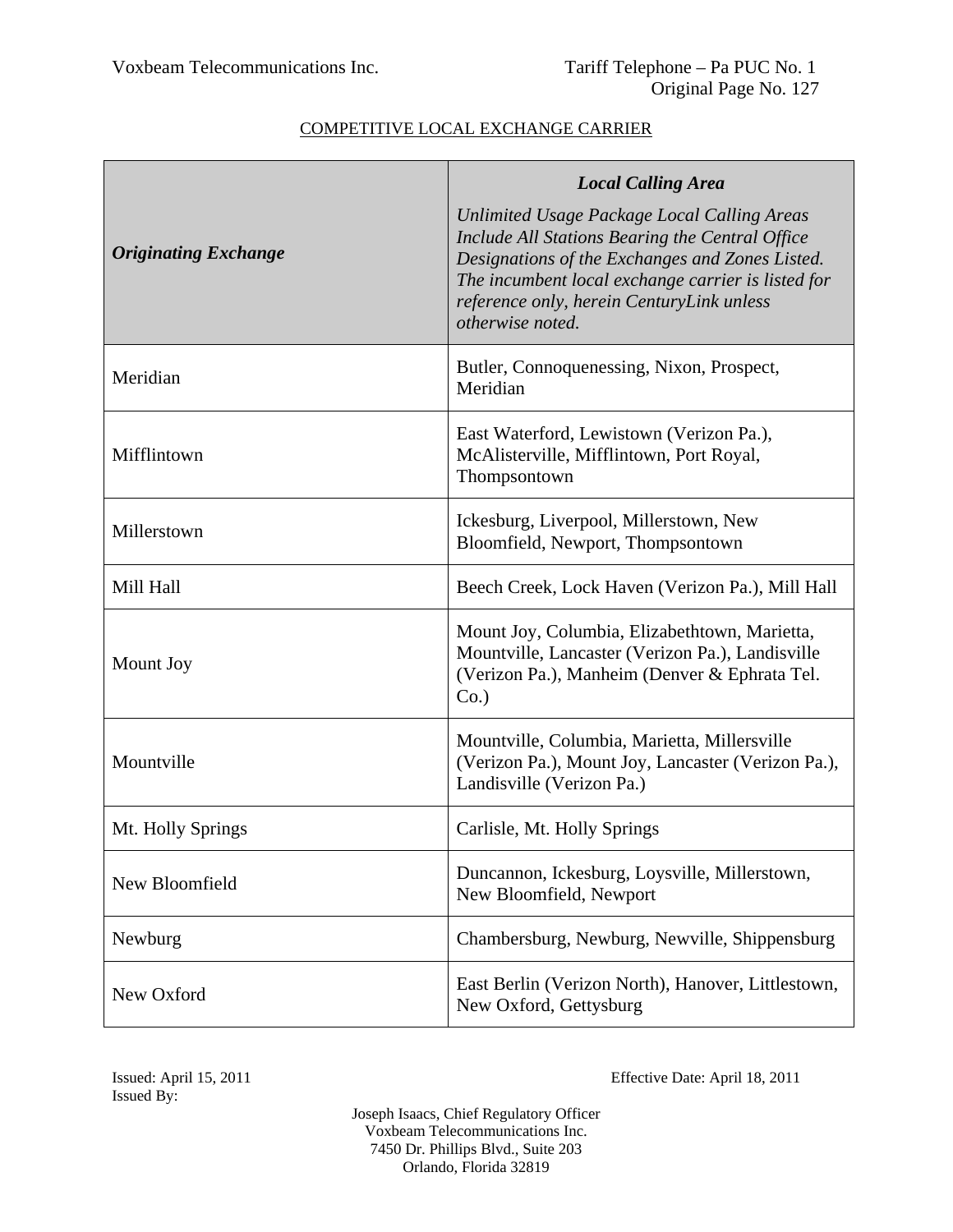|                             | <b>Local Calling Area</b>                                                                                                                                                                                                                                                |
|-----------------------------|--------------------------------------------------------------------------------------------------------------------------------------------------------------------------------------------------------------------------------------------------------------------------|
| <b>Originating Exchange</b> | Unlimited Usage Package Local Calling Areas<br>Include All Stations Bearing the Central Office<br>Designations of the Exchanges and Zones Listed.<br>The incumbent local exchange carrier is listed for<br>reference only, herein CenturyLink unless<br>otherwise noted. |
| Newport                     | Duncannon, Ickesburg, Liverpool, Millerstown,<br>New Bloomfield, Newport                                                                                                                                                                                                 |
| Newville                    | Carlisle, Newburg, Newville                                                                                                                                                                                                                                              |
| Nixon                       | Butler, Connoquenessing, Evans City, Meridian,<br>Nixon, Saxonburg (North Pittsburgh Tel. Co.)                                                                                                                                                                           |
| North Washington            | Bruin, Butler, Chicora, Eau Claire, Petrolia, West<br>Sunbury, North Washington                                                                                                                                                                                          |
| Orbisonia                   | Orbisonia, Mt. Union (Verizon Pa.), Shade Gap,<br>Three Springs                                                                                                                                                                                                          |
| Osterburg                   | Bedford, Claysburg, Fishertown, Osterburg                                                                                                                                                                                                                                |
| Parker                      | Bruin, Eau Claire, Emlenton, Foxburg, Petrolia,<br>Callensburg (Brookville Tel. Co.), Parker                                                                                                                                                                             |
| Petrolia                    | Bruin, Butler, Chicora, North Washington, Parker,<br>Petrolia                                                                                                                                                                                                            |
| Plain Grove                 | Harrisville, Portersville, Slippery Rock, Volant,<br>Blacktown, Grove City (Verizon Pa.)                                                                                                                                                                                 |
| Portersville                | Butler, Harrisville, Plain Grove, Prospect, Volant,<br>Slippery Rock, Princeton (Verizon North), Elwood<br>City (Verizon Pa.), Portersville, Zelienople<br>(Verizon Pa.)                                                                                                 |

Issued By:

Issued: April 15, 2011 Effective Date: April 18, 2011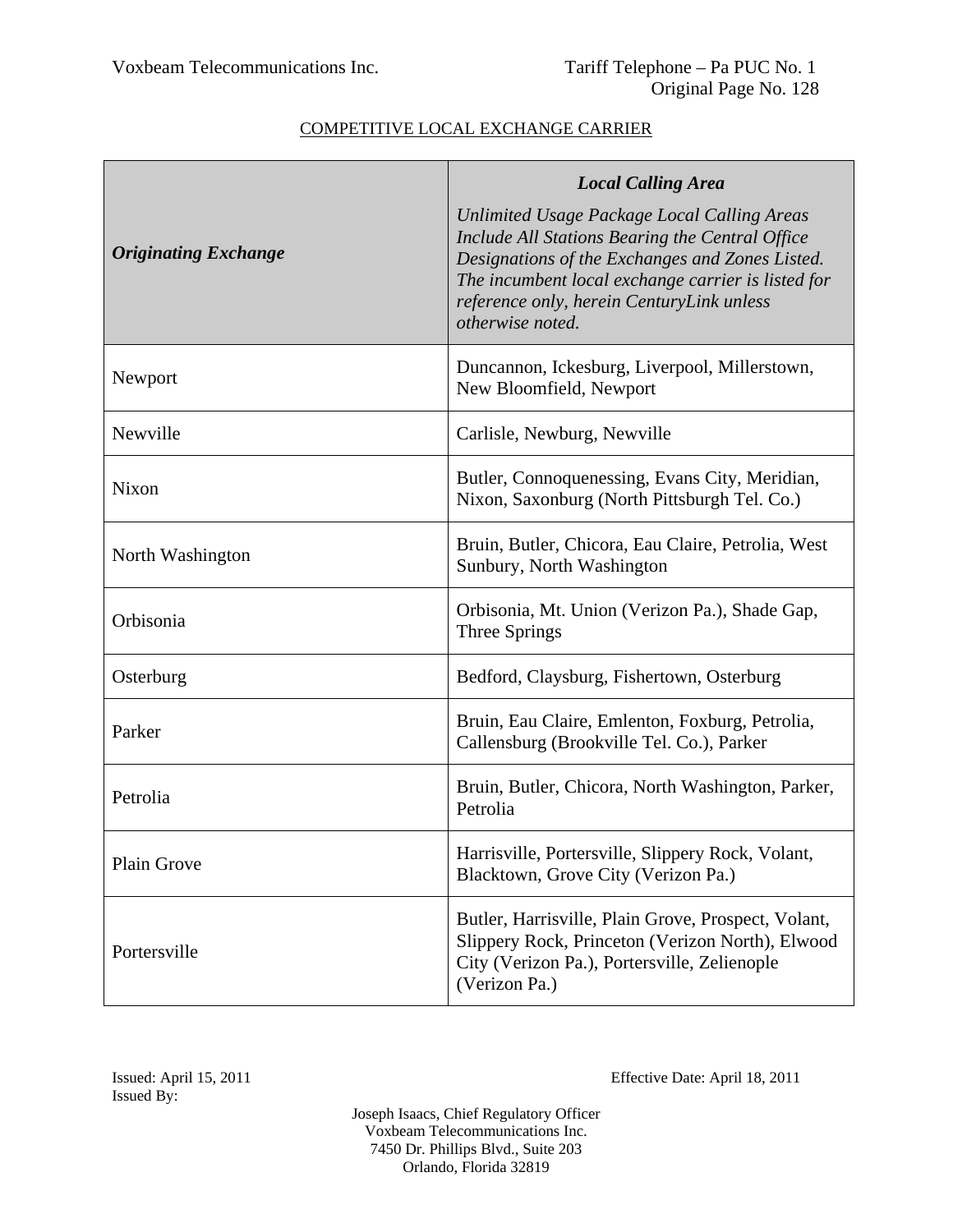|                             | <b>Local Calling Area</b>                                                                                                                                                                                                                                                |
|-----------------------------|--------------------------------------------------------------------------------------------------------------------------------------------------------------------------------------------------------------------------------------------------------------------------|
| <b>Originating Exchange</b> | Unlimited Usage Package Local Calling Areas<br>Include All Stations Bearing the Central Office<br>Designations of the Exchanges and Zones Listed.<br>The incumbent local exchange carrier is listed for<br>reference only, herein CenturyLink unless<br>otherwise noted. |
| Port Royal                  | East Waterford, Ickesburg, Lewistown (Verizon<br>Pa.), McAlisterville, Mifflintown, Port Royal,<br>Thompsontown                                                                                                                                                          |
| Prospect                    | Butler, Connoquenessing, Meridian, Portersville,<br>Prospect                                                                                                                                                                                                             |
| Reedsville                  | Belleville, Lewistown (Verizon Pa.), Reedsville                                                                                                                                                                                                                          |
| Richfield                   | McAlisterville, Mt. Pleasant Mills (Verizon North),<br>Richfield                                                                                                                                                                                                         |
| <b>Roaring Spring</b>       | Altoona (Verizon Pa.), Claysburg, Hollidaysburg<br>(Verizon Pa.), Loysburg, Martinsburg, Roaring<br>Spring                                                                                                                                                               |
| <b>Saint Thomas</b>         | Chambersburg, Mercersburg, Saint Thomas                                                                                                                                                                                                                                  |
| Schellsburg                 | Bedford, Fishertown, Schellsburg                                                                                                                                                                                                                                         |
| Shade Gap                   | Orbisonia, Shade Gap, Three Springs                                                                                                                                                                                                                                      |
| Shippensburg                | Chambersburg, Newburg, Shippensburg                                                                                                                                                                                                                                      |
| <b>Slippery Rock</b>        | Butler, Harrisville, Plain Grove, Portersville,<br>Volant, West Sunbury, Slippery Rock                                                                                                                                                                                   |

Issued By:

Issued: April 15, 2011 Effective Date: April 18, 2011